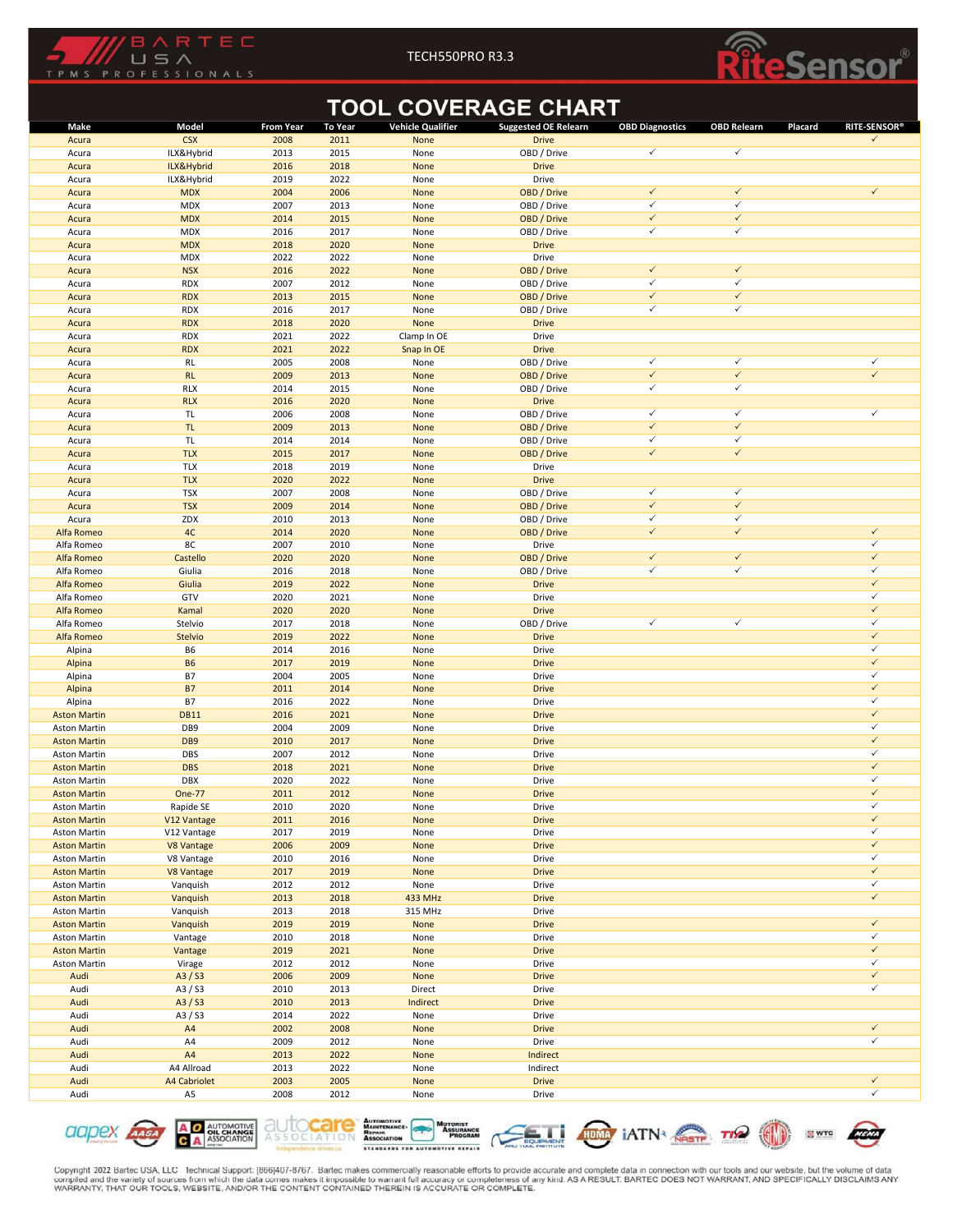| Make         | Model            | <b>From Year</b> | To Year      | <b>Vehicle Qualifier</b> | <b>Suggested OE Relearn</b> | <b>OBD Diagnostics</b><br><b>OBD Relearn</b> | <b>RITE-SENSOR®</b><br>Placard |
|--------------|------------------|------------------|--------------|--------------------------|-----------------------------|----------------------------------------------|--------------------------------|
| Audi         | A <sub>5</sub>   | 2013             | 2022         | None                     | <b>Drive</b>                |                                              |                                |
| Audi         | A6               | 2002             | 2005         | 315 MHz                  | Drive                       |                                              | $\checkmark$                   |
| Audi         | A <sub>6</sub>   | 2002             | 2005         | <b>433 MHz</b>           | <b>Drive</b>                |                                              | $\checkmark$                   |
| Audi         | A <sub>6</sub>   | 2006             | 2011         | 433 MHz                  | Drive                       |                                              | $\checkmark$                   |
| Audi         | A <sub>6</sub>   | 2006             | 2011         | 315 MHz                  | <b>Drive</b>                |                                              | $\checkmark$                   |
| Audi         | A <sub>6</sub>   | 2012             | 2017         | None                     | Drive                       |                                              |                                |
| Audi         | A <sub>6</sub>   | 2018             | 2022         | None                     | <b>Drive</b>                |                                              |                                |
| Audi         | A6 Allroad       | 2001             | 2005         | 315 MHz                  | Drive                       |                                              | $\checkmark$                   |
| Audi         | A6 Allroad       | 2001             | 2005         | 433 MHz                  | <b>Drive</b>                |                                              | $\checkmark$                   |
| Audi         | A6 Allroad       | 2006             | 2011         | 433 MHz                  | Drive                       |                                              | $\checkmark$                   |
| Audi         | A6 Allroad       | 2006             | 2011         | 315 MHz                  | <b>Drive</b>                |                                              | $\checkmark$                   |
| Audi         | A6 Allroad       | 2020             | 2022         | None                     | Drive                       |                                              |                                |
| Audi         | $\mathsf{A7}$    | 2012             | 2016         | None                     | Indirect                    |                                              |                                |
| Audi         | A7               | 2017             | 2022         | Direct                   | Drive                       |                                              | $\checkmark$                   |
| Audi         | A7               | 2017             | 2022         | Indirect                 | Indirect                    |                                              |                                |
| Audi         | A8               | 2000             | 2002         | 315 MHz                  | Drive                       |                                              | $\checkmark$                   |
| Audi         | A8               | 2000             | 2002         | 433 MHz                  | <b>Drive</b>                |                                              | $\checkmark$                   |
| Audi         | A8               | 2003             | 2003         | 315 MHz                  | Drive                       |                                              | $\checkmark$                   |
| Audi         | A8               | 2003             | 2003         | 433 MHz                  | <b>Drive</b>                |                                              | $\checkmark$                   |
| Audi         | A8               | 2004             | 2010         | 433 MHz                  | Drive                       |                                              | $\checkmark$                   |
| Audi         | A8               | 2004             | 2010         | 315 MHz                  | <b>Drive</b>                |                                              | $\checkmark$                   |
| Audi         | A8               | 2011             | 2015         | 433 MHz                  | Drive                       |                                              | $\checkmark$                   |
| Audi         | A8               | 2011             | 2015         | 315 MHz                  | <b>Drive</b>                |                                              | $\checkmark$                   |
| Audi         | A8               | 2016             | 2021         | None                     | Indirect                    |                                              |                                |
| Audi         | A <sub>9</sub>   | 2018             | 2020         | None                     | <b>Drive</b>                |                                              | $\checkmark$                   |
| Audi         | e-tron           | 2019             | 2022         | Direct                   | Drive                       |                                              | $\checkmark$                   |
| Audi         | e-tron           | 2019             | 2022         | Indirect                 | Indirect                    |                                              |                                |
| Audi         | Q <sub>2</sub>   | 2015             | 2017         | None                     | Drive                       |                                              |                                |
| Audi         | Q <sub>3</sub>   | 2015             | 2022         | None                     | Indirect                    |                                              |                                |
| Audi         | Q4               | 2022             | 2023         | None                     | Indirect                    |                                              |                                |
| Audi         | Q <sub>5</sub>   | 2009             | 2012         | None                     | <b>Drive</b>                |                                              | $\checkmark$                   |
| Audi         | Q5               | 2014             | 2022         | None                     | Indirect                    |                                              |                                |
| Audi         | Q <sub>6</sub>   | 2020             | 2020         | None                     | Indirect                    |                                              |                                |
| Audi         | Q7               | 2007             | 2012         | 433 MHz                  | Drive                       |                                              | $\checkmark$                   |
| Audi         | Q7               | 2007             | 2012         | 315 MHz                  | <b>Drive</b>                |                                              | $\checkmark$                   |
| Audi         | Q7               | 2016             | 2022         | None                     | Indirect                    |                                              |                                |
| Audi         | Q8               | 2018             | 2022         | <b>Direct</b>            | <b>Drive</b>                |                                              | $\checkmark$                   |
| Audi         | Q8               | 2018             | 2022         | Indirect                 | Drive                       |                                              |                                |
| Audi         | R8               | 2008             | 2011         | None                     | <b>Drive</b>                |                                              | $\checkmark$                   |
| Audi         | R8               | 2014             | 2022         | None                     | Drive                       |                                              | $\checkmark$                   |
| Audi         | Race Car R8      | 2013             | 2014         | None                     | <b>Drive</b>                |                                              | $\checkmark$<br>$\checkmark$   |
| Audi         | RS Q8            | 2020             | 2022         | None                     | Drive                       |                                              |                                |
| Audi         | RS3              | 2017             | 2021         | None                     | <b>Drive</b>                |                                              | $\checkmark$<br>$\checkmark$   |
| Audi         | RS4              | 2007             | 2008         | None                     | Drive                       |                                              |                                |
| Audi         | RS4 Cabriolet    | 2008             | 2009         | None                     | <b>Drive</b>                |                                              | $\checkmark$                   |
| Audi         | RS5              | 2012             | 2017         | None                     | Drive                       |                                              |                                |
| Audi         | RS5              | 2018             | 2022         | Indirect                 | <b>Drive</b>                |                                              | $\checkmark$                   |
| Audi         | RS5              | 2018             | 2022         | Direct                   | Drive                       |                                              | $\checkmark$                   |
| Audi         | RS6              | 2003             | 2003         | None                     | <b>Drive</b>                |                                              | $\checkmark$                   |
| Audi         | RS6              | 2021             | 2022         | None                     | Drive                       |                                              | $\checkmark$                   |
| Audi         | RS7              | 2014             | 2019         | None                     | <b>Drive</b>                |                                              | $\checkmark$                   |
| Audi         | RS7              | 2021<br>2015     | 2022<br>2022 | None                     | Drive                       |                                              |                                |
| Audi         | S3/AS            |                  |              | <b>None</b>              | <b>Drive</b>                |                                              | $\checkmark$                   |
| Audi         | S <sub>4</sub>   | 2002             | 2003         | None                     | Drive                       |                                              | $\checkmark$                   |
| Audi         | S <sub>4</sub>   | 2004             | 2009         | None                     | <b>Drive</b>                |                                              | $\checkmark$                   |
| Audi         | S4<br>${\sf S4}$ | 2010             | 2012         | None                     | Drive                       |                                              |                                |
| Audi<br>Audi | S5               | 2017             | 2022         | None                     | <b>Drive</b><br>Drive       |                                              | $\checkmark$                   |
| Audi         | $S5\,$           | 2008<br>2013     | 2012<br>2017 | None<br>None             | <b>Drive</b>                |                                              |                                |
| Audi         | S5               | 2018             | 2022         | None                     | Drive                       |                                              |                                |
| Audi         | S <sub>6</sub>   | 2004             | 2009         | None                     | <b>Drive</b>                |                                              | $\checkmark$                   |
| Audi         | ${\sf S6}$       | 2010             | 2017         | Direct                   | Drive                       |                                              | $\checkmark$                   |
| Audi         | ${\sf S6}$       | 2010             | 2017         | Indirect                 | <b>Drive</b>                |                                              |                                |
| Audi         | S6               | 2018             | 2019         | None                     | Drive                       |                                              |                                |
| Audi         | ${\sf S6}$       | 2020             | 2022         | None                     | <b>Drive</b>                |                                              |                                |
| Audi         | S7               | 2017             | 2022         | Direct                   | Drive                       |                                              | $\checkmark$                   |
| Audi         | ${\sf S7}$       | 2017             | 2022         | Indirect                 | <b>Drive</b>                |                                              |                                |
| Audi         | S8               | 2000             | 2002         | None                     | Drive                       |                                              | $\checkmark$                   |
| Audi         | ${\sf S8}$       | 2003             | 2003         | 315 MHz                  | <b>Drive</b>                |                                              | $\checkmark$                   |
| Audi         | S8               | 2003             | 2003         | 433 MHz                  | Drive                       |                                              | $\checkmark$                   |
| Audi         | S8               | 2004             | 2007         | None                     | <b>Drive</b>                |                                              | $\checkmark$                   |
| Audi         | S8               | 2008             | 2009         | None                     | Drive                       |                                              | $\checkmark$                   |
| Audi         | ${\sf S8}$       | 2012             | 2015         | None                     | <b>Drive</b>                |                                              |                                |
| Audi         | S8               | 2016             | 2018         | None                     | Drive                       |                                              | $\checkmark$                   |
| Audi         | S8               | 2020             | 2022         | None                     | Indirect                    |                                              |                                |
| Audi         | SQ <sub>2</sub>  | 2017             | 2019         | None                     | Drive                       |                                              | $\checkmark$                   |
| Audi         | SQ5              | 2015             | 2022         | <b>Direct</b>            | <b>Drive</b>                |                                              | $\checkmark$                   |
| Audi         | SQ5              | 2015             | 2022         | Indirect                 | Drive                       |                                              |                                |
| Audi         | SQ7              | 2020             | 2022         | None                     | Indirect                    |                                              |                                |
| Audi         | SQ8              | 2020             | 2022         | None                     | Indirect                    |                                              |                                |
| Audi         | TT               | 2007             | 2011         | None                     | <b>Drive</b>                |                                              | $\checkmark$                   |
|              |                  |                  |              |                          |                             |                                              |                                |











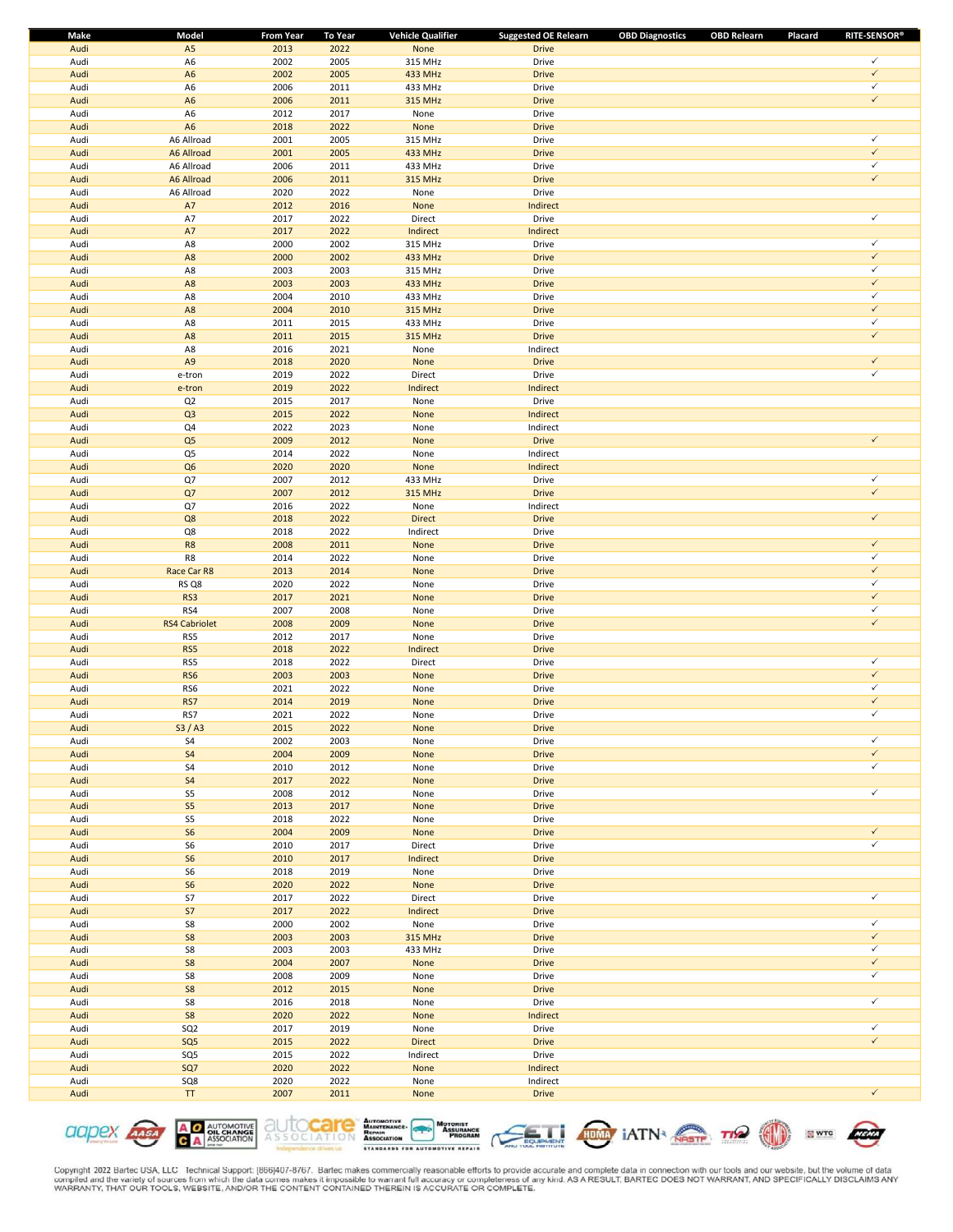| Make           | Model                   | From Year | <b>To Year</b> | <b>Vehicle Qualifier</b> | <b>Suggested OE Relearn</b> | <b>OBD Diagnostics</b> | <b>OBD Relearn</b> | <b>RITE-SENSOR®</b><br>Placard |  |
|----------------|-------------------------|-----------|----------------|--------------------------|-----------------------------|------------------------|--------------------|--------------------------------|--|
| Audi           | TT                      | 2012      | 2022           | None                     | Drive                       |                        |                    |                                |  |
| Audi           | TT <sub>RS</sub>        | 2018      | 2022           | None                     | <b>Drive</b>                |                        |                    | $\checkmark$                   |  |
| Audi           | <b>TTS</b>              | 2009      | 2009           | None                     | Drive                       |                        |                    |                                |  |
| Audi           | <b>TTS</b>              | 2012      | 2022           | None                     | <b>Drive</b>                |                        |                    |                                |  |
| Bentley        | Arnage                  | 2008      | 2009           | None                     | Drive                       |                        |                    | ✓                              |  |
| <b>Bentley</b> | Azure                   | 2007      | 2010           | None                     | <b>Drive</b>                |                        |                    | $\checkmark$                   |  |
| Bentley        | Azure                   | 2012      | 2014           | None                     | Drive                       |                        |                    | ✓                              |  |
| <b>Bentley</b> | Bentayga                | 2015      | 2016           | None                     | <b>Drive</b>                |                        |                    | $\checkmark$                   |  |
| Bentley        | Bentayga                | 2017      | 2022           | None                     | Drive                       |                        |                    | ✓                              |  |
| <b>Bentley</b> | <b>Brooklands Coupe</b> | 2008      | 2011           | None                     | <b>Drive</b>                |                        |                    | $\checkmark$                   |  |
| Bentley        | Continental GT          | 2003      | 2004           | None                     | Drive                       |                        |                    | ✓                              |  |
| <b>Bentley</b> | <b>Continental GT</b>   | 2005      | 2005           | Early                    | <b>Drive</b>                |                        |                    | $\checkmark$                   |  |
|                |                         |           |                |                          |                             |                        |                    | ✓                              |  |
| Bentley        | Continental GT          | 2005      | 2005           | Late                     | Drive                       |                        |                    | $\checkmark$                   |  |
| <b>Bentley</b> | <b>Continental GT</b>   | 2006      | 2011           | None                     | <b>Drive</b>                |                        |                    |                                |  |
| Bentley        | Continental GT          | 2012      | 2022           | None                     | Drive                       |                        |                    | ✓                              |  |
| <b>Bentley</b> | <b>Flying Spur</b>      | 2005      | 2010           | None                     | <b>Drive</b>                |                        |                    | $\checkmark$                   |  |
| Bentley        | <b>Flying Spur</b>      | 2011      | 2019           | None                     | Drive                       |                        |                    | ✓                              |  |
| <b>Bentley</b> | <b>Flying Spur</b>      | 2020      | 2022           | None                     | <b>Drive</b>                |                        |                    | $\checkmark$                   |  |
| Bentley        | GTC                     | 2012      | 2019           | None                     | Drive                       |                        |                    | ✓                              |  |
| <b>Bentley</b> | Mulsanne                | 2009      | 2009           | None                     | <b>Drive</b>                |                        |                    | $\checkmark$                   |  |
| Bentley        | Mulsanne                | 2011      | 2020           | None                     | Drive                       |                        |                    | ✓                              |  |
| <b>BMW</b>     | 1 Series                | 2007      | 2009           | None                     | <b>Drive</b>                |                        |                    | $\checkmark$                   |  |
| <b>BMW</b>     | 1 Series                | 2010      | 2010           | Late                     | Drive                       |                        |                    | ✓                              |  |
| <b>BMW</b>     | 1 Series                | 2010      | 2010           | Early                    | <b>Drive</b>                |                        |                    | $\checkmark$                   |  |
| <b>BMW</b>     | 1 Series                | 2011      | 2013           | None                     | Drive                       |                        |                    | ✓                              |  |
| <b>BMW</b>     | 2 Series                | 2014      | 2014           | Early                    | <b>Drive</b>                |                        |                    | $\checkmark$                   |  |
| <b>BMW</b>     | 2 Series                | 2014      | 2014           | Late                     | Drive                       |                        |                    | ✓                              |  |
| <b>BMW</b>     | 2 Series                | 2015      | 2017           | None                     | <b>Drive</b>                |                        |                    | $\checkmark$                   |  |
| <b>BMW</b>     | 2 Series                | 2018      | 2022           | None                     | Drive                       |                        |                    | ✓                              |  |
| <b>BMW</b>     | 2 Series Gran Coupe     | 2020      | 2022           | None                     | <b>Drive</b>                |                        |                    | $\checkmark$                   |  |
|                |                         |           |                |                          |                             |                        |                    | ✓                              |  |
| <b>BMW</b>     | 3 Series                | 1999      | 2002           | 315 MHz                  | Drive                       |                        |                    | $\checkmark$                   |  |
| <b>BMW</b>     | 3 Series                | 1999      | 2002           | 433 MHz                  | <b>Drive</b>                |                        |                    |                                |  |
| <b>BMW</b>     | 3 Series                | 2003      | 2006           | None                     | Drive                       |                        |                    | ✓                              |  |
| <b>BMW</b>     | 3 Series                | 2007      | 2009           | None                     | <b>Drive</b>                |                        |                    | $\checkmark$                   |  |
| <b>BMW</b>     | 3 Series                | 2010      | 2013           | E9* Platform             | Drive                       |                        |                    | ✓                              |  |
| <b>BMW</b>     | 3 Series                | 2010      | 2013           | F3* Platform             | <b>Drive</b>                |                        |                    | $\checkmark$                   |  |
| <b>BMW</b>     | 3 Series                | 2014      | 2017           | None                     | Drive                       |                        |                    | ✓                              |  |
| <b>BMW</b>     | 3 Series                | 2018      | 2020           | None                     | <b>Drive</b>                |                        |                    | $\checkmark$                   |  |
| <b>BMW</b>     | 3 Series                | 2021      | 2022           | None                     | Stationary                  |                        |                    | $\checkmark$                   |  |
| <b>BMW</b>     | 3 Series Wagon          | 2018      | 2020           | None                     | <b>Drive</b>                |                        |                    | $\checkmark$                   |  |
| <b>BMW</b>     | 4 Series                | 2013      | 2013           | None                     | Drive                       |                        |                    | ✓                              |  |
| <b>BMW</b>     | 4 Series                | 2014      | 2017           | None                     | <b>Drive</b>                |                        |                    | $\checkmark$                   |  |
| <b>BMW</b>     | 4 Series                | 2018      | 2020           | None                     | Drive                       |                        |                    | ✓                              |  |
| <b>BMW</b>     | 4 Series                | 2021      | 2022           | None                     | Stationary                  |                        |                    | $\checkmark$                   |  |
| <b>BMW</b>     | 5 Series                | 1999      | 2001           | None                     | Drive                       |                        |                    | ✓                              |  |
| <b>BMW</b>     | 5 Series                | 2002      | 2002           | 315 MHz                  | <b>Drive</b>                |                        |                    | $\checkmark$                   |  |
| <b>BMW</b>     | 5 Series                | 2002      | 2002           | 433 MHz                  | Drive                       |                        |                    | ✓                              |  |
| <b>BMW</b>     | 5 Series                | 2003      | 2005           | None                     | <b>Drive</b>                |                        |                    | $\checkmark$                   |  |
| <b>BMW</b>     | 5 Series                | 2006      | 2010           | None                     | Drive                       |                        |                    | ✓                              |  |
| <b>BMW</b>     | 5 Series                | 2011      | 2011           | Late                     | <b>Drive</b>                |                        |                    | $\checkmark$                   |  |
| <b>BMW</b>     | 5 Series                | 2011      | 2011           | Early                    | Drive                       |                        |                    | ✓                              |  |
| <b>BMW</b>     | 5 Series                | 2012      | 2013           | None                     | <b>Drive</b>                |                        |                    | $\checkmark$                   |  |
|                |                         |           |                |                          |                             |                        |                    | ✓                              |  |
| <b>BMW</b>     | 5 Series                | 2014      | 2014           | Early                    | <b>Drive</b>                | $\checkmark$           | $\checkmark$       | $\checkmark$                   |  |
| <b>BMW</b>     | 5 Series                | 2014      | 2014           | Late                     | OBD                         | ✓                      | $\checkmark$       | ✓                              |  |
| <b>BMW</b>     | 5 Series                | 2015      | 2016           | None                     | OBD                         |                        |                    |                                |  |
| <b>BMW</b>     | 5 Series                | 2017      | 2017           | G3* Platform             | <b>Drive</b>                |                        |                    | $\checkmark$                   |  |
| <b>BMW</b>     | 5 Series                | 2017      | 2017           | F1* Platform             | OBD                         | $\checkmark$           | $\checkmark$       | ✓                              |  |
| <b>BMW</b>     | 5 Series                | 2018      | 2022           | None                     | <b>Drive</b>                |                        |                    | $\checkmark$                   |  |
| <b>BMW</b>     | 6 Series                | 2004      | 2005           | None                     | Drive                       |                        |                    |                                |  |
| <b>BMW</b>     | 6 Series                | 2006      | 2010           | None                     | <b>Drive</b>                |                        |                    | $\checkmark$                   |  |
| <b>BMW</b>     | 6 Series                | 2011      | 2013           | None                     | Drive                       |                        |                    | ✓                              |  |
| <b>BMW</b>     | 6 Series                | 2014      | 2014           | Early                    | <b>Drive</b>                |                        |                    | $\checkmark$                   |  |
| <b>BMW</b>     | 6 Series                | 2014      | 2014           | Late                     | OBD                         | $\checkmark$           | $\checkmark$       | ✓                              |  |
| <b>BMW</b>     | 6 Series                | 2015      | 2018           | None                     | <b>OBD</b>                  | $\checkmark$           | $\checkmark$       | $\checkmark$                   |  |
| <b>BMW</b>     | 6 Series                | 2019      | 2020           | None                     | Drive                       |                        |                    | ✓                              |  |
| <b>BMW</b>     | 7 Series                | 1999      | 2002           | 315 MHz                  | <b>Drive</b>                |                        |                    | $\checkmark$                   |  |
| <b>BMW</b>     | 7 Series                | 1999      | 2002           | 433 MHz                  | Drive                       |                        |                    | ✓                              |  |
| <b>BMW</b>     | 7 Series                | 2003      | 2005           | None                     | <b>Drive</b>                |                        |                    | $\checkmark$                   |  |
| <b>BMW</b>     | 7 Series                | 2006      | 2010           | None                     | Drive                       |                        |                    | ✓                              |  |
| <b>BMW</b>     | 7 Series                | 2011      | 2013           | None                     | <b>Drive</b>                |                        |                    | $\checkmark$                   |  |
| <b>BMW</b>     | 7 Series                | 2014      | 2014           | Early                    | Drive                       |                        |                    | ✓                              |  |
| <b>BMW</b>     | 7 Series                | 2014      | 2014           | Late                     | <b>Drive</b>                |                        |                    | $\checkmark$                   |  |
| <b>BMW</b>     | 7 Series                | 2015      | 2015           | None                     | Drive                       |                        |                    | ✓                              |  |
| <b>BMW</b>     | 7 Series                | 2016      | 2022           | None                     | <b>Drive</b>                |                        |                    | $\checkmark$                   |  |
| <b>BMW</b>     | 8 Series                | 2018      | 2022           | None                     | Drive                       |                        |                    | ✓                              |  |
| <b>BMW</b>     |                         | 2007      | 2008           |                          | <b>Drive</b>                |                        |                    | $\checkmark$                   |  |
|                | Alpina                  |           |                | None                     |                             |                        |                    | ✓                              |  |
| <b>BMW</b>     | Alpina                  | 2011      | 2017           | None                     | Drive                       |                        |                    | $\checkmark$                   |  |
| <b>BMW</b>     | i3                      | 2013      | 2021           | None                     | <b>Drive</b>                |                        |                    | ✓                              |  |
| <b>BMW</b>     | i5                      | 2022      | 2022           | None                     | Drive                       |                        |                    |                                |  |
| <b>BMW</b>     | i8                      | 2013      | 2020           | None                     | <b>Drive</b>                |                        |                    | $\checkmark$                   |  |
| <b>BMW</b>     | M <sub>2</sub>          | 2014      | 2014           | None                     | Drive                       |                        |                    | ✓                              |  |











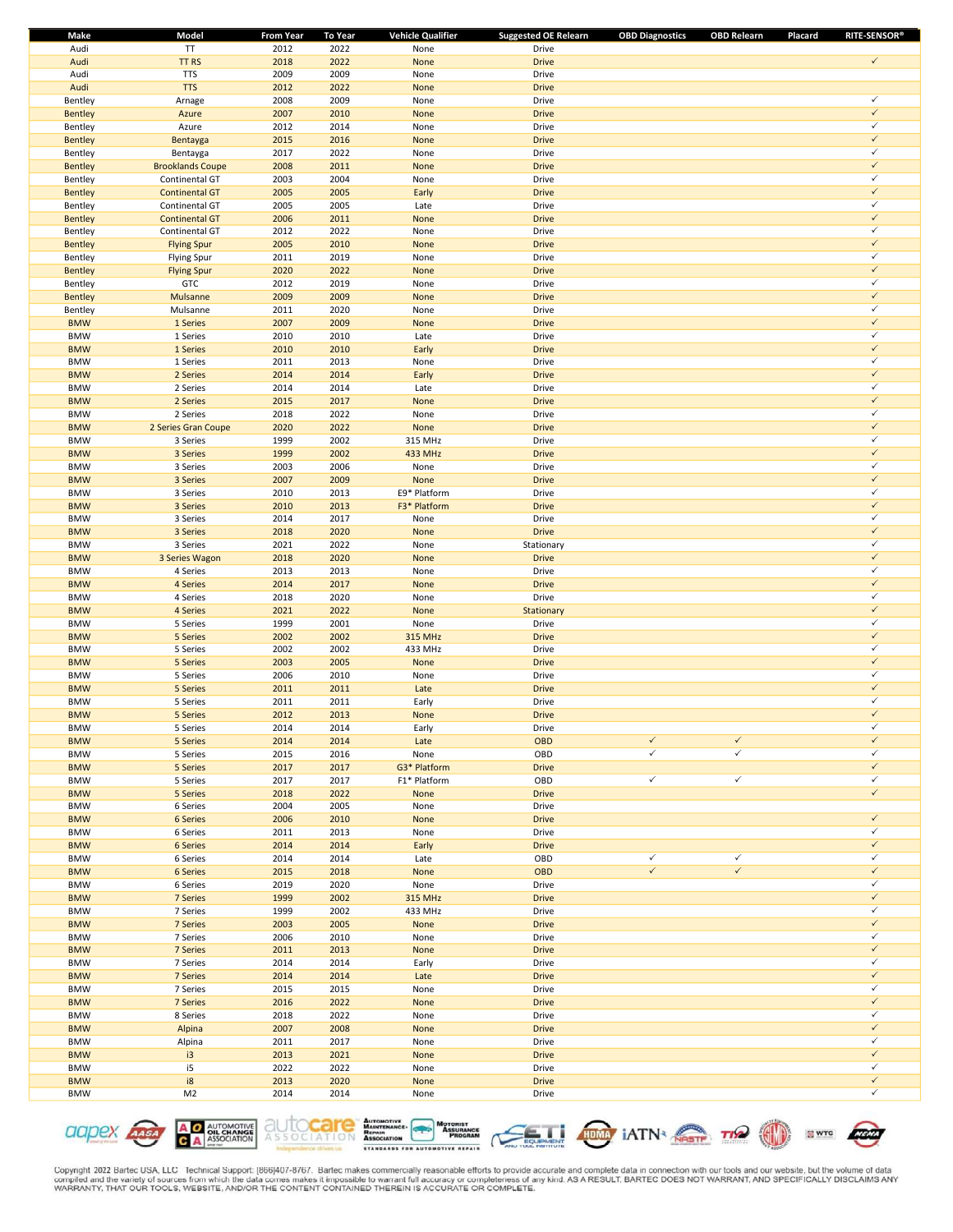| <b>Make</b>            | Model            | <b>From Year</b> | <b>To Year</b> | <b>Vehicle Qualifier</b> | <b>Suggested OE Relearn</b> | <b>OBD Diagnostics</b> | <b>OBD Relearn</b> | Placard | <b>RITE-SENSOR®</b> |
|------------------------|------------------|------------------|----------------|--------------------------|-----------------------------|------------------------|--------------------|---------|---------------------|
| <b>BMW</b>             | M <sub>2</sub>   | 2015             | 2016           | None                     | <b>Drive</b>                |                        |                    |         | $\checkmark$        |
| <b>BMW</b>             | M <sub>2</sub>   | 2017             | 2022           | None                     | Drive                       |                        |                    |         | $\checkmark$        |
| <b>BMW</b>             | M <sub>3</sub>   | 2002             | 2003           | None                     | <b>Drive</b>                |                        |                    |         | $\checkmark$        |
| <b>BMW</b>             | M3               | 2008             | 2013           | None                     | Drive                       |                        |                    |         | $\checkmark$        |
| <b>BMW</b>             | M <sub>3</sub>   | 2014             | 2018           | None                     | <b>Drive</b>                |                        |                    |         | $\checkmark$        |
| <b>BMW</b>             | M3               | 2021             | 2022           | None                     | Drive                       |                        |                    |         | $\checkmark$        |
| <b>BMW</b>             | M4               | 2014             | 2020           | None                     | <b>Drive</b>                |                        |                    |         | $\checkmark$        |
| <b>BMW</b>             | M4               | 2021             | 2022           | None                     | Drive                       |                        |                    |         | $\checkmark$        |
| <b>BMW</b>             | M4 GTS           | 2016             | 2016           | None                     | <b>Drive</b>                |                        |                    |         | $\checkmark$        |
| <b>BMW</b>             | M <sub>5</sub>   | 2002             | 2003           | None                     | Drive                       |                        |                    |         | $\checkmark$        |
|                        |                  |                  |                |                          |                             |                        |                    |         | $\checkmark$        |
| <b>BMW</b>             | M <sub>5</sub>   | 2006             | 2010           | None                     | <b>Drive</b>                |                        |                    |         | $\checkmark$        |
| <b>BMW</b>             | M <sub>5</sub>   | 2011             | 2011           | Late                     | OBD                         | $\checkmark$           | $\checkmark$       |         |                     |
| <b>BMW</b>             | M <sub>5</sub>   | 2011             | 2011           | Early                    | <b>Drive</b>                |                        |                    |         | $\checkmark$        |
| <b>BMW</b>             | M <sub>5</sub>   | 2012             | 2016           | None                     | OBD                         | $\checkmark$           | $\checkmark$       |         | $\checkmark$        |
| <b>BMW</b>             | M <sub>5</sub>   | 2017             | 2017           | 433 MHz                  | <b>Drive</b>                |                        |                    |         | $\checkmark$        |
| <b>BMW</b>             | M <sub>5</sub>   | 2017             | 2017           | 315 MHz                  | Drive                       |                        |                    |         |                     |
| <b>BMW</b>             | M <sub>5</sub>   | 2018             | 2022           | None                     | Stationary                  |                        |                    |         | $\checkmark$        |
| <b>BMW</b>             | M <sub>6</sub>   | 2006             | 2010           | None                     | Drive                       |                        |                    |         | $\checkmark$        |
| <b>BMW</b>             | M <sub>6</sub>   | 2011             | 2011           | Late                     | <b>Drive</b>                |                        |                    |         | $\checkmark$        |
| <b>BMW</b>             | M <sub>6</sub>   | 2011             | 2011           | Early                    | Drive                       |                        |                    |         | $\checkmark$        |
| <b>BMW</b>             | M <sub>6</sub>   | 2012             | 2013           | None                     | <b>Drive</b>                |                        |                    |         | $\checkmark$        |
| <b>BMW</b>             | M <sub>6</sub>   | 2014             | 2018           | None                     | Drive                       |                        |                    |         | $\checkmark$        |
| <b>BMW</b>             | M <sub>6</sub>   | 2019             | 2021           | None                     | <b>Drive</b>                |                        |                    |         | $\checkmark$        |
| <b>BMW</b>             | M8               | 2020             | 2022           | None                     | Drive                       |                        |                    |         | $\checkmark$        |
|                        |                  |                  |                |                          |                             |                        |                    |         | $\checkmark$        |
| <b>BMW</b>             | Urban X          | 2022             | 2022           | None                     | <b>Drive</b>                |                        |                    |         | $\checkmark$        |
| <b>BMW</b>             | X1               | 2009             | 2014           | None                     | Drive                       |                        |                    |         |                     |
| <b>BMW</b>             | X1               | 2015             | 2015           | None                     | OBD                         | $\checkmark$           | $\checkmark$       |         | $\checkmark$        |
| <b>BMW</b>             | X1               | 2016             | 2017           | None                     | Drive                       |                        |                    |         | $\checkmark$        |
| <b>BMW</b>             | X1               | 2018             | 2022           | None                     | <b>Drive</b>                |                        |                    |         | $\checkmark$        |
| <b>BMW</b>             | X2               | 2017             | 2022           | None                     | Drive                       |                        |                    |         | $\checkmark$        |
| <b>BMW</b>             | X3               | 2004             | 2005           | None                     | <b>Drive</b>                |                        |                    |         |                     |
| <b>BMW</b>             | X3               | 2006             | 2010           | None                     | Drive                       |                        |                    |         | $\checkmark$        |
| <b>BMW</b>             | X3               | 2011             | 2011           | Late                     | <b>Drive</b>                |                        |                    |         | $\checkmark$        |
| <b>BMW</b>             | X3               | 2011             | 2011           | Early                    | Drive                       |                        |                    |         | $\checkmark$        |
| <b>BMW</b>             | X3               | 2012             | 2014           | None                     | <b>OBD</b>                  | $\checkmark$           | $\checkmark$       |         | $\checkmark$        |
| <b>BMW</b>             | X3               | 2015             | 2017           | None                     | OBD                         | $\checkmark$           | $\checkmark$       |         | $\checkmark$        |
| <b>BMW</b>             | X3               | 2018             | 2018           | Early                    | OBD                         | $\checkmark$           | $\checkmark$       |         | $\checkmark$        |
|                        |                  |                  |                |                          |                             |                        |                    |         | $\checkmark$        |
| <b>BMW</b>             | X3               | 2018             | 2018           | Late                     | Drive                       |                        |                    |         | $\checkmark$        |
| <b>BMW</b>             | X3               | 2019             | 2022           | None                     | <b>Drive</b>                |                        |                    |         |                     |
| <b>BMW</b>             | X4               | 2014             | 2017           | None                     | OBD                         | $\checkmark$           | $\checkmark$       |         | $\checkmark$        |
| <b>BMW</b>             | X <sub>4</sub>   | 2018             | 2018           | Early                    | OBD                         | $\checkmark$           | $\checkmark$       |         | $\checkmark$        |
| <b>BMW</b>             | X4               | 2018             | 2018           | Late                     | Drive                       |                        |                    |         | $\checkmark$        |
| <b>BMW</b>             | X <sub>4</sub>   | 2019             | 2022           | None                     | <b>Drive</b>                |                        |                    |         | $\checkmark$        |
| <b>BMW</b>             | X5               | 1999             | 2004           | None                     | Drive                       |                        |                    |         | $\checkmark$        |
| <b>BMW</b>             | X5               | 2005             | 2005           | None                     | <b>Drive</b>                |                        |                    |         |                     |
| <b>BMW</b>             | X5               | 2006             | 2010           | None                     | Drive                       |                        |                    |         | $\checkmark$        |
| <b>BMW</b>             | X5               | 2011             | 2011           | Late                     | <b>Drive</b>                |                        |                    |         | $\checkmark$        |
| <b>BMW</b>             | X5               | 2011             | 2011           | Early                    | Drive                       |                        |                    |         | $\checkmark$        |
| <b>BMW</b>             | X5               | 2012             | 2013           | None                     | <b>Drive</b>                |                        |                    |         | $\checkmark$        |
| <b>BMW</b>             | X5               | 2014             | 2018           | None                     | Drive                       |                        |                    |         | $\checkmark$        |
| <b>BMW</b>             | X5               | 2019             | 2022           | None                     | <b>Drive</b>                |                        |                    |         | $\checkmark$        |
| <b>BMW</b>             | X <sub>6</sub>   | 2008             | 2010           | None                     | Drive                       |                        |                    |         | $\checkmark$        |
|                        |                  |                  |                |                          |                             |                        |                    |         | $\checkmark$        |
| <b>BMW</b>             | <b>X6</b>        | 2011             | 2011           | Late                     | <b>Drive</b>                |                        |                    |         | $\checkmark$        |
| <b>BMW</b>             | X6               | 2011             | 2011           | Early                    | Drive                       |                        |                    |         |                     |
| <b>BMW</b>             | <b>X6</b>        | 2012             | 2014           | None                     | <b>Drive</b>                |                        |                    |         | $\checkmark$        |
| <b>BMW</b>             | X6               | 2015             | 2019           | None                     | Drive                       |                        |                    |         | $\checkmark$        |
| <b>BMW</b>             | <b>X6</b>        | 2020             | 2022           | None                     | <b>Drive</b>                |                        |                    |         | $\checkmark$        |
| <b>BMW</b>             | X6 Active Hybrid | 2010             | 2011           | 315 MHz                  | Drive                       |                        |                    |         |                     |
| <b>BMW</b>             | X6 Active Hybrid | 2010             | 2011           | 433 MHz                  | <b>Drive</b>                |                        |                    |         | $\checkmark$        |
| <b>BMW</b>             | X7               | 2019             | 2022           | None                     | Drive                       |                        |                    |         | $\checkmark$        |
| <b>BMW</b>             | Z <sub>4</sub>   | 2006             | 2010           | None                     | <b>Drive</b>                |                        |                    |         | $\checkmark$        |
| <b>BMW</b>             | Z4               | 2011             | 2011           | Early                    | Drive                       |                        |                    |         | $\checkmark$        |
| <b>BMW</b>             | <b>Z4</b>        | 2011             | 2011           | Late                     | <b>Drive</b>                |                        |                    |         | $\checkmark$        |
| <b>BMW</b>             | Z4               | 2012             | 2014           | None                     | Drive                       |                        |                    |         | $\checkmark$        |
| <b>BMW</b>             | Z <sub>4</sub>   | 2015             | 2017           | None                     | <b>OBD</b>                  | $\checkmark$           | $\checkmark$       |         | $\checkmark$        |
| <b>BMW</b>             | $\mathsf{Z}4$    | 2019             | 2022           | None                     | Stationary                  |                        |                    |         | $\checkmark$        |
| <b>BMW Motorcycles</b> | C Series         | 2011             | 2017           | None                     | Information                 |                        |                    |         |                     |
| <b>BMW Motorcycles</b> | C Series         | 2018             | 2018           | Early                    | Information                 |                        |                    |         |                     |
| <b>BMW Motorcycles</b> | C Series         | 2018             | 2018           | Late                     | Information                 |                        |                    |         |                     |
| <b>BMW Motorcycles</b> | C Series         | 2019             | 2022           | None                     | Information                 |                        |                    |         |                     |
|                        |                  |                  |                |                          |                             |                        |                    |         |                     |
| <b>BMW Motorcycles</b> | <b>F</b> Series  | 2010             | 2017           | None                     | Information                 |                        |                    |         |                     |
| <b>BMW Motorcycles</b> | F Series         | 2018             | 2018           | Early                    | Information                 |                        |                    |         |                     |
| <b>BMW Motorcycles</b> | <b>F</b> Series  | 2018             | 2018           | Late                     | Information                 |                        |                    |         |                     |
| <b>BMW Motorcycles</b> | F Series         | 2019             | 2022           | None                     | Information                 |                        |                    |         |                     |
| <b>BMW Motorcycles</b> | <b>K</b> Series  | 2011             | 2017           | None                     | Information                 |                        |                    |         |                     |
| <b>BMW Motorcycles</b> | K Series         | 2018             | 2018           | Early                    | Information                 |                        |                    |         |                     |
| <b>BMW Motorcycles</b> | <b>K</b> Series  | 2018             | 2018           | Late                     | Information                 |                        |                    |         |                     |
| <b>BMW Motorcycles</b> | K Series         | 2019             | 2022           | None                     | Information                 |                        |                    |         |                     |
| <b>BMW Motorcycles</b> | R Series         | 2011             | 2017           | None                     | Information                 |                        |                    |         |                     |
| <b>BMW Motorcycles</b> | R Series         | 2018             | 2018           | Early                    | Information                 |                        |                    |         |                     |
| <b>BMW Motorcycles</b> | R Series         | 2018             | 2018           | Late                     | Information                 |                        |                    |         |                     |
|                        |                  |                  |                |                          |                             |                        |                    |         |                     |

**A O AUTOMOTIVE**<br>**C A** ASSOCIATION aapex Assa





**SWTC** 

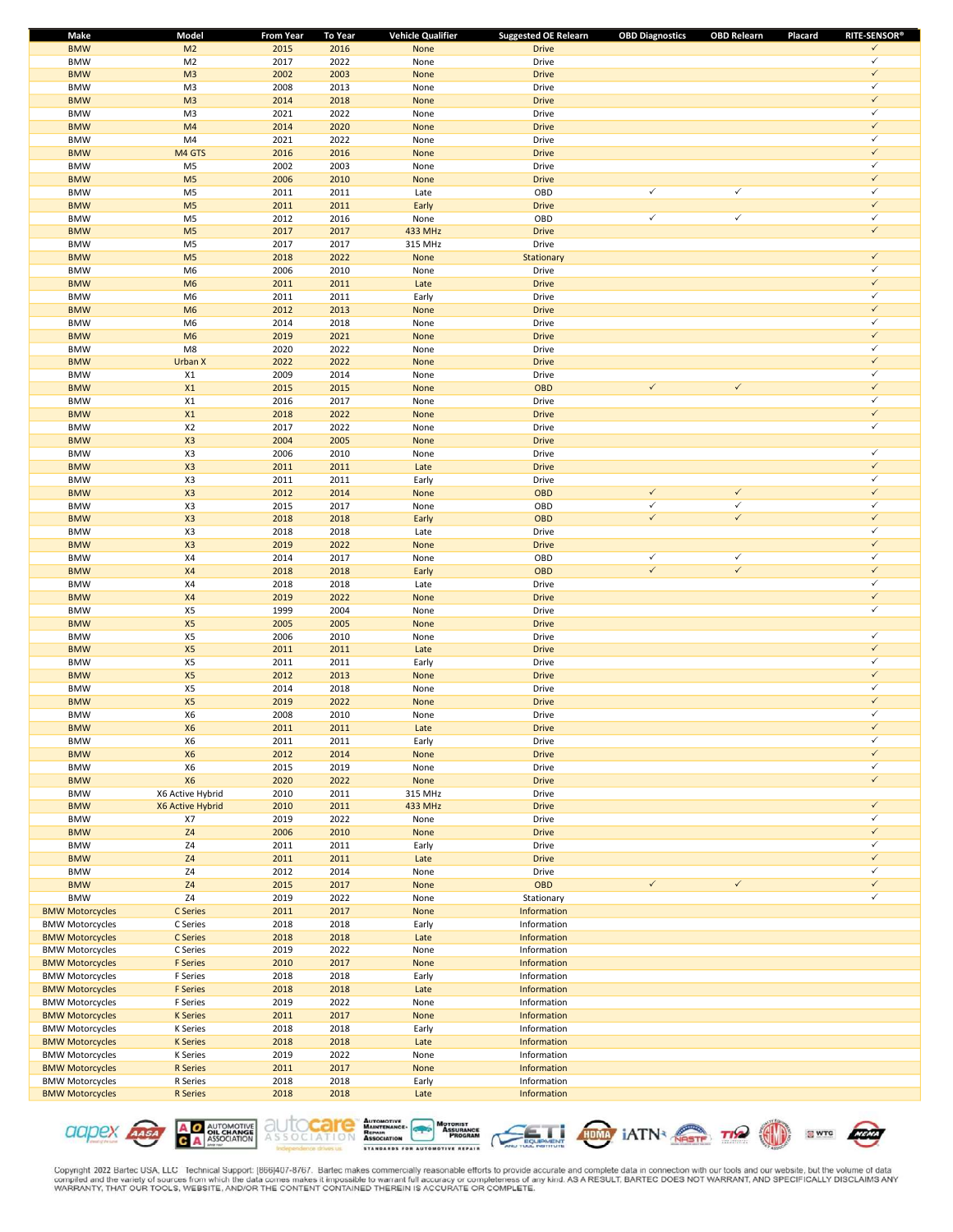| Make                   | Model            | <b>From Year</b> | To Year | <b>Vehicle Qualifier</b> | <b>Suggested OE Relearn</b> | <b>OBD Diagnostics</b> | <b>OBD Relearn</b> | Placard      | <b>RITE-SENSOR®</b> |
|------------------------|------------------|------------------|---------|--------------------------|-----------------------------|------------------------|--------------------|--------------|---------------------|
| <b>BMW Motorcycles</b> | R Series         | 2019             | 2022    | None                     | Information                 |                        |                    |              |                     |
| <b>Bugatti</b>         | Chiron           | 2016             | 2021    | None                     | <b>Drive</b>                |                        |                    |              | $\checkmark$        |
| Bugatti                | Veyron           | 2008             | 2015    | 433 MHz                  | Drive                       |                        |                    |              |                     |
| <b>Bugatti</b>         | Veyron           | 2008             | 2015    | 315 MHz                  | <b>Drive</b>                |                        |                    |              |                     |
| <b>Buick</b>           | Allure           | 2006             | 2006    | None                     | Stationary                  |                        |                    |              |                     |
| <b>Buick</b>           | Allure           | 2007             | 2007    | None                     | Stationary                  |                        |                    |              | $\checkmark$        |
| <b>Buick</b>           | Allure           | 2008             | 2008    | None                     | Stationary                  |                        |                    |              | $\checkmark$        |
| <b>Buick</b>           | Allure           | 2009             | 2009    | None                     | Stationary                  |                        |                    |              | $\checkmark$        |
| <b>Buick</b>           | Allure           | 2010             | 2011    | None                     | Stationary                  | $\checkmark$           | $\checkmark$       |              | $\checkmark$        |
| <b>Buick</b>           | Cascada          | 2016             | 2017    | None                     | Stationary                  | $\checkmark$           | $\checkmark$       |              | $\checkmark$        |
| <b>Buick</b>           | Cascada          | 2018             | 2019    | 433 MHz                  | Stationary                  | $\checkmark$           | $\checkmark$       |              | $\checkmark$        |
| <b>Buick</b>           | Cascada          | 2018             | 2019    | 315 MHz                  | Stationary                  | $\checkmark$           | $\checkmark$       |              | $\checkmark$        |
| <b>Buick</b>           | Century          | 1999             | 2005    | None                     | Stationary                  |                        |                    |              |                     |
| <b>Buick</b>           | Enclave          | 2008             | 2008    | None                     | Stationary                  |                        |                    |              | $\checkmark$        |
| <b>Buick</b>           | Enclave          | 2009             | 2011    | None                     | Stationary                  | $\checkmark$           | $\checkmark$       |              | $\checkmark$        |
| <b>Buick</b>           | Enclave          | 2012             | 2012    | None                     | <b>OBD</b> / Stationary     | $\checkmark$           | $\checkmark$       |              | $\checkmark$        |
| <b>Buick</b>           | Enclave          | 2013             | 2014    | None                     | OBD / Stationary            | $\checkmark$           | $\checkmark$       |              | $\checkmark$        |
| <b>Buick</b>           | <b>Enclave</b>   | 2015             | 2016    | None                     | <b>OBD</b> / Stationary     | $\checkmark$           | $\checkmark$       | $\checkmark$ | $\checkmark$        |
| <b>Buick</b>           | Enclave          | 2017             | 2017    | 433 MHz                  | OBD / Stationary            | $\checkmark$           | $\checkmark$       | $\checkmark$ | $\checkmark$        |
| <b>Buick</b>           | Enclave          | 2017             | 2017    | 315 MHz                  | <b>OBD</b> / Stationary     | $\checkmark$           | $\checkmark$       | $\checkmark$ | $\checkmark$        |
| <b>Buick</b>           | Enclave          | 2018             | 2022    | None                     | OBD / Stationary            | $\checkmark$           | $\checkmark$       | $\checkmark$ | $\checkmark$        |
| <b>Buick</b>           | Encore           | 2013             | 2017    | None                     | Stationary                  | $\checkmark$           | $\checkmark$       |              | $\checkmark$        |
|                        |                  |                  | 2022    |                          |                             | $\checkmark$           | $\checkmark$       |              | $\checkmark$        |
| <b>Buick</b>           | Encore           | 2018             |         | None                     | Stationary                  | $\checkmark$           | $\checkmark$       | $\checkmark$ | $\checkmark$        |
| <b>Buick</b>           | <b>Encore GX</b> | 2020             | 2022    | None                     | <b>OBD</b> / Stationary     |                        |                    |              |                     |
| <b>Buick</b>           | Envision         | 2016             | 2016    | None                     | Stationary                  | $\checkmark$           | $\checkmark$       |              | $\checkmark$        |
| <b>Buick</b>           | Envision         | 2017             | 2018    | W/O Tire Fill Alert      | Stationary                  | $\checkmark$           | $\checkmark$       |              | $\checkmark$        |
| <b>Buick</b>           | Envision         | 2017             | 2018    | W Tire Fill Alert        | Stationary                  | $\checkmark$           | $\checkmark$       |              | $\checkmark$        |
| <b>Buick</b>           | Envision         | 2019             | 2020    | None                     | Stationary                  | $\checkmark$           | $\checkmark$       |              | $\checkmark$        |
| <b>Buick</b>           | Envision         | 2021             | 2022    | None                     | Stationary                  | $\checkmark$           | $\checkmark$       |              |                     |
| <b>Buick</b>           | LaCrosse         | 2006             | 2006    | None                     | Stationary                  |                        |                    |              | $\checkmark$        |
| <b>Buick</b>           | LaCrosse         | 2007             | 2007    | None                     | Stationary                  |                        |                    |              | $\checkmark$        |
| <b>Buick</b>           | LaCrosse         | 2008             | 2008    | None                     | Stationary                  |                        |                    |              | $\checkmark$        |
| <b>Buick</b>           | LaCrosse         | 2009             | 2009    | None                     | Stationary                  |                        |                    |              | $\checkmark$        |
| <b>Buick</b>           | LaCrosse         | 2010             | 2010    | None                     | Stationary                  | $\checkmark$           | $\checkmark$       |              | $\checkmark$        |
| <b>Buick</b>           | LaCrosse         | 2011             | 2012    | None                     | Stationary                  | $\checkmark$           | $\checkmark$       |              | $\checkmark$        |
| <b>Buick</b>           | LaCrosse         | 2013             | 2014    | None                     | Stationary                  | $\checkmark$           | $\checkmark$       |              | $\checkmark$        |
| <b>Buick</b>           | LaCrosse         | 2015             | 2016    | None                     | Stationary                  | $\checkmark$           | $\checkmark$       |              | $\checkmark$        |
| <b>Buick</b>           | LaCrosse         | 2017             | 2017    | None                     | Stationary                  | $\checkmark$           | $\checkmark$       |              | $\checkmark$        |
| <b>Buick</b>           | LaCrosse         | 2018             | 2019    | None                     | Stationary                  | $\checkmark$           | $\checkmark$       |              | $\checkmark$        |
| <b>Buick</b>           | LeSabre          | 2000             | 2005    | None                     | Stationary                  |                        |                    |              |                     |
| <b>Buick</b>           | LeSabre          | 2007             | 2007    | None                     | Stationary                  |                        |                    |              | $\checkmark$        |
| <b>Buick</b>           | Lucerne          | 2006             | 2006    | None                     | Stationary                  |                        |                    |              |                     |
| <b>Buick</b>           | Lucerne          | 2007             | 2007    | None                     | Stationary                  |                        |                    |              | $\checkmark$        |
| <b>Buick</b>           | Lucerne          | 2008             | 2010    | None                     | Stationary                  | $\checkmark$           | $\checkmark$       |              | $\checkmark$        |
| <b>Buick</b>           | Lucerne          | 2011             | 2011    | None                     | Stationary                  | $\checkmark$           | $\checkmark$       |              | $\checkmark$        |
| <b>Buick</b>           | Park Avenue      | 1998             | 1999    | None                     | Stationary                  |                        |                    |              |                     |
| <b>Buick</b>           | Park Avenue      | 2000             | 2001    | None                     | Stationary                  |                        |                    |              |                     |
| <b>Buick</b>           |                  | 2002             | 2005    |                          |                             |                        |                    |              |                     |
|                        | Park Avenue      |                  |         | None                     | Stationary                  |                        |                    |              | $\checkmark$        |
| <b>Buick</b>           | Rainier          | 2006             | 2007    | 315 MHz                  | Stationary                  |                        |                    |              | $\checkmark$        |
| <b>Buick</b>           | Rainier          | 2006             | 2007    | 433 MHz                  | Stationary                  |                        |                    |              |                     |
| <b>Buick</b>           | Regal            | 1999             | 2004    | None                     | Stationary                  |                        |                    |              |                     |
| <b>Buick</b>           | Regal            | 2011             | 2011    | None                     | <b>OBD</b> / Stationary     | $\checkmark$           | $\checkmark$       |              | $\checkmark$        |
| <b>Buick</b>           | Regal            | 2012             | 2012    | None                     | OBD / Stationary            | ✓                      | ✓                  |              | ✓                   |
| <b>Buick</b>           | Regal            | 2013             | 2015    | None                     | <b>OBD</b> / Stationary     | $\checkmark$           | $\checkmark$       |              | $\checkmark$        |
| <b>Buick</b>           | Regal            | 2016             | 2017    | None                     | Stationary                  | $\checkmark$           | $\checkmark$       |              | $\checkmark$        |
| <b>Buick</b>           | Regal            | 2018             | 2020    | None                     | Stationary                  | $\checkmark$           | $\checkmark$       |              | $\checkmark$        |
| <b>Buick</b>           | Rendezvous       | 2003             | 2007    | None                     | Stationary                  |                        |                    |              |                     |
| <b>Buick</b>           | Verano           | 2012             | 2012    | None                     | Stationary                  | $\checkmark$           | $\checkmark$       |              | $\checkmark$        |
| Buick                  | Verano           | 2013             | 2015    | None                     | Stationary                  | $\checkmark$           | $\checkmark$       |              | $\checkmark$        |
| <b>Buick</b>           | Verano           | 2016             | 2017    | None                     | Stationary                  | $\checkmark$           | $\checkmark$       |              | $\checkmark$        |
| <b>Buick</b>           | Verano           | 2018             | 2019    | None                     | Stationary                  | $\checkmark$           | $\checkmark$       |              | $\checkmark$        |
| Cadillac               | ATS              | 2013             | 2017    | Clamp In OE              | Stationary                  | $\checkmark$           | $\checkmark$       |              | $\checkmark$        |
| Cadillac               | ATS              | 2013             | 2017    | Snap In OE               | Stationary                  | $\checkmark$           | $\checkmark$       |              | $\checkmark$        |
| Cadillac               | ATS              | 2018             | 2019    | Snap In OE               | Stationary                  | $\checkmark$           | $\checkmark$       |              | $\checkmark$        |
| Cadillac               | ATS              | 2018             | 2019    | Clamp In OE              | Stationary                  | $\checkmark$           | $\checkmark$       |              | $\checkmark$        |
| Cadillac               | <b>ATS Sport</b> | 2013             | 2015    | None                     | <b>OBD</b> / Stationary     | $\checkmark$           | $\checkmark$       |              | $\checkmark$        |
| Cadillac               | ATS-V            | 2014             | 2017    | None                     | Stationary                  | $\checkmark$           | $\checkmark$       |              | $\checkmark$        |
| Cadillac               | ATS-V            | 2018             | 2019    | None                     | Stationary                  | $\checkmark$           | $\checkmark$       |              | $\checkmark$        |
| Cadillac               | CT4              | 2020             | 2022    | None                     | Drive                       | $\checkmark$           | $\checkmark$       |              |                     |
| Cadillac               | CT5              | 2020             | 2022    | Clamp In OE              | OBD / Drive                 | $\checkmark$           | $\checkmark$       |              |                     |
| Cadillac               | CT5              | 2020             | 2022    | Snap In OE               | OBD / Drive                 | $\checkmark$           | $\checkmark$       |              |                     |
| Cadillac               | CT5-V            | 2020             | 2022    | None                     | OBD / Drive                 | $\checkmark$           | $\checkmark$       |              |                     |
| Cadillac               | CT6              | 2016             | 2017    | 433 MHz                  | Stationary                  | $\checkmark$           | $\checkmark$       |              | $\checkmark$        |
| Cadillac               | CT <sub>6</sub>  | 2016             | 2017    | 315 MHz                  | Stationary                  | $\checkmark$           | $\checkmark$       |              | $\checkmark$        |
| Cadillac               | CT6              | 2018             | 2018    |                          |                             | $\checkmark$           | $\checkmark$       |              | $\checkmark$        |
| Cadillac               | CT <sub>6</sub>  | 2018             | 2018    | 433 MHz                  | Stationary<br>Stationary    | $\checkmark$           | $\checkmark$       |              | $\checkmark$        |
|                        |                  |                  | 2020    | 315 MHz                  |                             | $\checkmark$           | $\checkmark$       |              | $\checkmark$        |
| Cadillac               | CT6              | 2019             |         | 315 MHz                  | Stationary                  | $\checkmark$           | $\checkmark$       |              | $\checkmark$        |
| Cadillac               | CT <sub>6</sub>  | 2019             | 2020    | 433 MHz                  | Stationary                  |                        |                    |              | $\checkmark$        |
| Cadillac               | <b>CTS</b>       | 2004             | 2007    | None                     | Stationary                  |                        |                    |              |                     |
| Cadillac               | <b>CTS</b>       | 2008             | 2011    | None                     | Stationary                  | $\checkmark$           | $\checkmark$       |              | $\checkmark$        |
| Cadillac               | <b>CTS</b>       | 2012             | 2012    | None                     | OBD / Stationary            | $\checkmark$           | $\checkmark$       |              | $\checkmark$        |











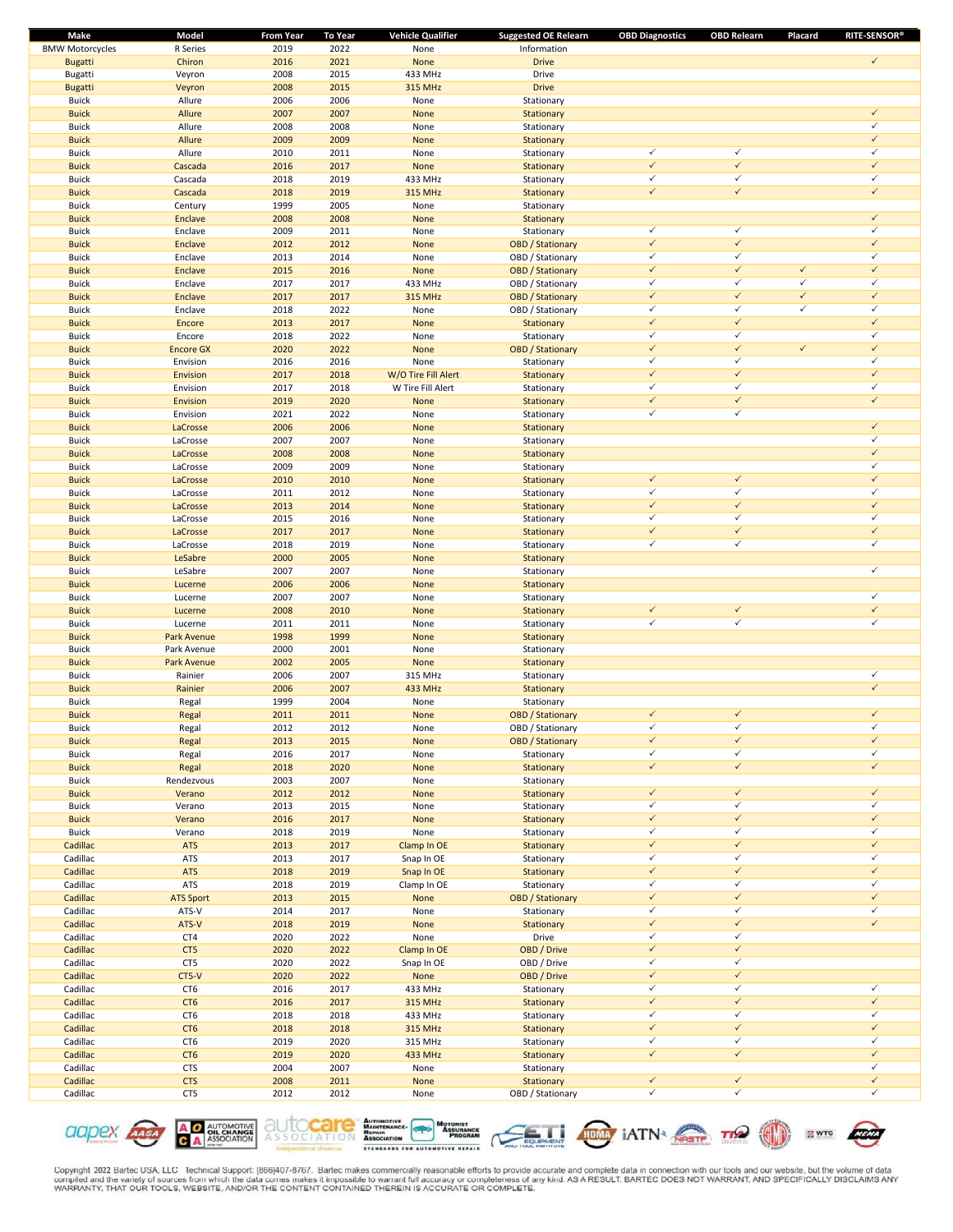| Make      | Model          | <b>From Year</b> | <b>To Year</b> | <b>Vehicle Qualifier</b> | <b>Suggested OE Relearn</b> | <b>OBD Diagnostics</b> | <b>OBD Relearn</b> | Placard      | <b>RITE-SENSOR®</b> |
|-----------|----------------|------------------|----------------|--------------------------|-----------------------------|------------------------|--------------------|--------------|---------------------|
| Cadillac  | <b>CTS</b>     | 2013             | 2013           | None                     | <b>OBD</b> / Stationary     | ✓                      | $\checkmark$       |              | $\checkmark$        |
| Cadillac  | <b>CTS</b>     | 2014             | 2017           | None                     | OBD / Stationary            | $\checkmark$           | $\checkmark$       |              | $\checkmark$        |
| Cadillac  | <b>CTS</b>     | 2018             | 2019           | None                     | <b>OBD</b> / Stationary     | $\checkmark$           | $\checkmark$       |              | $\checkmark$        |
| Cadillac  | CTS-V          | 2009             | 2013           | None                     | Stationary                  | $\checkmark$           | $\checkmark$       |              | $\checkmark$        |
| Cadillac  | CTS-V          | 2014             | 2017           | None                     | <b>OBD</b> / Stationary     | $\checkmark$           | $\checkmark$       |              | $\checkmark$        |
| Cadillac  | CTS-V          | 2018             | 2020           | None                     | OBD / Stationary            | ✓                      | $\checkmark$       |              | $\checkmark$        |
| Cadillac  | <b>DeVille</b> | 2001             | 2005           | None                     | Stationary                  |                        |                    |              | $\checkmark$        |
| Cadillac  | <b>DTS</b>     | 2006             | 2006           | None                     | Stationary                  |                        |                    |              | $\checkmark$        |
| Cadillac  | <b>DTS</b>     | 2007             | 2007           | None                     | Stationary                  |                        |                    |              | $\checkmark$        |
| Cadillac  | <b>DTS</b>     | 2008             | 2011           | None                     | OBD / Stationary            | $\checkmark$           | $\checkmark$       |              | $\checkmark$        |
| Cadillac  | <b>ELR</b>     | 2014             | 2015           | None                     | Stationary                  | $\checkmark$           | $\checkmark$       |              | $\checkmark$        |
| Cadillac  | ELR            | 2016             | 2017           | None                     | Stationary                  | $\checkmark$           | $\checkmark$       |              | ✓                   |
| Cadillac  | Escalade       | 2004             | 2004           | None                     | Stationary                  |                        |                    |              | $\checkmark$        |
| Cadillac  | Escalade       | 2005             | 2006           | None                     | Stationary                  |                        |                    |              | $\checkmark$        |
| Cadillac  | Escalade       | 2007             | 2007           | Clamp In OE              | Stationary                  |                        |                    |              | $\checkmark$        |
| Cadillac  | Escalade       | 2007             | 2007           | Snap In OE               | Stationary                  |                        |                    |              | $\checkmark$        |
| Cadillac  | Escalade       | 2008             | 2009           | None                     | Stationary                  |                        |                    |              | $\checkmark$        |
| Cadillac  | Escalade       | 2010             | 2012           | None                     | OBD / Stationary            | $\checkmark$           | $\checkmark$       | $\checkmark$ | $\checkmark$        |
| Cadillac  | Escalade       | 2013             | 2013           | None                     | <b>OBD</b> / Stationary     | $\checkmark$           | $\checkmark$       | $\checkmark$ | $\checkmark$        |
| Cadillac  | Escalade       | 2014             | 2014           |                          |                             | $\checkmark$           | $\checkmark$       | $\checkmark$ | $\checkmark$        |
|           |                |                  |                | None                     | Stationary                  | $\checkmark$           | $\checkmark$       | $\checkmark$ | $\checkmark$        |
| Cadillac  | Escalade       | 2015             | 2017           | None                     | Stationary                  | $\checkmark$           | $\checkmark$       | $\checkmark$ | ✓                   |
| Cadillac  | Escalade       | 2018             | 2020           | None                     | Stationary                  | $\checkmark$           | $\checkmark$       | $\checkmark$ |                     |
| Cadillac  | Escalade       | 2021             | 2022           | None                     | <b>OBD</b> / Stationary     |                        |                    |              | $\checkmark$        |
| Cadillac  | Seville        | 2001             | 2004           | None                     | Stationary                  |                        |                    |              |                     |
| Cadillac  | <b>SRX</b>     | 2004             | 2006           | None                     | Stationary                  |                        |                    |              | $\checkmark$        |
| Cadillac  | SRX            | 2007             | 2009           | None                     | Stationary                  |                        |                    |              | $\checkmark$        |
| Cadillac  | <b>SRX</b>     | 2010             | 2011           | None                     | Stationary                  | $\checkmark$           | $\checkmark$       |              | $\checkmark$        |
| Cadillac  | SRX            | 2012             | 2012           | None                     | Stationary                  | $\checkmark$           | $\checkmark$       |              | $\checkmark$        |
| Cadillac  | <b>SRX</b>     | 2013             | 2013           | None                     | Stationary                  | $\checkmark$           | $\checkmark$       |              | $\checkmark$        |
| Cadillac  | SRX            | 2014             | 2016           | None                     | Stationary                  | $\checkmark$           | $\checkmark$       |              | $\checkmark$        |
| Cadillac  | <b>STS</b>     | 2005             | 2007           | <b>None</b>              | Stationary                  |                        |                    |              | $\checkmark$        |
| Cadillac  | <b>STS</b>     | 2008             | 2008           | None                     | Stationary                  |                        |                    |              | ✓                   |
| Cadillac  | <b>STS</b>     | 2009             | 2009           | Clamp In OE              | Stationary                  |                        |                    |              | $\checkmark$        |
| Cadillac  | <b>STS</b>     | 2009             | 2009           | Snap In OE               | Stationary                  |                        |                    |              | $\checkmark$        |
| Cadillac  | <b>STS</b>     | 2010             | 2010           | None                     | Stationary                  |                        |                    |              | $\checkmark$        |
| Cadillac  | <b>STS</b>     | 2011             | 2011           | None                     | Stationary                  |                        |                    |              | $\checkmark$        |
| Cadillac  | <b>XLR</b>     | 2004             | 2011           | None                     | Stationary                  |                        |                    |              | $\checkmark$        |
| Cadillac  | XT4            | 2019             | 2022           | None                     | Stationary                  |                        |                    |              | $\checkmark$        |
| Cadillac  | XT5            | 2016             | 2017           | None                     | Stationary                  | $\checkmark$           | $\checkmark$       | $\checkmark$ | $\checkmark$        |
| Cadillac  | XT5            | 2018             | 2022           | 433 MHz                  | Stationary                  | $\checkmark$           | $\checkmark$       | $\checkmark$ | $\checkmark$        |
| Cadillac  | XT5            | 2018             | 2022           | <b>315 MHz</b>           | Stationary                  | $\checkmark$           | $\checkmark$       | $\checkmark$ | $\checkmark$        |
| Cadillac  | XT6            | 2019             | 2022           | None                     | Stationary                  | $\checkmark$           | $\checkmark$       | $\checkmark$ | ✓                   |
| Cadillac  | <b>XTS</b>     | 2013             | 2015           | None                     | <b>OBD</b> / Stationary     | $\checkmark$           | $\checkmark$       |              | $\checkmark$        |
| Cadillac  | <b>XTS</b>     | 2016             | 2017           | None                     | OBD / Stationary            | $\checkmark$           | $\checkmark$       |              | $\checkmark$        |
| Cadillac  | <b>XTS</b>     | 2018             | 2019           | None                     | <b>OBD</b> / Stationary     | $\checkmark$           | $\checkmark$       |              | $\checkmark$        |
| Chevrolet | Avalanche      | 2004             | 2004           | None                     | Stationary                  |                        |                    |              | $\checkmark$        |
| Chevrolet | Avalanche      | 2005             | 2006           | None                     |                             |                        |                    |              | $\checkmark$        |
|           |                |                  |                |                          | Stationary                  |                        |                    |              | $\checkmark$        |
| Chevrolet | Avalanche      | 2007             | 2007           | Clamp In OE              | Stationary                  |                        |                    |              | $\checkmark$        |
| Chevrolet | Avalanche      | 2007             | 2007           | Snap In OE               | Stationary                  |                        |                    |              | $\checkmark$        |
| Chevrolet | Avalanche      | 2008             | 2009           | None                     | Stationary                  |                        |                    |              |                     |
| Chevrolet | Avalanche      | 2010             | 2010           | None                     | Stationary                  | $\checkmark$           | $\checkmark$       | $\checkmark$ | $\checkmark$        |
| Chevrolet | Avalanche      | 2011             | 2013           | None                     | Stationary                  | $\checkmark$           | $\checkmark$       | $\checkmark$ | ✓                   |
| Chevrolet | Aveo           | 2007             | 2011           | None                     | <b>OBD</b>                  | $\checkmark$           | $\checkmark$       |              | ✓                   |
| Chevrolet | Blazer         | 2019             | 2022           | None                     | OBD / Stationary            | $\checkmark$           | $\checkmark$       | $\checkmark$ | $\checkmark$        |
| Chevrolet | <b>Bolt</b>    | 2017             | 2017           | 433 MHz                  | Stationary                  |                        |                    |              | $\checkmark$        |
| Chevrolet | Bolt           | 2017             | 2017           | 315 MHz                  | Stationary                  |                        |                    |              | $\checkmark$        |
| Chevrolet | <b>Bolt</b>    | 2018             | 2018           | None                     | Stationary                  |                        |                    |              | $\checkmark$        |
| Chevrolet | Bolt           | 2019             | 2022           | None                     | Stationary                  |                        |                    |              | $\checkmark$        |
| Chevrolet | Camaro         | 2010             | 2011           | None                     | Stationary                  | $\checkmark$           | $\checkmark$       |              | $\checkmark$        |
| Chevrolet | Camaro         | 2012             | 2012           | None                     | OBD / Stationary            | $\checkmark$           | $\checkmark$       |              | $\checkmark$        |
| Chevrolet | Camaro         | 2013             | 2015           | None                     | <b>OBD</b> / Stationary     | $\checkmark$           | $\checkmark$       |              | $\checkmark$        |
| Chevrolet | Camaro         | 2016             | 2017           | None                     | OBD / Stationary            | $\checkmark$           | $\checkmark$       |              | $\checkmark$        |
| Chevrolet | Camaro         | 2018             | 2019           | None                     | Stationary                  | $\checkmark$           | $\checkmark$       |              | $\checkmark$        |
| Chevrolet | Camaro         | 2020             | 2022           | None                     | Stationary                  | $\checkmark$           | $\checkmark$       |              | $\checkmark$        |
| Chevrolet | Camaro ZL1     | 2012             | 2015           | None                     | Stationary                  | $\checkmark$           | $\checkmark$       |              | $\checkmark$        |
| Chevrolet | Camaro ZL1     | 2016             | 2017           | None                     | Stationary                  | $\checkmark$           | $\checkmark$       |              | $\checkmark$        |
| Chevrolet | Camaro ZL1     | 2018             | 2019           | None                     | Stationary                  | $\checkmark$           | $\checkmark$       |              | $\checkmark$        |
| Chevrolet | Camaro ZL1     | 2020             | 2022           | None                     | Stationary                  | $\checkmark$           | $\checkmark$       |              | $\checkmark$        |
| Chevrolet | Caprice        | 2011             | 2011           | None                     | Stationary                  | $\checkmark$           | $\checkmark$       |              | $\checkmark$        |
| Chevrolet | Caprice        | 2012             | 2013           | None                     | OBD / Stationary            | $\checkmark$           | $\checkmark$       |              | $\checkmark$        |
| Chevrolet | Caprice        | 2014             | 2016           | None                     | <b>OBD</b> / Stationary     | $\checkmark$           | $\checkmark$       |              | $\checkmark$        |
| Chevrolet | Caprice        | 2017             | 2017           | None                     | OBD / Stationary            | $\checkmark$           | $\checkmark$       |              | $\checkmark$        |
| Chevrolet | Captiva        | 2013             | 2015           | None                     | <b>OBD</b> / Stationary     | $\checkmark$           | $\checkmark$       |              | $\checkmark$        |
| Chevrolet | Captiva Sport  | 2012             | 2015           | None                     | Stationary                  | $\checkmark$           | $\checkmark$       |              | $\checkmark$        |
| Chevrolet |                | 2016             | 2017           |                          |                             | $\checkmark$           | $\checkmark$       |              | $\checkmark$        |
|           | Captiva Sport  |                  |                | None                     | Stationary                  | $\checkmark$           | $\checkmark$       |              | $\checkmark$        |
| Chevrolet | City Express   | 2015             | 2018           | None                     | OBD                         |                        | $\checkmark$       |              | $\checkmark$        |
| Chevrolet | Cobalt         | 2008             | 2008           | None                     | <b>OBD</b> / Stationary     | $\checkmark$           |                    |              |                     |
| Chevrolet | Cobalt         | 2009             | 2009           | Clamp In OE              | Stationary                  | $\checkmark$           | $\checkmark$       |              | $\checkmark$        |
| Chevrolet | Cobalt         | 2009             | 2009           | Snap In OE               | Stationary                  | $\checkmark$           | $\checkmark$       |              | $\checkmark$        |
| Chevrolet | Cobalt         | 2010             | 2010           | None                     | OBD / Stationary            | $\checkmark$           | $\checkmark$       |              | $\checkmark$        |
| Chevrolet | Colorado       | 2007             | 2012           | None                     | Stationary                  |                        |                    |              | $\checkmark$        |











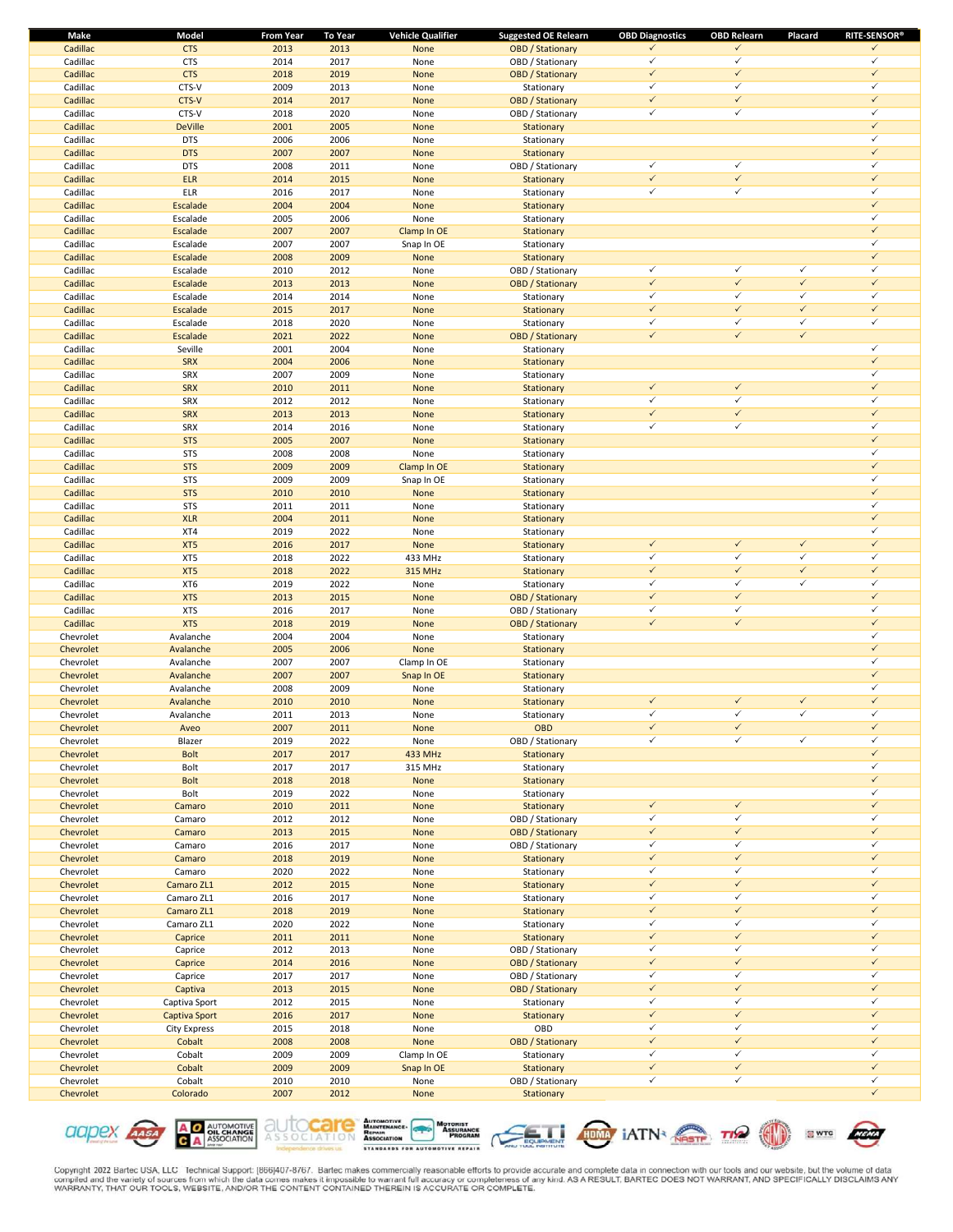| Make      | Model                         | From Year | <b>To Year</b> | <b>Vehicle Qualifier</b> | <b>Suggested OE Relearn</b> | <b>OBD Diagnostics</b>       | <b>OBD Relearn</b> | Placard      | <b>RITE-SENSOR®</b> |
|-----------|-------------------------------|-----------|----------------|--------------------------|-----------------------------|------------------------------|--------------------|--------------|---------------------|
| Chevrolet | Colorado                      | 2014      | 2016           | None                     | Stationary                  | ✓                            | $\checkmark$       |              | ✓                   |
| Chevrolet | Colorado                      | 2017      | 2017           | None                     | Stationary                  | $\checkmark$                 | $\checkmark$       |              | $\checkmark$        |
| Chevrolet | Colorado                      | 2018      | 2019           | None                     | Stationary                  | $\checkmark$                 | $\checkmark$       |              | ✓                   |
| Chevrolet | Colorado                      | 2020      | 2020           | None                     | Stationary                  | $\checkmark$                 | $\checkmark$       |              | $\checkmark$        |
| Chevrolet | Colorado                      | 2021      | 2022           | None                     | OBD / Drive                 | $\checkmark$                 | $\checkmark$       |              |                     |
| Chevrolet | Corvette                      | 1997      | 2000           | None                     | Stationary                  |                              |                    |              |                     |
| Chevrolet | Corvette                      | 2001      | 2002           | None                     | Stationary                  |                              |                    |              | $\checkmark$        |
| Chevrolet | Corvette                      | 2003      | 2004           | None                     | Stationary                  |                              |                    |              | $\checkmark$        |
| Chevrolet | Corvette                      | 2005      | 2009           | None                     |                             |                              |                    |              | ✓                   |
|           |                               |           |                |                          | Stationary                  |                              |                    |              | $\checkmark$        |
| Chevrolet | Corvette                      | 2010      | 2011           | None                     | Stationary                  |                              |                    |              |                     |
| Chevrolet | Corvette                      | 2012      | 2012           | None                     | Stationary                  |                              |                    |              | $\checkmark$        |
| Chevrolet | Corvette                      | 2013      | 2013           | None                     | Stationary                  |                              |                    |              | $\checkmark$        |
| Chevrolet | Corvette                      | 2014      | 2016           | None                     | OBD / Drive                 | $\checkmark$                 | $\checkmark$       |              | $\checkmark$        |
| Chevrolet | Corvette                      | 2017      | 2017           | None                     | OBD / Drive                 | $\checkmark$                 | $\checkmark$       |              | $\checkmark$        |
| Chevrolet | Corvette                      | 2018      | 2019           | None                     | OBD / Drive                 | $\checkmark$                 | $\checkmark$       |              | $\checkmark$        |
| Chevrolet | Corvette                      | 2020      | 2022           | None                     | OBD / Drive                 | $\checkmark$                 | $\checkmark$       |              |                     |
| Chevrolet | Corvette C5                   | 2001      | 2002           | None                     | Stationary                  |                              |                    |              | $\checkmark$        |
| Chevrolet | Corvette C5                   | 2003      | 2004           | None                     | Stationary                  |                              |                    |              | $\checkmark$        |
| Chevrolet | Corvette C6                   | 2005      | 2009           | None                     | Stationary                  |                              |                    |              | $\checkmark$        |
| Chevrolet | Corvette Z06                  | 2001      | 2002           | None                     |                             |                              |                    |              | $\checkmark$        |
|           |                               |           |                |                          | Stationary                  |                              |                    |              | $\checkmark$        |
| Chevrolet | Corvette Z06                  | 2003      | 2004           | None                     | Stationary                  |                              |                    |              | $\checkmark$        |
| Chevrolet | Corvette Z06                  | 2005      | 2009           | None                     | Stationary                  |                              |                    |              |                     |
| Chevrolet | Corvette Z06                  | 2010      | 2011           | None                     | Stationary                  |                              |                    |              | ✓                   |
| Chevrolet | Corvette Z06                  | 2012      | 2019           | None                     | Stationary                  |                              |                    |              | $\checkmark$        |
| Chevrolet | Cruze                         | 2011      | 2011           | None                     | Stationary                  | $\checkmark$                 | $\checkmark$       |              | $\checkmark$        |
| Chevrolet | Cruze                         | 2012      | 2012           | None                     | <b>OBD / Stationary</b>     | $\checkmark$                 | $\checkmark$       |              | $\checkmark$        |
| Chevrolet | Cruze                         | 2013      | 2015           | None                     | OBD / Stationary            | $\checkmark$                 | $\checkmark$       |              | $\checkmark$        |
| Chevrolet | Cruze                         | 2016      | 2016           | None                     | <b>OBD</b> / Stationary     | $\checkmark$                 | $\checkmark$       |              | $\checkmark$        |
| Chevrolet | Cruze                         | 2017      | 2017           | None                     | OBD / Stationary            | $\checkmark$                 | $\checkmark$       |              | $\checkmark$        |
| Chevrolet | Cruze                         | 2018      | 2018           | None                     | <b>OBD</b> / Stationary     | $\checkmark$                 | $\checkmark$       |              | $\checkmark$        |
| Chevrolet | Cruze                         | 2019      | 2020           | 315 MHz                  | OBD / Stationary            | $\checkmark$                 | $\checkmark$       |              | $\checkmark$        |
| Chevrolet | Cruze                         | 2019      | 2020           | 433 MHz                  |                             | $\checkmark$                 | $\checkmark$       |              | $\checkmark$        |
|           |                               |           |                |                          | <b>OBD</b> / Stationary     | $\checkmark$                 | $\checkmark$       |              | $\checkmark$        |
| Chevrolet | Cruze Limited                 | 2016      | 2016           | None                     | OBD / Stationary            |                              |                    |              |                     |
| Chevrolet | Equinox                       | 2007      | 2007           | None                     | Stationary                  |                              |                    |              | $\checkmark$        |
| Chevrolet | Equinox                       | 2008      | 2009           | None                     | Stationary                  |                              |                    |              | $\checkmark$        |
| Chevrolet | Equinox                       | 2010      | 2011           | None                     | <b>OBD</b> / Stationary     | $\checkmark$                 | $\checkmark$       | $\checkmark$ | $\checkmark$        |
| Chevrolet | Equinox                       | 2012      | 2012           | None                     | OBD / Stationary            | $\checkmark$                 | $\checkmark$       | $\checkmark$ | ✓                   |
| Chevrolet | Equinox                       | 2013      | 2014           | None                     | <b>OBD</b> / Stationary     | $\checkmark$                 | $\checkmark$       | $\checkmark$ | $\checkmark$        |
| Chevrolet | Equinox                       | 2015      | 2015           | None                     | OBD / Stationary            | $\checkmark$                 | $\checkmark$       | $\checkmark$ | $\checkmark$        |
| Chevrolet | Equinox                       | 2016      | 2017           | None                     | <b>OBD</b> / Stationary     | $\checkmark$                 | $\checkmark$       | $\checkmark$ | $\checkmark$        |
| Chevrolet | Equinox                       | 2018      | 2022           | None                     | Stationary                  | $\checkmark$                 | $\checkmark$       | $\checkmark$ | $\checkmark$        |
| Chevrolet | <b>Express</b>                | 2008      | 2009           | None                     | <b>OBD</b> / Stationary     | $\checkmark$                 | $\checkmark$       |              | $\checkmark$        |
| Chevrolet | Express                       | 2010      | 2011           | None                     | OBD / Stationary            | $\checkmark$                 | $\checkmark$       | $\checkmark$ | $\checkmark$        |
| Chevrolet |                               | 2012      | 2012           | None                     | <b>OBD</b> / Stationary     | $\checkmark$                 | $\checkmark$       | $\checkmark$ | $\checkmark$        |
|           | <b>Express</b>                |           |                |                          |                             | $\checkmark$                 | $\checkmark$       | $\checkmark$ | $\checkmark$        |
| Chevrolet | Express                       | 2013      | 2016           | None                     | OBD / Stationary            |                              |                    |              |                     |
| Chevrolet | <b>Express</b>                | 2017      | 2017           | None                     | Stationary                  | $\checkmark$                 | $\checkmark$       | $\checkmark$ | $\checkmark$        |
| Chevrolet | <b>Express</b>                | 2018      | 2022           | None                     | Stationary                  | $\checkmark$                 | $\checkmark$       | $\checkmark$ | $\checkmark$        |
| Chevrolet | <b>HHR</b>                    | 2007      | 2008           | None                     | <b>OBD</b> / Stationary     | $\checkmark$                 | $\checkmark$       |              | $\checkmark$        |
| Chevrolet | <b>HHR</b>                    | 2009      | 2009           | Clamp In OE              | OBD / Stationary            | ✓                            | $\checkmark$       |              | $\checkmark$        |
| Chevrolet | <b>HHR</b>                    | 2009      | 2009           | Snap In OE               | <b>OBD</b> / Stationary     | $\checkmark$                 | $\checkmark$       |              | $\checkmark$        |
| Chevrolet | HHR                           | 2010      | 2011           | None                     | OBD / Stationary            | $\checkmark$                 | $\checkmark$       |              | ✓                   |
| Chevrolet | Impala                        | 2000      | 2005           | None                     | Stationary                  |                              |                    |              |                     |
| Chevrolet | Impala                        | 2006      | 2006           | None                     | OBD / Stationary            | $\checkmark$                 | ✓                  |              | $\checkmark$        |
| Chevrolet | Impala                        | 2007      | 2007           | Clamp In OE              | <b>OBD</b> / Stationary     | $\checkmark$                 | $\checkmark$       |              | $\checkmark$        |
| Chevrolet |                               | 2007      | 2007           |                          | OBD / Stationary            | $\checkmark$                 | $\checkmark$       |              | $\checkmark$        |
| Chevrolet | Impala                        |           |                | Snap In OE<br>None       |                             | $\checkmark$                 | $\checkmark$       |              | $\checkmark$        |
|           | Impala                        | 2008      | 2009           |                          | <b>OBD</b> / Stationary     | $\checkmark$                 | $\checkmark$       |              | $\checkmark$        |
| Chevrolet | Impala                        | 2010      | 2012           | None                     | OBD / Stationary            |                              | $\checkmark$       |              |                     |
| Chevrolet | Impala                        | 2013      | 2013           | None                     | <b>OBD</b> / Stationary     | $\checkmark$                 |                    |              | $\checkmark$        |
| Chevrolet | Impala                        | 2014      | 2017           | None                     | OBD / Stationary            | $\checkmark$                 | $\checkmark$       |              | $\checkmark$        |
| Chevrolet | Impala                        | 2018      | 2021           | None                     | <b>OBD</b> / Stationary     | $\checkmark$                 | $\checkmark$       |              | $\checkmark$        |
| Chevrolet | Impala Limited (Fleet)        | 2014      | 2017           | None                     | OBD / Stationary            | $\checkmark$                 | $\checkmark$       |              | $\checkmark$        |
| Chevrolet | Malibu                        | 2008      | 2008           | Clamp In OE              | <b>OBD</b> / Stationary     | $\checkmark$                 | $\checkmark$       |              | $\checkmark$        |
| Chevrolet | Malibu                        | 2008      | 2008           | Snap In OE               | OBD / Stationary            | $\checkmark$                 | $\checkmark$       |              | $\checkmark$        |
| Chevrolet | Malibu                        | 2009      | 2009           | None                     | <b>OBD</b> / Stationary     | $\checkmark$                 | $\checkmark$       |              | $\checkmark$        |
| Chevrolet | Malibu                        | 2010      | 2012           | None                     | OBD / Stationary            | $\checkmark$                 | $\checkmark$       |              | $\checkmark$        |
| Chevrolet | Malibu                        | 2013      | 2015           | None                     | <b>OBD</b> / Stationary     | $\checkmark$                 | $\checkmark$       |              | $\checkmark$        |
| Chevrolet | Malibu                        | 2016      | 2016           | 433 MHz                  | OBD / Stationary            | $\checkmark$                 | $\checkmark$       |              | $\checkmark$        |
| Chevrolet | Malibu                        | 2016      | 2016           | 315 MHz                  | <b>OBD</b> / Stationary     | $\checkmark$                 | $\checkmark$       |              | $\checkmark$        |
| Chevrolet | Malibu                        | 2017      |                |                          |                             | $\checkmark$                 | $\checkmark$       |              | ✓                   |
|           |                               |           | 2018           | None                     | OBD / Stationary            |                              |                    |              | $\checkmark$        |
| Chevrolet | Malibu                        | 2019      | 2022           | 433 MHz                  | Stationary                  | $\checkmark$                 | $\checkmark$       |              |                     |
| Chevrolet | Malibu                        | 2019      | 2022           | 315 MHz                  | Stationary                  | $\checkmark$                 | $\checkmark$       |              | $\checkmark$        |
| Chevrolet | <b>Malibu Limited (Fleet)</b> | 2015      | 2018           | None                     | Stationary                  |                              |                    |              | $\checkmark$        |
| Chevrolet | Monte Carlo                   | 2000      | 2005           | None                     | Stationary                  |                              |                    |              |                     |
| Chevrolet | <b>Monte Carlo</b>            | 2006      | 2006           | None                     | Stationary                  |                              |                    |              | $\checkmark$        |
| Chevrolet | Monte Carlo                   | 2007      | 2007           | Clamp In OE              | Stationary                  |                              |                    |              | ✓                   |
| Chevrolet | <b>Monte Carlo</b>            | 2007      | 2007           | Snap In OE               | Stationary                  |                              |                    |              | $\checkmark$        |
| Chevrolet | Orlando                       | 2012      | 2015           | None                     | OBD / Stationary            | $\checkmark$                 | $\checkmark$       | $\checkmark$ | $\checkmark$        |
| Chevrolet | Silverado 1500                | 2004      | 2004           | None                     | Stationary                  |                              |                    |              | $\checkmark$        |
| Chevrolet | Silverado 1500                | 2005      | 2006           | None                     | Stationary                  |                              |                    |              | $\checkmark$        |
| Chevrolet |                               |           |                |                          |                             |                              | $\checkmark$       |              | $\checkmark$        |
|           | Silverado 1500                | 2007      | 2007           | TRW Clamp In             | <b>OBD</b> / Stationary     | $\checkmark$<br>$\checkmark$ | $\checkmark$       |              | $\checkmark$        |
| Chevrolet | Silverado 1500                | 2007      | 2007           | Snap In OE               | OBD / Stationary            |                              |                    |              |                     |









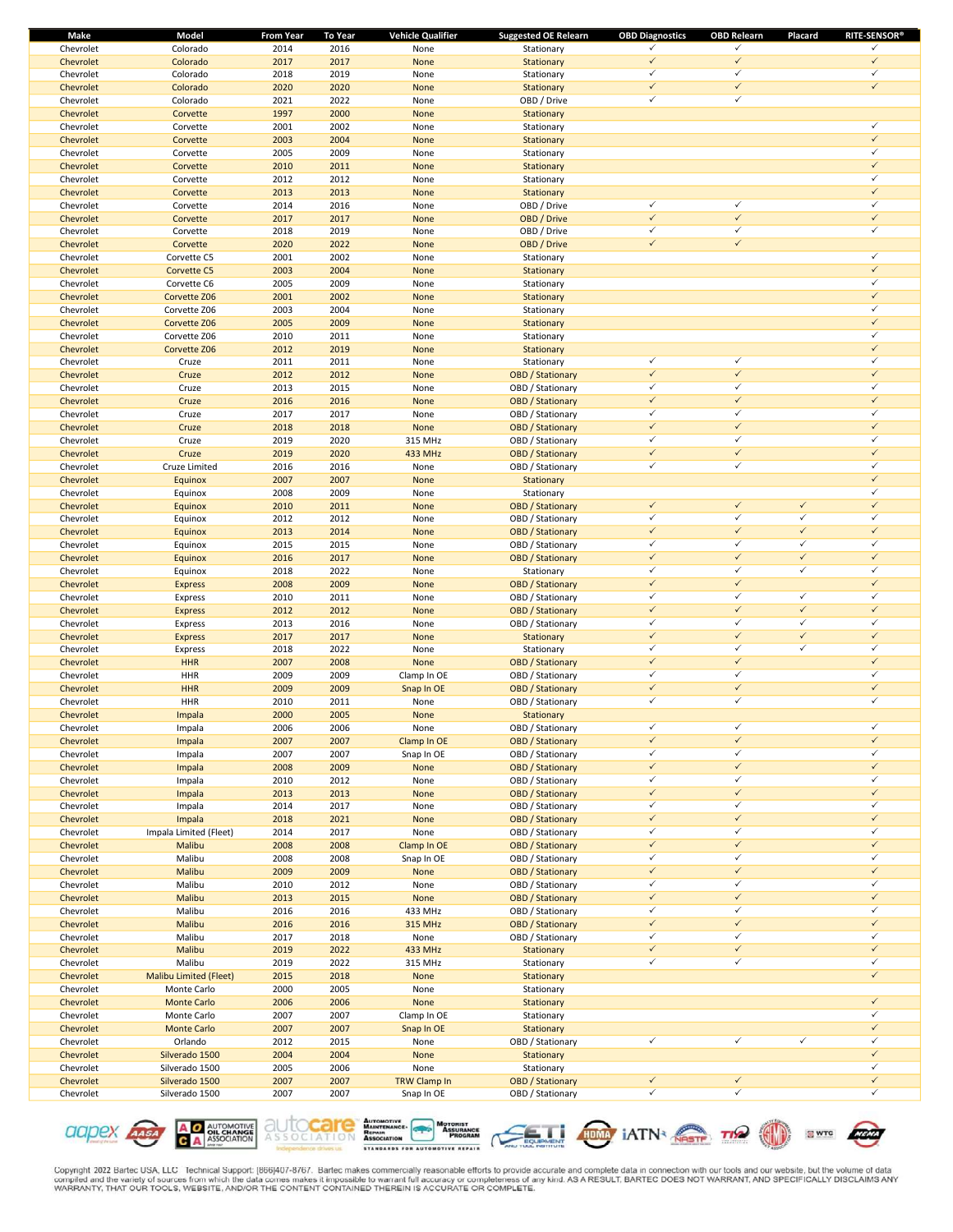| Make      | Model              | <b>From Year</b> | To Year | <b>Vehicle Qualifier</b> | <b>Suggested OE Relearn</b> | <b>OBD Diagnostics</b> | <b>OBD Relearn</b> | Placard      | <b>RITE-SENSOR®</b> |
|-----------|--------------------|------------------|---------|--------------------------|-----------------------------|------------------------|--------------------|--------------|---------------------|
| Chevrolet | Silverado 1500     | 2007             | 2007    | <b>SCH Clamp In</b>      | <b>OBD</b> / Stationary     | ✓                      | ✓                  |              | $\checkmark$        |
| Chevrolet | Silverado 1500     | 2008             | 2011    | None                     | OBD / Stationary            | $\checkmark$           | $\checkmark$       | $\checkmark$ | ✓                   |
| Chevrolet | Silverado 1500     | 2012             | 2013    | None                     | <b>OBD</b> / Stationary     | $\checkmark$           | $\checkmark$       | $\checkmark$ | $\checkmark$        |
| Chevrolet | Silverado 1500     | 2014             | 2016    | None                     | OBD / Stationary            | ✓                      | $\checkmark$       | $\checkmark$ | $\checkmark$        |
| Chevrolet | Silverado 1500     | 2017             | 2017    | None                     | Stationary                  | $\checkmark$           | $\checkmark$       | $\checkmark$ | $\checkmark$        |
| Chevrolet | Silverado 1500     | 2018             | 2018    | W Tire Fill Alert        | Stationary                  | ✓                      | $\checkmark$       | $\checkmark$ | ✓                   |
| Chevrolet | Silverado 1500     | 2018             | 2018    | W/O Tire Fill Alert      | Stationary                  | $\checkmark$           | $\checkmark$       | $\checkmark$ | $\checkmark$        |
| Chevrolet | Silverado 1500     | 2019             | 2019    | None                     |                             | ✓                      | $\checkmark$       | $\checkmark$ | $\checkmark$        |
|           |                    |                  |         |                          | Stationary                  | $\checkmark$           | $\checkmark$       | $\checkmark$ | $\checkmark$        |
| Chevrolet | Silverado 1500     | 2020             | 2022    | None                     | Stationary                  |                        |                    |              |                     |
| Chevrolet | Silverado 1500 LD  | 2019             | 2019    | None                     | Stationary                  | ✓                      | $\checkmark$       | $\checkmark$ | ✓                   |
| Chevrolet | Silverado 2500     | 2004             | 2004    | None                     | Stationary                  |                        |                    |              | $\checkmark$        |
| Chevrolet | Silverado 2500     | 2005             | 2006    | None                     | Stationary                  |                        |                    |              | ✓                   |
| Chevrolet | Silverado 2500     | 2007             | 2007    | Snap In OE               | <b>OBD</b> / Stationary     | $\checkmark$           | $\checkmark$       |              | $\checkmark$        |
| Chevrolet | Silverado 2500     | 2007             | 2007    | TRW Clamp In             | OBD / Stationary            | ✓                      | $\checkmark$       |              | $\checkmark$        |
| Chevrolet | Silverado 2500     | 2007             | 2007    | <b>SCH Clamp In</b>      | <b>OBD</b> / Stationary     | $\checkmark$           | $\checkmark$       |              | $\checkmark$        |
| Chevrolet | Silverado 2500     | 2008             | 2013    | None                     | OBD / Stationary            | ✓                      | $\checkmark$       | $\checkmark$ | ✓                   |
| Chevrolet | Silverado 2500     | 2014             | 2016    | None                     | <b>OBD</b> / Stationary     | $\checkmark$           | $\checkmark$       | $\checkmark$ | $\checkmark$        |
| Chevrolet | Silverado 2500     | 2017             | 2017    | None                     | Stationary                  | ✓                      | $\checkmark$       | $\checkmark$ | $\checkmark$        |
| Chevrolet | Silverado 2500     | 2018             | 2018    | W Tire Fill Alert        | Stationary                  | $\checkmark$           | $\checkmark$       | $\checkmark$ | $\checkmark$        |
|           |                    | 2018             |         |                          |                             | ✓                      | $\checkmark$       | $\checkmark$ | ✓                   |
| Chevrolet | Silverado 2500     |                  | 2018    | W/O Tire Fill Alert      | Stationary                  | $\checkmark$           | $\checkmark$       | $\checkmark$ | $\checkmark$        |
| Chevrolet | Silverado 2500     | 2019             | 2019    | <b>315 MHz</b>           | Stationary                  |                        |                    |              |                     |
| Chevrolet | Silverado 2500     | 2019             | 2019    | 433 MHz                  | Stationary                  | ✓                      | $\checkmark$       | $\checkmark$ | $\checkmark$        |
| Chevrolet | Silverado 2500     | 2020             | 2022    | None                     | Stationary                  | $\checkmark$           | $\checkmark$       | $\checkmark$ | $\checkmark$        |
| Chevrolet | Silverado 3500     | 2004             | 2004    | None                     | Stationary                  |                        |                    |              | $\checkmark$        |
| Chevrolet | Silverado 3500     | 2005             | 2006    | None                     | Stationary                  |                        |                    |              | $\checkmark$        |
| Chevrolet | Silverado 3500     | 2007             | 2007    | Snap In OE               | OBD / Stationary            | ✓                      | $\checkmark$       |              | ✓                   |
| Chevrolet | Silverado 3500     | 2007             | 2007    | TRW Clamp In             | <b>OBD</b> / Stationary     | $\checkmark$           | $\checkmark$       |              | $\checkmark$        |
| Chevrolet | Silverado 3500     | 2007             | 2007    | SCH Clamp In             | OBD / Stationary            | ✓                      | $\checkmark$       |              | ✓                   |
| Chevrolet | Silverado 3500     | 2008             | 2011    | None                     | <b>OBD</b> / Stationary     | $\checkmark$           | $\checkmark$       | $\checkmark$ | $\checkmark$        |
| Chevrolet | Silverado 3500     | 2012             | 2013    | None                     | OBD / Stationary            | ✓                      | $\checkmark$       | $\checkmark$ | ✓                   |
| Chevrolet | Silverado 3500     | 2014             | 2016    | None                     | <b>OBD</b> / Stationary     | $\checkmark$           | $\checkmark$       | $\checkmark$ | $\checkmark$        |
| Chevrolet | Silverado 3500     |                  |         |                          |                             | ✓                      | $\checkmark$       | $\checkmark$ | $\checkmark$        |
|           |                    | 2017             | 2017    | None                     | Stationary                  |                        |                    |              |                     |
| Chevrolet | Silverado 3500     | 2018             | 2018    | W Tire Fill Alert        | Stationary                  | $\checkmark$           | $\checkmark$       |              | $\checkmark$        |
| Chevrolet | Silverado 3500     | 2018             | 2018    | W/O Tire Fill Alert      | Stationary                  | ✓                      | $\checkmark$       | $\checkmark$ | $\checkmark$        |
| Chevrolet | Silverado 3500     | 2019             | 2019    | <b>315 MHz</b>           | Stationary                  | $\checkmark$           | $\checkmark$       | $\checkmark$ | $\checkmark$        |
| Chevrolet | Silverado 3500     | 2019             | 2019    | 433 MHz                  | Stationary                  | ✓                      | $\checkmark$       | $\checkmark$ | $\checkmark$        |
| Chevrolet | Silverado 3500     | 2020             | 2022    | None                     | Stationary                  | $\checkmark$           | $\checkmark$       | $\checkmark$ | $\checkmark$        |
| Chevrolet | Silverado 3500 DRW | 2018             | 2020    | 315 MHz                  | Stationary                  |                        |                    |              | ✓                   |
| Chevrolet | Silverado 3500 DRW | 2018             | 2020    | 433 MHz                  | Stationary                  |                        |                    |              | $\checkmark$        |
| Chevrolet | Silverado Trailer  | 2019             | 2022    | None                     | Stationary                  |                        |                    |              | ✓                   |
| Chevrolet | Sonic              | 2012             | 2013    | None                     | Stationary                  | $\checkmark$           | $\checkmark$       |              | $\checkmark$        |
| Chevrolet | Sonic              | 2014             | 2017    | None                     | OBD / Stationary            | ✓                      | $\checkmark$       |              | ✓                   |
| Chevrolet | Sonic              | 2018             | 2020    | None                     | <b>OBD</b> / Stationary     | $\checkmark$           | $\checkmark$       |              | $\checkmark$        |
|           |                    |                  |         |                          |                             | ✓                      | $\checkmark$       |              | $\checkmark$        |
| Chevrolet | Spark              | 2013             | 2013    | None                     | Stationary                  |                        |                    |              |                     |
| Chevrolet | Spark              | 2014             | 2018    | None                     | Stationary                  | $\checkmark$           | $\checkmark$       |              | $\checkmark$        |
| Chevrolet | Spark              | 2019             | 2022    | None                     | OBD / Stationary            | $\checkmark$           | $\checkmark$       |              | ✓                   |
| Chevrolet | SparkEV            | 2014             | 2016    | None                     | Stationary                  |                        |                    |              | $\checkmark$        |
| Chevrolet | SS                 | 2014             | 2014    | None                     | Stationary                  | ✓                      | $\checkmark$       |              | ✓                   |
| Chevrolet | SS                 | 2015             | 2017    | None                     | Stationary                  | $\checkmark$           | $\checkmark$       |              | $\checkmark$        |
| Chevrolet | SSR                | 2006             | 2007    | None                     | Stationary                  |                        |                    |              | ✓                   |
| Chevrolet | Suburban           | 2004             | 2004    | None                     | Stationary                  |                        |                    |              | $\checkmark$        |
| Chevrolet | Suburban           | 2005             | 2006    | None                     | Stationary                  |                        |                    |              | ✓                   |
| Chevrolet | Suburban           | 2007             | 2007    | <b>TRW Clamp In</b>      | <b>OBD</b>                  | ✓                      | ✓                  |              | $\checkmark$        |
| Chevrolet | Suburban           | 2007             | 2007    | Snap In OE               | OBD                         | $\checkmark$           | $\checkmark$       |              | $\checkmark$        |
| Chevrolet | Suburban           | 2008             | 2009    | None                     | <b>OBD</b> / Stationary     | $\checkmark$           | $\checkmark$       |              | $\checkmark$        |
| Chevrolet | Suburban           | 2010             | 2011    | None                     | OBD / Stationary            | ✓                      | $\checkmark$       | $\checkmark$ | $\checkmark$        |
|           |                    |                  |         |                          |                             | $\checkmark$           | $\checkmark$       | $\checkmark$ | $\checkmark$        |
| Chevrolet | Suburban           | 2012             | 2014    | None                     | <b>OBD</b> / Stationary     |                        |                    |              |                     |
| Chevrolet | Suburban           | 2015             | 2016    | None                     | OBD / Stationary            | ✓                      | $\checkmark$       | $\checkmark$ | $\checkmark$        |
| Chevrolet | Suburban           | 2017             | 2017    | None                     | Stationary                  | $\checkmark$           | $\checkmark$       | $\checkmark$ | $\checkmark$        |
| Chevrolet | Suburban           | 2018             | 2018    | W/O Tire Fill Alert      | Stationary                  | ✓                      | $\checkmark$       | $\checkmark$ | $\checkmark$        |
| Chevrolet | Suburban           | 2018             | 2018    | W Tire Fill Alert        | Stationary                  | $\checkmark$           | $\checkmark$       | $\checkmark$ | $\checkmark$        |
| Chevrolet | Suburban           | 2019             | 2020    | None                     | Stationary                  | ✓                      | $\checkmark$       | $\checkmark$ | $\checkmark$        |
| Chevrolet | Suburban           | 2021             | 2022    | None                     | OBD / Drive                 | $\checkmark$           | $\checkmark$       | $\checkmark$ |                     |
| Chevrolet | Tahoe              | 2004             | 2004    | None                     | Stationary                  |                        |                    |              | ✓                   |
| Chevrolet | Tahoe              | 2005             | 2006    | None                     | Stationary                  |                        |                    |              | $\checkmark$        |
| Chevrolet | Tahoe              | 2007             | 2007    | TRW Clamp In             | Stationary                  |                        |                    |              | ✓                   |
| Chevrolet | Tahoe              | 2007             | 2007    | Snap In OE               | Stationary                  |                        |                    |              | $\checkmark$        |
| Chevrolet | Tahoe              | 2008             | 2009    | None                     | Stationary                  | ✓                      | $\checkmark$       |              | ✓                   |
| Chevrolet | Tahoe              |                  | 2011    | None                     |                             | $\checkmark$           | $\checkmark$       | $\checkmark$ | $\checkmark$        |
|           |                    | 2010             |         |                          | Stationary                  | ✓                      | $\checkmark$       | $\checkmark$ | $\checkmark$        |
| Chevrolet | Tahoe              | 2012             | 2013    | None                     | Stationary                  |                        |                    |              |                     |
| Chevrolet | Tahoe              | 2014             | 2016    | None                     | <b>OBD</b> / Stationary     | $\checkmark$           | $\checkmark$       | $\checkmark$ | $\checkmark$        |
| Chevrolet | Tahoe              | 2017             | 2017    | None                     | Stationary                  | ✓                      | $\checkmark$       | $\checkmark$ | $\checkmark$        |
| Chevrolet | Tahoe              | 2018             | 2020    | W/O Tire Fill Alert      | Stationary                  | $\checkmark$           | $\checkmark$       | $\checkmark$ | $\checkmark$        |
| Chevrolet | Tahoe              | 2018             | 2020    | W Tire Fill Alert        | Stationary                  | ✓                      | $\checkmark$       | $\checkmark$ | $\checkmark$        |
| Chevrolet | Tahoe              | 2021             | 2022    | None                     | OBD / Drive                 | $\checkmark$           | $\checkmark$       | $\checkmark$ |                     |
| Chevrolet | Trailblazer        | 2006             | 2009    | None                     | Stationary                  |                        |                    |              | $\checkmark$        |
| Chevrolet | Trailblazer        | 2021             | 2022    | None                     | Stationary                  |                        |                    |              | $\checkmark$        |
| Chevrolet | Traverse           | 2009             | 2009    | None                     | Stationary                  |                        |                    |              | $\checkmark$        |
| Chevrolet | Traverse           | 2010             | 2011    | None                     | <b>OBD</b> / Stationary     | $\checkmark$           | $\checkmark$       | $\checkmark$ | $\checkmark$        |
| Chevrolet | Traverse           | 2012             | 2012    | None                     | OBD / Stationary            | ✓                      | $\checkmark$       | $\checkmark$ | $\checkmark$        |
| Chevrolet |                    | 2013             |         |                          | <b>OBD</b> / Stationary     | $\checkmark$           | $\checkmark$       | $\checkmark$ | $\checkmark$        |
|           | Traverse           |                  | 2014    | None                     |                             |                        |                    |              |                     |











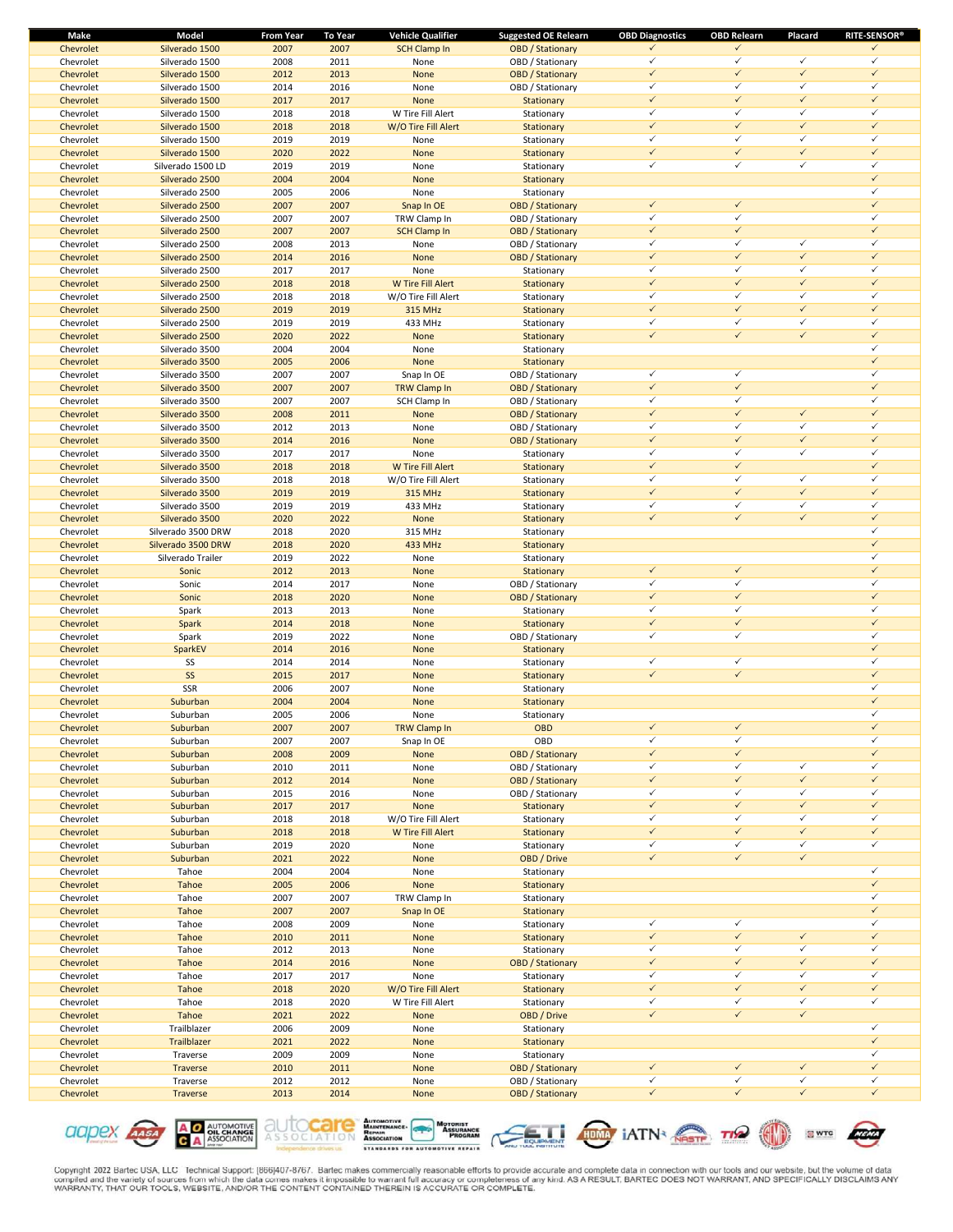| Make           | Model                     | <b>From Year</b> | <b>To Year</b> | <b>Vehicle Qualifier</b> | <b>Suggested OE Relearn</b> | <b>OBD Diagnostics</b> | <b>OBD Relearn</b> | Placard      | <b>RITE-SENSOR®</b> |
|----------------|---------------------------|------------------|----------------|--------------------------|-----------------------------|------------------------|--------------------|--------------|---------------------|
| Chevrolet      | Traverse                  | 2015             | 2017           | None                     | OBD / Stationary            | ✓                      | ✓                  | $\checkmark$ | ✓                   |
| Chevrolet      | Traverse                  | 2018             | 2022           | None                     | Stationary                  | $\checkmark$           | $\checkmark$       | $\checkmark$ | $\checkmark$        |
| Chevrolet      | Trax                      | 2013             | 2014           | None                     | Stationary                  | ✓                      | $\checkmark$       |              | $\checkmark$        |
| Chevrolet      | Trax                      | 2015             | 2015           | None                     | Stationary                  | $\checkmark$           | $\checkmark$       |              | $\checkmark$        |
| Chevrolet      | Trax                      | 2016             | 2017           | None                     | OBD / Stationary            | $\checkmark$           | $\checkmark$       |              | $\checkmark$        |
| Chevrolet      | <b>Trax</b>               | 2018             | 2022           | W/O Tire Fill Alert      | <b>OBD</b> / Stationary     | $\checkmark$           | $\checkmark$       |              | $\checkmark$        |
| Chevrolet      | Trax                      | 2018             | 2022           | W Tire Fill Alert        | Stationary                  | $\checkmark$           | $\checkmark$       |              | $\checkmark$        |
| Chevrolet      | Uplander                  | 2008             | 2009           | None                     | Stationary                  |                        |                    |              | $\checkmark$        |
| Chevrolet      | Van                       | 2008             | 2011           | None                     | Stationary                  |                        |                    |              | $\checkmark$        |
| Chevrolet      | Volt                      | 2010             | 2011           | None                     | Stationary                  | $\checkmark$           | $\checkmark$       |              | $\checkmark$        |
| Chevrolet      | Volt                      | 2012             | 2016           | 433 MHz                  | Stationary                  | ✓                      | $\checkmark$       |              | ✓                   |
| Chevrolet      | Volt                      | 2012             | 2016           | <b>315 MHz</b>           | Stationary                  | $\checkmark$           | $\checkmark$       |              | $\checkmark$        |
| Chevrolet      | Volt                      | 2017             | 2018           | 433 MHz                  | Stationary                  | ✓                      | $\checkmark$       |              | $\checkmark$        |
| Chevrolet      | Volt                      | 2017             | 2018           | <b>315 MHz</b>           | Stationary                  | $\checkmark$           | $\checkmark$       |              | $\checkmark$        |
| Chevrolet      | Volt                      | 2019             | 2020           | None                     | OBD / Drive                 | $\checkmark$           | $\checkmark$       |              |                     |
| Chrysler       | 200                       | 2011             | 2014           | None                     | OBD / Drive                 | $\checkmark$           | $\checkmark$       |              | $\checkmark$        |
| Chrysler       | 200                       | 2015             | 2016           | None                     | OBD / Drive                 | $\checkmark$           | $\checkmark$       |              | $\checkmark$        |
| Chrysler       | 200                       | 2017             | 2017           | None                     | OBD / Drive                 | $\checkmark$           | $\checkmark$       |              | $\checkmark$        |
| Chrysler       | 300                       | 2005             | 2006           | None                     | Drive                       |                        |                    |              | $\checkmark$        |
| Chrysler       | 300                       | 2007             | 2007           | <b>315 MHz</b>           | OBD / Drive                 | $\checkmark$           | $\checkmark$       |              | $\checkmark$        |
| Chrysler       | 300                       | 2007             | 2007           | 433 MHz                  | OBD / Drive                 | ✓                      | $\checkmark$       |              | ✓                   |
| Chrysler       | 300                       | 2008             | 2008           | None                     | OBD / Drive                 | $\checkmark$           | $\checkmark$       |              | $\checkmark$        |
| Chrysler       | 300                       | 2009             | 2009           | None                     | OBD / Drive                 | ✓                      | $\checkmark$       |              | $\checkmark$        |
| Chrysler       | 300                       | 2010             | 2010           | None                     | OBD / Drive                 | $\checkmark$           | $\checkmark$       |              | $\checkmark$        |
| Chrysler       | 300                       | 2011             | 2015           | None                     | OBD / Drive                 | $\checkmark$           | $\checkmark$       |              | $\checkmark$        |
| Chrysler       | 300                       | 2016             | 2018           | None                     | OBD / Drive                 | $\checkmark$           | $\checkmark$       |              | $\checkmark$        |
| Chrysler       | 300                       | 2019             | 2019           | None                     | Drive                       |                        |                    |              | $\checkmark$        |
| Chrysler       | 300                       | 2020             | 2021           | Snap In OE               | <b>Drive</b>                |                        |                    |              | $\checkmark$        |
| Chrysler       | 300                       | 2020             | 2021           | Clamp In OE              | Drive                       |                        |                    |              | $\checkmark$        |
| Chrysler       | 300                       | 2022             | 2022           | None                     | <b>Drive</b>                |                        |                    |              |                     |
| Chrysler       | 300 SRT                   | 2010             | 2011           | None                     | OBD / Drive                 | $\checkmark$           | $\checkmark$       |              | $\checkmark$        |
| Chrysler       | 300M                      | 2002             | 2004           | None                     | Stationary                  |                        |                    |              | $\checkmark$        |
| Chrysler       | Aspen                     | 2007             | 2008           | None                     | OBD / Drive                 | $\checkmark$           | $\checkmark$       |              | $\checkmark$        |
| Chrysler       | Aspen                     | 2009             | 2009           | None                     | OBD / Drive                 | $\checkmark$           | $\checkmark$       |              | $\checkmark$        |
| Chrysler       | Concorde                  | 2002             | 2004           | None                     | Stationary                  |                        |                    |              | ✓                   |
| Chrysler       | Crossfire                 | 2004             | 2004           | None                     | Information                 |                        |                    |              | $\checkmark$        |
| Chrysler       | Crossfire                 | 2005             | 2008           | <b>SCHR</b>              | Information                 |                        |                    |              | $\checkmark$        |
| Chrysler       | Crossfire                 | 2005             | 2008           | <b>CONTI</b>             | Information                 |                        |                    |              | $\checkmark$        |
| Chrysler       | Grand Caravan             | 2021             | 2022           | None                     | Drive                       |                        |                    |              | $\checkmark$        |
| Chrysler       | Intrepid                  | 2002             | 2004           | None                     | Stationary                  |                        |                    |              | $\checkmark$        |
| Chrysler       | Pacifica                  | 2003             | 2004           | 433 MHz                  | Stationary                  |                        |                    |              | ✓                   |
| Chrysler       | Pacifica                  | 2003             | 2004           | <b>315 MHz</b>           | <b>Drive</b>                |                        |                    |              | $\checkmark$        |
| Chrysler       | Pacifica                  | 2005             | 2005           | None                     | Drive                       |                        |                    |              | ✓                   |
| Chrysler       | Pacifica                  | 2006             | 2008           | None                     | <b>Drive</b>                |                        |                    |              | $\checkmark$        |
| Chrysler       | Pacifica                  | 2017             | 2017           | None                     | Drive                       |                        |                    |              | $\checkmark$        |
| Chrysler       | Pacifica                  | 2018             | 2022           | None                     | <b>Drive</b>                |                        |                    |              | $\checkmark$        |
| Chrysler       | Prowler                   | 2001             | 2001           | None                     | Drive                       |                        |                    |              |                     |
| Chrysler       | Prowler                   | 2002             | 2002           | None                     | Information                 |                        |                    |              | $\checkmark$        |
| Chrysler       | PT Cruiser                | 2008             | 2010           | None                     | OBD / Drive                 | $\checkmark$           | $\checkmark$       |              | $\checkmark$        |
| Chrysler       | Sebring                   | 2007             | 2010           | <b>315 MHz</b>           | OBD / Drive                 | $\checkmark$           | $\checkmark$       |              | $\checkmark$        |
| Chrysler       | Sebring                   | 2007             | 2010           | 433 MHz                  | OBD / Drive                 | ✓                      | $\checkmark$       |              | ✓                   |
| Chrysler       | Town & Country            | 2002             | 2003           | None                     | Stationary                  |                        |                    |              | $\checkmark$        |
| Chrysler       | Town & Country            | 2004             | 2005           | None                     | Drive                       |                        |                    |              | ✓                   |
| Chrysler       | Town & Country            | 2006             | 2006           | None                     | <b>Drive</b>                |                        |                    |              | $\checkmark$        |
| Chrysler       | Town & Country            | 2007             | 2007           | None                     | Drive                       |                        |                    |              | $\checkmark$        |
| Chrysler       | <b>Town &amp; Country</b> | 2008             | 2010           | <b>315 MHz</b>           | OBD / Drive                 | $\checkmark$           | $\checkmark$       |              | $\checkmark$        |
| Chrysler       | Town & Country            | 2008             | 2010           | 433 MHz                  | OBD / Drive                 | $\checkmark$           | $\checkmark$       |              | $\checkmark$        |
| Chrysler       | Town & Country            | 2011             | 2015           | None                     | OBD / Drive                 | $\checkmark$           | $\checkmark$       |              | $\checkmark$        |
| Chrysler       | Town & Country            | 2016             | 2016           | None                     | OBD / Drive                 | $\checkmark$           | $\checkmark$       |              | $\checkmark$        |
| Chrysler       | Voyager                   | 2002             | 2003           | None                     | Stationary                  |                        |                    |              | $\checkmark$        |
| Chrysler       | Voyager                   | 2020             | 2022           | None                     | Drive                       |                        |                    |              | $\checkmark$        |
| Coda           | Coda Sedan                | 2011             | 2013           | None                     | Information                 |                        |                    |              |                     |
| Dodge          | Attitude                  | 2015             | 2019           | None                     | OBD                         | $\checkmark$           | $\checkmark$       |              | $\checkmark$        |
| Dodge          | Avenger                   | 2008             | 2012           | None                     | OBD / Drive                 | $\checkmark$           | $\checkmark$       |              | $\checkmark$        |
| Dodge          | Avenger                   | 2013             | 2014           | None                     | OBD / Drive                 | $\checkmark$           | $\checkmark$       |              | $\checkmark$        |
| Dodge          | C/V                       | 2012             | 2015           | None                     | <b>Drive</b>                |                        |                    |              | $\checkmark$        |
| Dodge          | Caliber                   | 2007             | 2012           | None                     | OBD / Drive                 | $\checkmark$           | $\checkmark$       |              | $\checkmark$        |
| Dodge          | Caravan                   | 2002             | 2003           | None                     | Stationary                  |                        |                    |              | $\checkmark$        |
| Dodge          | Caravan                   | 2004             | 2005           | None                     | Drive                       |                        |                    |              | $\checkmark$        |
| Dodge          | Caravan                   | 2006             | 2006           | None                     | <b>Drive</b>                |                        |                    |              | $\checkmark$        |
| Dodge          | Caravan                   | 2007             | 2007           | None                     | Drive                       |                        |                    |              | ✓                   |
| Dodge          | Challenger                | 2008             | 2008           | None                     | OBD / Drive                 | $\checkmark$           | $\checkmark$       |              | $\checkmark$        |
|                | Challenger                |                  |                | None                     | OBD / Drive                 | $\checkmark$           | $\checkmark$       |              | $\checkmark$        |
| Dodge<br>Dodge | Challenger                | 2009<br>2011     | 2010<br>2012   | None                     | OBD / Drive                 | $\checkmark$           | $\checkmark$       |              | $\checkmark$        |
|                |                           | 2013             | 2015           |                          | OBD / Drive                 | $\checkmark$           | $\checkmark$       |              | $\checkmark$        |
| Dodge          | Challenger<br>Challenger  | 2016             | 2017           | None<br>None             | <b>Drive</b>                |                        |                    |              | $\checkmark$        |
| Dodge          |                           |                  |                |                          | Drive                       |                        |                    |              | $\checkmark$        |
| Dodge          | Challenger                | 2018             | 2021           | None                     |                             |                        |                    |              |                     |
| Dodge          | Challenger                | 2022             | 2022           | None                     | <b>Drive</b>                | $\checkmark$           | $\checkmark$       |              | $\checkmark$        |
| Dodge          | Challenger SRT            | 2016             | 2017           | None                     | OBD / Drive                 |                        |                    |              | $\checkmark$        |
| Dodge          | <b>Challenger SRT</b>     | 2018             | 2022           | None                     | <b>Drive</b>                |                        |                    |              | $\checkmark$        |
| Dodge          | Charger                   | 2006             | 2006           | None                     | Drive                       |                        |                    |              |                     |











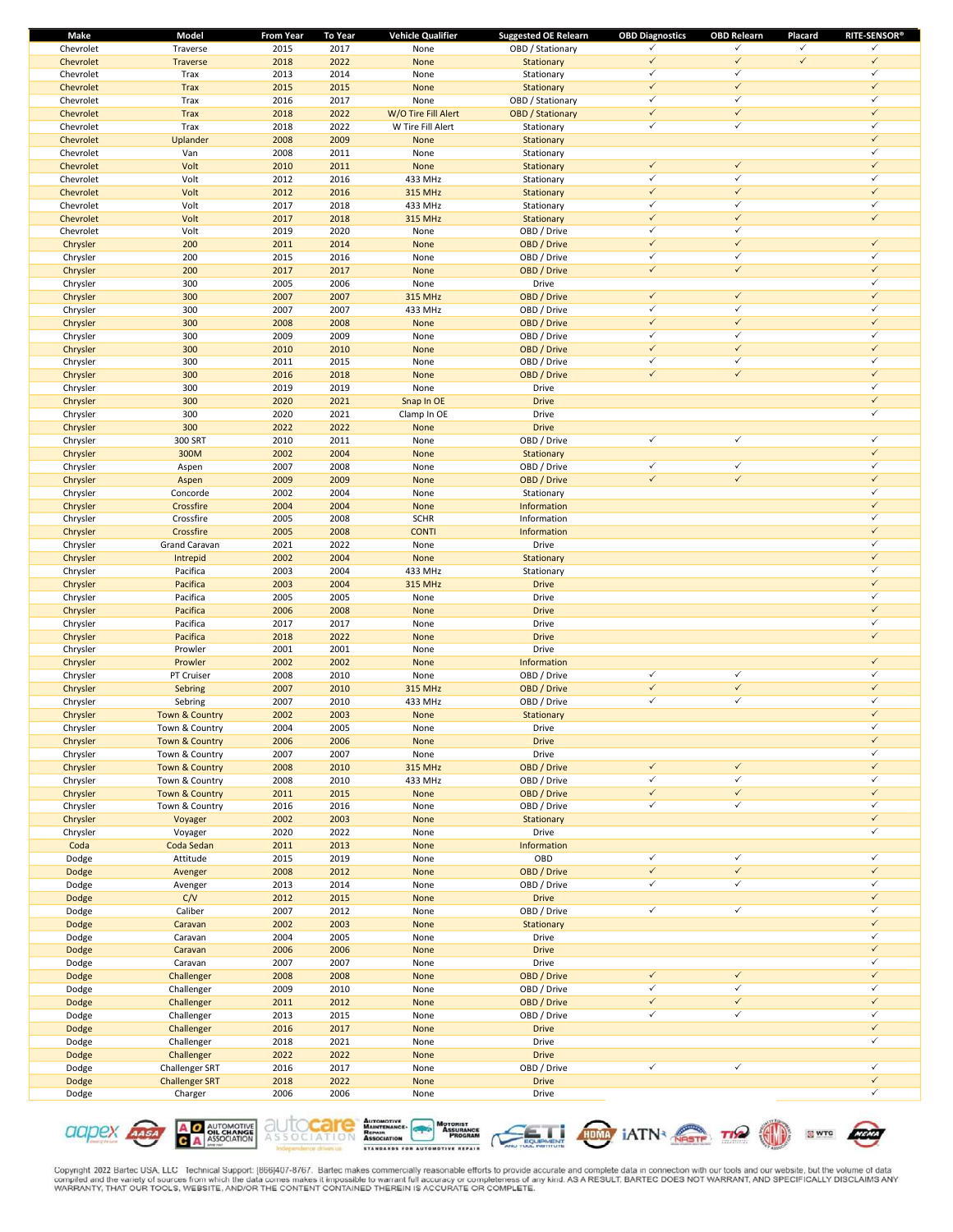| Make    | Model                | From Year | To Year | <b>Vehicle Qualifier</b> | <b>Suggested OE Relearn</b> | <b>OBD Diagnostics</b> | <b>OBD Relearn</b> | Placard      | <b>RITE-SENSOR®</b> |
|---------|----------------------|-----------|---------|--------------------------|-----------------------------|------------------------|--------------------|--------------|---------------------|
| Dodge   | Charger              | 2007      | 2007    | None                     | OBD / Drive                 | $\checkmark$           | $\checkmark$       |              | $\checkmark$        |
| Dodge   | Charger              | 2008      | 2008    | None                     | OBD / Drive                 | $\checkmark$           | $\checkmark$       |              | $\checkmark$        |
| Dodge   | Charger              | 2009      | 2009    | None                     | OBD / Drive                 | $\checkmark$           | $\checkmark$       |              | $\checkmark$        |
| Dodge   | Charger              | 2010      | 2010    | None                     | OBD / Drive                 | $\checkmark$           | $\checkmark$       |              | $\checkmark$        |
| Dodge   | Charger              | 2011      | 2015    | None                     | OBD / Drive                 | $\checkmark$           | $\checkmark$       |              | $\checkmark$        |
| Dodge   | Charger              | 2016      | 2016    | None                     | Drive                       |                        |                    |              | $\checkmark$        |
|         |                      |           |         |                          |                             |                        |                    |              | $\checkmark$        |
| Dodge   | Charger              | 2017      | 2017    | None                     | <b>Drive</b>                |                        |                    |              |                     |
| Dodge   | Charger              | 2018      | 2021    | None                     | Drive                       |                        |                    |              | $\checkmark$        |
| Dodge   | Charger              | 2022      | 2022    | None                     | <b>Drive</b>                |                        |                    |              |                     |
| Dodge   | Charger SRT          | 2009      | 2010    | None                     | OBD / Drive                 | $\checkmark$           | $\checkmark$       |              | $\checkmark$        |
| Dodge   | <b>Charger SRT</b>   | 2016      | 2017    | None                     | OBD / Drive                 | $\checkmark$           | $\checkmark$       |              | $\checkmark$        |
| Dodge   | Charger SRT          | 2018      | 2021    | None                     | Drive                       |                        |                    |              | $\checkmark$        |
| Dodge   | Dakota               | 2008      | 2010    | Clamp In OE              | OBD / Drive                 | $\checkmark$           | $\checkmark$       |              | $\checkmark$        |
| Dodge   | Dakota               | 2008      | 2010    | Snap In OE               | OBD / Drive                 | $\checkmark$           | $\checkmark$       |              | $\checkmark$        |
|         |                      |           |         |                          |                             |                        | $\checkmark$       |              | $\checkmark$        |
| Dodge   | Dakota               | 2011      | 2011    | None                     | OBD / Drive                 | $\checkmark$           |                    |              |                     |
| Dodge   | Dart                 | 2013      | 2017    | None                     | Drive                       |                        |                    |              | $\checkmark$        |
| Dodge   | Durango              | 2007      | 2008    | None                     | OBD / Drive                 | $\checkmark$           | $\checkmark$       |              | $\checkmark$        |
| Dodge   | Durango              | 2009      | 2009    | None                     | OBD / Drive                 | $\checkmark$           | $\checkmark$       |              | $\checkmark$        |
| Dodge   | Durango              | 2011      | 2015    | None                     | OBD / Drive                 | $\checkmark$           | $\checkmark$       |              | $\checkmark$        |
| Dodge   | Durango              | 2016      | 2017    | None                     | OBD / Drive                 | $\checkmark$           | $\checkmark$       |              | $\checkmark$        |
| Dodge   | Durango              | 2018      | 2019    | None                     | <b>Drive</b>                |                        |                    |              | $\checkmark$        |
|         |                      | 2020      | 2022    | None                     | Drive                       |                        |                    |              | $\checkmark$        |
| Dodge   | Durango              |           |         |                          |                             |                        |                    |              |                     |
| Dodge   | <b>Durango SRT</b>   | 2018      | 2019    | None                     | <b>Drive</b>                |                        |                    |              | $\checkmark$        |
| Dodge   | Grand Caravan        | 2002      | 2003    | None                     | Stationary                  |                        |                    |              | $\checkmark$        |
| Dodge   | <b>Grand Caravan</b> | 2004      | 2005    | None                     | <b>Drive</b>                |                        |                    |              | $\checkmark$        |
| Dodge   | Grand Caravan        | 2006      | 2006    | None                     | Drive                       |                        |                    |              | $\checkmark$        |
| Dodge   | <b>Grand Caravan</b> | 2007      | 2007    | None                     | <b>Drive</b>                |                        |                    |              | $\checkmark$        |
| Dodge   | Grand Caravan        | 2008      | 2010    | None                     | OBD / Drive                 | $\checkmark$           | $\checkmark$       |              | $\checkmark$        |
|         | <b>Grand Caravan</b> | 2011      | 2015    | None                     | OBD / Drive                 | $\checkmark$           | $\checkmark$       |              | $\checkmark$        |
| Dodge   |                      |           |         |                          |                             |                        |                    |              | $\checkmark$        |
| Dodge   | Grand Caravan        | 2016      | 2017    | None                     | Drive                       |                        |                    |              |                     |
| Dodge   | <b>Grand Caravan</b> | 2018      | 2020    | None                     | <b>Drive</b>                |                        |                    |              | $\checkmark$        |
| Dodge   | Intrepid             | 2002      | 2004    | None                     | Stationary                  |                        |                    |              | $\checkmark$        |
| Dodge   | Journey              | 2009      | 2010    | None                     | OBD / Drive                 | $\checkmark$           | $\checkmark$       |              | $\checkmark$        |
| Dodge   | Journey              | 2011      | 2015    | None                     | OBD / Drive                 | $\checkmark$           | $\checkmark$       |              | $\checkmark$        |
| Dodge   | Journey              | 2016      | 2017    | None                     | OBD / Drive                 | $\checkmark$           | $\checkmark$       |              | $\checkmark$        |
| Dodge   | Journey              | 2018      | 2020    | None                     | OBD / Drive                 | $\checkmark$           | $\checkmark$       |              | $\checkmark$        |
|         |                      | 2005      | 2006    | None                     | <b>Drive</b>                |                        |                    |              | $\checkmark$        |
| Dodge   | Magnum               |           |         |                          |                             |                        |                    |              |                     |
| Dodge   | Magnum               | 2007      | 2007    | None                     | OBD / Drive                 | $\checkmark$           | $\checkmark$       |              | $\checkmark$        |
| Dodge   | Magnum               | 2008      | 2008    | None                     | OBD / Drive                 | $\checkmark$           | $\checkmark$       |              | $\checkmark$        |
| Dodge   | Nitro                | 2007      | 2008    | None                     | OBD / Drive                 | $\checkmark$           | $\checkmark$       |              | $\checkmark$        |
| Dodge   | Nitro                | 2009      | 2011    | None                     | OBD / Drive                 | $\checkmark$           | $\checkmark$       |              | $\checkmark$        |
| Dodge   | <b>RAM 1500</b>      | 2007      | 2007    | Mega Cab                 | OBD / Drive                 | $\checkmark$           | $\checkmark$       |              | $\checkmark$        |
| Dodge   | <b>RAM 1500</b>      | 2007      | 2007    | <b>Standard Cab</b>      | OBD / Drive                 | $\checkmark$           | $\checkmark$       |              | $\checkmark$        |
| Dodge   | <b>RAM 1500</b>      | 2008      | 2008    | Mega Cab                 | OBD / Drive                 | $\checkmark$           | $\checkmark$       | $\checkmark$ | $\checkmark$        |
|         |                      | 2008      | 2008    |                          | OBD / Drive                 | $\checkmark$           | $\checkmark$       | $\checkmark$ | $\checkmark$        |
| Dodge   | <b>RAM 1500</b>      |           |         | <b>Standard Cab</b>      |                             | $\checkmark$           | $\checkmark$       | $\checkmark$ | $\checkmark$        |
| Dodge   | <b>RAM 1500</b>      | 2009      | 2009    | 315 MHz                  | OBD / Drive                 |                        |                    |              |                     |
| Dodge   | <b>RAM 1500</b>      | 2009      | 2009    | 433 MHz                  | OBD / Drive                 | $\checkmark$           | $\checkmark$       | $\checkmark$ | $\checkmark$        |
| Dodge   | <b>RAM 1500</b>      | 2010      | 2012    | None                     | OBD / Drive                 | $\checkmark$           | $\checkmark$       |              | $\checkmark$        |
| Dodge   | <b>RAM 1500</b>      | 2013      | 2013    | None                     | OBD / Drive                 | $\checkmark$           | $\checkmark$       | $\checkmark$ | $\checkmark$        |
| Dodge   | <b>RAM 1500</b>      | 2014      | 2014    | None                     | OBD / Drive                 | $\checkmark$           | $\checkmark$       |              | $\checkmark$        |
| Dodge   | <b>RAM 1500</b>      | 2015      | 2015    | None                     | OBD / Drive                 | $\checkmark$           | $\checkmark$       |              | $\checkmark$        |
| Dodge   | <b>RAM 1500</b>      | 2016      | 2018    | None                     | Drive                       |                        |                    |              | $\checkmark$        |
|         |                      | 2019      | 2022    | <b>None</b>              | <b>Drive</b>                |                        |                    |              | $\checkmark$        |
| Dodge   | <b>RAM 1500</b>      |           |         |                          |                             |                        |                    |              |                     |
| Dodge   | RAM 1500 Classic     | 2019      | 2021    | None                     | Drive                       |                        |                    |              | $\checkmark$        |
| Dodge   | <b>RAM 2500</b>      | 2008      | 2008    | None                     | OBD / Drive                 | $\checkmark$           | $\checkmark$       |              | $\checkmark$        |
| Dodge   | <b>RAM 2500</b>      | 2009      | 2009    | None                     | OBD / Drive                 | $\checkmark$           | $\checkmark$       |              | $\checkmark$        |
| Dodge   | <b>RAM 2500</b>      | 2010      | 2012    | None                     | OBD / Drive                 | $\checkmark$           | $\checkmark$       |              | $\checkmark$        |
| Dodge   | <b>RAM 2500</b>      | 2013      | 2013    | None                     | OBD / Drive                 | $\checkmark$           | $\checkmark$       |              | $\checkmark$        |
| Dodge   | <b>RAM 2500</b>      | 2014      | 2014    | None                     | OBD / Drive                 | $\checkmark$           | $\checkmark$       |              | $\checkmark$        |
| Dodge   | <b>RAM 2500</b>      | 2015      | 2015    | None                     | OBD / Drive                 | $\checkmark$           | $\checkmark$       |              | $\checkmark$        |
|         |                      |           |         |                          |                             |                        |                    |              | $\checkmark$        |
| Dodge   | <b>RAM 2500</b>      | 2016      | 2018    | None                     | <b>Drive</b>                |                        |                    |              |                     |
| Dodge   | <b>RAM 2500</b>      | 2019      | 2021    | None                     | Drive                       |                        |                    |              | $\checkmark$        |
| Dodge   | <b>RAM 3500 DRW</b>  | 2014      | 2018    | Alloy                    | <b>Drive</b>                |                        |                    |              | $\checkmark$        |
| Dodge   | <b>RAM 3500 DRW</b>  | 2014      | 2018    | Steel                    | Drive                       |                        |                    |              | $\checkmark$        |
| Dodge   | <b>RAM 3500 DRW</b>  | 2019      | 2022    | Alloy                    | <b>Drive</b>                |                        |                    |              | $\checkmark$        |
| Dodge   | <b>RAM 3500 DRW</b>  | 2019      | 2022    | Steel                    | Stationary                  |                        |                    |              | $\checkmark$        |
| Dodge   | <b>RAM 3500 SRW</b>  | 2013      | 2013    | None                     | OBD / Drive                 | $\checkmark$           | $\checkmark$       | $\checkmark$ | $\checkmark$        |
|         | <b>RAM 3500 SRW</b>  |           | 2015    |                          | Drive                       |                        |                    |              | $\checkmark$        |
| Dodge   |                      | 2014      |         | None                     |                             |                        |                    |              |                     |
| Dodge   | <b>RAM 3500 SRW</b>  | 2016      | 2022    | None                     | <b>Drive</b>                |                        |                    |              | $\checkmark$        |
| Dodge   | <b>RAM Promaster</b> | 2014      | 2015    | None                     | OBD / Drive                 | $\checkmark$           | $\checkmark$       |              | $\checkmark$        |
| Dodge   | <b>RAM Promaster</b> | 2016      | 2021    | None                     | OBD / Drive                 | $\checkmark$           | $\checkmark$       |              | $\checkmark$        |
| Dodge   | RAM Promaster City   | 2015      | 2021    | None                     | OBD / Drive                 | $\checkmark$           | $\checkmark$       |              | $\checkmark$        |
| Dodge   | Sprinter             | 2007      | 2010    | None                     | OBD / Drive                 | $\checkmark$           | $\checkmark$       |              | $\checkmark$        |
| Dodge   | <b>SRT Viper</b>     | 2016      | 2017    | None                     | OBD / Drive                 | $\checkmark$           | $\checkmark$       |              | $\checkmark$        |
| Dodge   | Viper                | 2003      | 2011    | None                     | Information                 |                        |                    |              | $\checkmark$        |
|         |                      |           |         |                          |                             | $\checkmark$           | $\checkmark$       |              | $\checkmark$        |
| Dodge   | Viper                | 2013      | 2017    | None                     | OBD / Drive                 |                        |                    |              | $\checkmark$        |
| Ferrari | 458 Italia           | 2009      | 2016    | None                     | <b>Drive</b>                |                        |                    |              |                     |
| Ferrari | 488                  | 2015      | 2021    | None                     | Drive                       |                        |                    |              | $\checkmark$        |
| Ferrari | 550 Maranello        | 1998      | 2002    | None                     | <b>Drive</b>                |                        |                    |              | $\checkmark$        |
| Ferrari | 575M Maranello       | 2002      | 2006    | 433 MHz                  | Drive                       |                        |                    |              | $\checkmark$        |
| Ferrari | 575M Maranello       | 2002      | 2006    | 315 MHz                  | <b>Drive</b>                |                        |                    |              | $\checkmark$        |
|         |                      |           |         |                          |                             |                        |                    |              |                     |











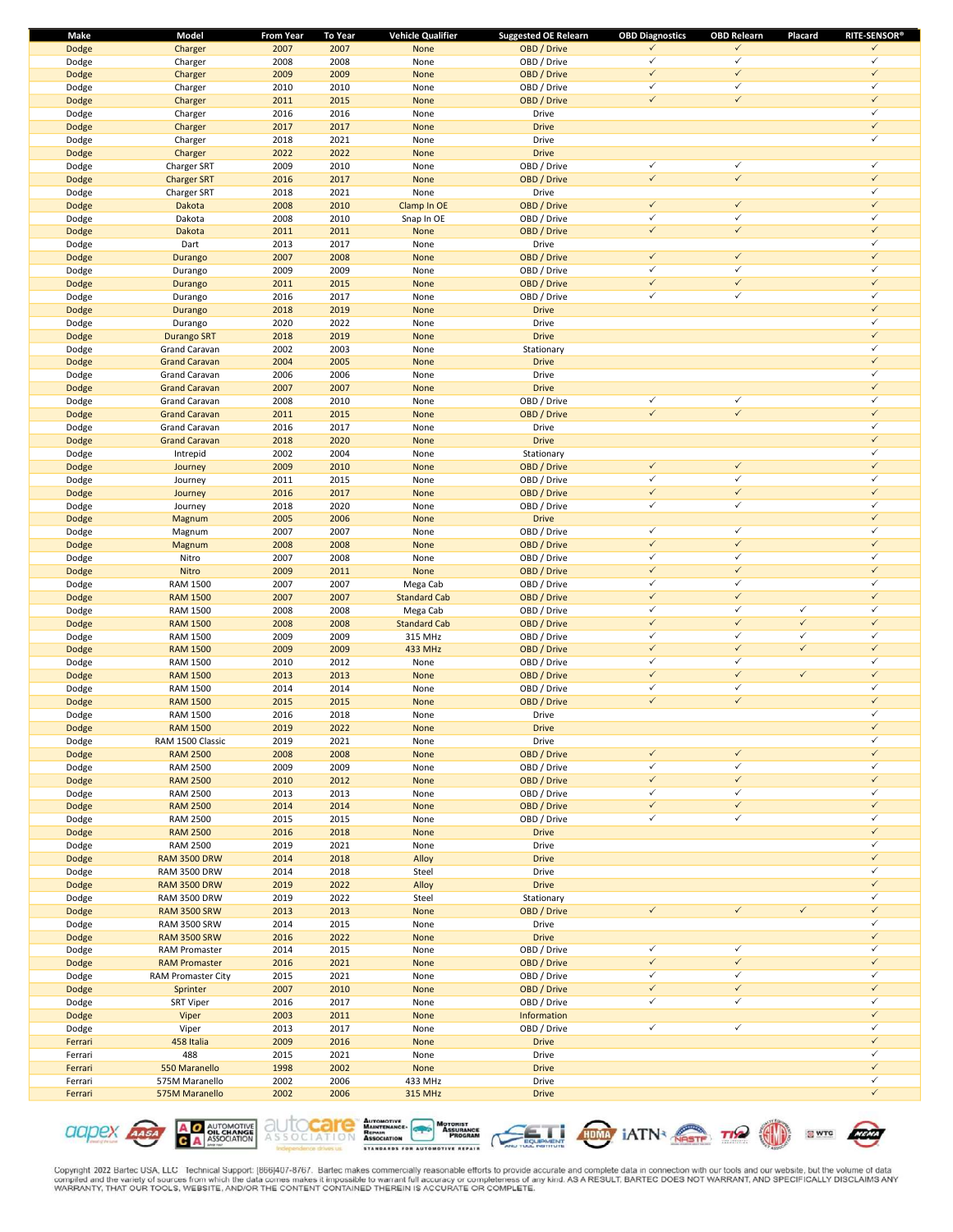| Make    | Model                 | <b>From Year</b> | <b>To Year</b> | <b>Vehicle Qualifier</b> | <b>Suggested OE Relearn</b> | <b>OBD Diagnostics</b> | <b>OBD Relearn</b> | Placard      | <b>RITE-SENSOR®</b> |
|---------|-----------------------|------------------|----------------|--------------------------|-----------------------------|------------------------|--------------------|--------------|---------------------|
| Ferrari | 599 GTB               | 2004             | 2014           | None                     | Drive                       |                        |                    |              | ✓                   |
| Ferrari | 612 Scaglietti        | 2004             | 2012           | None                     | <b>Drive</b>                |                        |                    |              | $\checkmark$        |
| Ferrari | 812 Superfast         | 2017             | 2022           | None                     | Drive                       |                        |                    |              | $\checkmark$        |
| Ferrari | California            | 2008             | 2017           | None                     | <b>Drive</b>                |                        |                    |              | $\checkmark$        |
| Ferrari | Enzo                  | 2003             | 2009           | None                     | Drive                       |                        |                    |              | $\checkmark$        |
| Ferrari | F12                   | 2012             | 2017           | None                     | <b>Drive</b>                |                        |                    |              | $\checkmark$        |
| Ferrari | F430                  | 2005             | 2007           | None                     | Drive                       |                        |                    |              | $\checkmark$        |
| Ferrari | F430                  | 2008             | 2011           | None                     | <b>Drive</b>                |                        |                    |              | $\checkmark$        |
| Ferrari | F588 Dino             | 2019             | 2020           | None                     | Drive                       |                        |                    |              | ✓                   |
| Ferrari | F8                    | 2020             | 2022           | None                     | <b>Drive</b>                |                        |                    |              | $\checkmark$        |
| Ferrari | FF                    | 2011             | 2016           | None                     | Drive                       |                        |                    |              | $\checkmark$        |
| Ferrari | <b>FXX</b>            | 2003             | 2009           | None                     | <b>Drive</b>                |                        |                    |              | $\checkmark$        |
| Ferrari | GTC4 Lusso            | 2016             | 2020           | None                     | Drive                       |                        |                    |              | $\checkmark$        |
| Ferrari | La Ferrari            | 2014             | 2019           | None                     | <b>Drive</b>                |                        |                    |              | $\checkmark$        |
| Ferrari | Portofino             | 2018             | 2021           | None                     | Drive                       |                        |                    |              | $\checkmark$        |
| Ferrari | Roma                  | 2021             | 2022           | None                     | <b>Drive</b>                |                        |                    |              | $\checkmark$        |
| Ferrari | SF90                  | 2022             | 2023           | None                     | Drive                       |                        |                    |              | $\checkmark$        |
| Fiat    | 124 Spider            | 2016             | 2020           | None                     | <b>Drive</b>                |                        |                    |              | $\checkmark$        |
| Fiat    | 500 (ALL)             | 2011             | 2017           | None                     | OBD / Drive                 | $\checkmark$           | $\checkmark$       |              | $\checkmark$        |
|         |                       |                  |                |                          |                             | $\checkmark$           | $\checkmark$       |              | $\checkmark$        |
| Fiat    | 500 (ALL)             | 2018             | 2019           | None                     | OBD / Drive                 | $\checkmark$           | $\checkmark$       |              | $\checkmark$        |
| Fiat    | 500L                  | 2014             | 2021           | None                     | OBD / Drive                 |                        |                    |              | $\checkmark$        |
| Fiat    | 500X                  | 2014             | 2016           | None                     | <b>Drive</b>                |                        |                    |              |                     |
| Fiat    | 500X                  | 2017             | 2022           | None                     | Drive                       |                        |                    |              | $\checkmark$        |
| Fiat    | Ducato                | 2021             | 2022           | None                     | OBD / Drive                 | $\checkmark$           | $\checkmark$       |              | $\checkmark$        |
| Ford    | Bronco                | 2021             | 2022           | None                     | Drive                       | $\checkmark$           | $\checkmark$       |              | $\checkmark$        |
| Ford    | <b>Bronco Sport</b>   | 2021             | 2022           | None                     | <b>Drive</b>                | $\checkmark$           | $\checkmark$       |              | $\checkmark$        |
| Ford    | C-Max                 | 2012             | 2012           | None                     | Stationary                  | $\checkmark$           | $\checkmark$       |              | $\checkmark$        |
| Ford    | C-Max                 | 2013             | 2017           | None                     | Stationary                  | $\checkmark$           | $\checkmark$       |              | $\checkmark$        |
| Ford    | C-Max                 | 2018             | 2020           | None                     | Stationary                  | ✓                      | $\checkmark$       |              | $\checkmark$        |
| Ford    | Crown Victoria        | 2006             | 2011           | None                     | Stationary                  | $\checkmark$           | $\checkmark$       |              | $\checkmark$        |
| Ford    | $E-150$               | 2007             | 2009           | None                     | Stationary                  |                        |                    |              | $\checkmark$        |
| Ford    | $E-150$               | 2010             | 2010           | Snap In OE               | Stationary                  |                        |                    |              | $\checkmark$        |
| Ford    | E-150                 | 2010             | 2010           | Banded                   | Stationary                  |                        |                    |              | $\checkmark$        |
| Ford    | $E-150$               | 2011             | 2012           | None                     | Stationary                  |                        |                    |              | $\checkmark$        |
| Ford    | E-150                 | 2013             | 2017           | None                     | Stationary                  |                        |                    |              | $\checkmark$        |
| Ford    | $E-250$               | 2007             | 2009           | None                     | Stationary                  |                        |                    |              | $\checkmark$        |
| Ford    | $E-250$               | 2010             | 2010           | Banded                   |                             |                        |                    |              | $\checkmark$        |
|         |                       |                  |                |                          | Stationary                  |                        |                    |              | $\checkmark$        |
| Ford    | $E-250$               | 2010             | 2010           | Snap In OE               | Stationary                  |                        |                    |              | $\checkmark$        |
| Ford    | $E-250$               | 2011             | 2012           | None                     | Stationary                  |                        |                    |              |                     |
| Ford    | $E-250$               | 2013             | 2014           | None                     | Stationary                  |                        |                    |              | $\checkmark$        |
| Ford    | E-250                 | 2015             | 2017           | None                     | Stationary                  |                        |                    |              | $\checkmark$        |
| Ford    | E-350 SD              | 2007             | 2009           | None                     | Stationary                  |                        |                    |              | $\checkmark$        |
| Ford    | E-350 SD              | 2010             | 2010           | Banded                   | Stationary                  |                        |                    |              | $\checkmark$        |
| Ford    | E-350 SD              | 2010             | 2010           | Snap In OE               | Stationary                  |                        |                    |              | $\checkmark$        |
| Ford    | E-350 SD              | 2011             | 2012           | None                     | Stationary                  |                        |                    |              | $\checkmark$        |
| Ford    | E-350 SD              | 2013             | 2020           | None                     | Stationary                  |                        |                    |              | $\checkmark$        |
| Ford    | E-350 SD              | 2021             | 2023           | Dual - RW                | Stationary                  |                        |                    |              | $\checkmark$        |
| Ford    | E-350 SD              | 2021             | 2023           | Single - RW              | Stationary                  |                        |                    |              | $\checkmark$        |
| Ford    | E-450 SD              | 2010             | 2012           | None                     | Stationary                  |                        |                    |              | ✓                   |
| Ford    | E-450 SD              | 2013             | 2020           | None                     | Stationary                  |                        |                    |              | $\checkmark$        |
| Ford    | E-450 SD              | 2021             | 2023           | None                     | Stationary                  |                        |                    |              | $\checkmark$        |
| Ford    | Ecosport              | 2016             | 2017           | None                     | <b>OBD-Assisted</b>         | $\checkmark$           | $\checkmark$       |              | $\checkmark$        |
| Ford    | Ecosport              | 2018             | 2022           | Clamp In OE              | Drive                       | ✓                      | ✓                  |              | ✓                   |
| Ford    | Ecosport              | 2018             | 2022           | Snap In OE               | <b>Drive</b>                | $\checkmark$           | $\checkmark$       |              | $\checkmark$        |
| Ford    | Edge                  | 2007             | 2010           | W Chrome Wheels          | OBD-Assisted                | ✓                      | $\checkmark$       |              | ✓                   |
| Ford    | Edge                  | 2007             | 2010           | W/O Chrome Wheels        | <b>OBD-Assisted</b>         | $\checkmark$           | $\checkmark$       |              | $\checkmark$        |
| Ford    | Edge                  | 2011             | 2012           | None                     | Stationary                  | $\checkmark$           | $\checkmark$       |              | $\checkmark$        |
| Ford    | Edge                  | 2013             | 2014           | None                     | Stationary                  | $\checkmark$           | $\checkmark$       |              | $\checkmark$        |
| Ford    | Edge                  | 2015             | 2020           | None                     | OBD-Assisted                | $\checkmark$           | $\checkmark$       |              | ✓                   |
| Ford    | Edge                  | 2021             | 2022           | None                     | <b>Drive</b>                | $\checkmark$           | $\checkmark$       |              | $\checkmark$        |
| Ford    |                       | 2005             | 2008           |                          | Stationary                  |                        |                    |              | $\checkmark$        |
|         | Escape                | 2009             | 2012           | None                     |                             | $\checkmark$           | $\checkmark$       |              | $\checkmark$        |
| Ford    | <b>Escape</b>         |                  |                | None                     | <b>OBD-Assisted</b>         |                        |                    |              | $\checkmark$        |
| Ford    | Escape                | 2013             | 2013           | None                     | Stationary                  | $\checkmark$           | $\checkmark$       |              | $\checkmark$        |
| Ford    | Escape                | 2014             | 2017           | None                     | Stationary                  |                        |                    |              |                     |
| Ford    | Escape                | 2018             | 2019           | None                     | OBD-Assisted                | $\checkmark$           | $\checkmark$       | $\checkmark$ | $\checkmark$        |
| Ford    | Escape                | 2020             | 2022           | None                     | <b>Drive</b>                | $\checkmark$           | $\checkmark$       |              | $\checkmark$        |
| Ford    | E-Series              | 2018             | 2018           | None                     | Stationary                  |                        |                    |              | $\checkmark$        |
| Ford    | <b>Exp Sport Trac</b> | 2006             | 2010           | None                     | Stationary                  |                        |                    |              | $\checkmark$        |
| Ford    | Expedition            | 2003             | 2004           | None                     | Stationary                  |                        |                    |              | ✓                   |
| Ford    | Expedition            | 2005             | 2006           | None                     | Stationary                  |                        |                    |              | $\checkmark$        |
| Ford    | Expedition            | 2007             | 2010           | W Chrome Wheels          | Stationary                  |                        |                    |              | $\checkmark$        |
| Ford    | Expedition            | 2007             | 2010           | W/O Chrome Wheels        | Stationary                  |                        |                    |              | $\checkmark$        |
| Ford    | Expedition            | 2011             | 2013           | None                     | Stationary                  |                        |                    |              | $\checkmark$        |
| Ford    | Expedition            | 2014             | 2017           | None                     | Stationary                  | $\checkmark$           | $\checkmark$       |              | $\checkmark$        |
| Ford    | Expedition            | 2018             | 2022           | None                     | Drive                       | $\checkmark$           | $\checkmark$       |              | $\checkmark$        |
| Ford    | <b>Expedition EL</b>  | 2018             | 2018           | None                     | <b>OBD-Assisted</b>         | $\checkmark$           | $\checkmark$       | $\checkmark$ | $\checkmark$        |
| Ford    | Explorer              | 2002             | 2005           | None                     | Stationary                  | $\checkmark$           | $\checkmark$       |              | $\checkmark$        |
| Ford    | Explorer              | 2006             | 2010           | None                     | Stationary                  | $\checkmark$           | $\checkmark$       |              | $\checkmark$        |
| Ford    | Explorer              | 2011             | 2012           | None                     | Stationary                  | $\checkmark$           | $\checkmark$       |              | ✓                   |
| Ford    | Explorer              | 2013             | 2014           | None                     | Stationary                  | $\checkmark$           | $\checkmark$       |              | $\checkmark$        |
| Ford    | Explorer              | 2015             | 2015           | None                     | OBD-Assisted                | $\checkmark$           | $\checkmark$       | $\checkmark$ | $\checkmark$        |
|         |                       |                  |                |                          |                             |                        |                    |              |                     |







**SWTC** 

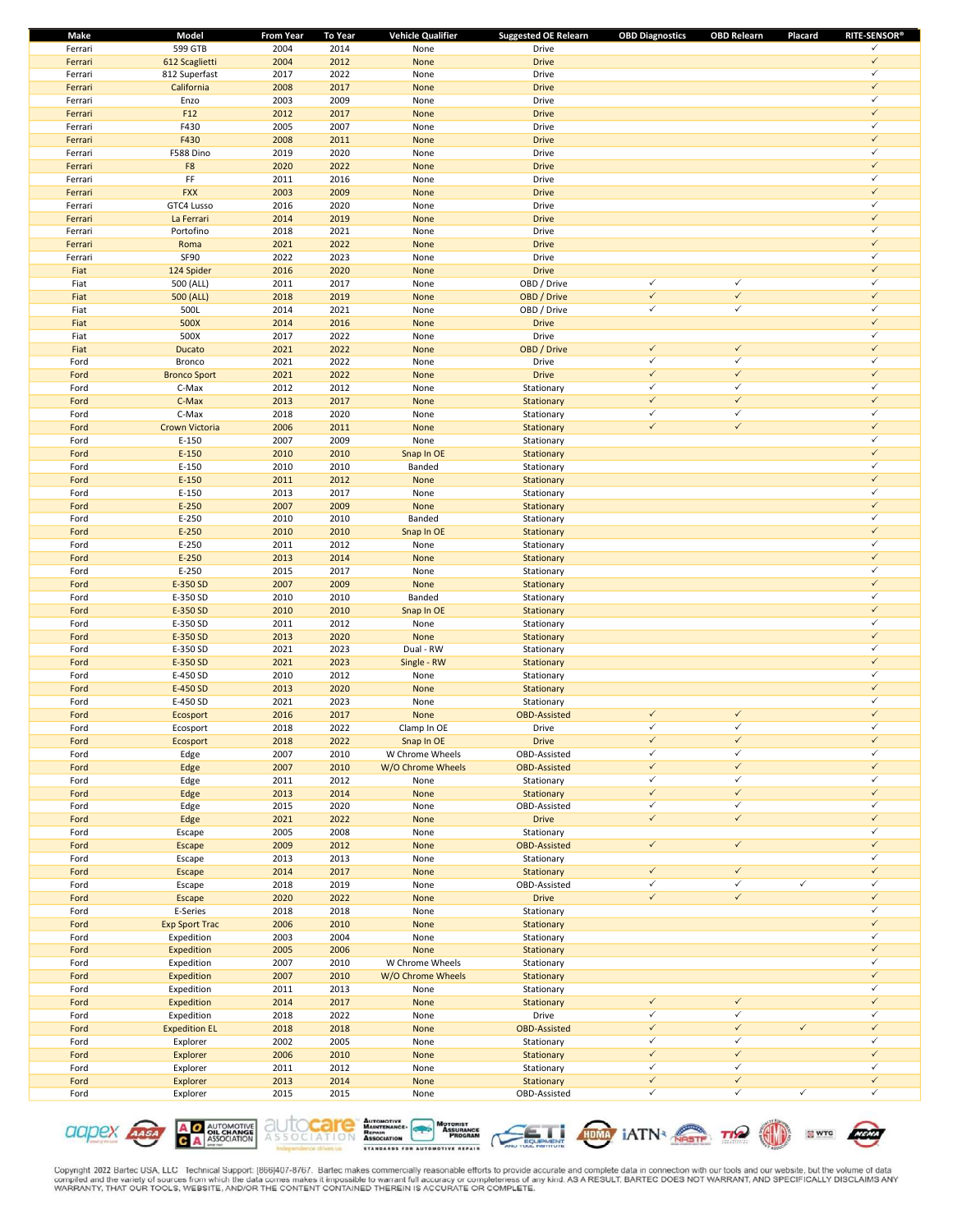| <b>Make</b> | Model                          | <b>From Year</b> | <b>To Year</b> | <b>Vehicle Qualifier</b> | <b>Suggested OE Relearn</b> | <b>OBD Diagnostics</b> | <b>OBD Relearn</b> | Placard      | <b>RITE-SENSOR®</b> |
|-------------|--------------------------------|------------------|----------------|--------------------------|-----------------------------|------------------------|--------------------|--------------|---------------------|
| Ford        | Explorer                       | 2016             | 2017           | None                     | <b>OBD-Assisted</b>         | ✓                      | $\checkmark$       | $\checkmark$ | $\checkmark$        |
| Ford        | Explorer                       | 2018             | 2019           | None                     | OBD-Assisted                | $\checkmark$           | $\checkmark$       | $\checkmark$ | $\checkmark$        |
| Ford        | Explorer                       | 2020             | 2022           | None                     | <b>Drive</b>                | $\checkmark$           | $\checkmark$       |              | $\checkmark$        |
| Ford        | $F-150$                        | 2006             | 2008           | None                     | Stationary                  |                        |                    |              | $\checkmark$        |
| Ford        | $F-150$                        | 2009             | 2010           | None                     | <b>OBD-Assisted</b>         | $\checkmark$           | $\checkmark$       | $\checkmark$ | $\checkmark$        |
| Ford        | $F-150$                        | 2011             | 2012           | None                     | OBD-Assisted                | $\checkmark$           | $\checkmark$       | $\checkmark$ | $\checkmark$        |
| Ford        | $F-150$                        | 2013             | 2013           | None                     | <b>OBD-Assisted</b>         | $\checkmark$           | $\checkmark$       | $\checkmark$ | $\checkmark$        |
| Ford        | $F-150$                        | 2014             | 2014           | Early                    | OBD-Assisted                | $\checkmark$           | $\checkmark$       | $\checkmark$ | $\checkmark$        |
| Ford        | $F-150$                        | 2014             | 2014           | Late                     | <b>OBD-Assisted</b>         | $\checkmark$           | $\checkmark$       | $\checkmark$ | $\checkmark$        |
| Ford        | $F-150$                        | 2015             | 2017           | None                     | OBD-Assisted                | $\checkmark$           | $\checkmark$       | $\checkmark$ | $\checkmark$        |
| Ford        | $F-150$                        | 2018             | 2020           | None                     | <b>OBD-Assisted</b>         | $\checkmark$           | $\checkmark$       | $\checkmark$ | $\checkmark$        |
| Ford        | $F-150$                        | 2021             | 2022           | None                     | Stationary                  | $\checkmark$           | $\checkmark$       |              | $\checkmark$        |
| Ford        | F-150 Heavy Duty               | 2006             | 2008           | None                     | Stationary                  |                        |                    |              | $\checkmark$        |
| Ford        | F-250 SD                       | 2007             | 2009           | None                     | OBD-Assisted                | $\checkmark$           | $\checkmark$       |              | $\checkmark$        |
| Ford        | F-250 SD                       | 2010             | 2010           | <b>Banded</b>            | <b>OBD-Assisted</b>         | $\checkmark$           | $\checkmark$       |              | $\checkmark$        |
| Ford        | F-250 SD                       | 2010             | 2010           | Snap In OE               | OBD-Assisted                | $\checkmark$           | $\checkmark$       |              | $\checkmark$        |
| Ford        | F-250 SD                       | 2011             | 2011           | Late                     | <b>OBD-Assisted</b>         | $\checkmark$           | $\checkmark$       | $\checkmark$ | $\checkmark$        |
| Ford        | F-250 SD                       | 2011             | 2011           | Early                    | OBD-Assisted                | $\checkmark$           | $\checkmark$       | $\checkmark$ | $\checkmark$        |
| Ford        | F-250 SD                       | 2012             | 2012           | None                     | <b>OBD-Assisted</b>         | $\checkmark$           | $\checkmark$       | $\checkmark$ | $\checkmark$        |
| Ford        | F-250 SD                       | 2013             | 2014           | None                     | OBD-Assisted                | $\checkmark$           | $\checkmark$       | $\checkmark$ | $\checkmark$        |
| Ford        | F-250 SD                       | 2015             | 2016           | None                     | <b>OBD-Assisted</b>         | $\checkmark$           | $\checkmark$       | $\checkmark$ | $\checkmark$        |
| Ford        | F-250 SD                       | 2017             | 2017           | None                     | OBD-Assisted                | $\checkmark$           | $\checkmark$       | $\checkmark$ | $\checkmark$        |
| Ford        | F-250 SD                       | 2018             | 2019           | None                     | <b>OBD-Assisted</b>         | $\checkmark$           | $\checkmark$       | $\checkmark$ | $\checkmark$        |
| Ford        | F-250 SD                       | 2020             | 2022           | None                     | Stationary                  | $\checkmark$           | $\checkmark$       |              | $\checkmark$        |
| Ford        | F-350 SD                       | 2007             | 2009           | None                     | <b>OBD-Assisted</b>         | $\checkmark$           | $\checkmark$       |              | $\checkmark$        |
| Ford        | F-350 SD                       | 2010             | 2010           | Snap In OE               | OBD-Assisted                | $\checkmark$           | $\checkmark$       |              | $\checkmark$        |
| Ford        | F-350 SD                       | 2010             | 2010           | <b>Banded</b>            | <b>OBD-Assisted</b>         | $\checkmark$           | $\checkmark$       |              | $\checkmark$        |
| Ford        | F-350 SD                       | 2011             | 2011           | Late                     | OBD-Assisted                | $\checkmark$           | $\checkmark$       | $\checkmark$ | $\checkmark$        |
| Ford        | F-350 SD                       | 2011             | 2011           | Early                    | <b>OBD-Assisted</b>         | $\checkmark$           | $\checkmark$       | $\checkmark$ | $\checkmark$        |
| Ford        | F-350 SD                       | 2012             | 2012           | None                     | OBD-Assisted                | $\checkmark$           | $\checkmark$       | $\checkmark$ | $\checkmark$        |
| Ford        | F-350 SD                       | 2013             | 2014           | None                     | <b>OBD-Assisted</b>         | $\checkmark$           | $\checkmark$       | $\checkmark$ | $\checkmark$        |
| Ford        | F-350 SD                       | 2015             | 2016           | None                     | OBD-Assisted                | $\checkmark$           | $\checkmark$       | $\checkmark$ | $\checkmark$        |
|             | F-350 SD                       | 2017             | 2017           |                          | <b>OBD-Assisted</b>         | $\checkmark$           | $\checkmark$       | $\checkmark$ | $\checkmark$        |
| Ford        |                                | 2018             | 2019           | None                     | OBD-Assisted                | $\checkmark$           | $\checkmark$       | $\checkmark$ | $\checkmark$        |
| Ford        | F-350 SD                       |                  |                | None                     |                             | $\checkmark$           | $\checkmark$       |              | $\checkmark$        |
| Ford        | F-350 SD                       | 2020             | 2022           | None                     | Stationary                  | $\checkmark$           | $\checkmark$       | $\checkmark$ | $\checkmark$        |
| Ford        | F-350 SD DRW                   | 2017             | 2017           | None                     | OBD-Assisted                |                        |                    |              | $\checkmark$        |
| Ford        | <b>F-350 SD DRW</b>            | 2018             | 2019           | None                     | <b>OBD-Assisted</b>         | $\checkmark$           | $\checkmark$       | $\checkmark$ |                     |
| Ford        | F-350 SD DRW                   | 2020             | 2022           | None                     | Stationary                  | $\checkmark$           | $\checkmark$       |              | $\checkmark$        |
| Ford        | <b>F-450 DRW</b>               | 2017             | 2017           | None                     | <b>OBD-Assisted</b>         | $\checkmark$           | $\checkmark$       | $\checkmark$ | $\checkmark$        |
| Ford        | F-450 DRW                      | 2018             | 2019           | None                     | OBD-Assisted                | $\checkmark$           | $\checkmark$       | $\checkmark$ | $\checkmark$        |
| Ford        | <b>F-450 DRW</b>               | 2020             | 2022           | None                     | Stationary                  | $\checkmark$           | $\checkmark$       |              | $\checkmark$        |
| Ford        | F-450 SRW                      | 2013             | 2016           | None                     | Stationary                  |                        |                    |              | $\checkmark$        |
| Ford        | F-450 SRW                      | 2017             | 2017           | None                     | <b>OBD-Assisted</b>         | $\checkmark$           | $\checkmark$       | $\checkmark$ | $\checkmark$        |
| Ford        | Fiesta                         | 2011             | 2017           | None                     | OBD-Assisted                | $\checkmark$           | $\checkmark$       |              | $\checkmark$        |
| Ford        | Fiesta                         | 2018             | 2020           | None                     | <b>OBD-Assisted</b>         | $\checkmark$           | $\checkmark$       |              | $\checkmark$        |
| Ford        | Fiesta ST                      | 2018             | 2018           | None                     | OBD-Assisted                | $\checkmark$           | $\checkmark$       |              | $\checkmark$        |
| Ford        | <b>Five Hundred</b>            | 2006             | 2007           | None                     | Stationary                  |                        |                    |              | $\checkmark$        |
| Ford        | Flex                           | 2009             | 2010           | None                     | Stationary                  |                        |                    |              | $\checkmark$        |
| Ford        | Flex                           | 2011             | 2012           | None                     | Stationary                  |                        |                    |              | $\checkmark$        |
| Ford        | Flex                           | 2013             | 2019           | None                     | Stationary                  |                        |                    |              | ✓                   |
| Ford        | <b>Focus</b>                   | 2007             | 2007           | None                     | Stationary                  |                        |                    |              | $\checkmark$        |
| Ford        | Focus                          | 2008             | 2009           | None                     | OBD-Assisted                | $\checkmark$           | $\checkmark$       |              | $\checkmark$        |
| Ford        | <b>Focus</b>                   | 2010             | 2011           | None                     | <b>OBD-Assisted</b>         |                        | $\checkmark$       |              | $\checkmark$        |
| Ford        | Focus                          | 2012             | 2017           | None                     | OBD-Assisted                | $\checkmark$           | $\checkmark$       |              | $\checkmark$        |
| Ford        | Focus                          | 2018             | 2019           | None                     | <b>OBD-Assisted</b>         | $\checkmark$           | $\checkmark$       |              | $\checkmark$        |
| Ford        | Focus RS                       | 2016             | 2016           | Late                     | OBD-Assisted                | $\checkmark$           | $\checkmark$       |              | $\checkmark$        |
| Ford        | <b>Focus RS</b>                | 2016             | 2016           | Early                    | Stationary                  |                        |                    |              | $\checkmark$        |
| Ford        | Focus RS                       | 2017             | 2017           | None                     | OBD-Assisted                | $\checkmark$           | $\checkmark$       |              | $\checkmark$        |
| Ford        | <b>Focus RS</b>                | 2018             | 2018           | None                     | <b>OBD-Assisted</b>         | $\checkmark$           | $\checkmark$       |              | $\checkmark$        |
| Ford        | Focus ST                       | 2018             | 2018           | None                     | OBD-Assisted                | $\checkmark$           | $\checkmark$       | $\checkmark$ | $\checkmark$        |
| Ford        | Freestar                       | 2004             | 2005           | None                     | Stationary                  |                        |                    |              | $\checkmark$        |
| Ford        | Freestar                       | 2006             | 2007           | None                     |                             |                        |                    |              | $\checkmark$        |
|             |                                |                  |                |                          | Stationary                  |                        |                    |              | $\checkmark$        |
| Ford        | Freestyle                      | 2005             | 2007           | None                     | Stationary                  | $\checkmark$           | $\checkmark$       |              | $\checkmark$        |
| Ford        | Fusion                         | 2007             | 2009           | None                     | OBD-Assisted                |                        |                    |              | $\checkmark$        |
| Ford        | Fusion                         | 2010             | 2012           | None                     | <b>OBD-Assisted</b>         | $\checkmark$           | $\checkmark$       |              |                     |
| Ford        | Fusion                         | 2013             | 2013           | None                     | OBD-Assisted                | $\checkmark$           | $\checkmark$       |              | $\checkmark$        |
| Ford        | Fusion                         | 2014             | 2016           | None                     | <b>OBD-Assisted</b>         | $\checkmark$           | $\checkmark$       |              | $\checkmark$        |
| Ford        | Fusion                         | 2017             | 2021           | None                     | OBD-Assisted                | $\checkmark$           | $\checkmark$       | $\checkmark$ | $\checkmark$        |
| Ford        | <b>Fusion Police Responder</b> | 2019             | 2020           | None                     | <b>OBD-Assisted</b>         | $\checkmark$           | $\checkmark$       |              | $\checkmark$        |
| Ford        | <b>Grand Marquis</b>           | 2007             | 2011           | None                     | Stationary                  |                        |                    |              | $\checkmark$        |
| Ford        | GT                             | 2017             | 2022           | None                     | <b>OBD-Assisted</b>         | $\checkmark$           | $\checkmark$       |              | $\checkmark$        |
| Ford        | Interceptor Crown Vic          | 2006             | 2014           | None                     | Stationary                  |                        |                    |              | $\checkmark$        |
| Ford        | <b>Interceptor Explorer</b>    | 2011             | 2014           | None                     | Stationary                  |                        |                    |              | $\checkmark$        |
| Ford        | Interceptor Explorer           | 2015             | 2015           | None                     | OBD-Assisted                | $\checkmark$           | $\checkmark$       |              | $\checkmark$        |
| Ford        | <b>Interceptor Explorer</b>    | 2016             | 2017           | None                     | <b>OBD-Assisted</b>         | $\checkmark$           | $\checkmark$       |              | $\checkmark$        |
| Ford        | Interceptor Explorer           | 2018             | 2019           | None                     | OBD-Assisted                | $\checkmark$           | $\checkmark$       |              | $\checkmark$        |
| Ford        | <b>Interceptor Explorer</b>    | 2020             | 2022           | None                     | <b>OBD-Assisted</b>         | $\checkmark$           | $\checkmark$       |              | $\checkmark$        |
| Ford        | <b>Interceptor Taurus</b>      | 2011             | 2018           | None                     | Stationary                  |                        |                    |              | $\checkmark$        |
| Ford        | Maverick                       | 2022             | 2022           | None                     | <b>OBD-Assisted</b>         | $\checkmark$           | $\checkmark$       |              | $\checkmark$        |
| Ford        | Mustang                        | 2006             | 2009           | None                     | OBD-Assisted                | $\checkmark$           | $\checkmark$       |              | $\checkmark$        |
| Ford        | <b>Mustang</b>                 | 2010             | 2013           | None                     | <b>OBD-Assisted</b>         | $\checkmark$           | $\checkmark$       |              | $\checkmark$        |
|             |                                |                  |                |                          |                             |                        |                    |              |                     |











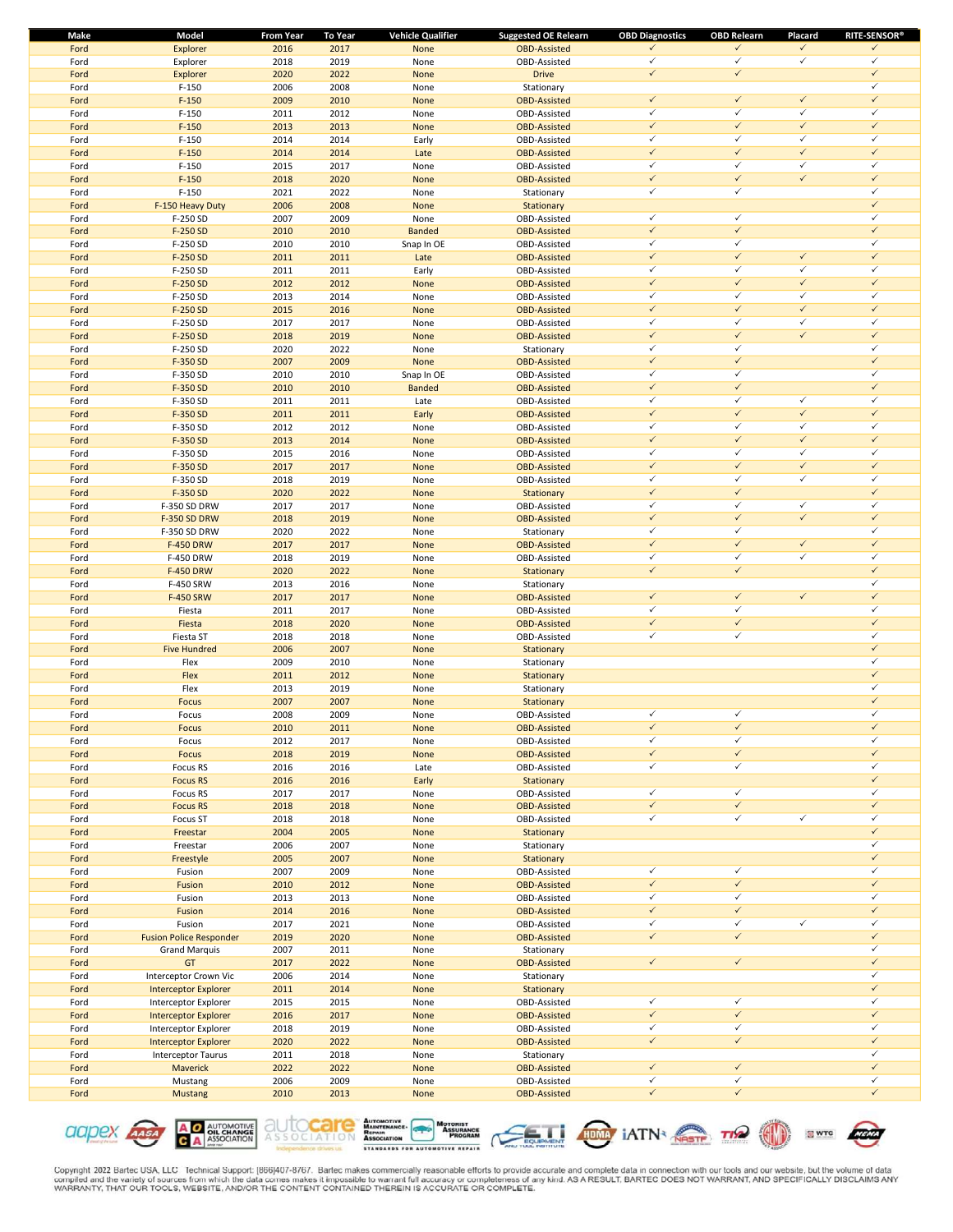| <b>Make</b>  | Model                  | <b>From Year</b> | <b>To Year</b> | <b>Vehicle Qualifier</b> | <b>Suggested OE Relearn</b> | <b>OBD Diagnostics</b> | <b>OBD Relearn</b> | Placard      | <b>RITE-SENSOR®</b>          |
|--------------|------------------------|------------------|----------------|--------------------------|-----------------------------|------------------------|--------------------|--------------|------------------------------|
| Ford         | Mustang                | 2014             | 2014           | None                     | OBD-Assisted                | ✓                      | $\checkmark$       |              | ✓                            |
| Ford         | <b>Mustang</b>         | 2015             | 2017           | None                     | <b>OBD-Assisted</b>         | $\checkmark$           | $\checkmark$       |              | $\checkmark$                 |
| Ford         | Mustang                | 2018             | 2020           | Clamp In OE              | OBD-Assisted                | $\checkmark$           | $\checkmark$       |              | $\checkmark$                 |
| Ford         | <b>Mustang</b>         | 2018             | 2020           | Snap In OE               | <b>OBD-Assisted</b>         | $\checkmark$           | $\checkmark$       |              | $\checkmark$                 |
| Ford         | Mustang                | 2021             | 2022           | Clamp In OE              | Drive                       | $\checkmark$           | $\checkmark$       |              | $\checkmark$                 |
| Ford         | Mustang                | 2021             | 2022           | Snap In OE               | <b>Drive</b>                | $\checkmark$           | $\checkmark$       |              | $\checkmark$                 |
| Ford         | <b>Mustang Mach-E</b>  | 2021             | 2022           | None                     | Drive                       | $\checkmark$           | $\checkmark$       |              | $\checkmark$                 |
| Ford         | Ranger                 | 2006             | 2011           | None                     | Stationary                  |                        |                    |              | $\checkmark$                 |
| Ford         | Ranger                 | 2019             | 2022           | Hi Line                  | Stationary                  | $\checkmark$           | $\checkmark$       |              | $\checkmark$                 |
| Ford         | Ranger                 | 2019             | 2022           | Lo Line                  | Stationary                  | $\checkmark$           | $\checkmark$       |              | $\checkmark$                 |
| Ford         | Ranger                 | 2019             | 2022           | Indirect                 | Stationary                  |                        |                    |              |                              |
| Ford         | Shelby GT500           | 2012             | 2012           | None                     | Stationary                  |                        |                    |              | $\checkmark$                 |
| Ford         | Shelby GT500           | 2013             | 2014           | None                     | Stationary                  |                        |                    |              | $\checkmark$                 |
| Ford         | Shelby GT500           | 2016             | 2017           | None                     | <b>OBD-Assisted</b>         | $\checkmark$           | $\checkmark$       | $\checkmark$ | $\checkmark$                 |
| Ford         | Shelby GT500           | 2018             | 2021           | None                     | OBD-Assisted                | $\checkmark$           | $\checkmark$       | $\checkmark$ | $\checkmark$                 |
| Ford         | <b>Taurus</b>          | 2008             | 2009           | None                     | Stationary                  |                        |                    |              | $\checkmark$                 |
| Ford         | Taurus                 | 2010             | 2010           | Banded                   | Stationary                  |                        |                    |              | $\checkmark$                 |
| Ford         | <b>Taurus</b>          | 2010             | 2010           | Snap In OE               | Stationary                  |                        |                    |              | $\checkmark$                 |
| Ford         | Taurus                 | 2011             | 2012           | None                     | Stationary                  |                        |                    |              | $\checkmark$                 |
| Ford         | <b>Taurus</b>          | 2013             | 2017           | None                     | Stationary                  |                        |                    |              | $\checkmark$                 |
| Ford         | Taurus                 | 2018             | 2020           | None                     | OBD-Assisted                | $\checkmark$           | $\checkmark$       |              | $\checkmark$                 |
| Ford         | <b>Taurus X</b>        | 2008             | 2009           | None                     | Stationary                  |                        |                    |              | $\checkmark$                 |
| Ford         | Transit Cargo & Wagon  | 2014             | 2019           | None                     | OBD-Assisted                | $\checkmark$           | $\checkmark$       |              | $\checkmark$                 |
| Ford         | Transit Cargo & Wagon  | 2020             | 2022           | None                     | Stationary                  | $\checkmark$           | $\checkmark$       |              | $\checkmark$                 |
| Ford         | <b>Transit Connect</b> | 2010             | 2012           | None                     | OBD-Assisted                | $\checkmark$           | $\checkmark$       |              | $\checkmark$                 |
| Ford         | <b>Transit Connect</b> | 2013             | 2017           | None                     | <b>OBD-Assisted</b>         | $\checkmark$           | $\checkmark$       |              | $\checkmark$                 |
| Ford         | <b>Transit Connect</b> | 2018             | 2018           | None                     | OBD-Assisted                | $\checkmark$           | $\checkmark$       | $\checkmark$ | $\checkmark$                 |
| Ford         | <b>Transit Connect</b> | 2019             | 2022           | None                     | <b>Drive</b>                | $\checkmark$           | $\checkmark$       |              | $\checkmark$                 |
| Ford         | Windstar               | 2001             | 2003           | None                     | Stationary                  |                        |                    |              |                              |
| Freightliner | Sprinter               | 2007             | 2009           | None                     | OBD / Drive                 | $\checkmark$           | $\checkmark$       |              | $\checkmark$                 |
| Freightliner | Sprinter               | 2010             | 2014           | 315 MHz                  | Drive                       |                        |                    |              | $\checkmark$                 |
| Freightliner | Sprinter               | 2010             | 2014           | 433 MHz                  | <b>Drive</b>                |                        |                    |              | $\checkmark$                 |
| Freightliner | Sprinter               | 2015             | 2017           | None                     | Drive                       |                        |                    |              | $\checkmark$                 |
| Freightliner | Sprinter               | 2018             | 2020           | Single - RW              | <b>Drive</b>                |                        |                    |              | $\checkmark$                 |
| Freightliner | Sprinter               | 2018             | 2020           | Dual - RW                | Drive                       |                        |                    |              | $\checkmark$                 |
| Genesis      | G70                    | 2017             | 2022           | None                     | <b>Drive</b>                |                        |                    |              | $\checkmark$                 |
| Genesis      | G80                    | 2017             | 2017           | None                     | Drive                       |                        |                    |              | $\checkmark$                 |
| Genesis      | G80                    | 2018             | 2022           | None                     | <b>Drive</b>                |                        |                    |              | $\checkmark$                 |
| Genesis      | G90                    | 2016             | 2022           | None                     | Drive                       |                        |                    |              | $\checkmark$                 |
| Genesis      | <b>GV70</b>            | 2022             | 2022           | None                     | <b>Drive</b>                |                        |                    |              | $\checkmark$                 |
| Genesis      | <b>GV80</b>            | 2021             | 2022           | None                     | Drive                       |                        |                    |              | $\checkmark$                 |
| <b>GMC</b>   | Acadia                 | 2007             | 2008           | None                     | Stationary                  |                        |                    |              | $\checkmark$                 |
| GMC          | Acadia                 | 2009             | 2009           | None                     | Stationary                  | $\checkmark$           | $\checkmark$       |              | $\checkmark$                 |
| <b>GMC</b>   | Acadia                 | 2010             | 2011           | None                     | Stationary                  | $\checkmark$           | $\checkmark$       | $\checkmark$ | $\checkmark$                 |
| GMC          | Acadia                 | 2012             | 2012           | None                     | Stationary                  | $\checkmark$           | $\checkmark$       | $\checkmark$ | $\checkmark$                 |
| <b>GMC</b>   | Acadia                 | 2013             | 2014           | None                     | <b>OBD</b> / Stationary     | $\checkmark$           | $\checkmark$       | $\checkmark$ | $\checkmark$                 |
| <b>GMC</b>   | Acadia                 | 2015             | 2016           | None                     | Stationary                  | $\checkmark$           | $\checkmark$       | $\checkmark$ | $\checkmark$                 |
| <b>GMC</b>   | Acadia                 | 2017             | 2017           | 315 MHz                  | Stationary                  | $\checkmark$           | $\checkmark$       | $\checkmark$ | $\checkmark$                 |
| <b>GMC</b>   | Acadia                 | 2017             | 2017           | 433 MHz                  | Stationary                  | $\checkmark$           | $\checkmark$       | $\checkmark$ | $\checkmark$                 |
| <b>GMC</b>   | Acadia                 | 2018             | 2022           | None                     | Stationary                  | $\checkmark$           | $\checkmark$       | $\checkmark$ | $\checkmark$                 |
| <b>GMC</b>   | Canyon                 | 2007             | 2013           | None                     | Stationary                  |                        |                    |              | $\checkmark$                 |
| <b>GMC</b>   | Canyon                 | 2015             | 2016           | None                     | Stationary                  | $\checkmark$           | $\checkmark$       |              | $\checkmark$                 |
| <b>GMC</b>   | Canyon                 | 2017             | 2017           | None                     | Stationary                  | ✓                      | ✓                  |              | ✓                            |
| <b>GMC</b>   | Canyon                 | 2018             | 2019           | None                     | Stationary                  | $\checkmark$           | $\checkmark$       |              | $\checkmark$                 |
| GMC          | Canyon                 | 2020             | 2020           | None                     | OBD / Stationary            | $\checkmark$           | $\checkmark$       |              | $\checkmark$                 |
| <b>GMC</b>   | Canyon                 | 2021             | 2022           | None                     | OBD / Drive                 | $\checkmark$           | $\checkmark$       |              |                              |
| GMC          | Envoy                  | 2005             | 2009           | None                     | Stationary                  |                        |                    |              | $\checkmark$                 |
| <b>GMC</b>   | <b>Hummer EV</b>       | 2021             | 2022           | None                     | <b>Drive</b>                |                        |                    |              |                              |
| GMC          | Savana                 | 2008             | 2009           | None                     | OBD / Stationary            | $\checkmark$           | $\checkmark$       |              | $\checkmark$                 |
| <b>GMC</b>   | Savana                 | 2010             | 2012           | None                     | Stationary                  | $\checkmark$           | $\checkmark$       | $\checkmark$ | $\checkmark$                 |
| GMC          | Savana                 | 2013             | 2015           | None                     | OBD / Stationary            | $\checkmark$           | $\checkmark$       | $\checkmark$ | $\checkmark$                 |
| <b>GMC</b>   | Savana                 | 2016             | 2016           | None                     | Stationary                  | $\checkmark$           | $\checkmark$       | $\checkmark$ | $\checkmark$                 |
| GMC          | Savana                 | 2017             | 2017           | None                     | Stationary                  | $\checkmark$           | $\checkmark$       | $\checkmark$ | $\checkmark$                 |
| <b>GMC</b>   | Savana                 | 2018             | 2022           | None                     | Stationary                  | $\checkmark$           | $\checkmark$       | $\checkmark$ | $\checkmark$                 |
| GMC          | Sierra 1500            | 2004             | 2004           | None                     | Stationary                  |                        |                    |              | $\checkmark$                 |
| <b>GMC</b>   | Sierra 1500            | 2005             | 2006           | None                     | Stationary                  |                        |                    |              | $\checkmark$                 |
| GMC          | Sierra 1500            | 2007             | 2007           | SCH Clamp In             | OBD / Stationary            | $\checkmark$           | $\checkmark$       |              | $\checkmark$                 |
| <b>GMC</b>   | Sierra 1500            | 2007             | 2007           | TRW Clamp In             | <b>OBD</b> / Stationary     | $\checkmark$           | $\checkmark$       |              | $\checkmark$                 |
| GMC          | Sierra 1500            | 2007             | 2007           | Snap In OE               | OBD / Stationary            | $\checkmark$           | $\checkmark$       |              | $\checkmark$                 |
| <b>GMC</b>   |                        | 2008             | 2011           |                          |                             | $\checkmark$           | $\checkmark$       | $\checkmark$ | $\checkmark$                 |
| GMC          | Sierra 1500            |                  |                | None                     | Stationary                  | $\checkmark$           | $\checkmark$       | $\checkmark$ | $\checkmark$                 |
|              | Sierra 1500            | 2012             | 2013           | None                     | Stationary                  | $\checkmark$           | $\checkmark$       | $\checkmark$ | $\checkmark$                 |
| <b>GMC</b>   | Sierra 1500            | 2014             | 2016           | None                     | Stationary                  | $\checkmark$           | $\checkmark$       | $\checkmark$ | $\checkmark$                 |
| GMC          | Sierra 1500            | 2017             | 2017           | None                     | Stationary                  |                        | $\checkmark$       | $\checkmark$ | $\checkmark$                 |
| <b>GMC</b>   | Sierra 1500            | 2018             | 2018           | W Tire Fill Alert        | Stationary                  | $\checkmark$           | $\checkmark$       | $\checkmark$ |                              |
| GMC          | Sierra 1500            | 2018             | 2018           | W/O Tire Fill Alert      | Stationary                  | $\checkmark$           |                    |              | $\checkmark$<br>$\checkmark$ |
| <b>GMC</b>   | Sierra 1500            | 2019             | 2019           | 315 MHz                  | Stationary                  | $\checkmark$           | $\checkmark$       | $\checkmark$ |                              |
| GMC          | Sierra 1500            | 2019             | 2019           | 433 MHz                  | Stationary                  | $\checkmark$           | $\checkmark$       | $\checkmark$ | $\checkmark$                 |
| <b>GMC</b>   | Sierra 1500            | 2020             | 2022           | 433 MHz                  | Stationary                  | $\checkmark$           | $\checkmark$       | $\checkmark$ | $\checkmark$                 |
| GMC          | Sierra 1500            | 2020             | 2022           | 315 MHz                  | Stationary                  | $\checkmark$           | $\checkmark$       | $\checkmark$ | $\checkmark$                 |
| <b>GMC</b>   | Sierra 2500            | 2004             | 2004           | None                     | Stationary                  |                        |                    |              | $\checkmark$                 |
| GMC          | Sierra 2500            | 2005             | 2006           | None                     | Stationary                  |                        |                    |              | $\checkmark$                 |











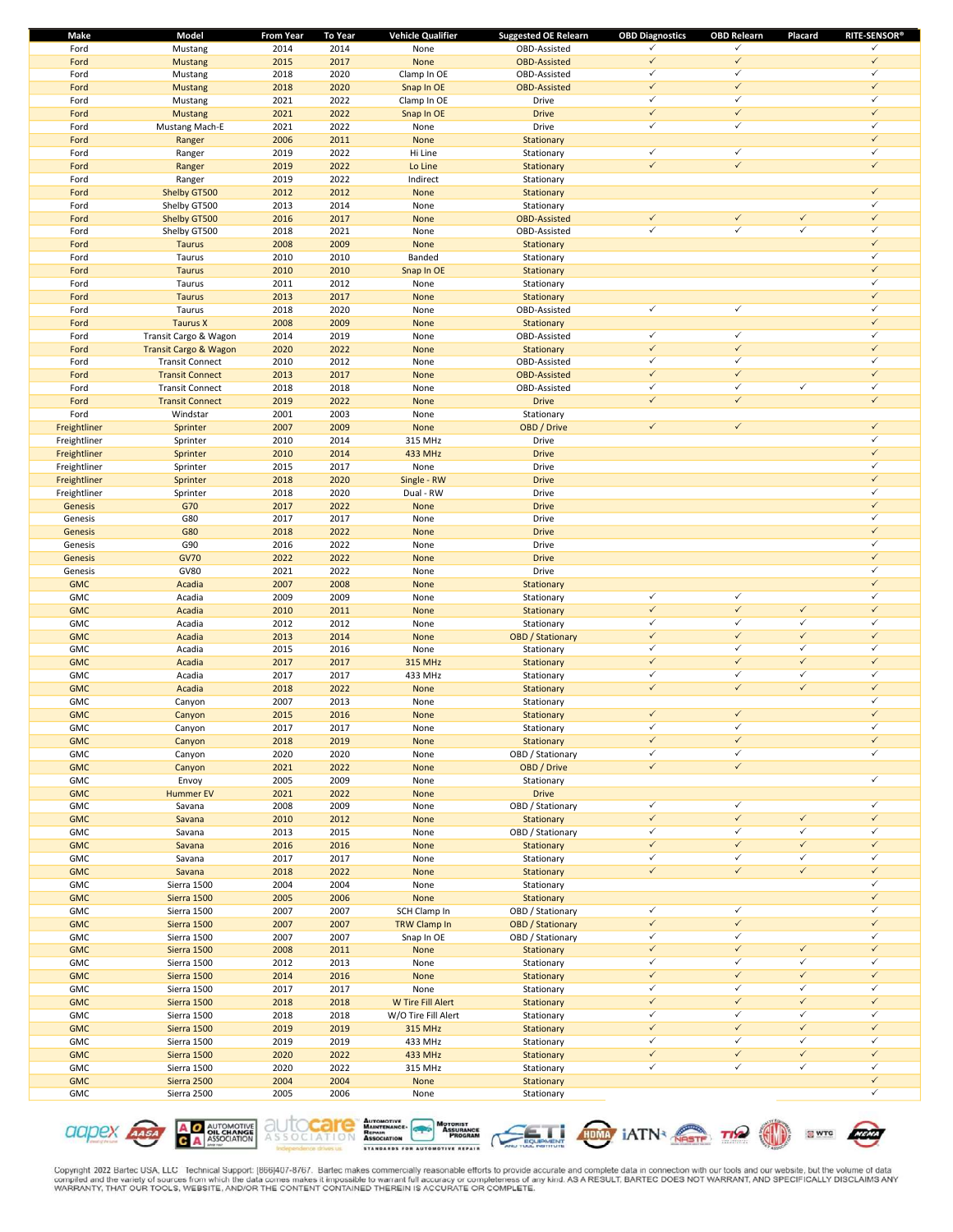| Make       | Model               | <b>From Year</b> | To Year | <b>Vehicle Qualifier</b> | <b>Suggested OE Relearn</b> | <b>OBD Diagnostics</b> | <b>OBD Relearn</b> | Placard      | <b>RITE-SENSOR®</b> |
|------------|---------------------|------------------|---------|--------------------------|-----------------------------|------------------------|--------------------|--------------|---------------------|
| <b>GMC</b> | Sierra 2500         | 2007             | 2007    | <b>SCH Clamp In</b>      | <b>OBD</b> / Stationary     | $\checkmark$           | $\checkmark$       |              | $\checkmark$        |
| <b>GMC</b> | Sierra 2500         | 2007             | 2007    | Snap In OE               | OBD / Stationary            | $\checkmark$           | $\checkmark$       |              | $\checkmark$        |
| <b>GMC</b> | Sierra 2500         | 2007             | 2007    | <b>TRW Clamp In</b>      | <b>OBD</b> / Stationary     | $\checkmark$           | $\checkmark$       |              | $\checkmark$        |
| <b>GMC</b> | Sierra 2500         | 2008             | 2011    | None                     | Stationary                  | $\checkmark$           | $\checkmark$       | $\checkmark$ | $\checkmark$        |
| <b>GMC</b> | Sierra 2500         | 2012             | 2013    | None                     | Stationary                  | $\checkmark$           | $\checkmark$       | $\checkmark$ | $\checkmark$        |
| <b>GMC</b> | Sierra 2500         | 2014             | 2016    | None                     | Stationary                  | $\checkmark$           | $\checkmark$       | $\checkmark$ | $\checkmark$        |
|            |                     |                  |         |                          |                             | $\checkmark$           | $\checkmark$       | $\checkmark$ | $\checkmark$        |
| <b>GMC</b> | Sierra 2500         | 2017             | 2017    | None                     | Stationary                  |                        |                    |              |                     |
| <b>GMC</b> | Sierra 2500         | 2018             | 2018    | W/O Tire Fill Alert      | Stationary                  | $\checkmark$           | $\checkmark$       | $\checkmark$ | $\checkmark$        |
| <b>GMC</b> | Sierra 2500         | 2018             | 2018    | W Tire Fill Alert        | Stationary                  | $\checkmark$           | $\checkmark$       | $\checkmark$ | $\checkmark$        |
| <b>GMC</b> | Sierra 2500         | 2019             | 2019    | 315 MHz                  | Stationary                  | $\checkmark$           | $\checkmark$       | $\checkmark$ | $\checkmark$        |
| <b>GMC</b> | Sierra 2500         | 2019             | 2019    | 433 MHz                  | Stationary                  | $\checkmark$           | $\checkmark$       | $\checkmark$ | $\checkmark$        |
| <b>GMC</b> | Sierra 2500         | 2020             | 2022    | None                     | Stationary                  | $\checkmark$           | $\checkmark$       | $\checkmark$ | $\checkmark$        |
| <b>GMC</b> | Sierra 3500         | 2004             | 2004    | None                     | Stationary                  |                        |                    |              | $\checkmark$        |
| <b>GMC</b> | Sierra 3500         | 2005             | 2006    | None                     | Stationary                  |                        |                    |              | $\checkmark$        |
|            |                     |                  |         |                          |                             | $\checkmark$           | $\checkmark$       |              | $\checkmark$        |
| <b>GMC</b> | Sierra 3500         | 2007             | 2007    | <b>SCH Clamp In</b>      | <b>OBD</b> / Stationary     |                        |                    |              |                     |
| <b>GMC</b> | Sierra 3500         | 2007             | 2007    | Snap In OE               | OBD / Stationary            | $\checkmark$           | $\checkmark$       |              | $\checkmark$        |
| <b>GMC</b> | Sierra 3500         | 2007             | 2007    | <b>TRW Clamp In</b>      | <b>OBD</b> / Stationary     | $\checkmark$           | $\checkmark$       |              | $\checkmark$        |
| <b>GMC</b> | Sierra 3500         | 2008             | 2011    | None                     | Stationary                  | $\checkmark$           | $\checkmark$       | $\checkmark$ | $\checkmark$        |
| <b>GMC</b> | Sierra 3500         | 2012             | 2013    | None                     | Stationary                  | $\checkmark$           | $\checkmark$       | $\checkmark$ | $\checkmark$        |
| <b>GMC</b> | Sierra 3500         | 2014             | 2016    | None                     | Stationary                  | $\checkmark$           | $\checkmark$       | $\checkmark$ | $\checkmark$        |
| <b>GMC</b> | Sierra 3500         | 2017             | 2017    | None                     | Stationary                  | $\checkmark$           | $\checkmark$       | $\checkmark$ | $\checkmark$        |
|            |                     | 2018             |         | W/O Tire Fill Alert      |                             | $\checkmark$           | $\checkmark$       | $\checkmark$ | $\checkmark$        |
| <b>GMC</b> | Sierra 3500         |                  | 2018    |                          | Stationary                  |                        |                    |              |                     |
| <b>GMC</b> | Sierra 3500         | 2018             | 2018    | <b>W Tire Fill Alert</b> | Stationary                  | $\checkmark$           | $\checkmark$       |              | $\checkmark$        |
| <b>GMC</b> | Sierra 3500         | 2019             | 2019    | 315 MHz                  | Stationary                  | $\checkmark$           | $\checkmark$       |              | $\checkmark$        |
| <b>GMC</b> | Sierra 3500         | 2019             | 2019    | 433 MHz                  | Stationary                  | $\checkmark$           | $\checkmark$       |              | $\checkmark$        |
| <b>GMC</b> | Sierra 3500         | 2020             | 2022    | None                     | Stationary                  | $\checkmark$           | $\checkmark$       |              | $\checkmark$        |
| <b>GMC</b> | Sierra 3500 DRW     | 2018             | 2020    | 315 MHz                  | Stationary                  |                        |                    |              | $\checkmark$        |
| <b>GMC</b> | Sierra 3500 DRW     | 2018             | 2020    | 433 MHz                  | Stationary                  |                        |                    |              | $\checkmark$        |
| <b>GMC</b> |                     | 2019             | 2019    |                          |                             | $\checkmark$           | $\checkmark$       |              | $\checkmark$        |
|            | Sierra Limited      |                  |         | None                     | Stationary                  |                        |                    |              | $\checkmark$        |
| <b>GMC</b> | Sierra Trailer      | 2019             | 2022    | None                     | Stationary                  |                        |                    |              |                     |
| <b>GMC</b> | <b>Terrain</b>      | 2010             | 2012    | None                     | <b>OBD</b> / Stationary     | $\checkmark$           | $\checkmark$       | $\checkmark$ | $\checkmark$        |
| <b>GMC</b> | Terrain             | 2013             | 2014    | None                     | OBD / Stationary            | $\checkmark$           | $\checkmark$       | $\checkmark$ | $\checkmark$        |
| <b>GMC</b> | Terrain             | 2015             | 2017    | <b>None</b>              | <b>OBD</b> / Stationary     | $\checkmark$           | $\checkmark$       | $\checkmark$ | $\checkmark$        |
| <b>GMC</b> | Terrain             | 2018             | 2022    | None                     | Stationary                  | $\checkmark$           | $\checkmark$       | $\checkmark$ | $\checkmark$        |
| <b>GMC</b> | Yukon All           | 2004             | 2004    | None                     | Stationary                  |                        |                    |              | $\checkmark$        |
| <b>GMC</b> | Yukon All           | 2005             | 2006    | None                     | Stationary                  |                        |                    |              | $\checkmark$        |
| <b>GMC</b> | Yukon All           | 2007             | 2007    |                          |                             |                        |                    |              | $\checkmark$        |
|            |                     |                  |         | <b>TRW Clamp In</b>      | Stationary                  |                        |                    |              |                     |
| <b>GMC</b> | Yukon All           | 2007             | 2007    | Snap In OE               | Stationary                  |                        |                    |              | $\checkmark$        |
| <b>GMC</b> | Yukon All           | 2008             | 2009    | None                     | Stationary                  | $\checkmark$           | $\checkmark$       | $\checkmark$ | $\checkmark$        |
| <b>GMC</b> | Yukon All           | 2010             | 2013    | None                     | Stationary                  | $\checkmark$           | $\checkmark$       | $\checkmark$ | $\checkmark$        |
| <b>GMC</b> | Yukon All           | 2014             | 2014    | None                     | Stationary                  | $\checkmark$           | $\checkmark$       | $\checkmark$ | $\checkmark$        |
| <b>GMC</b> | Yukon All           | 2015             | 2016    | None                     | Stationary                  | $\checkmark$           | $\checkmark$       | $\checkmark$ | $\checkmark$        |
| <b>GMC</b> | <b>Yukon All</b>    | 2017             | 2017    | <b>None</b>              | Stationary                  | $\checkmark$           | $\checkmark$       | $\checkmark$ | $\checkmark$        |
| <b>GMC</b> | Yukon All           | 2018             | 2018    | W/O Tire Fill Alert      | Stationary                  | $\checkmark$           | $\checkmark$       | $\checkmark$ | $\checkmark$        |
|            |                     |                  |         |                          |                             | $\checkmark$           | $\checkmark$       | $\checkmark$ | $\checkmark$        |
| <b>GMC</b> | <b>Yukon All</b>    | 2018             | 2018    | W Tire Fill Alert        | Stationary                  | $\checkmark$           | $\checkmark$       |              | $\checkmark$        |
| <b>GMC</b> | Yukon All           | 2019             | 2020    | None                     | Stationary                  |                        |                    | $\checkmark$ |                     |
| <b>GMC</b> | <b>Yukon All</b>    | 2021             | 2022    | None                     | OBD / Drive                 | $\checkmark$           | $\checkmark$       | $\checkmark$ |                     |
| Honda      | Accord              | 2008             | 2012    | None                     | OBD / Drive                 | $\checkmark$           | $\checkmark$       |              | $\checkmark$        |
| Honda      | Accord              | 2013             | 2022    | None                     | <b>Drive</b>                |                        |                    |              |                     |
| Honda      | Accord Crosstour    | 2010             | 2015    | None                     | OBD / Drive                 | $\checkmark$           | $\checkmark$       |              |                     |
| Honda      | <b>Civic</b>        | 2008             | 2011    | None                     | OBD                         | $\checkmark$           | $\checkmark$       |              | $\checkmark$        |
| Honda      | Civic               | 2012             | 2013    | None                     | OBD                         | $\checkmark$           | $\checkmark$       |              | $\checkmark$        |
|            |                     |                  |         |                          |                             |                        |                    |              |                     |
| Honda      | Civic               | 2014             | 2022    | <b>None</b>              | <b>Drive</b>                |                        |                    |              |                     |
| Honda      | Clarity             | 2008             | 2014    | None                     | Drive                       |                        |                    |              |                     |
| Honda      | Clarity             | 2016             | 2022    | None                     | <b>Drive</b>                |                        |                    |              |                     |
| Honda      | CR-V                | 2007             | 2011    | Steel                    | OBD / Drive                 | $\checkmark$           | $\checkmark$       |              | $\checkmark$        |
| Honda      | $CR-V$              | 2007             | 2011    | Alloy                    | OBD / Drive                 | $\checkmark$           | $\checkmark$       |              | $\sqrt{2}$          |
| Honda      | $CR-V$              | 2012             | 2013    | None                     | OBD / Drive                 | $\checkmark$           | $\checkmark$       |              |                     |
| Honda      | $CR-V$              | 2014             | 2022    | None                     | <b>Drive</b>                |                        |                    |              |                     |
| Honda      | $CR-Z$              | 2011             | 2015    | None                     | OBD / Drive                 | $\checkmark$           | $\checkmark$       |              | $\checkmark$        |
|            |                     |                  |         |                          |                             |                        |                    |              |                     |
| Honda      | $CR-Z$              | 2016             | 2016    | None                     | <b>Drive</b>                |                        |                    |              |                     |
| Honda      | Element             | 2007             | 2007    | None                     | OBD / Drive                 | $\checkmark$           | $\checkmark$       |              | $\checkmark$        |
| Honda      | Element             | 2008             | 2008    | None                     | OBD / Drive                 | $\checkmark$           | $\checkmark$       |              | $\checkmark$        |
| Honda      | Element             | 2009             | 2011    | None                     | OBD / Drive                 | $\checkmark$           | $\checkmark$       |              | $\checkmark$        |
| Honda      | Fit                 | 2008             | 2008    | None                     | OBD / Drive                 | $\checkmark$           | $\checkmark$       |              | $\checkmark$        |
| Honda      | Fit                 | 2009             | 2013    | None                     | OBD / Drive                 | $\checkmark$           | $\checkmark$       |              | $\checkmark$        |
| Honda      | Fit                 | 2014             | 2014    | None                     | OBD / Drive                 | $\checkmark$           | $\checkmark$       |              | $\checkmark$        |
| Honda      | Fit                 | 2015             | 2015    | None                     | Drive                       |                        |                    |              |                     |
|            |                     |                  |         |                          |                             |                        |                    |              |                     |
| Honda      | Fit                 | 2016             | 2017    | None                     | <b>Drive</b>                |                        |                    |              |                     |
| Honda      | Fit                 | 2018             | 2020    | None                     | Drive                       |                        |                    |              |                     |
| Honda      | HR-V                | 2016             | 2022    | None                     | <b>Drive</b>                |                        |                    |              |                     |
| Honda      | Insight             | 2010             | 2014    | None                     | OBD / Drive                 | $\checkmark$           | $\checkmark$       |              | $\checkmark$        |
| Honda      | Insight             | 2018             | 2022    | None                     | <b>Drive</b>                |                        |                    |              |                     |
| Honda      | Odyssey             | 2007             | 2007    | None                     | OBD                         | $\checkmark$           | $\checkmark$       |              | $\checkmark$        |
| Honda      | Odyssey             | 2008             | 2010    | None                     | <b>OBD</b>                  | $\checkmark$           | $\checkmark$       |              | $\checkmark$        |
| Honda      |                     | 2011             | 2017    |                          | OBD                         | $\checkmark$           | $\checkmark$       |              | $\checkmark$        |
|            | Odyssey             |                  |         | None                     |                             |                        | $\checkmark$       |              |                     |
| Honda      | Odyssey             | 2018             | 2019    | None                     | OBD / Drive                 | $\checkmark$           |                    |              |                     |
| Honda      | Odyssey             | 2020             | 2022    | None                     | Drive                       |                        |                    |              |                     |
| Honda      | <b>Odyssey Tour</b> | 2005             | 2007    | None                     | OBD / Drive                 | $\checkmark$           | $\checkmark$       |              | $\checkmark$        |
| Honda      | Odyssey Tour        | 2008             | 2010    | None                     | OBD / Drive                 | $\checkmark$           | $\checkmark$       |              | $\checkmark$        |
| Honda      | <b>Odyssey Tour</b> | 2011             | 2017    | None                     | OBD / Drive                 | $\checkmark$           | $\checkmark$       |              | $\checkmark$        |
|            |                     |                  |         |                          |                             |                        |                    |              |                     |











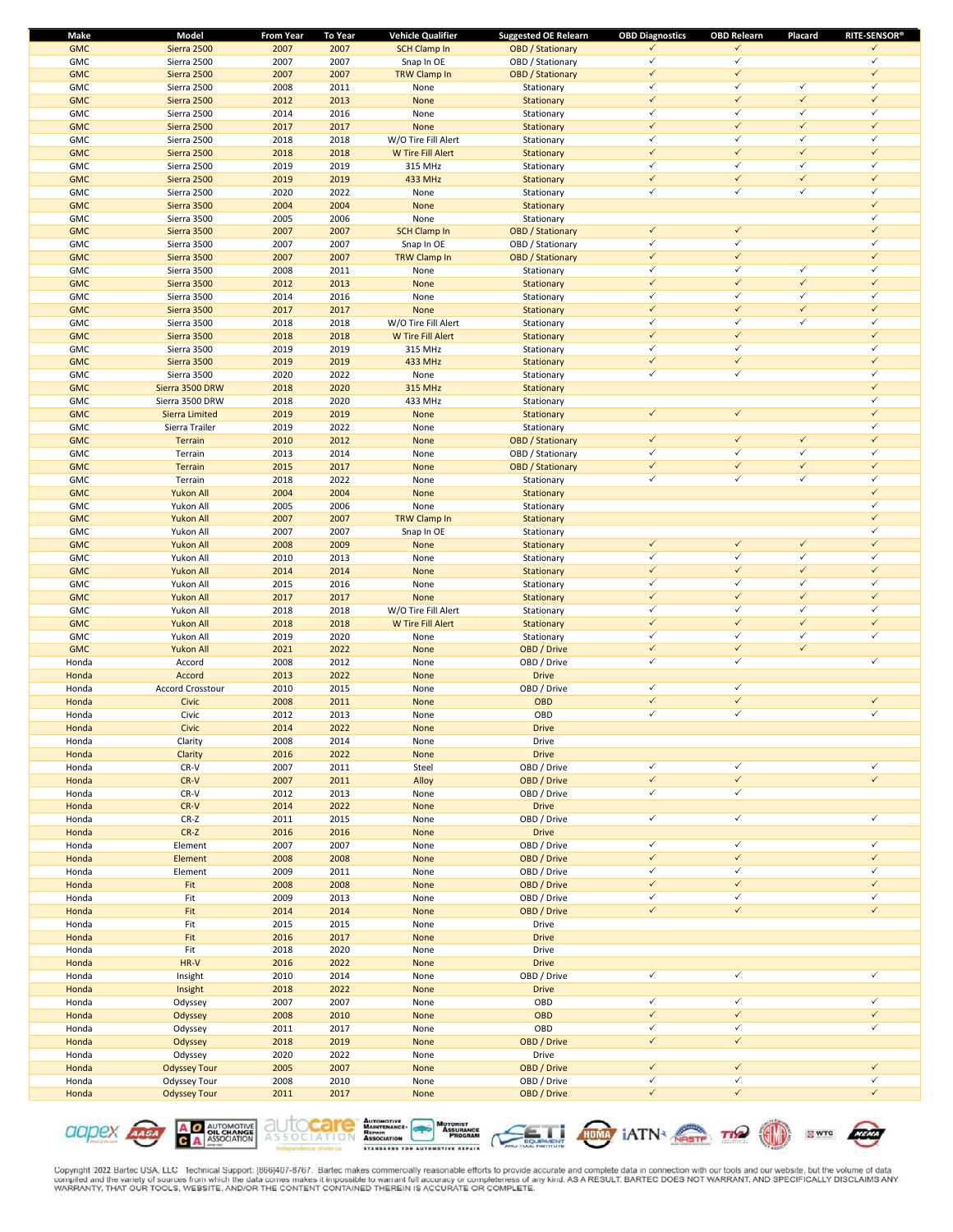| Make               | Model                       | <b>From Year</b> | <b>To Year</b> | <b>Vehicle Qualifier</b> | <b>Suggested OE Relearn</b> | <b>OBD Diagnostics</b> | <b>OBD Relearn</b> | <b>RITE-SENSOR®</b><br>Placard |
|--------------------|-----------------------------|------------------|----------------|--------------------------|-----------------------------|------------------------|--------------------|--------------------------------|
| Honda              | Odyssey Tour                | 2018             | 2019           | None                     | OBD                         | ✓                      | $\checkmark$       | ✓                              |
| Honda              | Passport                    | 2019             | 2022           | None                     | <b>Drive</b>                |                        |                    |                                |
| Honda              | Pilot                       | 2005             | 2005           | Steel                    | OBD / Drive                 | $\checkmark$           | $\checkmark$       | $\checkmark$                   |
| Honda              | Pilot                       | 2005             | 2005           | Alloy                    | OBD / Drive                 | $\checkmark$           | $\checkmark$       | $\checkmark$                   |
| Honda              | Pilot                       | 2006             | 2008           | None                     | OBD / Drive                 | $\checkmark$           | $\checkmark$       | $\checkmark$                   |
| Honda              | Pilot                       | 2009             | 2015           | Steel                    | OBD / Drive                 | $\checkmark$           | $\checkmark$       |                                |
| Honda              | Pilot                       | 2009             | 2015           | Alloy                    | OBD / Drive                 | $\checkmark$           | $\checkmark$       |                                |
| Honda              | Pilot                       | 2016             | 2017           | None                     | OBD / Drive                 | $\checkmark$           | $\checkmark$       |                                |
| Honda              | Pilot                       | 2018             | 2022           | None                     | Drive                       |                        |                    |                                |
| Honda              |                             | 2009             | 2016           | None                     | <b>Drive</b>                |                        |                    |                                |
|                    | <b>Pilot Touring</b>        |                  |                |                          |                             |                        |                    |                                |
| Honda              | <b>Pilot Touring</b>        | 2017             | 2017           | None                     | Drive                       |                        |                    |                                |
| Honda              | <b>Pilot Touring</b>        | 2018             | 2022           | None                     | <b>Drive</b>                |                        |                    |                                |
| Honda              | Ridgeline                   | 2006             | 2008           | Steel                    | OBD / Drive                 | $\checkmark$           | $\checkmark$       | $\checkmark$                   |
| Honda              | Ridgeline                   | 2006             | 2008           | Alloy                    | OBD / Drive                 | $\checkmark$           | $\checkmark$       | $\checkmark$                   |
| Honda              | Ridgeline                   | 2009             | 2014           | Steel                    | OBD / Drive                 | $\checkmark$           | $\checkmark$       | $\checkmark$                   |
| Honda              | Ridgeline                   | 2009             | 2014           | Alloy                    | OBD / Drive                 | $\checkmark$           | $\checkmark$       | $\checkmark$                   |
| Honda              | Ridgeline                   | 2016             | 2016           | None                     | OBD / Drive                 | $\checkmark$           | $\checkmark$       |                                |
| Honda              | Ridgeline                   | 2017             | 2022           | None                     | <b>Drive</b>                |                        |                    |                                |
| Honda              | Ridgeline RTL               | 2009             | 2013           | None                     | OBD / Drive                 | $\checkmark$           | $\checkmark$       | $\checkmark$                   |
| Honda              | S2000                       | 2008             | 2009           | None                     | OBD / Drive                 | $\checkmark$           | $\checkmark$       | $\checkmark$                   |
| Honda Cycle        | Goldwing                    | 2009             | 2015           | None                     | Stationary                  |                        |                    |                                |
| Hummer             | H2                          | 2007             | 2009           | None                     | Stationary                  |                        |                    | $\checkmark$                   |
| Hummer             | H <sub>3</sub>              | 2006             | 2010           | None                     | Stationary                  |                        |                    | $\checkmark$                   |
| Hummer             | H <sub>3</sub> T            | 2006             | 2010           | None                     | Stationary                  |                        |                    | $\checkmark$                   |
|                    |                             | 2006             | 2007           | None                     | OBD                         | $\checkmark$           | $\checkmark$       | $\checkmark$                   |
| Hyundai<br>Hyundai | Accent                      | 2008             | 2011           |                          | OBD                         | $\checkmark$           | $\checkmark$       | $\checkmark$                   |
|                    | Accent                      |                  |                | None                     |                             | $\checkmark$           | $\checkmark$       | $\checkmark$                   |
| Hyundai            | Accent                      | 2012             | 2014           | None                     | OBD                         |                        |                    |                                |
| Hyundai            | Accent                      | 2015             | 2017           | None                     | OBD                         | $\checkmark$           | $\checkmark$       | $\checkmark$                   |
| Hyundai            | Accent                      | 2018             | 2022           | None                     | OBD                         | $\checkmark$           | $\checkmark$       | $\checkmark$                   |
| Hyundai            | Azera                       | 2007             | 2011           | None                     | OBD                         | $\checkmark$           | $\checkmark$       | $\checkmark$                   |
| Hyundai            | Azera                       | 2012             | 2013           | None                     | OBD                         | $\checkmark$           | $\checkmark$       |                                |
| Hyundai            | Azera                       | 2014             | 2016           | None                     | OBD                         | $\checkmark$           | $\checkmark$       |                                |
| Hyundai            | Azera                       | 2017             | 2017           | None                     | OBD / Drive                 | $\checkmark$           | $\checkmark$       | $\checkmark$                   |
| Hyundai            | Elantra                     | 2007             | 2010           | None                     | OBD                         | $\checkmark$           | $\checkmark$       | $\checkmark$                   |
| Hyundai            | Elantra                     | 2011             | 2013           | None                     | OBD                         | $\checkmark$           | $\checkmark$       | $\checkmark$                   |
| Hyundai            | Elantra                     | 2014             | 2014           | None                     | OBD                         | $\checkmark$           | $\checkmark$       | $\checkmark$                   |
| Hyundai            | Elantra                     | 2015             | 2016           | None                     | OBD                         | $\checkmark$           | $\checkmark$       | $\checkmark$                   |
| Hyundai            | Elantra                     | 2017             | 2020           | None                     | <b>Drive</b>                |                        |                    | $\checkmark$                   |
| Hyundai            | Elantra                     | 2021             | 2022           | None                     | Drive                       |                        |                    | $\checkmark$                   |
|                    | <b>Elantra GT</b>           | 2013             | 2014           | None                     | OBD                         | $\checkmark$           | $\checkmark$       | $\checkmark$                   |
| Hyundai            |                             | 2015             | 2015           |                          | OBD                         | $\checkmark$           | $\checkmark$       | $\checkmark$                   |
| Hyundai            | Elantra GT                  |                  |                | 433 MHz                  |                             | $\checkmark$           | $\checkmark$       | $\checkmark$                   |
| Hyundai            | <b>Elantra GT</b>           | 2015             | 2015           | <b>315 MHz</b>           | OBD                         |                        | $\checkmark$       | $\checkmark$                   |
| Hyundai            | Elantra GT                  | 2016             | 2017           | None                     | OBD                         | $\checkmark$           |                    |                                |
| Hyundai            | <b>Elantra GT</b>           | 2018             | 2020           | None                     | <b>Drive</b>                |                        |                    | $\checkmark$                   |
| Hyundai            | Elantra Touring (GT)        | 2008             | 2012           | None                     | OBD                         | $\checkmark$           | $\checkmark$       | $\checkmark$                   |
| Hyundai            | <b>Elantra Touring (GT)</b> | 2013             | 2017           | None                     | OBD                         | $\checkmark$           | $\checkmark$       | $\checkmark$                   |
| Hyundai            | Entourage                   | 2007             | 2010           | None                     | OBD                         | $\checkmark$           | $\checkmark$       | $\checkmark$                   |
| Hyundai            | Equus                       | 2011             | 2013           | None                     | <b>OBD</b>                  | $\checkmark$           | $\checkmark$       |                                |
| Hyundai            | Equus                       | 2014             | 2014           | None                     | Information                 |                        |                    | $\checkmark$                   |
| Hyundai            | Equus                       | 2015             | 2016           | 433 MHz                  | OBD                         | $\checkmark$           | $\checkmark$       | $\checkmark$                   |
| Hyundai            | Equus                       | 2015             | 2016           | 315 MHz                  | OBD                         | $\checkmark$           | $\checkmark$       | ✓                              |
| Hyundai            | Genesis                     | 2009             | 2014           | None                     | OBD                         | $\checkmark$           | $\checkmark$       |                                |
| Hyundai            | Genesis                     | 2015             | 2016           | None                     | OBD                         | ✓                      | ✓                  | ✓                              |
| Hyundai            | <b>Genesis Coupe</b>        | 2010             | 2012           | None                     | <b>OBD</b>                  | $\checkmark$           | $\checkmark$       | $\checkmark$                   |
| Hyundai            | Genesis Coupe               | 2013             | 2016           | None                     | OBD                         | $\checkmark$           | $\checkmark$       | $\checkmark$                   |
| Hyundai            | <b>IONIQ</b>                | 2016             | 2022           | None                     | <b>OBD</b>                  | $\checkmark$           | $\checkmark$       | $\checkmark$                   |
| Hyundai            | IONIQ 5                     | 2022             | 2022           | None                     | Drive                       |                        |                    | $\checkmark$                   |
|                    | Kona                        | 2018             |                | None                     | <b>Drive</b>                |                        |                    | $\checkmark$                   |
| Hyundai            |                             |                  | 2022           |                          |                             |                        |                    | $\checkmark$                   |
| Hyundai            | Nexo                        | 2019             | 2022           | None                     | Drive                       |                        |                    | $\checkmark$                   |
| Hyundai            | Palisade                    | 2019             | 2022           | None                     | <b>Drive</b>                |                        |                    | $\checkmark$                   |
| Hyundai            | Santa Cruz                  | 2022             | 2023           | None                     | Drive                       |                        |                    |                                |
| Hyundai            | Santa Fe                    | 2007             | 2007           | None                     | <b>OBD</b>                  | $\checkmark$           | $\checkmark$       | $\checkmark$                   |
| Hyundai            | Santa Fe                    | 2008             | 2008           | Lo Line                  | OBD                         | $\checkmark$           | $\checkmark$       | $\checkmark$                   |
| Hyundai            | Santa Fe                    | 2008             | 2008           | Hi Line                  | <b>OBD</b>                  | $\checkmark$           | $\checkmark$       | $\checkmark$                   |
| Hyundai            | Santa Fe                    | 2009             | 2009           | None                     | OBD                         | $\checkmark$           | $\checkmark$       | $\checkmark$                   |
| Hyundai            | Santa Fe                    | 2010             | 2012           | None                     | <b>OBD</b>                  | $\checkmark$           | $\checkmark$       | $\checkmark$                   |
| Hyundai            | Santa Fe                    | 2013             | 2017           | None                     | OBD                         | $\checkmark$           | $\checkmark$       | $\checkmark$                   |
| Hyundai            | Santa Fe                    | 2018             | 2018           | 315 MHz                  | OBD / Drive                 | $\checkmark$           | $\checkmark$       | $\checkmark$                   |
| Hyundai            | Santa Fe                    | 2018             | 2018           | 433 MHz                  | OBD / Drive                 | $\checkmark$           | $\checkmark$       | $\checkmark$                   |
| Hyundai            | Santa Fe                    | 2019             | 2022           | None                     | <b>Drive</b>                |                        |                    | $\checkmark$                   |
| Hyundai            | Santa Fe XL                 | 2019             | 2020           | None                     | OBD / Drive                 | $\checkmark$           | $\checkmark$       | $\checkmark$                   |
| Hyundai            | Sonata                      | 2006             | 2007           | None                     | OBD                         | $\checkmark$           | $\checkmark$       | $\checkmark$                   |
| Hyundai            | Sonata                      | 2008             | 2008           | AM                       | OBD                         | $\checkmark$           | $\checkmark$       | $\checkmark$                   |
| Hyundai            | Sonata                      | 2008             | 2008           | <b>FM</b>                | <b>OBD</b>                  | $\checkmark$           | $\checkmark$       | $\checkmark$                   |
| Hyundai            | Sonata                      | 2009             | 2010           | None                     | OBD                         | $\checkmark$           | $\checkmark$       | $\checkmark$                   |
|                    |                             | 2011             | 2014           |                          | <b>OBD</b>                  | $\checkmark$           | $\checkmark$       | $\checkmark$                   |
| Hyundai            | Sonata                      |                  |                | None                     |                             |                        | $\checkmark$       | $\checkmark$                   |
| Hyundai            | Sonata                      | 2015             | 2015           | None                     | OBD / Drive                 | $\checkmark$           |                    |                                |
| Hyundai            | Sonata                      | 2016             | 2019           | None                     | OBD / Drive                 | $\checkmark$           | $\checkmark$       | $\checkmark$                   |
| Hyundai            | Sonata                      | 2020             | 2022           | None                     | Drive                       |                        |                    | $\checkmark$                   |
| Hyundai            | Sonata Hybrid               | 2015             | 2015           | None                     | <b>OBD</b>                  | $\checkmark$           | $\checkmark$       | $\checkmark$                   |
| Hyundai            | Tiburon                     | 2007             | 2008           | None                     | OBD                         | $\checkmark$           | $\checkmark$       | $\checkmark$                   |











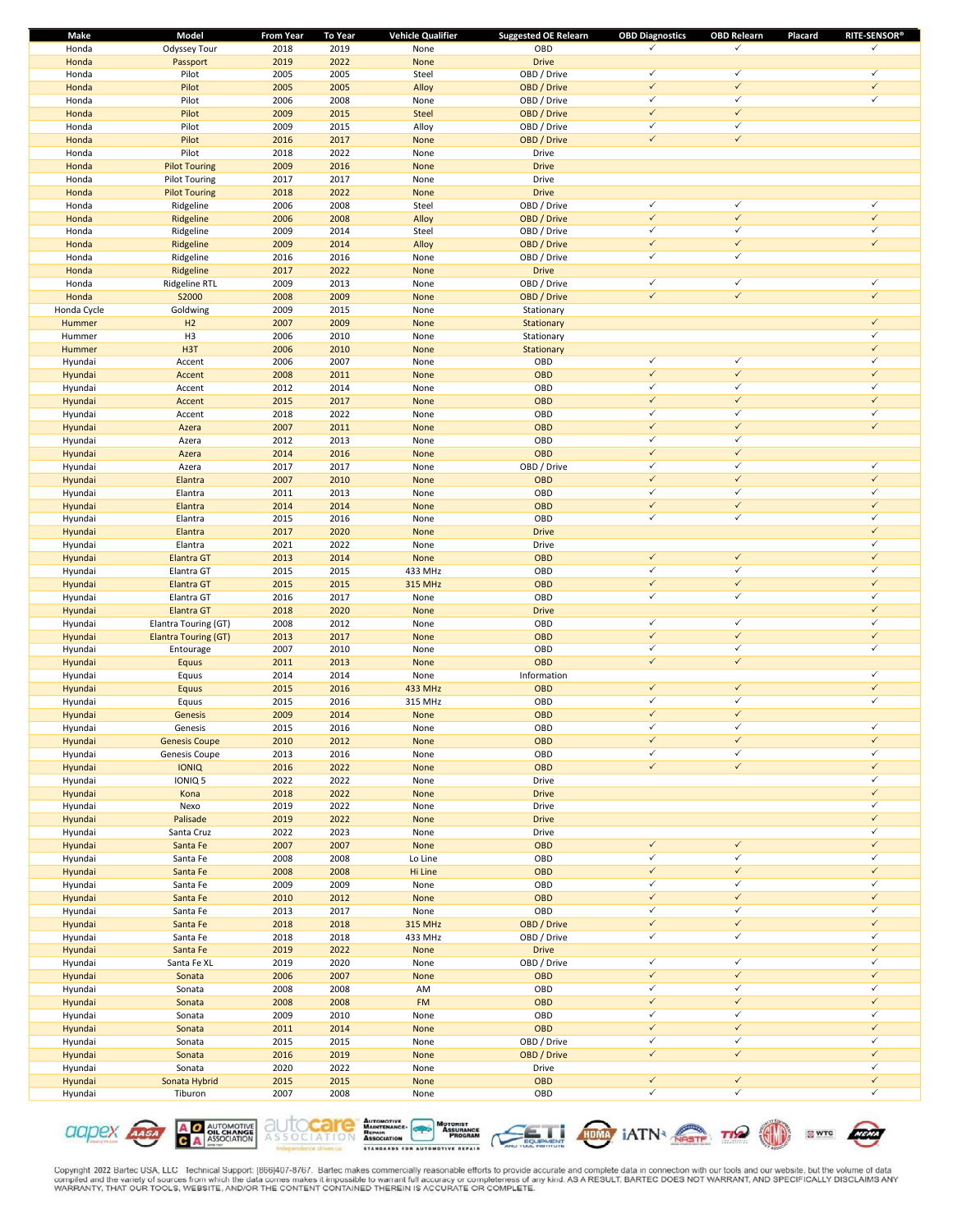| Make     | Model       | <b>From Year</b> | To Year | <b>Vehicle Qualifier</b> | <b>Suggested OE Relearn</b> | <b>OBD Diagnostics</b> | <b>OBD Relearn</b> | <b>RITE-SENSOR®</b><br>Placard |
|----------|-------------|------------------|---------|--------------------------|-----------------------------|------------------------|--------------------|--------------------------------|
| Hyundai  | Tucson      | 2006             | 2009    | None                     | OBD                         | $\checkmark$           | $\checkmark$       | $\checkmark$                   |
| Hyundai  | Tucson      | 2010             | 2013    | None                     | OBD                         | $\checkmark$           | $\checkmark$       | $\checkmark$                   |
| Hyundai  | Tucson      | 2014             | 2015    | None                     | OBD                         | $\checkmark$           | $\checkmark$       | $\checkmark$                   |
| Hyundai  | Tucson      | 2016             | 2021    | None                     | OBD / Drive                 | $\checkmark$           | $\checkmark$       | $\checkmark$                   |
| Hyundai  | Tucson      | 2022             | 2022    | None                     | <b>Drive</b>                |                        |                    | $\checkmark$                   |
| Hyundai  | Veloster    | 2011             | 2016    | None                     | OBD                         | $\checkmark$           | $\checkmark$       | $\checkmark$                   |
| Hyundai  | Veloster    | 2017             | 2022    | None                     | OBD / Drive                 | $\checkmark$           | $\checkmark$       | $\checkmark$                   |
| Hyundai  | Venue       | 2020             | 2022    | None                     | Drive                       |                        |                    | $\checkmark$                   |
| Hyundai  | Veracruz    | 2006             | 2007    | None                     | OBD                         | $\checkmark$           | $\checkmark$       | $\checkmark$                   |
| Hyundai  | Veracruz    | 2008             | 2008    | Lo Line                  | OBD                         | $\checkmark$           | $\checkmark$       | $\checkmark$                   |
| Hyundai  | Veracruz    | 2008             | 2008    | Hi Line                  | OBD                         | $\checkmark$           | $\checkmark$       | $\checkmark$                   |
| Hyundai  | Veracruz    | 2009             | 2012    | None                     | OBD                         | $\checkmark$           | $\checkmark$       | $\checkmark$                   |
| Infiniti | <b>EX35</b> | 2008             | 2008    | None                     | <b>OBD</b>                  | $\checkmark$           | $\checkmark$       | $\checkmark$                   |
| Infiniti | EX35        | 2009             | 2009    | None                     | OBD                         | $\checkmark$           | $\checkmark$       | $\checkmark$                   |
| Infiniti | <b>EX35</b> | 2010             | 2010    | Early                    | OBD                         | $\checkmark$           | $\checkmark$       | $\checkmark$                   |
| Infiniti | EX35        | 2010             | 2010    | Late                     | OBD                         | $\checkmark$           | $\checkmark$       | $\checkmark$                   |
| Infiniti | <b>EX35</b> | 2011             | 2013    | None                     | OBD                         | $\checkmark$           | $\checkmark$       | $\checkmark$                   |
| Infiniti | <b>EX37</b> | 2011             | 2013    | None                     | OBD                         | $\checkmark$           | $\checkmark$       | $\checkmark$                   |
| Infiniti | <b>EX50</b> | 2011             | 2012    | None                     | OBD                         | $\checkmark$           | $\checkmark$       | $\checkmark$                   |
| Infiniti | <b>FX35</b> | 2003             | 2004    | None                     | Stationary                  |                        |                    | $\checkmark$                   |
| Infiniti | <b>FX35</b> | 2005             | 2008    | None                     | OBD                         | $\checkmark$           | $\checkmark$       | $\checkmark$                   |
|          |             |                  |         |                          |                             | $\checkmark$           | $\checkmark$       | $\checkmark$                   |
| Infiniti | FX35        | 2009             | 2009    | None                     | OBD                         |                        | $\checkmark$       | $\checkmark$                   |
| Infiniti | <b>FX35</b> | 2010             | 2010    | Early                    | <b>OBD</b>                  | $\checkmark$           |                    |                                |
| Infiniti | FX35        | 2010             | 2010    | Late                     | OBD                         | $\checkmark$           | $\checkmark$       | $\checkmark$                   |
| Infiniti | <b>FX35</b> | 2011             | 2013    | None                     | <b>OBD</b>                  | $\checkmark$           | $\checkmark$       | $\checkmark$                   |
| Infiniti | <b>FX37</b> | 2013             | 2013    | None                     | OBD                         | $\checkmark$           | $\checkmark$       | $\checkmark$                   |
| Infiniti | <b>FX45</b> | 2003             | 2004    | None                     | Stationary                  |                        |                    | $\checkmark$                   |
| Infiniti | <b>FX45</b> | 2005             | 2008    | None                     | OBD                         | $\checkmark$           | $\checkmark$       | $\checkmark$                   |
| Infiniti | <b>FX50</b> | 2009             | 2009    | None                     | OBD                         | $\checkmark$           | $\checkmark$       | $\checkmark$                   |
| Infiniti | <b>FX50</b> | 2010             | 2010    | Early                    | OBD                         | $\checkmark$           | $\checkmark$       | $\checkmark$                   |
| Infiniti | <b>FX50</b> | 2010             | 2010    | Late                     | OBD                         | $\checkmark$           | $\checkmark$       | $\checkmark$                   |
| Infiniti | <b>FX50</b> | 2011             | 2013    | None                     | OBD                         | $\checkmark$           | $\checkmark$       | $\checkmark$                   |
| Infiniti | G25         | 2011             | 2013    | None                     | OBD                         | $\checkmark$           | $\checkmark$       | $\checkmark$                   |
| Infiniti | G35         | 2003             | 2003    | None                     | Stationary                  |                        |                    | $\checkmark$                   |
| Infiniti | G35         | 2004             | 2006    | None                     | <b>OBD</b>                  | $\checkmark$           | $\checkmark$       | $\checkmark$                   |
| Infiniti | G35         | 2007             | 2007    | None                     | OBD                         | $\checkmark$           | $\checkmark$       | $\checkmark$                   |
| Infiniti | G35         | 2008             | 2008    | None                     | OBD                         | $\checkmark$           | $\checkmark$       | $\checkmark$                   |
|          | G37         | 2008             | 2009    |                          | OBD                         | $\checkmark$           | $\checkmark$       | $\checkmark$                   |
| Infiniti |             |                  |         | None                     |                             | $\checkmark$           | $\checkmark$       | $\checkmark$                   |
| Infiniti | G37         | 2010             | 2010    | Early                    | OBD                         |                        | $\checkmark$       | $\checkmark$                   |
| Infiniti | G37         | 2010             | 2010    | Late                     | OBD                         | $\checkmark$           |                    |                                |
| Infiniti | G37         | 2011             | 2013    | None                     | OBD                         | $\checkmark$           | $\checkmark$       | $\checkmark$                   |
| Infiniti | JX35        | 2013             | 2013    | None                     | OBD                         | $\checkmark$           | $\checkmark$       | $\checkmark$                   |
| Infiniti | M35         | 2003             | 2008    | None                     | <b>OBD</b>                  | $\checkmark$           | $\checkmark$       | $\checkmark$                   |
| Infiniti | M35         | 2009             | 2012    | None                     | OBD                         | $\checkmark$           | $\checkmark$       | $\checkmark$                   |
| Infiniti | <b>M35H</b> | 2011             | 2013    | None                     | <b>OBD</b>                  | $\checkmark$           | $\checkmark$       | $\checkmark$                   |
| Infiniti | M37         | 2011             | 2013    | None                     | OBD                         | $\checkmark$           | $\checkmark$       | $\checkmark$                   |
| Infiniti | M45         | 2003             | 2008    | None                     | OBD                         | $\checkmark$           | $\checkmark$       | $\checkmark$                   |
| Infiniti | M45         | 2009             | 2010    | None                     | OBD                         | $\checkmark$           | $\checkmark$       | $\checkmark$                   |
| Infiniti | M45         | 2011             | 2011    | None                     | OBD                         | $\checkmark$           | $\checkmark$       | $\checkmark$                   |
| Infiniti | M56         | 2011             | 2013    | None                     | OBD                         | $\checkmark$           | $\checkmark$       | $\checkmark$                   |
| Infiniti | Q40         | 2015             | 2016    | None                     | OBD                         | $\checkmark$           | $\checkmark$       | $\checkmark$                   |
| Infiniti | Q45         | 2003             | 2004    | None                     | Stationary                  |                        |                    | $\checkmark$                   |
| Infiniti | Q45         | 2005             | 2006    | <b>None</b>              | <b>OBD</b>                  | $\checkmark$           | $\checkmark$       | $\checkmark$                   |
| Infiniti | Q50         | 2014             | 2015    | None                     | OBD                         | $\checkmark$           | $\checkmark$       |                                |
| Infiniti | Q50         | 2016             | 2022    | None                     | OBD                         | $\checkmark$           | $\checkmark$       | $\checkmark$                   |
| Infiniti | Q60         | 2014             | 2014    | None                     | OBD                         | $\checkmark$           | $\checkmark$       | $\checkmark$                   |
| Infiniti | Q60         | 2015             | 2015    | None                     | OBD                         | $\checkmark$           | $\checkmark$       | $\checkmark$                   |
| Infiniti | Q60         | 2016             | 2022    | None                     | OBD                         | $\checkmark$           | $\checkmark$       | $\checkmark$                   |
| Infiniti | Q70         | 2014             | 2020    | None                     | OBD                         | $\checkmark$           | $\checkmark$       | $\checkmark$                   |
| Infiniti | Q70L        | 2014             | 2020    | None                     | OBD                         | $\checkmark$           | $\checkmark$       | $\checkmark$                   |
| Infiniti | Q80         | 2017             | 2017    | None                     | OBD                         | $\checkmark$           | $\checkmark$       | $\checkmark$                   |
|          | QX30        | 2016             | 2020    |                          | OBD                         | $\checkmark$           | $\checkmark$       | $\checkmark$                   |
| Infiniti |             |                  |         | None                     |                             |                        |                    | $\checkmark$                   |
| Infiniti | QX4         | 2003             | 2003    | None                     | Stationary                  | $\checkmark$           | $\checkmark$       | $\checkmark$                   |
| Infiniti | QX50        | 2014             | 2017    | None                     | OBD                         |                        |                    |                                |
| Infiniti | QX50        | 2018             | 2022    | None                     | OBD                         | $\checkmark$           | $\checkmark$       | $\checkmark$                   |
| Infiniti | QX55        | 2022             | 2022    | None                     | OBD                         | $\checkmark$           | $\checkmark$       | $\checkmark$                   |
| Infiniti | QX56        | 2004             | 2004    | None                     | Stationary                  |                        |                    | $\checkmark$                   |
| Infiniti | QX56        | 2005             | 2006    | Steel                    | OBD                         | $\checkmark$           | $\checkmark$       | $\checkmark$                   |
| Infiniti | QX56        | 2005             | 2006    | Alloy                    | OBD                         | $\checkmark$           | $\checkmark$       | $\checkmark$                   |
| Infiniti | QX56        | 2007             | 2007    | None                     | OBD                         | $\checkmark$           | $\checkmark$       | $\checkmark$                   |
| Infiniti | QX56        | 2008             | 2010    | None                     | OBD                         | $\checkmark$           | $\checkmark$       | $\checkmark$                   |
| Infiniti | QX56        | 2011             | 2013    | None                     | OBD                         | $\checkmark$           | $\checkmark$       | $\checkmark$                   |
| Infiniti | QX60        | 2014             | 2015    | None                     | OBD                         | $\checkmark$           | $\checkmark$       | $\checkmark$                   |
| Infiniti | QX60        | 2016             | 2019    | None                     | OBD                         | $\checkmark$           | $\checkmark$       | $\checkmark$                   |
| Infiniti | QX60        | 2020             | 2020    | None                     | OBD                         | $\checkmark$           | $\checkmark$       | $\checkmark$                   |
| Infiniti | QX60        | 2022             | 2022    | None                     | OBD                         | $\checkmark$           | $\checkmark$       | $\checkmark$                   |
| Infiniti | <b>QX70</b> | 2014             | 2018    | None                     | OBD                         | $\checkmark$           | $\checkmark$       | $\checkmark$                   |
| Infiniti | QX80        | 2014             | 2016    | None                     | OBD                         | $\checkmark$           | $\checkmark$       | $\checkmark$                   |
| Infiniti | QX80        | 2017             | 2017    | Early                    | OBD                         | $\checkmark$           | $\checkmark$       | $\checkmark$                   |
| Infiniti | QX80        | 2017             | 2017    | Late                     | OBD                         | $\checkmark$           | $\checkmark$       | $\checkmark$                   |
| Infiniti | QX80        | 2018             | 2022    | None                     | OBD                         | $\checkmark$           | $\checkmark$       | $\checkmark$                   |
|          |             |                  |         |                          |                             |                        |                    |                                |











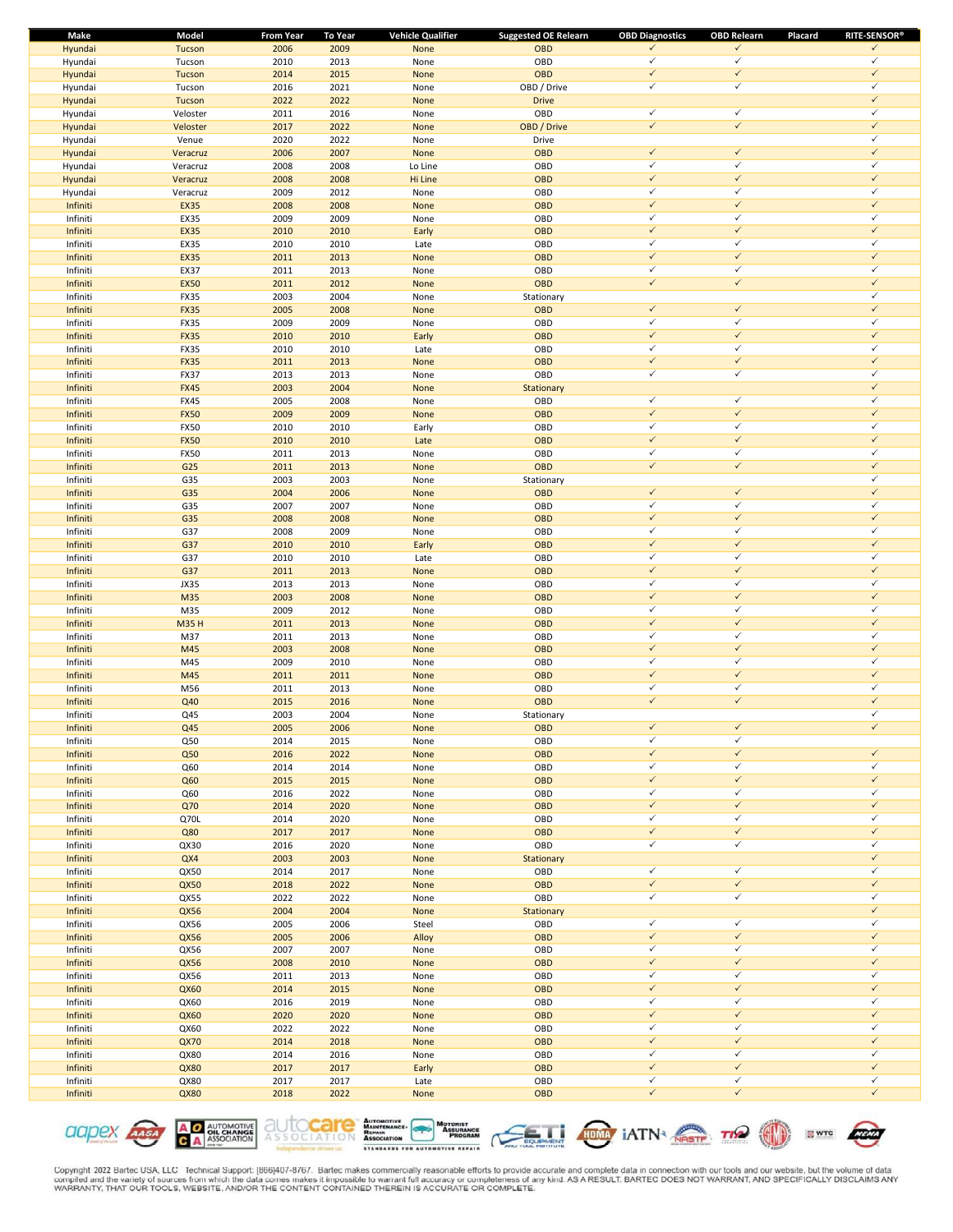| <b>Make</b> | Model                     | <b>From Year</b> | <b>To Year</b> | <b>Vehicle Qualifier</b> | <b>Suggested OE Relearn</b> | <b>OBD Diagnostics</b> | <b>OBD Relearn</b> | Placard      | <b>RITE-SENSOR®</b> |
|-------------|---------------------------|------------------|----------------|--------------------------|-----------------------------|------------------------|--------------------|--------------|---------------------|
| Isuzu       | Ascender                  | 2006             | 2011           | None                     | Stationary                  |                        |                    |              | ✓                   |
| Isuzu       | $i-290$                   | 2007             | 2009           | None                     | Stationary                  |                        |                    |              | $\checkmark$        |
| Isuzu       | i-370                     | 2007             | 2011           | None                     | Stationary                  |                        |                    |              | $\checkmark$        |
| Isuzu       | Rodeo                     | 2004             | 2004           | None                     | Information                 |                        |                    |              | $\checkmark$        |
| Jaguar      | E-Pace                    | 2018             | 2021           | None                     | Drive                       |                        |                    |              | $\checkmark$        |
| Jaguar      | E-Pace                    | 2022             | 2023           | None                     | <b>Drive</b>                |                        |                    |              | $\checkmark$        |
| Jaguar      | F-Pace                    | 2016             | 2021           | None                     | Drive                       |                        |                    |              | $\checkmark$        |
| Jaguar      | F-Pace                    | 2022             | 2023           | None                     | <b>Drive</b>                |                        |                    |              | $\checkmark$        |
|             |                           | 2014             | 2015           |                          | OBD / Drive                 | $\checkmark$           | $\checkmark$       |              | $\checkmark$        |
| Jaguar      | F-Type                    |                  |                | 315 MHz                  |                             | $\checkmark$           | $\checkmark$       |              | $\checkmark$        |
| Jaguar      | F-Type                    | 2014             | 2015           | 433 MHz                  | OBD / Drive                 |                        |                    |              |                     |
| Jaguar      | F-Type                    | 2016             | 2021           | None                     | OBD / Drive                 | $\checkmark$           | $\checkmark$       |              | $\checkmark$        |
| Jaguar      | F-Type                    | 2022             | 2023           | None                     | OBD / Drive                 | $\checkmark$           | $\checkmark$       |              | $\checkmark$        |
| Jaguar      | I-Pace                    | 2018             | 2021           | None                     | Drive                       |                        |                    |              | $\checkmark$        |
| Jaguar      | I-Pace                    | 2022             | 2023           | None                     | <b>Drive</b>                |                        |                    |              | $\checkmark$        |
| Jaguar      | S-Type                    | 2005             | 2006           | None                     | Drive                       |                        |                    |              | $\checkmark$        |
| Jaguar      | S-Type                    | 2007             | 2008           | None                     | <b>Drive</b>                |                        |                    |              | $\checkmark$        |
| Jaguar      | Super V8                  | 2005             | 2009           | 315 MHz                  | Drive                       |                        |                    |              | $\checkmark$        |
| Jaguar      | Super V8                  | 2005             | 2009           | 433 MHz                  | <b>Drive</b>                |                        |                    |              | $\checkmark$        |
| Jaguar      | XE                        | 2014             | 2015           | None                     | Drive                       |                        |                    |              | $\checkmark$        |
| Jaguar      | XE                        | 2016             | 2021           | None                     | <b>Drive</b>                |                        |                    |              | $\checkmark$        |
|             | XF                        |                  | 2015           |                          | OBD / Drive                 | $\checkmark$           | $\checkmark$       |              | ✓                   |
| Jaguar      |                           | 2009             |                | 315 MHz                  |                             | $\checkmark$           | $\checkmark$       |              | $\checkmark$        |
| Jaguar      | XF                        | 2009             | 2015           | 433 MHz                  | OBD / Drive                 |                        |                    |              |                     |
| Jaguar      | XF                        | 2016             | 2021           | None                     | OBD / Drive                 | $\checkmark$           | $\checkmark$       |              | $\checkmark$        |
| Jaguar      | XJ                        | 2004             | 2009           | <b>315 MHz</b>           | OBD / Drive                 | $\checkmark$           | $\checkmark$       |              | $\checkmark$        |
| Jaguar      | XJ                        | 2004             | 2009           | 433 MHz                  | OBD / Drive                 | $\checkmark$           | $\checkmark$       |              | $\checkmark$        |
| Jaguar      | XJ                        | 2010             | 2011           | 433 MHz                  | OBD / Drive                 | $\checkmark$           | $\checkmark$       |              | $\checkmark$        |
| Jaguar      | XJ                        | 2010             | 2011           | 315 MHz                  | Drive                       |                        |                    |              | $\checkmark$        |
| Jaguar      | XJ                        | 2012             | 2014           | <b>315 MHz</b>           | OBD / Drive                 | $\checkmark$           | $\checkmark$       |              | $\checkmark$        |
| Jaguar      | XJ                        | 2012             | 2014           | 433 MHz                  | OBD / Drive                 | $\checkmark$           | $\checkmark$       |              | $\checkmark$        |
| Jaguar      | XJ                        | 2015             | 2020           | 433 MHz                  | <b>Drive</b>                |                        |                    |              | $\checkmark$        |
| Jaguar      | XJ                        | 2015             | 2020           | 315 MHz                  | Drive                       |                        |                    |              | ✓                   |
|             |                           |                  |                |                          |                             | $\checkmark$           | $\checkmark$       |              | $\checkmark$        |
| Jaguar      | XK                        | 2006             | 2014           | <b>315 MHz</b>           | OBD / Drive                 |                        |                    |              |                     |
| Jaguar      | XK                        | 2006             | 2014           | 433 MHz                  | OBD / Drive                 | $\checkmark$           | $\checkmark$       |              | $\checkmark$        |
| Jaguar      | XK                        | 2015             | 2015           | None                     | OBD / Drive                 | $\checkmark$           | $\checkmark$       |              | $\checkmark$        |
| Jaguar      | XK-S                      | 2013             | 2014           | None                     | OBD / Drive                 | $\checkmark$           | $\checkmark$       |              | $\checkmark$        |
| Jaguar      | XK-S                      | 2015             | 2015           | None                     | <b>Drive</b>                |                        |                    |              | $\checkmark$        |
| Jaguar      | X-Type                    | 2007             | 2009           | 315 MHz                  | OBD / Drive                 | $\checkmark$           | $\checkmark$       |              | $\checkmark$        |
| Jaguar      | X-Type                    | 2007             | 2009           | 433 MHz                  | OBD / Drive                 | $\checkmark$           | $\checkmark$       |              | $\checkmark$        |
| Jeep        | Cherokee                  | 2014             | 2014           | None                     | OBD / Drive                 | $\checkmark$           | $\checkmark$       |              | $\checkmark$        |
| Jeep        | Cherokee                  | 2015             | 2016           | None                     | OBD / Drive                 | $\checkmark$           | $\checkmark$       | $\checkmark$ | $\checkmark$        |
| Jeep        | Cherokee                  | 2017             | 2018           | None                     | OBD / Drive                 | $\checkmark$           | $\checkmark$       | $\checkmark$ | $\checkmark$        |
| Jeep        | Cherokee                  | 2019             | 2022           | None                     | <b>Drive</b>                |                        |                    |              | $\checkmark$        |
|             | Commander                 | 2006             | 2006           | None                     | Drive                       |                        |                    |              | $\checkmark$        |
| Jeep        |                           | 2007             | 2007           |                          | OBD / Drive                 | $\checkmark$           | $\checkmark$       |              | $\checkmark$        |
| Jeep        | Commander                 |                  |                | None                     |                             |                        | $\checkmark$       |              | $\checkmark$        |
| Jeep        | Commander                 | 2008             | 2011           | None                     | OBD / Drive                 | $\checkmark$           |                    |              |                     |
| Jeep        | Compass                   | 2007             | 2011           | None                     | OBD / Drive                 | $\checkmark$           | $\checkmark$       |              | $\checkmark$        |
| Jeep        | Compass                   | 2012             | 2012           | None                     | OBD / Drive                 | $\checkmark$           | $\checkmark$       |              | $\checkmark$        |
| Jeep        | Compass                   | 2013             | 2014           | None                     | OBD / Drive                 | $\checkmark$           | $\checkmark$       |              | $\checkmark$        |
| Jeep        | Compass                   | 2015             | 2015           | None                     | OBD / Drive                 | $\checkmark$           | $\checkmark$       |              | $\checkmark$        |
| Jeep        | Compass                   | 2016             | 2016           | None                     | OBD / Drive                 | $\checkmark$           | $\checkmark$       |              | $\checkmark$        |
| Jeep        | Compass                   | 2017             | 2017           | Early                    | OBD / Drive                 | $\checkmark$           | $\checkmark$       |              | ✓                   |
| Jeep        | Compass                   | 2017             | 2017           | Late                     | OBD / Drive                 | $\checkmark$           | $\checkmark$       | $\checkmark$ | $\checkmark$        |
| Jeep        | Compass                   | 2018             | 2022           | None                     | Drive                       |                        |                    |              | ✓                   |
| Jeep        | Gladiator                 | 2019             | 2020           | None                     | <b>Drive</b>                |                        |                    |              | $\checkmark$        |
| Jeep        | Gladiator                 | 2021             | 2021           | Early                    | Drive                       |                        |                    |              | $\checkmark$        |
|             |                           |                  |                |                          |                             |                        |                    |              |                     |
| Jeep        | Gladiator                 | 2021<br>2022     | 2021<br>2022   | Late                     | <b>Drive</b><br>Drive       |                        |                    |              |                     |
| Jeep        | Gladiator                 |                  |                | None                     |                             |                        |                    |              | $\checkmark$        |
| Jeep        | <b>Grand Cherokee</b>     | 2001             | 2004           | None                     | Stationary                  |                        |                    |              |                     |
| Jeep        | Grand Cherokee            | 2005             | 2005           | None                     | Drive                       |                        |                    |              | $\checkmark$        |
| Jeep        | <b>Grand Cherokee</b>     | 2006             | 2006           | None                     | OBD / Drive                 | $\checkmark$           | $\checkmark$       |              | $\checkmark$        |
| Jeep        | Grand Cherokee            | 2007             | 2007           | None                     | OBD / Drive                 | $\checkmark$           | $\checkmark$       |              | $\checkmark$        |
| Jeep        | <b>Grand Cherokee</b>     | 2008             | 2010           | None                     | OBD / Drive                 | $\checkmark$           | $\checkmark$       |              | $\checkmark$        |
| Jeep        | Grand Cherokee            | 2011             | 2013           | None                     | OBD / Drive                 | $\checkmark$           | $\checkmark$       |              | $\checkmark$        |
| Jeep        | <b>Grand Cherokee</b>     | 2014             | 2014           | None                     | OBD / Drive                 | $\checkmark$           | $\checkmark$       |              | $\checkmark$        |
| Jeep        | Grand Cherokee            | 2015             | 2015           | None                     | OBD / Drive                 | $\checkmark$           | $\checkmark$       |              | $\checkmark$        |
| Jeep        | <b>Grand Cherokee</b>     | 2016             | 2017           | None                     | OBD / Drive                 | $\checkmark$           | $\checkmark$       |              | $\checkmark$        |
| Jeep        | Grand Cherokee            | 2018             | 2019           | None                     | Drive                       |                        |                    |              | $\checkmark$        |
| Jeep        | <b>Grand Cherokee</b>     | 2020             | 2021           | None                     | <b>Drive</b>                |                        |                    |              | $\checkmark$        |
| Jeep        | Grand Cherokee            | 2022             | 2022           | None                     | Drive                       |                        |                    |              | $\checkmark$        |
|             |                           |                  |                |                          |                             |                        |                    |              |                     |
| Jeep        | <b>Grand Cherokee L</b>   | 2021             | 2022           | None                     | <b>Drive</b>                |                        |                    |              | $\checkmark$        |
| Jeep        | Grand Cherokee SRT        | 2012             | 2015           | None                     | Drive                       |                        |                    |              |                     |
| Jeep        | <b>Grand Cherokee SRT</b> | 2016             | 2017           | None                     | <b>Drive</b>                |                        |                    |              | $\checkmark$        |
| Jeep        | Grand Cherokee SRT        | 2018             | 2021           | Snap In OE               | Drive                       |                        |                    |              | $\checkmark$        |
| Jeep        | <b>Grand Cherokee SRT</b> | 2018             | 2021           | Clamp In OE              | <b>Drive</b>                |                        |                    |              | $\checkmark$        |
| Jeep        | Grand Wagoneer            | 2022             | 2022           | None                     | Drive                       |                        |                    |              |                     |
| Jeep        | Liberty                   | 2002             | 2004           | None                     | <b>Drive</b>                |                        |                    |              | $\checkmark$        |
| Jeep        | Liberty                   | 2005             | 2006           | None                     | Drive                       |                        |                    |              | $\checkmark$        |
| Jeep        | Liberty                   | 2007             | 2008           | None                     | OBD / Drive                 | $\checkmark$           | $\checkmark$       |              | $\checkmark$        |
| Jeep        | Liberty                   | 2009             | 2009           | 315 MHz                  | OBD / Drive                 | $\checkmark$           | $\checkmark$       |              | $\checkmark$        |
| Jeep        | Liberty                   | 2009             | 2009           | 433 MHz                  | OBD / Drive                 | $\checkmark$           | $\checkmark$       |              | $\checkmark$        |
| Jeep        | Liberty                   | 2010             | 2012           | None                     | OBD / Drive                 | $\checkmark$           | $\checkmark$       |              | $\checkmark$        |
|             |                           |                  |                |                          |                             |                        |                    |              |                     |











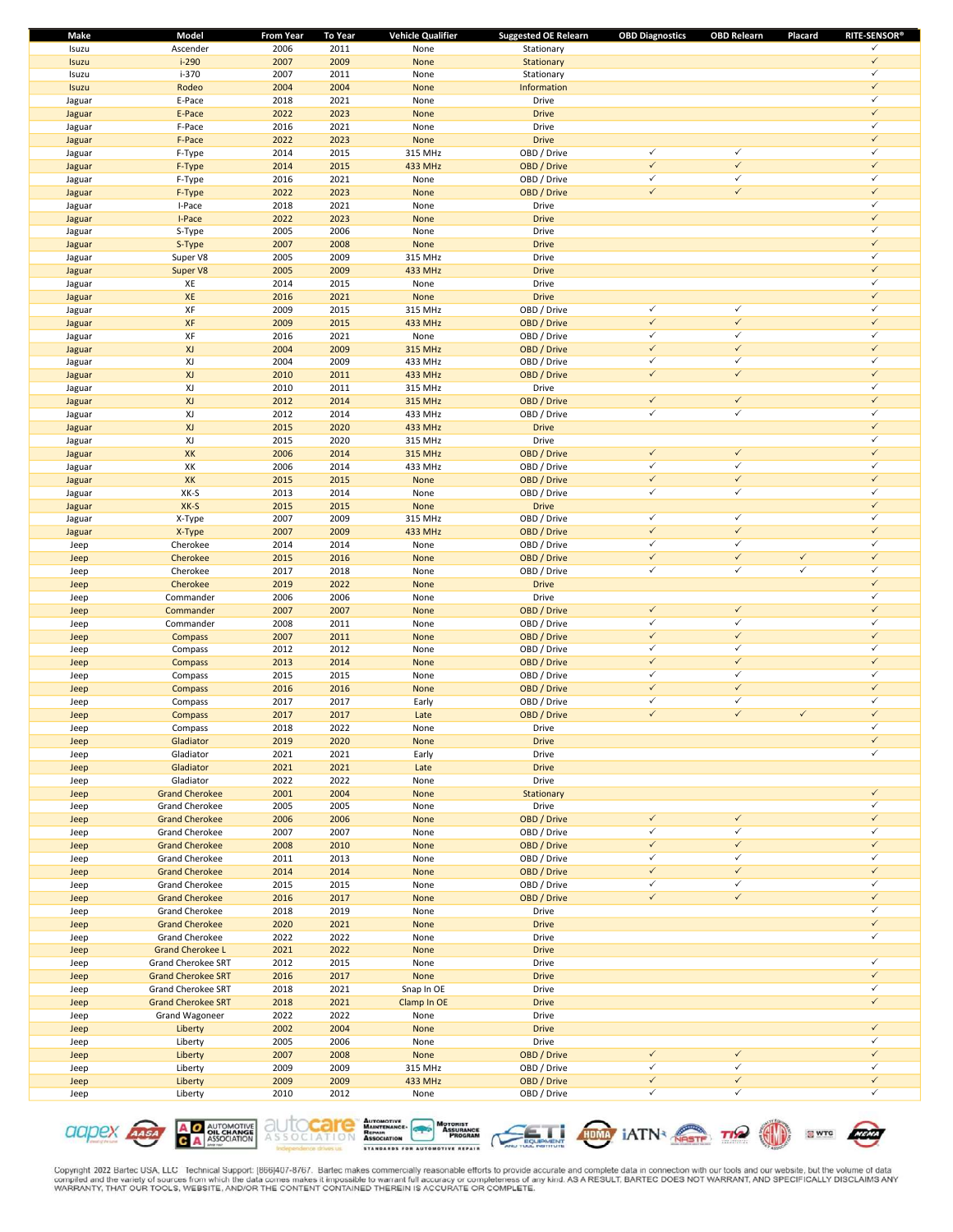| Make                   | Model           | <b>From Year</b> | <b>To Year</b> | <b>Vehicle Qualifier</b> | <b>Suggested OE Relearn</b> | <b>OBD Diagnostics</b>       | <b>OBD Relearn</b>           | Placard      | <b>RITE-SENSOR®</b>          |
|------------------------|-----------------|------------------|----------------|--------------------------|-----------------------------|------------------------------|------------------------------|--------------|------------------------------|
| Jeep                   | Patriot         | 2007             | 2013           | None                     | OBD / Drive                 | ✓                            | $\checkmark$                 |              | $\checkmark$                 |
| Jeep                   | Patriot         | 2014             | 2017           | None                     | OBD / Drive                 | $\checkmark$                 | $\checkmark$                 |              | $\checkmark$                 |
| Jeep                   | Renegade        | 2015             | 2016           | None                     | OBD / Drive                 | $\checkmark$                 | $\checkmark$                 |              | $\checkmark$                 |
| Jeep                   | Renegade        | 2017             | 2017           | None                     | OBD / Drive                 | $\checkmark$                 | $\checkmark$                 |              | $\checkmark$                 |
| Jeep                   | Renegade        | 2018             | 2022           | None                     | <b>Drive</b>                |                              |                              |              | $\checkmark$                 |
| Jeep                   | Wagoneer        | 2022             | 2022           | None                     | Drive                       |                              |                              |              |                              |
| Jeep                   | Wrangler        | 2007             | 2008           | None                     | OBD / Drive                 | $\checkmark$                 | $\checkmark$                 |              | $\checkmark$                 |
| Jeep                   | Wrangler        | 2009             | 2009           | Snap In OE               | OBD / Drive                 | $\checkmark$                 | $\checkmark$                 |              | $\checkmark$                 |
| Jeep                   | Wrangler        | 2009             | 2009           | Clamp In OE              | OBD / Drive                 | $\checkmark$                 | $\checkmark$                 |              | $\checkmark$                 |
| Jeep                   | Wrangler        | 2010             | 2010           | None                     | OBD / Drive                 | $\checkmark$                 | $\checkmark$                 | $\checkmark$ | $\checkmark$                 |
| Jeep                   | Wrangler        | 2011             | 2012           | None                     | OBD / Drive                 | $\checkmark$                 | $\checkmark$                 |              | $\checkmark$                 |
| Jeep                   | Wrangler        | 2013             | 2013           | None                     | OBD / Drive                 | $\checkmark$                 | $\checkmark$                 | $\checkmark$ | $\checkmark$                 |
| Jeep                   | Wrangler        | 2014             | 2015           | None                     | OBD / Drive                 | $\checkmark$                 | $\checkmark$                 |              | $\checkmark$                 |
| Jeep                   | Wrangler        | 2016             | 2017           | None                     | OBD / Drive                 | $\checkmark$                 | $\checkmark$                 |              | $\checkmark$                 |
| Jeep                   | Wrangler        | 2018             | 2019           | None                     | <b>Drive</b>                |                              |                              |              | $\checkmark$                 |
| Jeep                   | Wrangler        | 2020             | 2020           | None                     | Drive                       |                              |                              |              | $\checkmark$                 |
| Jeep                   | Wrangler        | 2021             | 2021           | Early                    | <b>Drive</b>                |                              |                              |              | $\checkmark$                 |
| Jeep                   | Wrangler        | 2021             | 2021           | Late                     | Drive                       |                              |                              |              |                              |
| Jeep                   | Wrangler        | 2022             | 2022           | None                     | <b>Drive</b>                |                              |                              |              |                              |
| Karma                  | Revero          | 2017             | 2019           | None                     | Drive                       |                              |                              |              | $\checkmark$                 |
| Kia                    | Amanti          | 2007             | 2011           | Hi Line                  | OBD / Drive                 | $\checkmark$                 | $\checkmark$                 |              |                              |
| Kia                    | Amanti          | 2007             | 2011           | Lo Line                  | OBD / Drive                 | $\checkmark$                 | $\checkmark$                 |              | $\checkmark$                 |
| Kia                    | <b>Borrego</b>  | 2009             | 2011           | None                     | OBD / Drive                 | $\checkmark$                 | $\checkmark$                 |              | $\checkmark$                 |
| Kia                    | Cadenza         | 2014             | 2017           | 315 MHz                  | OBD / Drive                 | $\checkmark$                 | $\checkmark$                 |              | $\checkmark$                 |
| Kia                    | Cadenza         | 2014             | 2017           | 433 MHz                  | OBD / Drive                 | $\checkmark$                 | $\checkmark$                 |              | $\checkmark$                 |
| Kia                    | Cadenza         | 2018             | 2021           | None                     | OBD / Drive                 |                              |                              |              | $\checkmark$                 |
| Kia                    | Carnival        | 2022             | 2022           | None                     | OBD / Drive                 |                              |                              |              | $\checkmark$                 |
| Kia                    | EV6             | 2022             | 2022           | None                     | OBD / Drive                 |                              |                              |              | $\checkmark$                 |
| Kia                    | Forte           | 2010             | 2013           | None                     | OBD / Drive                 | $\checkmark$                 | $\checkmark$                 |              | $\checkmark$                 |
| Kia                    | Forte           | 2014             | 2015           | None                     | OBD / Drive                 | $\checkmark$                 | $\checkmark$                 |              | $\checkmark$                 |
| Kia                    | Forte           | 2016             | 2018           | None                     | OBD / Drive                 | $\checkmark$                 | $\checkmark$                 |              | $\checkmark$                 |
| Kia                    | Forte           | 2019             | 2022           | None                     | OBD / Drive                 |                              |                              |              | $\checkmark$                 |
| Kia                    | K <sub>5</sub>  | 2021             | 2022           | Clamp In OE              | OBD / Drive                 |                              |                              |              | $\checkmark$                 |
| Kia                    | K5              | 2021             | 2022           | Snap In OE               | OBD / Drive                 |                              |                              |              | $\checkmark$                 |
| Kia                    | K900            | 2015             | 2018           | None                     | OBD / Drive                 |                              |                              |              |                              |
| Kia                    | K900            | 2019             | 2021           | None                     | OBD / Drive                 |                              |                              |              | $\checkmark$                 |
| Kia                    | <b>Magentis</b> | 2008             | 2010           | None                     | <b>OBD</b>                  | $\checkmark$                 | $\checkmark$                 |              | $\checkmark$                 |
| Kia                    | Niro            | 2016             | 2022           | None                     | OBD / Drive                 | $\checkmark$                 | $\checkmark$                 |              | $\checkmark$                 |
| Kia                    | Optima          | 2006             | 2010           | None                     | OBD                         | $\checkmark$                 | $\checkmark$                 |              | $\checkmark$                 |
| Kia                    | Optima          | 2011             | 2013           | None                     | OBD                         | $\checkmark$                 | $\checkmark$                 |              | $\checkmark$                 |
| Kia                    | Optima          | 2014             | 2015           | None                     | <b>OBD</b>                  | $\checkmark$                 | $\checkmark$                 |              | $\checkmark$                 |
| Kia                    | Optima          | 2016             | 2017           | None                     | OBD / Drive                 | $\checkmark$                 | $\checkmark$                 |              | $\checkmark$                 |
| Kia                    | Optima          | 2018             | 2020           | None                     | <b>OBD</b>                  | $\checkmark$                 | $\checkmark$                 |              | $\checkmark$                 |
| Kia                    | Rio             | 2007             | 2011           | None                     | OBD                         | $\checkmark$                 | $\checkmark$                 |              | $\checkmark$                 |
| Kia                    | Rio             | 2012             | 2015           |                          | OBD                         | $\checkmark$                 | $\checkmark$                 |              | $\checkmark$                 |
|                        | Rio             | 2016             | 2017           | None                     | OBD                         | $\checkmark$                 | $\checkmark$                 |              | $\checkmark$                 |
| Kia<br>Kia             | Rio             | 2018             | 2022           | None<br>None             | OBD / Drive                 | $\checkmark$                 | $\checkmark$                 |              | $\checkmark$                 |
|                        | Rondo           | 2006             | 2011           |                          | OBD                         | $\checkmark$                 | $\checkmark$                 |              | $\checkmark$                 |
| Kia<br>Kia             | Rondo           | 2013             | 2017           | None<br>None             | OBD / Drive                 |                              |                              |              | $\checkmark$                 |
|                        |                 |                  |                |                          | OBD / Drive                 | $\checkmark$                 | $\checkmark$                 |              | $\checkmark$                 |
| Kia<br>Kia             | Sedona          | 2006             | 2008           | None                     |                             | $\checkmark$                 | $\checkmark$                 |              | $\checkmark$                 |
|                        | Sedona          | 2009             | 2013<br>2014   | None                     | OBD / Drive                 | $\checkmark$                 | $\checkmark$                 |              | $\checkmark$                 |
| Kia                    | Sedona          | 2014             |                | None                     | OBD / Drive                 | $\checkmark$                 | $\checkmark$                 |              | $\checkmark$                 |
| Kia                    | Sedona          | 2015             | 2018           | None                     | OBD                         | $\checkmark$                 | $\checkmark$                 |              | $\checkmark$                 |
| Kia                    | Sedona          | 2019             | 2021           | None                     | OBD / Drive                 |                              |                              |              | $\checkmark$                 |
| Kia                    | Seltos          | 2021             | 2022           | None                     | OBD / Drive                 |                              |                              |              |                              |
| Kia                    | Sorento         | 2005             | 2006           | None                     | OBD                         | $\checkmark$<br>$\checkmark$ | $\checkmark$<br>$\checkmark$ |              | $\checkmark$                 |
| Kia                    | Sorento         | 2007             | 2010           | Hi Line                  | OBD / Drive                 |                              | $\checkmark$                 |              |                              |
| Kia                    | Sorento         | 2007             | 2010           | Lo Line                  | OBD / Drive                 | $\checkmark$<br>$\checkmark$ | $\checkmark$                 |              | $\checkmark$<br>$\checkmark$ |
| Kia                    | Sorento         | 2011             | 2013           | None                     | OBD / Drive                 |                              | $\checkmark$                 |              | $\checkmark$                 |
| Kia                    | Sorento         | 2014             | 2014           | None                     | OBD / Drive                 | $\checkmark$                 |                              |              |                              |
| Kia                    | Sorento         | 2015             | 2015           | None                     | OBD / Drive                 | $\checkmark$                 | $\checkmark$                 |              | $\checkmark$<br>$\checkmark$ |
| Kia                    | Sorento         | 2016             | 2017           | None                     | OBD / Drive                 | $\checkmark$                 | $\checkmark$                 |              | $\checkmark$                 |
| Kia                    | Sorento         | 2018             | 2020           | None                     | OBD                         | $\checkmark$                 | $\checkmark$                 |              |                              |
| Kia                    | Sorento         | 2021             | 2023           | None                     | OBD / Drive                 |                              |                              |              | $\checkmark$                 |
| Kia                    | Soul            | 2010             | 2013           | None                     | OBD / Drive                 | $\checkmark$                 | $\checkmark$                 |              | $\checkmark$                 |
| Kia                    | Soul            | 2014             | 2019           | None                     | OBD                         | $\checkmark$                 | $\checkmark$                 |              | $\checkmark$<br>$\checkmark$ |
| Kia                    | Soul            | 2020             | 2022           | None                     | OBD / Drive                 |                              |                              |              |                              |
| Kia                    | Spectra         | 2007             | 2011           | None                     | OBD / Drive                 | $\checkmark$                 | $\checkmark$<br>$\checkmark$ |              | $\checkmark$<br>$\checkmark$ |
| Kia                    | Sportage        | 2005             | 2008           | None                     | OBD / Drive                 | $\checkmark$                 |                              |              |                              |
| Kia                    | Sportage        | 2009             | 2010           | None                     | OBD / Drive                 | $\checkmark$                 | $\checkmark$                 |              | $\checkmark$                 |
| Kia                    | Sportage        | 2011             | 2013           | None                     | OBD / Drive                 | $\checkmark$                 | $\checkmark$                 |              | $\checkmark$                 |
| Kia                    | Sportage        | 2014             | 2015           | None                     | OBD / Drive                 | $\checkmark$                 | $\checkmark$                 |              | $\checkmark$                 |
| Kia                    | Sportage        | 2016             | 2016           | None                     | OBD / Drive                 | $\checkmark$                 | $\checkmark$                 |              | $\checkmark$                 |
| Kia                    | Sportage        | 2017             | 2021           | None                     | OBD / Drive                 | $\checkmark$                 | $\checkmark$                 |              | $\checkmark$                 |
| Kia                    | Sportage        | 2022             | 2023           | None                     | OBD / Drive                 |                              |                              |              | $\checkmark$                 |
| Kia                    | Stinger         | 2017             | 2017           | None                     | OBD / Drive                 | $\checkmark$                 | $\checkmark$                 |              | $\checkmark$                 |
| Kia                    | Stinger         | 2018             | 2018           | Early                    | OBD / Drive                 | $\checkmark$                 | $\checkmark$                 |              | $\checkmark$                 |
| Kia                    | Stinger         | 2018             | 2018           | Late                     | OBD / Drive                 |                              |                              |              | $\checkmark$                 |
| Kia                    | Stinger         | 2019             | 2022           | None                     | OBD / Drive                 |                              |                              |              | $\checkmark$                 |
| Kia                    | Telluride       | 2020             | 2022           | None                     | OBD / Drive                 |                              |                              |              | $\checkmark$                 |
| <b>KTM Motorcycles</b> | Adventurer      | 2015             | 2019           | None                     | Information                 |                              |                              |              |                              |

**A O AUTOMOTIVE**<br>**C A** ASSOCIATION aapex Assa







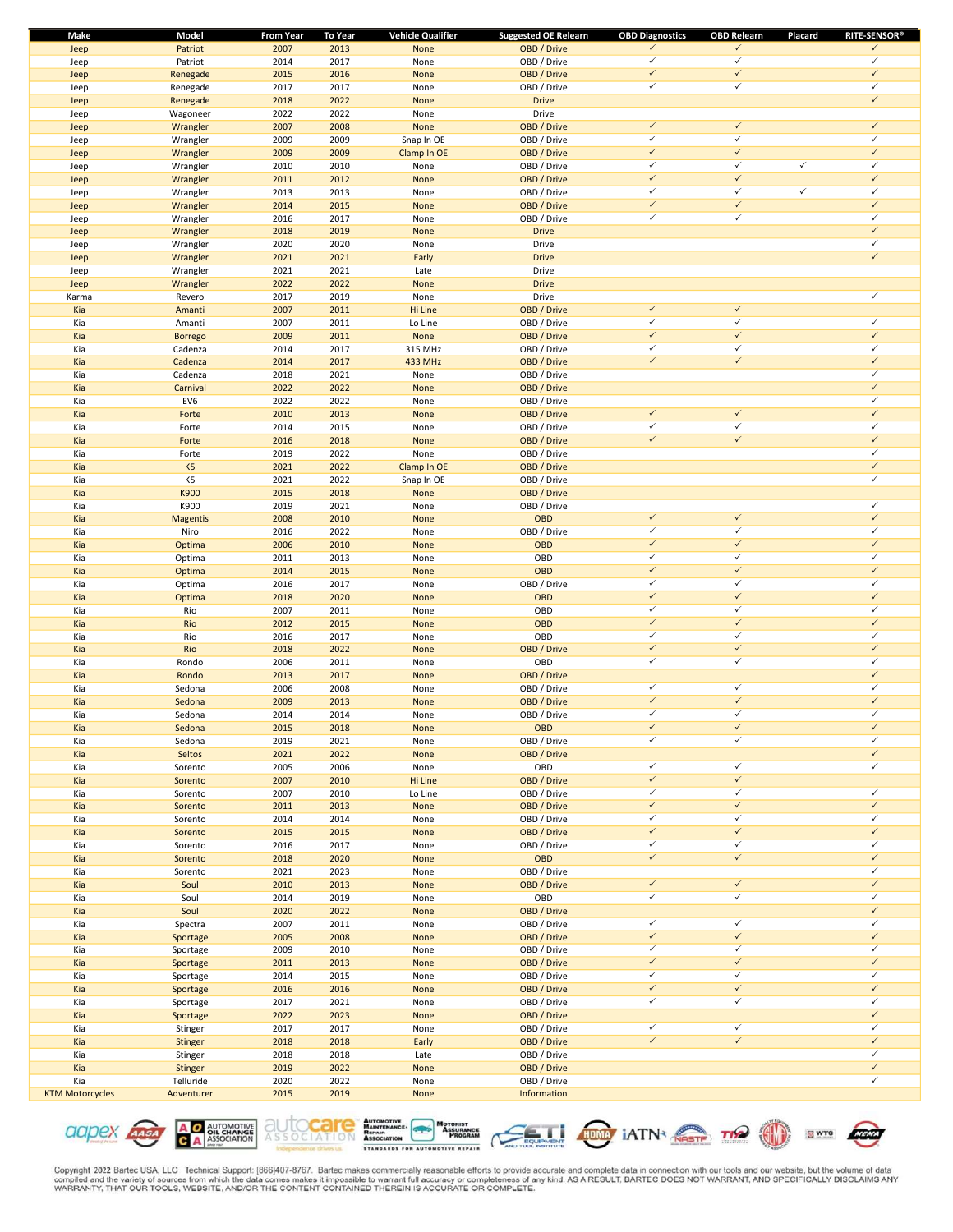| Make                   | Model                    | <b>From Year</b> | <b>To Year</b> | <b>Vehicle Qualifier</b> | <b>Suggested OE Relearn</b> | <b>OBD Diagnostics</b> | <b>OBD Relearn</b> | <b>RITE-SENSOR®</b><br>Placard |
|------------------------|--------------------------|------------------|----------------|--------------------------|-----------------------------|------------------------|--------------------|--------------------------------|
| <b>KTM Motorcycles</b> | Super Adventurer         | 2015             | 2019           | None                     | Information                 |                        |                    |                                |
| <b>KTM Motorcycles</b> | <b>Super Duke</b>        | 2015             | 2019           | None                     | Information                 |                        |                    |                                |
| Lamborghini            | Aventador                | 2011             | 2021           | None                     | Drive                       |                        |                    | $\checkmark$                   |
| Lamborghini            | Gallardo                 | 2008             | 2014           | None                     | <b>Drive</b>                |                        |                    | $\checkmark$                   |
| Lamborghini            | Huracan                  | 2014             | 2021           | None                     | Drive                       |                        |                    | $\checkmark$                   |
| Lamborghini            | Murcielago               | 2008             | 2010           | None                     | <b>Drive</b>                |                        |                    | $\checkmark$                   |
| Lamborghini            | Reventon                 | 2008             | 2010           | None                     | Drive                       |                        |                    | $\checkmark$                   |
| Lamborghini            | Urus                     | 2018             | 2021           | None                     | <b>Drive</b>                |                        |                    | $\checkmark$                   |
| Land Rover             | Defender                 | 2020             | 2021           | None                     | Drive                       |                        |                    | $\checkmark$                   |
|                        |                          |                  |                |                          |                             |                        |                    | $\checkmark$                   |
| <b>Land Rover</b>      | Defender                 | 2022             | 2023           | None                     | <b>Drive</b>                |                        |                    | $\checkmark$                   |
| Land Rover             | Discovery                | 2016             | 2021           | 315 MHz                  | OBD / Drive                 | $\checkmark$           | $\checkmark$       |                                |
| <b>Land Rover</b>      | <b>Discovery</b>         | 2016             | 2021           | 433 MHz                  | OBD / Drive                 | $\checkmark$           | $\checkmark$       | $\checkmark$                   |
| Land Rover             | Discovery                | 2022             | 2023           | None                     | OBD / Drive                 | $\checkmark$           | $\checkmark$       | $\checkmark$                   |
| <b>Land Rover</b>      | <b>Discovery Sport</b>   | 2015             | 2021           | None                     | <b>Drive</b>                |                        |                    | $\checkmark$                   |
| Land Rover             | Discovery Sport          | 2022             | 2023           | None                     | Drive                       |                        |                    | $\checkmark$                   |
| <b>Land Rover</b>      | Evoque                   | 2011             | 2015           | <b>315 MHz</b>           | OBD / Drive                 | $\checkmark$           | $\checkmark$       | $\checkmark$                   |
| Land Rover             | Evoque                   | 2011             | 2015           | 433 MHz                  | OBD / Drive                 | $\checkmark$           | $\checkmark$       | $\checkmark$                   |
| <b>Land Rover</b>      | Evoque                   | 2016             | 2018           | None                     | OBD / Drive                 | $\checkmark$           | $\checkmark$       | $\checkmark$                   |
| Land Rover             | Evoque                   | 2019             | 2021           | None                     | OBD / Drive                 | $\checkmark$           | $\checkmark$       | $\checkmark$                   |
| <b>Land Rover</b>      | Evoque                   | 2022             | 2023           | None                     | OBD / Drive                 | $\checkmark$           | $\checkmark$       | $\checkmark$                   |
| Land Rover             | LR <sub>2</sub>          | 2007             | 2008           | 315 MHz                  | Drive                       |                        |                    | $\checkmark$                   |
|                        |                          |                  |                |                          |                             |                        |                    | $\checkmark$                   |
| <b>Land Rover</b>      | LR <sub>2</sub>          | 2007             | 2008           | 433 MHz                  | <b>Drive</b>                |                        |                    |                                |
| Land Rover             | LR <sub>2</sub>          | 2009             | 2015           | 433 MHz                  | OBD / Drive                 | $\checkmark$           | $\checkmark$       | $\checkmark$                   |
| <b>Land Rover</b>      | LR <sub>2</sub>          | 2009             | 2015           | <b>315 MHz</b>           | OBD / Drive                 | $\checkmark$           | $\checkmark$       | $\checkmark$                   |
| Land Rover             | LR3                      | 2004             | 2005           | None                     | Drive                       |                        |                    | $\checkmark$                   |
| <b>Land Rover</b>      | LR3                      | 2006             | 2009           | <b>315 MHz</b>           | <b>Drive</b>                |                        |                    | $\checkmark$                   |
| Land Rover             | LR3                      | 2006             | 2009           | 433 MHz                  | Drive                       |                        |                    | $\checkmark$                   |
| <b>Land Rover</b>      | LR4                      | 2009             | 2015           | <b>315 MHz</b>           | OBD / Drive                 | $\checkmark$           | $\checkmark$       | $\checkmark$                   |
| Land Rover             | LR4                      | 2009             | 2015           | 433 MHz                  | OBD / Drive                 | ✓                      | $\checkmark$       | $\checkmark$                   |
| <b>Land Rover</b>      | LR4                      | 2016             | 2016           | None                     | <b>Drive</b>                |                        |                    | $\checkmark$                   |
| Land Rover             | Range Rover              | 2003             | 2005           | None                     | Drive                       |                        |                    | $\checkmark$                   |
| <b>Land Rover</b>      | <b>Range Rover</b>       | 2006             | 2013           | <b>315 MHz</b>           | <b>Drive</b>                |                        |                    | $\checkmark$                   |
| Land Rover             |                          |                  | 2013           |                          | Drive                       |                        |                    | $\checkmark$                   |
|                        | Range Rover              | 2006             |                | 433 MHz                  |                             | $\checkmark$           | $\checkmark$       | $\checkmark$                   |
| <b>Land Rover</b>      | <b>Range Rover</b>       | 2014             | 2015           | <b>315 MHz</b>           | OBD / Drive                 |                        |                    |                                |
| Land Rover             | Range Rover              | 2014             | 2015           | 433 MHz                  | OBD / Drive                 | $\checkmark$           | $\checkmark$       | $\checkmark$                   |
| <b>Land Rover</b>      | <b>Range Rover</b>       | 2016             | 2021           | <b>315 MHz</b>           | <b>Drive</b>                |                        |                    | $\checkmark$                   |
| Land Rover             | Range Rover              | 2016             | 2021           | 433 MHz                  | Drive                       |                        |                    | $\checkmark$                   |
| <b>Land Rover</b>      | <b>Range Rover</b>       | 2022             | 2023           | None                     | OBD / Drive                 | $\checkmark$           | $\checkmark$       | $\checkmark$                   |
| Land Rover             | Range Rover Sport        | 2006             | 2009           | None                     | Drive                       |                        |                    | $\checkmark$                   |
| <b>Land Rover</b>      | <b>Range Rover Sport</b> | 2010             | 2013           | None                     | OBD / Drive                 | $\checkmark$           | $\checkmark$       | $\checkmark$                   |
| Land Rover             | Range Rover Sport        | 2014             | 2015           | 315 MHz                  | OBD / Drive                 | $\checkmark$           | $\checkmark$       | $\checkmark$                   |
| <b>Land Rover</b>      | <b>Range Rover Sport</b> | 2014             | 2015           | 433 MHz                  | OBD / Drive                 | $\checkmark$           | $\checkmark$       | $\checkmark$                   |
| Land Rover             | Range Rover Sport        | 2016             | 2017           | 315 MHz                  | Drive                       |                        |                    | $\checkmark$                   |
| <b>Land Rover</b>      | <b>Range Rover Sport</b> | 2016             | 2017           | 433 MHz                  | <b>Drive</b>                |                        |                    | $\checkmark$                   |
| Land Rover             | Range Rover Sport        | 2018             | 2021           | None                     | OBD / Drive                 | $\checkmark$           | $\checkmark$       | $\checkmark$                   |
|                        |                          | 2022             | 2023           |                          |                             | $\checkmark$           | $\checkmark$       | $\checkmark$                   |
| <b>Land Rover</b>      | <b>Range Rover Sport</b> |                  |                | None                     | OBD / Drive                 | $\checkmark$           | $\checkmark$       | $\checkmark$                   |
| Land Rover             | Velar                    | 2017             | 2021           | None                     | OBD / Drive                 |                        |                    |                                |
| <b>Land Rover</b>      | Velar                    | 2022             | 2023           | None                     | OBD / Drive                 | $\checkmark$           | $\checkmark$       | $\checkmark$                   |
| Lexus                  | <b>CT 200H</b>           | 2011             | 2017           | None                     | OBD-Assisted                | $\checkmark$           | $\checkmark$       | $\checkmark$                   |
| Lexus                  | <b>CT 200H</b>           | 2018             | 2019           | None                     | <b>OBD-Assisted</b>         | $\checkmark$           | $\checkmark$       |                                |
| Lexus                  | <b>ES 300H</b>           | 2013             | 2018           | None                     | OBD-Assisted                | $\checkmark$           | $\checkmark$       |                                |
| Lexus                  | <b>ES 300H</b>           | 2019             | 2019           | None                     | <b>OBD-Assisted</b>         | $\checkmark$           | $\checkmark$       | $\checkmark$                   |
| Lexus                  | <b>ES 300H</b>           | 2020             | 2022           | None                     | OBD-Assisted                | ✓                      | ✓                  | ✓                              |
| Lexus                  | <b>ES 350</b>            | 2007             | 2012           | None                     | <b>OBD-Assisted</b>         | $\checkmark$           | $\checkmark$       | $\checkmark$                   |
| Lexus                  | ES 350                   | 2013             | 2015           | None                     | OBD-Assisted                | $\checkmark$           | $\checkmark$       |                                |
| Lexus                  | <b>ES 350</b>            | 2016             | 2017           | None                     | <b>OBD-Assisted</b>         | $\checkmark$           | $\checkmark$       |                                |
| Lexus                  | ES 350                   | 2018             | 2018           | Lo Line                  | OBD-Assisted                | $\checkmark$           | $\checkmark$       | ✓                              |
| Lexus                  | <b>ES 350</b>            | 2018             | 2018           | Hi Line                  | <b>OBD-Assisted</b>         | $\checkmark$           | $\checkmark$       |                                |
| Lexus                  | ES 350                   | 2019             | 2019           | None                     | OBD-Assisted                | $\checkmark$           | $\checkmark$       | ✓                              |
|                        |                          |                  |                |                          |                             |                        |                    | $\checkmark$                   |
| Lexus                  | <b>ES 350</b>            | 2020             | 2022           | None                     | <b>Drive</b>                |                        |                    |                                |
| Lexus                  | GS                       | 2019             | 2022           | None                     | OBD-Assisted                | $\checkmark$           | $\checkmark$       | $\checkmark$                   |
| Lexus                  | <b>GS 200t</b>           | 2016             | 2016           | Lo Line                  | <b>OBD-Assisted</b>         | $\checkmark$           | $\checkmark$       | $\checkmark$                   |
| Lexus                  | GS 200t                  | 2016             | 2016           | Hi Line                  | OBD-Assisted                | $\checkmark$           | $\checkmark$       |                                |
| Lexus                  | <b>GS 200t</b>           | 2017             | 2017           | Lo Line                  | <b>OBD-Assisted</b>         | $\checkmark$           | $\checkmark$       | $\checkmark$                   |
| Lexus                  | GS 200t                  | 2017             | 2017           | Hi Line                  | OBD-Assisted                | $\checkmark$           | $\checkmark$       |                                |
| Lexus                  | GS 300                   | 2005             | 2006           | None                     | <b>OBD-Assisted</b>         | $\checkmark$           | $\checkmark$       | $\checkmark$                   |
| Lexus                  | GS 300                   | 2018             | 2019           | Lo Line                  | OBD-Assisted                | $\checkmark$           | $\checkmark$       | $\checkmark$                   |
| Lexus                  | GS 300                   | 2018             | 2019           | Hi Line                  | <b>OBD-Assisted</b>         | $\checkmark$           | $\checkmark$       |                                |
| Lexus                  | GS 350                   | 2007             | 2012           | None                     | OBD-Assisted                | $\checkmark$           | $\checkmark$       | $\checkmark$                   |
| Lexus                  | GS 350                   | 2013             | 2017           | 433 MHz                  | <b>OBD-Assisted</b>         | $\checkmark$           | $\checkmark$       | $\checkmark$                   |
| Lexus                  | GS 350                   | 2013             | 2017           | 315 MHz                  | OBD-Assisted                | $\checkmark$           | $\checkmark$       |                                |
| Lexus                  | GS 350                   | 2018             | 2020           |                          | <b>OBD-Assisted</b>         | $\checkmark$           | $\checkmark$       | $\checkmark$                   |
|                        |                          |                  |                | Lo Line                  |                             | $\checkmark$           | $\checkmark$       |                                |
| Lexus                  | GS 350                   | 2018             | 2020           | Hi Line                  | OBD-Assisted                |                        |                    |                                |
| Lexus                  | GS 430                   | 2005             | 2005           | None                     | <b>OBD-Assisted</b>         | $\checkmark$           | $\checkmark$       | $\checkmark$                   |
| Lexus                  | GS 430                   | 2006             | 2006           | Early                    | OBD-Assisted                | $\checkmark$           | $\checkmark$       | ✓                              |
| Lexus                  | GS 430                   | 2006             | 2006           | Late                     | <b>OBD-Assisted</b>         | $\checkmark$           | $\checkmark$       | $\checkmark$                   |
| Lexus                  | GS 430                   | 2007             | 2007           | None                     | OBD-Assisted                | $\checkmark$           | $\checkmark$       | ✓                              |
| Lexus                  | <b>GS 450H</b>           | 2007             | 2012           | None                     | <b>OBD-Assisted</b>         | $\checkmark$           | $\checkmark$       | $\checkmark$                   |
| Lexus                  | GS 450H                  | 2013             | 2016           | Lo Line                  | OBD-Assisted                | $\checkmark$           | $\checkmark$       | $\checkmark$                   |
| Lexus                  | <b>GS 450H</b>           | 2013             | 2016           | Hi Line                  | <b>OBD-Assisted</b>         | $\checkmark$           | $\checkmark$       |                                |
| Lexus                  | GS 450H                  | 2017             | 2020           | None                     | OBD-Assisted                | $\checkmark$           | $\checkmark$       | $\checkmark$                   |
|                        |                          |                  |                |                          |                             |                        |                    |                                |











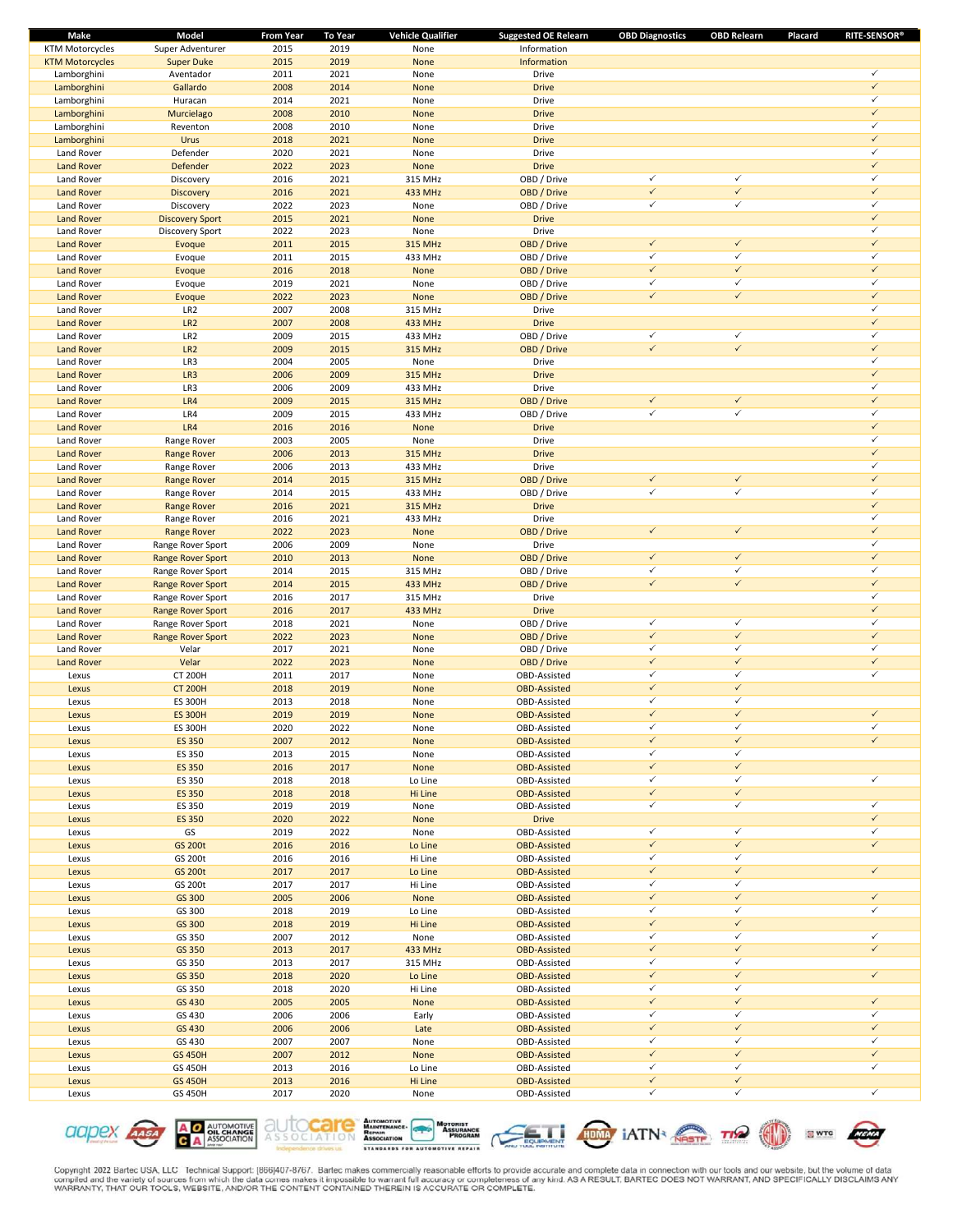| Make    | Model             | <b>From Year</b> | <b>To Year</b> | <b>Vehicle Qualifier</b> | <b>Suggested OE Relearn</b> | <b>OBD Diagnostics</b> | <b>OBD Relearn</b> | Placard      | <b>RITE-SENSOR®</b> |
|---------|-------------------|------------------|----------------|--------------------------|-----------------------------|------------------------|--------------------|--------------|---------------------|
| Lexus   | GS 460            | 2008             | 2012           | None                     | <b>OBD-Assisted</b>         | ✓                      | $\checkmark$       |              | $\checkmark$        |
| Lexus   | GS 460            | 2013             | 2016           | Lo Line                  | OBD-Assisted                | ✓                      | $\checkmark$       |              | ✓                   |
| Lexus   | GS 460            | 2013             | 2016           | Hi Line                  | <b>OBD-Assisted</b>         | $\checkmark$           | $\checkmark$       |              |                     |
| Lexus   | GS 460            | 2017             | 2017           | None                     | OBD-Assisted                | ✓                      | $\checkmark$       |              | $\checkmark$        |
| Lexus   | GS <sub>F</sub>   | 2016             | 2020           | Lo Line                  | <b>OBD-Assisted</b>         | $\checkmark$           | $\checkmark$       |              | $\checkmark$        |
| Lexus   | GS F              | 2016             | 2020           | Hi Line                  | OBD-Assisted                | ✓                      | $\checkmark$       |              |                     |
| Lexus   | GX 460            | 2010             | 2017           | None                     | <b>OBD-Assisted</b>         | $\checkmark$           | $\checkmark$       |              | $\checkmark$        |
| Lexus   | GX 460            | 2018             | 2018           | None                     | OBD-Assisted                | ✓                      | $\checkmark$       |              | $\checkmark$        |
| Lexus   | GX 460            | 2019             | 2019           | Early                    | <b>OBD-Assisted</b>         | $\checkmark$           | $\checkmark$       |              | $\checkmark$        |
| Lexus   | GX 460            | 2019             | 2019           | Late                     | OBD-Assisted                | $\checkmark$           | $\checkmark$       |              | ✓                   |
| Lexus   | GX 460            | 2020             | 2022           | None                     | <b>OBD-Assisted</b>         | $\checkmark$           | $\checkmark$       |              | $\checkmark$        |
|         |                   |                  | 2005           |                          |                             | $\checkmark$           | $\checkmark$       |              | $\checkmark$        |
| Lexus   | GX 470            | 2004             |                | None                     | OBD-Assisted                |                        | $\checkmark$       |              | $\checkmark$        |
| Lexus   | GX 470            | 2006             | 2006           | Early                    | <b>OBD-Assisted</b>         | $\checkmark$           |                    |              |                     |
| Lexus   | GX 470            | 2006             | 2006           | Late                     | OBD-Assisted                | ✓                      | $\checkmark$       |              | ✓                   |
| Lexus   | <b>GX 470</b>     | 2007             | 2009           | None                     | <b>OBD-Assisted</b>         | $\checkmark$           | $\checkmark$       |              | $\checkmark$        |
| Lexus   | <b>HS 250H</b>    | 2010             | 2012           | None                     | OBD-Assisted                | ✓                      | $\checkmark$       |              | ✓                   |
| Lexus   | IS                | 2019             | 2020           | None                     | <b>OBD-Assisted</b>         | $\checkmark$           | $\checkmark$       |              | $\checkmark$        |
| Lexus   | IS                | 2021             | 2022           | None                     | Drive                       |                        |                    |              | $\checkmark$        |
| Lexus   | <b>IS 200t</b>    | 2016             | 2017           | Lo Line                  | <b>OBD-Assisted</b>         | $\checkmark$           | $\checkmark$       |              | $\checkmark$        |
| Lexus   | <b>IS 200t</b>    | 2016             | 2017           | Hi Line                  | OBD-Assisted                | $\checkmark$           | $\checkmark$       |              |                     |
| Lexus   | <b>IS 250</b>     | 2006             | 2013           | None                     | <b>OBD-Assisted</b>         | $\checkmark$           | $\checkmark$       |              | $\checkmark$        |
| Lexus   | IS 250            | 2014             | 2015           | Lo Line                  | OBD-Assisted                | ✓                      | $\checkmark$       |              | $\checkmark$        |
| Lexus   | <b>IS 250</b>     | 2014             | 2015           | Hi Line                  | <b>OBD-Assisted</b>         | $\checkmark$           | $\checkmark$       |              |                     |
| Lexus   | <b>IS 250C</b>    | 2009             | 2015           | None                     | OBD-Assisted                | ✓                      | $\checkmark$       |              | $\checkmark$        |
| Lexus   | <b>IS 300</b>     | 2016             | 2016           | Lo Line                  | <b>OBD-Assisted</b>         | $\checkmark$           | $\checkmark$       |              | $\checkmark$        |
|         | IS 300            | 2016             | 2016           | Hi Line                  | OBD-Assisted                | ✓                      | $\checkmark$       |              |                     |
| Lexus   |                   | 2017             | 2020           |                          |                             | $\checkmark$           | $\checkmark$       |              | $\checkmark$        |
| Lexus   | <b>IS 300</b>     |                  |                | Lo Line                  | <b>OBD-Assisted</b>         |                        | $\checkmark$       |              |                     |
| Lexus   | IS 300            | 2017             | 2020           | Hi Line                  | OBD-Assisted                | ✓                      |                    |              |                     |
| Lexus   | <b>IS 300H</b>    | 2006             | 2013           | None                     | <b>OBD-Assisted</b>         | $\checkmark$           | $\checkmark$       |              | $\checkmark$        |
| Lexus   | IS 350            | 2006             | 2013           | None                     | OBD-Assisted                | $\checkmark$           | $\checkmark$       |              | $\checkmark$        |
| Lexus   | <b>IS 350</b>     | 2014             | 2020           | Lo Line                  | <b>OBD-Assisted</b>         | $\checkmark$           | $\checkmark$       |              | $\checkmark$        |
| Lexus   | IS 350            | 2014             | 2020           | Hi Line                  | OBD-Assisted                | ✓                      | $\checkmark$       |              |                     |
| Lexus   | <b>IS 350C</b>    | 2009             | 2015           | None                     | <b>OBD-Assisted</b>         | $\checkmark$           | $\checkmark$       |              | $\checkmark$        |
| Lexus   | IS F              | 2006             | 2013           | None                     | OBD-Assisted                | ✓                      | $\checkmark$       |              | ✓                   |
| Lexus   | ISF               | 2014             | 2019           | None                     | <b>OBD-Assisted</b>         | $\checkmark$           | $\checkmark$       |              | $\checkmark$        |
| Lexus   | LC 500            | 2018             | 2019           | None                     | OBD-Assisted                | $\checkmark$           | $\checkmark$       |              | ✓                   |
| Lexus   | <b>LC 500</b>     | 2020             | 2022           | None                     | <b>Drive</b>                |                        |                    |              | $\checkmark$        |
| Lexus   | LFA               | 2012             | 2016           | None                     | OBD-Assisted                | $\checkmark$           | $\checkmark$       |              | ✓                   |
| Lexus   | LS 430            | 2004             | 2006           | None                     | <b>Drive</b>                |                        |                    |              |                     |
| Lexus   | LS 460            | 2007             | 2012           | None                     | OBD-Assisted                | $\checkmark$           | $\checkmark$       |              | $\checkmark$        |
| Lexus   | LS 460            | 2013             | 2017           | None                     | <b>OBD-Assisted</b>         | $\checkmark$           | $\checkmark$       |              |                     |
| Lexus   | LS 500            | 2018             | 2020           | None                     | OBD-Assisted                | $\checkmark$           | $\checkmark$       |              | $\checkmark$        |
| Lexus   | LS 500h           | 2018             | 2020           | None                     | <b>OBD-Assisted</b>         | $\checkmark$           | $\checkmark$       |              | $\checkmark$        |
|         |                   |                  |                |                          |                             | ✓                      | $\checkmark$       |              | ✓                   |
| Lexus   | LS 600H           | 2008             | 2012           | None                     | OBD-Assisted                |                        | $\checkmark$       |              |                     |
| Lexus   | <b>LS 600H</b>    | 2013             | 2017           | None                     | <b>OBD-Assisted</b>         | $\checkmark$           |                    |              |                     |
| Lexus   | LX 470            | 2005             | 2007           | None                     | OBD-Assisted                | ✓                      | $\checkmark$       |              | $\checkmark$        |
| Lexus   | LX 570            | 2008             | 2012           | None                     | <b>OBD-Assisted</b>         | $\checkmark$           | $\checkmark$       |              | $\checkmark$        |
| Lexus   | LX 570            | 2013             | 2015           | Lo Line                  | OBD-Assisted                | ✓                      | $\checkmark$       |              | $\checkmark$        |
| Lexus   | LX 570            | 2013             | 2015           | Hi Line                  | <b>OBD-Assisted</b>         | $\checkmark$           | $\checkmark$       |              | $\checkmark$        |
| Lexus   | LX 570            | 2016             | 2018           | None                     | OBD-Assisted                | $\checkmark$           | $\checkmark$       |              | $\checkmark$        |
| Lexus   | LX 570            | 2019             | 2022           | None                     | <b>OBD-Assisted</b>         | $\checkmark$           | $\checkmark$       |              | $\checkmark$        |
| Lexus   | <b>NX</b>         | 2014             | 2022           | Hi Line                  | OBD-Assisted                | ✓                      | $\checkmark$       |              |                     |
| Lexus   | <b>NX</b>         | 2014             | 2022           | Lo Line                  | <b>OBD-Assisted</b>         |                        | ✓                  |              | $\checkmark$        |
| Lexus   | <b>RC</b> Series  | 2014             | 2019           | None                     | OBD-Assisted                | $\checkmark$           | $\checkmark$       |              |                     |
| Lexus   | <b>RC Series</b>  | 2020             | 2022           | None                     | <b>Drive</b>                |                        |                    |              | $\checkmark$        |
| Lexus   | RX 330            | 2006             | 2006           | None                     | OBD-Assisted                | $\checkmark$           | $\checkmark$       |              | $\checkmark$        |
| Lexus   | RX 350 Japan Made | 2007             | 2014           | None                     | <b>OBD-Assisted</b>         | $\checkmark$           | $\checkmark$       |              | $\checkmark$        |
| Lexus   | RX 350 Japan Made | 2015             | 2015           | Early                    | OBD-Assisted                | ✓                      | $\checkmark$       |              | $\checkmark$        |
| Lexus   | RX 350 Japan Made | 2015             | 2015           | Late                     | <b>OBD-Assisted</b>         | $\checkmark$           | $\checkmark$       |              | $\checkmark$        |
| Lexus   | RX 350 Japan Made | 2016             | 2019           | None                     | OBD-Assisted                | $\checkmark$           | $\checkmark$       |              | $\checkmark$        |
| Lexus   | RX 350 Japan Made |                  |                |                          | <b>OBD-Assisted</b>         | $\checkmark$           | $\checkmark$       |              | $\checkmark$        |
|         |                   | 2020             | 2022           | None                     | OBD-Assisted                | $\checkmark$           | $\checkmark$       |              | $\checkmark$        |
| Lexus   | RX 350 US Made    | 2007             | 2015           | None                     |                             |                        | $\checkmark$       |              | $\checkmark$        |
| Lexus   | RX 350 US Made    | 2016             | 2019           | None                     | <b>OBD-Assisted</b>         | $\checkmark$           |                    |              |                     |
| Lexus   | RX 350 US Made    | 2020             | 2022           | None                     | OBD-Assisted                | ✓                      | $\checkmark$       |              | $\checkmark$        |
| Lexus   | <b>RX 400H</b>    | 2006             | 2009           | None                     | <b>OBD-Assisted</b>         | $\checkmark$           | $\checkmark$       |              | $\checkmark$        |
| Lexus   | <b>RX 450H</b>    | 2010             | 2012           | None                     | OBD-Assisted                | ✓                      | $\checkmark$       |              | $\checkmark$        |
| Lexus   | <b>RX 450H</b>    | 2013             | 2014           | None                     | <b>OBD-Assisted</b>         | $\checkmark$           | $\checkmark$       |              | $\checkmark$        |
| Lexus   | <b>RX 450H</b>    | 2015             | 2015           | None                     | OBD-Assisted                | ✓                      | $\checkmark$       |              | $\checkmark$        |
| Lexus   | <b>RX 450H</b>    | 2016             | 2019           | None                     | <b>OBD-Assisted</b>         | $\checkmark$           | $\checkmark$       |              | $\checkmark$        |
| Lexus   | <b>RX 450H</b>    | 2020             | 2022           | None                     | OBD-Assisted                | $\checkmark$           | $\checkmark$       |              | $\checkmark$        |
| Lexus   | <b>SC 430</b>     | 2002             | 2006           | None                     | Information                 |                        |                    |              |                     |
| Lexus   | SC 430            | 2007             | 2010           | None                     | OBD-Assisted                | $\checkmark$           | $\checkmark$       |              | $\checkmark$        |
| Lexus   | <b>UX</b>         | 2019             | 2022           | None                     | <b>OBD-Assisted</b>         | $\checkmark$           | $\checkmark$       |              | $\checkmark$        |
| Lincoln | Aviator           | 2003             | 2005           | None                     | Stationary                  |                        |                    |              | $\checkmark$        |
| Lincoln | Aviator           | 2019             | 2019           | None                     | <b>OBD-Assisted</b>         | $\checkmark$           | $\checkmark$       | $\checkmark$ | $\checkmark$        |
| Lincoln | Aviator           | 2020             | 2023           | None                     | Drive                       | ✓                      | $\checkmark$       |              | $\checkmark$        |
| Lincoln | Continental       | 2017             | 2017           | None                     | <b>OBD-Assisted</b>         | $\checkmark$           | $\checkmark$       |              | $\checkmark$        |
| Lincoln | Continental       | 2018             | 2020           | None                     | OBD-Assisted                | ✓                      | $\checkmark$       |              | $\checkmark$        |
| Lincoln | Corsair           | 2020             | 2022           | None                     | <b>Drive</b>                | $\checkmark$           | $\checkmark$       |              | $\checkmark$        |
|         | CUV               |                  |                |                          |                             | $\checkmark$           | $\checkmark$       |              | $\checkmark$        |
| Lincoln |                   | 2014             | 2017           | None                     | OBD-Assisted                |                        |                    |              | $\checkmark$        |
| Lincoln | Mark LT           | 2007             | 2008           | None                     | Stationary                  |                        |                    |              |                     |

**A O AUTOMOTIVE**<br>**C A** ASSOCIATION **CICIDEX AASA** 









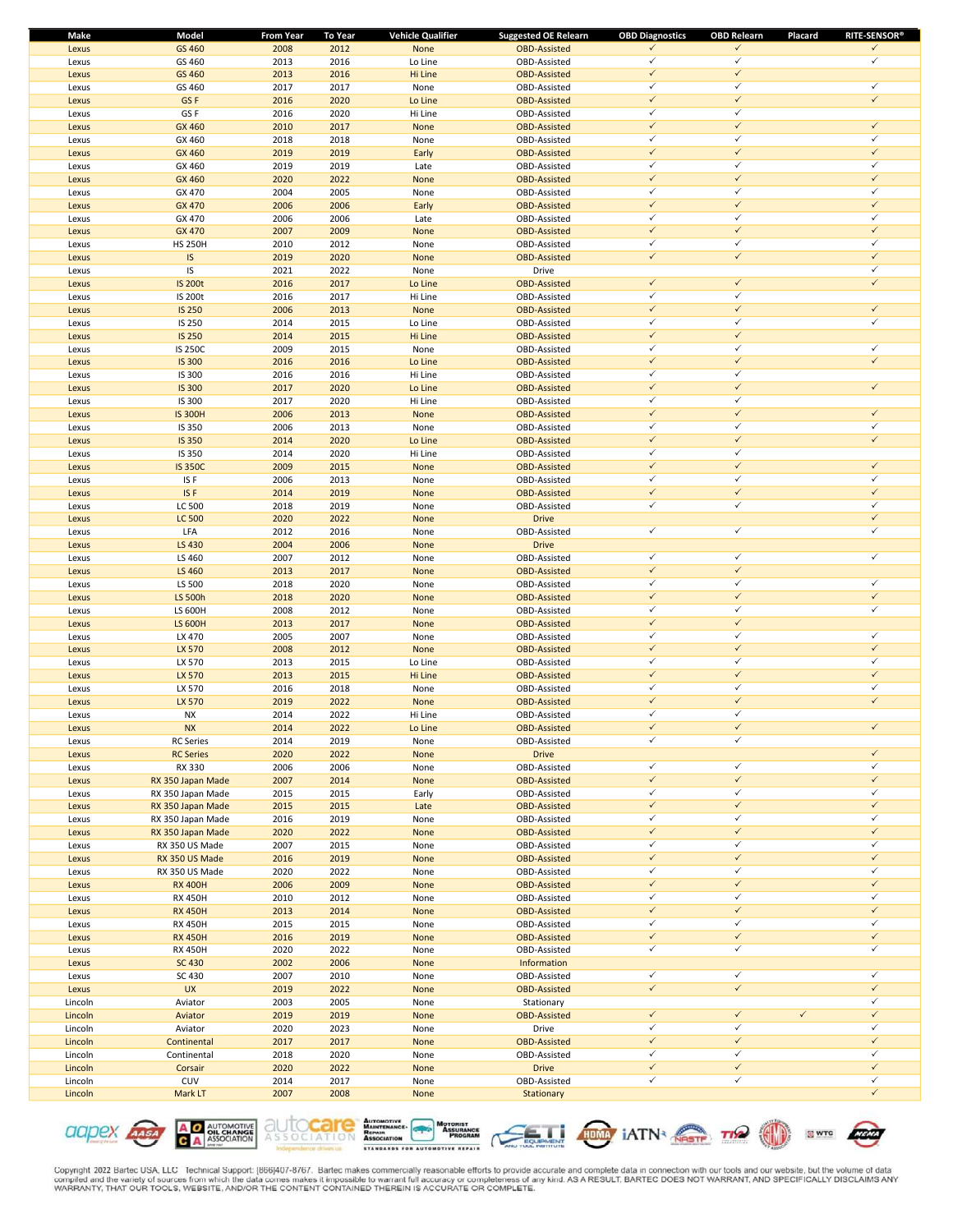| Make      | Model                    | <b>From Year</b> | <b>To Year</b> | <b>Vehicle Qualifier</b> | <b>Suggested OE Relearn</b> | <b>OBD Diagnostics</b> | <b>OBD Relearn</b> | Placard      | <b>RITE-SENSOR®</b> |
|-----------|--------------------------|------------------|----------------|--------------------------|-----------------------------|------------------------|--------------------|--------------|---------------------|
| Lincoln   | Mark LT                  | 2009             | 2009           | None                     | Stationary                  |                        |                    |              | $\checkmark$        |
| Lincoln   | Mark LT                  | 2010             | 2014           | None                     | Stationary                  |                        |                    |              | $\checkmark$        |
| Lincoln   | MKC                      | 2015             | 2017           | None                     | OBD-Assisted                | $\checkmark$           | $\checkmark$       | $\checkmark$ | $\checkmark$        |
| Lincoln   | <b>MKC</b>               | 2018             | 2019           | None                     | <b>OBD-Assisted</b>         | $\checkmark$           | $\checkmark$       |              | $\checkmark$        |
| Lincoln   | <b>MKS</b>               | 2009             | 2010           | None                     | Stationary                  |                        |                    |              | $\checkmark$        |
| Lincoln   | <b>MKS</b>               | 2011             | 2012           | None                     | <b>OBD-Assisted</b>         | $\checkmark$           | $\checkmark$       |              | $\checkmark$        |
| Lincoln   | <b>MKS</b>               | 2013             | 2017           | None                     | OBD-Assisted                | $\checkmark$           | $\checkmark$       |              | $\checkmark$        |
| Lincoln   | <b>MKT</b>               | 2010             | 2010           | None                     | Stationary                  |                        |                    |              | $\checkmark$        |
| Lincoln   | <b>MKT</b>               | 2011             | 2012           | None                     | OBD-Assisted                | $\checkmark$           | $\checkmark$       |              | $\checkmark$        |
| Lincoln   | <b>MKT</b>               | 2013             | 2017           | None                     | <b>OBD-Assisted</b>         | $\checkmark$           | $\checkmark$       |              | $\checkmark$        |
| Lincoln   | <b>MKT</b>               | 2018             | 2020           | None                     | OBD-Assisted                | $\checkmark$           | $\checkmark$       | $\checkmark$ | $\checkmark$        |
| Lincoln   | <b>MKX</b>               | 2007             | 2010           | W Chrome Wheels          | Stationary                  |                        |                    |              | $\checkmark$        |
| Lincoln   | <b>MKX</b>               | 2007             | 2010           | W/O Chrome Wheels        | Stationary                  |                        |                    |              | $\checkmark$        |
| Lincoln   | <b>MKX</b>               | 2011             | 2012           | None                     | Stationary                  |                        |                    |              | $\checkmark$        |
| Lincoln   | <b>MKX</b>               | 2013             | 2015           | None                     | Stationary                  |                        |                    |              | $\checkmark$        |
| Lincoln   | <b>MKX</b>               | 2016             | 2017           | None                     | <b>OBD-Assisted</b>         | $\checkmark$           | $\checkmark$       | $\checkmark$ | $\checkmark$        |
| Lincoln   | MKX                      | 2018             | 2018           | None                     | OBD-Assisted                | $\checkmark$           | $\checkmark$       | $\checkmark$ | $\checkmark$        |
| Lincoln   | <b>MKZ</b>               | 2007             | 2009           | None                     | Stationary                  |                        |                    |              | $\checkmark$        |
|           | MKZ                      | 2010             | 2013           |                          |                             |                        |                    |              | $\checkmark$        |
| Lincoln   |                          |                  |                | None                     | Stationary                  |                        |                    |              | $\checkmark$        |
| Lincoln   | <b>MKZ</b>               | 2014             | 2016           | None                     | Stationary                  |                        |                    |              | $\checkmark$        |
| Lincoln   | MKZ                      | 2017             | 2017           | None                     | OBD-Assisted                | $\checkmark$           | $\checkmark$       |              |                     |
| Lincoln   | <b>MKZ</b>               | 2018             | 2020           | None                     | <b>OBD-Assisted</b>         | $\checkmark$           | $\checkmark$       |              | $\checkmark$        |
| Lincoln   | Nautilus                 | 2019             | 2020           | None                     | OBD-Assisted                | $\checkmark$           | $\checkmark$       | $\checkmark$ | $\checkmark$        |
| Lincoln   | <b>Nautilus</b>          | 2021             | 2022           | None                     | <b>Drive</b>                | $\checkmark$           | $\checkmark$       |              | $\checkmark$        |
| Lincoln   | Navigator                | 2003             | 2004           | None                     | Stationary                  |                        |                    |              | $\checkmark$        |
| Lincoln   | Navigator                | 2005             | 2006           | None                     | Stationary                  |                        |                    |              | $\checkmark$        |
| Lincoln   | Navigator                | 2007             | 2010           | None                     | Stationary                  |                        |                    |              | $\checkmark$        |
| Lincoln   | Navigator                | 2011             | 2012           | None                     | Stationary                  |                        |                    |              | $\checkmark$        |
| Lincoln   | Navigator                | 2013             | 2017           | None                     | Stationary                  |                        |                    |              | $\checkmark$        |
| Lincoln   | Navigator                | 2018             | 2022           | None                     | <b>Drive</b>                | $\checkmark$           | $\checkmark$       |              | $\checkmark$        |
| Lincoln   | Town Car                 | 2006             | 2011           | None                     | Stationary                  |                        |                    |              | $\checkmark$        |
| Lincoln   | Zephyr                   | 2006             | 2006           | None                     | Stationary                  |                        |                    |              | $\checkmark$        |
| Lordstown | Endurance                | 2022             | 2022           | None                     | None                        |                        |                    |              |                     |
| Lotus     | 3 Eleven                 | 2014             | 2019           | None                     | <b>Drive</b>                |                        |                    |              | $\checkmark$        |
| Lotus     | Elise                    | 2008             | 2019           | None                     | Drive                       |                        |                    |              | $\checkmark$        |
| Lotus     | Evora                    | 2010             | 2021           | None                     | <b>Drive</b>                |                        |                    |              | $\checkmark$        |
|           |                          |                  |                |                          |                             |                        |                    |              | $\checkmark$        |
| Lotus     | Exige                    | 2008             | 2019           | None                     | Drive                       |                        |                    |              |                     |
| Lucid     | Air                      | 2022             | 2023           | None                     | <b>Drive</b>                |                        |                    |              | $\checkmark$        |
| Maserati  | Alfieri                  | 2020             | 2021           | None                     | Drive                       |                        |                    |              | $\checkmark$        |
| Maserati  | Coupe                    | 2004             | 2008           | None                     | <b>Drive</b>                |                        |                    |              | $\checkmark$        |
| Maserati  | Coupe                    | 2009             | 2011           | None                     | Drive                       |                        |                    |              | $\checkmark$        |
| Maserati  | Ghibli                   | 2014             | 2020           | None                     | <b>Drive</b>                |                        |                    |              | $\checkmark$        |
| Maserati  | Ghibli                   | 2021             | 2022           | None                     | Drive                       |                        |                    |              | $\checkmark$        |
| Maserati  | GranCabrio               | 2010             | 2013           | None                     | <b>Drive</b>                |                        |                    |              | $\checkmark$        |
| Maserati  | GranSport                | 2005             | 2006           | None                     | Drive                       |                        |                    |              | $\checkmark$        |
| Maserati  | GranTurismo              | 2008             | 2013           | None                     | <b>Drive</b>                |                        |                    |              | $\checkmark$        |
| Maserati  | GranTurismo              | 2014             | 2020           | None                     | Drive                       |                        |                    |              | $\checkmark$        |
| Maserati  | Levante                  | 2015             | 2017           | None                     | <b>Drive</b>                |                        |                    |              | $\checkmark$        |
| Maserati  | Levante                  | 2018             | 2020           | None                     | Drive                       |                        |                    |              | $\checkmark$        |
| Maserati  | Levante                  | 2021             | 2022           | None                     | <b>Drive</b>                |                        |                    |              | $\checkmark$        |
| Maserati  | Quattroporte             | 2004             | 2009           | None                     | Drive                       |                        |                    |              | $\checkmark$        |
| Maserati  | Quattroporte             | 2010             | 2013           | None                     | <b>Drive</b>                |                        |                    |              | $\checkmark$        |
|           |                          |                  |                |                          |                             |                        |                    |              | ✓                   |
| Maserati  | Quattroporte             | 2014             | 2016           | None                     | Drive                       |                        |                    |              | $\checkmark$        |
| Maserati  | Quattroporte             | 2017             | 2020           | None                     | <b>Drive</b>                |                        |                    |              |                     |
| Maserati  | Quattroporte             | 2021             | 2022           | None                     | Drive                       |                        |                    |              | $\checkmark$        |
| Maybach   | 57                       | 2002             | 2012           | None                     | <b>Drive</b>                |                        |                    |              | $\checkmark$        |
| Maybach   | 57 S                     | 2006             | 2011           | None                     | Drive                       |                        |                    |              | $\checkmark$        |
| Maybach   | 62                       | 2002             | 2012           | None                     | <b>Drive</b>                |                        |                    |              | $\checkmark$        |
| Maybach   | 62 S                     | 2003             | 2011           | None                     | Drive                       |                        |                    |              | $\checkmark$        |
| Maybach   | <b>G Class Landaulet</b> | 2018             | 2019           | None                     | <b>Drive</b>                |                        |                    |              | $\checkmark$        |
| Maybach   | <b>GLS SUV</b>           | 2019             | 2021           | None                     | Drive                       |                        |                    |              | $\checkmark$        |
| Maybach   | Landaulet                | 2009             | 2011           | None                     | <b>Drive</b>                |                        |                    |              | $\checkmark$        |
| Maybach   | S Series                 | 2015             | 2021           | None                     | Drive                       |                        |                    |              | $\checkmark$        |
| Mazda     | <b>B Series LCV</b>      | 2006             | 2010           | None                     | <b>Drive</b>                |                        |                    |              | $\checkmark$        |
| Mazda     | <b>BT Pickup</b>         | 2007             | 2008           | None                     | Stationary                  |                        |                    |              | $\checkmark$        |
| Mazda     | <b>BT Pickup</b>         | 2009             | 2011           | None                     | Stationary                  |                        |                    |              | $\checkmark$        |
| Mazda     | BT50 Pickup              | 2020             | 2022           | None                     | Stationary                  |                        |                    |              | $\checkmark$        |
| Mazda     | $CX-3$                   | 2016             | 2018           | None                     | <b>Drive</b>                |                        |                    |              |                     |
| Mazda     | $CX-3$                   | 2019             | 2020           | None                     | Drive                       |                        |                    |              | $\checkmark$        |
| Mazda     | $CX-3$                   | 2021             | 2022           | None                     | <b>Drive</b>                |                        |                    |              | $\checkmark$        |
| Mazda     | $CX-30$                  | 2020             | 2022           | None                     | Drive                       |                        |                    |              | $\checkmark$        |
|           |                          |                  |                |                          |                             |                        |                    |              |                     |
| Mazda     | $CX-5$                   | 2013             | 2015           | None                     | <b>Drive</b>                |                        |                    |              |                     |
| Mazda     | $CX-5$                   | 2016             | 2016           | None                     | Drive                       |                        |                    |              |                     |
| Mazda     | $CX-5$                   | 2017             | 2017           | None                     | <b>Drive</b>                |                        |                    |              | $\checkmark$        |
| Mazda     | $CX-5$                   | 2018             | 2020           | 433 MHz                  | Drive                       |                        |                    |              | $\checkmark$        |
| Mazda     | $CX-5$                   | 2018             | 2020           | 315 MHz                  | <b>Drive</b>                |                        |                    |              | $\checkmark$        |
| Mazda     | $CX-5$                   | 2021             | 2022           | None                     | Drive                       |                        |                    |              | $\checkmark$        |
| Mazda     | $CX-6$                   | 2014             | 2015           | None                     | <b>Drive</b>                |                        |                    |              |                     |
| Mazda     | $CX-7$                   | 2007             | 2012           | None                     | Drive                       |                        |                    |              | $\checkmark$        |
| Mazda     | $CX-9$                   | 2007             | 2012           | None                     | <b>Drive</b>                |                        |                    |              | $\checkmark$        |
| Mazda     | $CX-9$                   | 2013             | 2015           | None                     | Drive                       |                        |                    |              | $\checkmark$        |
|           |                          |                  |                |                          |                             |                        |                    |              |                     |











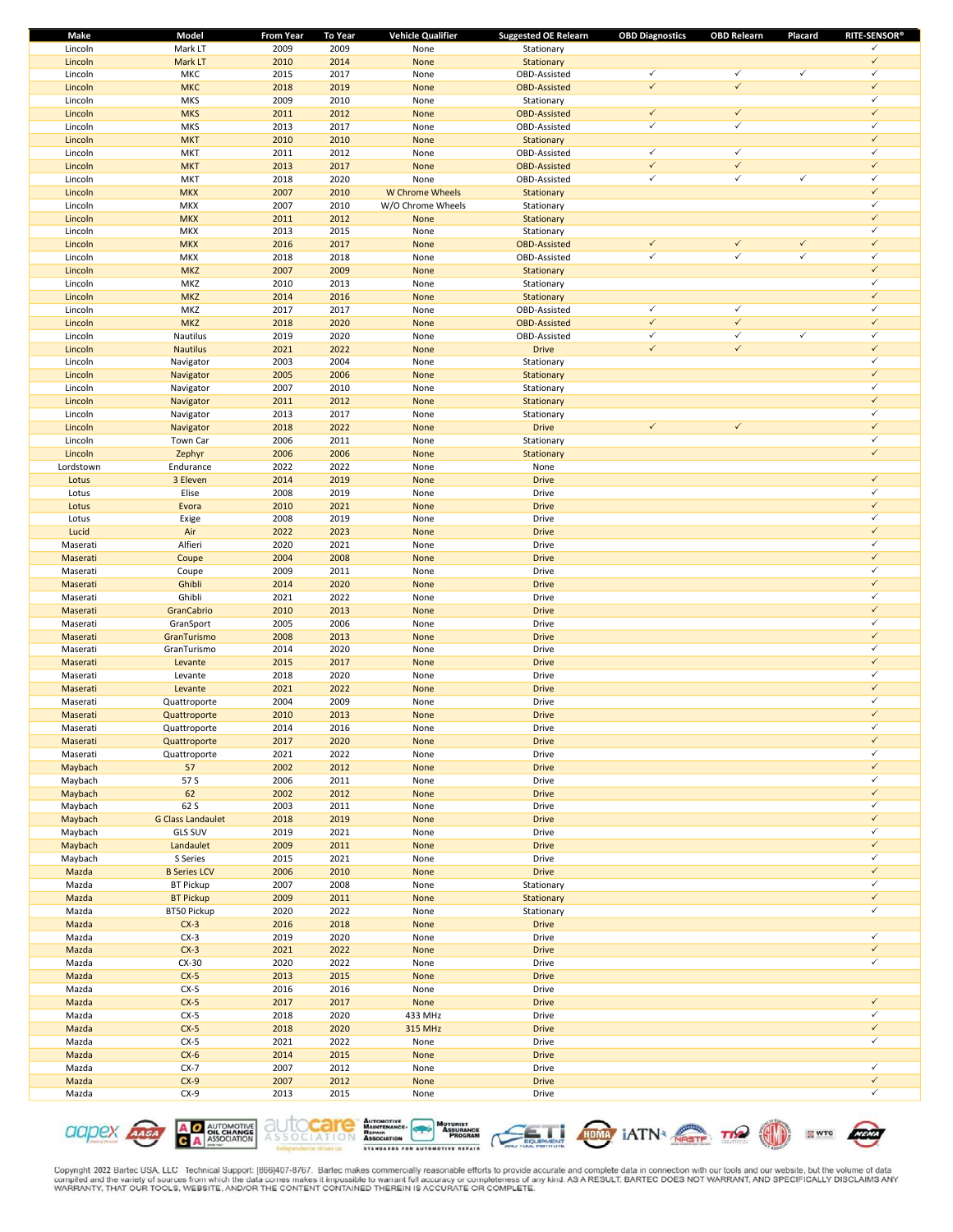| Make          | Model                  | From Year | To Year      | <b>Vehicle Qualifier</b> | <b>Suggested OE Relearn</b> | <b>OBD Diagnostics</b> | <b>OBD Relearn</b> | <b>RITE-SENSOR®</b><br>Placard |
|---------------|------------------------|-----------|--------------|--------------------------|-----------------------------|------------------------|--------------------|--------------------------------|
| Mazda         | $CX-9$                 | 2016      | 2017         | None                     | <b>Drive</b>                |                        |                    |                                |
| Mazda         | $CX-9$                 | 2018      | 2019         | None                     | Drive                       |                        |                    | ✓                              |
| Mazda         | $CX-9$                 | 2020      | 2022         | None                     | <b>Drive</b>                |                        |                    | $\checkmark$                   |
| Mazda         | Mazda2                 | 2011      | 2012         | None                     | Drive                       |                        |                    | ✓                              |
| Mazda         | Mazda2                 | 2013      | 2015         | None                     | <b>Drive</b>                |                        |                    | $\checkmark$                   |
| Mazda         | Mazda2                 | 2019      | 2021         | None                     | Drive                       |                        |                    |                                |
| Mazda         | Mazda3                 | 2004      | 2004         | None                     | <b>Drive</b>                |                        |                    | $\checkmark$                   |
| Mazda         | Mazda3                 | 2005      | 2013         | None                     | Drive                       |                        |                    | ✓                              |
| Mazda         | Mazda3                 | 2014      | 2018         | None                     | <b>Drive</b>                |                        |                    |                                |
| Mazda         | Mazda3                 | 2019      | 2022         | None                     | Drive                       |                        |                    | ✓                              |
| Mazda         | Mazda5                 | 2006      | 2015         | None                     | <b>Drive</b>                |                        |                    | $\checkmark$                   |
| Mazda         |                        |           |              |                          | Drive                       |                        |                    | ✓                              |
|               | Mazda6                 | 2005      | 2013         | None                     |                             |                        |                    |                                |
| Mazda         | Mazda6                 | 2014      | 2015         | None                     | <b>Drive</b>                |                        |                    |                                |
| Mazda         | Mazda6                 | 2016      | 2017         | None                     | Drive                       |                        |                    |                                |
| Mazda         | Mazda6                 | 2018      | 2020         | None                     | <b>Drive</b>                |                        |                    | $\checkmark$                   |
| Mazda         | Mazda6                 | 2021      | 2021         | None                     | Drive                       |                        |                    | ✓                              |
| Mazda         | <b>MX-30</b>           | 2022      | 2023         | None                     | <b>Drive</b>                |                        |                    | $\checkmark$                   |
| Mazda         | MX-5 Miata             | 2006      | 2011         | None                     | Drive                       |                        |                    | ✓                              |
| Mazda         | MX-5 Miata             | 2012      | 2015         | None                     | <b>Drive</b>                |                        |                    | $\checkmark$                   |
| Mazda         | MX-5 Miata             | 2016      | 2017         | None                     | Drive                       |                        |                    |                                |
| Mazda         | MX-5 Miata             | 2018      | 2020         | None                     | <b>Drive</b>                |                        |                    | $\checkmark$                   |
| Mazda         | MX-5 Miata             | 2021      | 2022         | None                     | Drive                       |                        |                    | ✓                              |
| Mazda         | $RX-8$                 | 2004      | 2004         | None                     | <b>Drive</b>                |                        |                    | $\checkmark$                   |
| Mazda         | $RX-8$                 | 2005      | 2011         | None                     | Drive                       |                        |                    | ✓                              |
| Mazda         | Speed 3                | 2007      | 2012         | None                     | <b>Drive</b>                |                        |                    | $\checkmark$                   |
| Mazda         | Speed 6                | 2007      | 2008         | None                     | Drive                       |                        |                    | ✓                              |
| Mazda         | <b>Tribute</b>         | 2006      | 2008         | None                     | Stationary                  |                        |                    | $\checkmark$                   |
| Mazda         | Tribute                | 2009      | 2011         | None                     | Stationary                  |                        |                    | ✓                              |
| McLaren       | 500 Series             | 2015      | 2016         | None                     | <b>Drive</b>                |                        |                    | $\checkmark$                   |
| McLaren       | 500 Series             | 2017      | 2021         | None                     | Drive                       |                        |                    | ✓                              |
| McLaren       | 600 Series             | 2014      | 2021         | None                     | <b>Drive</b>                |                        |                    | $\checkmark$                   |
| McLaren       | 700 Series             | 2017      | 2022         |                          | Drive                       |                        |                    | ✓                              |
|               |                        |           |              | None                     |                             |                        |                    | $\checkmark$                   |
| McLaren       | Artura                 | 2022      | 2022         | None                     | <b>Drive</b>                |                        |                    | ✓                              |
| McLaren       | MP4-12C                | 2012      | 2014         | None                     | Drive                       |                        |                    |                                |
| McLaren       | P <sub>1</sub>         | 2013      | 2020         | None                     | <b>Drive</b>                |                        |                    | $\checkmark$                   |
| Mercedes-Benz | A Class                | 2014      | 2017         | None                     | OBD / Drive                 | ✓                      | $\checkmark$       | ✓                              |
| Mercedes-Benz | A Class                | 2019      | 2022         | None                     | <b>Drive</b>                |                        |                    | $\checkmark$                   |
| Mercedes-Benz | <b>B</b> Class         | 2014      | 2015         | None                     | OBD / Drive                 | $\checkmark$           | $\checkmark$       | ✓                              |
| Mercedes-Benz | <b>B</b> Class         | 2016      | 2018         | None                     | OBD / Drive                 | $\checkmark$           | $\checkmark$       | $\checkmark$                   |
| Mercedes-Benz | <b>B</b> Class         | 2019      | 2020         | None                     | OBD / Drive                 | $\checkmark$           | $\checkmark$       | ✓                              |
| Mercedes-Benz | C Class                | 2008      | 2015         | None                     | OBD / Drive                 | $\checkmark$           | $\checkmark$       | $\checkmark$                   |
| Mercedes-Benz | C Class                | 2016      | 2019         | None                     | OBD / Drive                 | ✓                      | $\checkmark$       | ✓                              |
| Mercedes-Benz | C Class                | 2020      | 2022         | None                     | <b>Drive</b>                |                        |                    | $\checkmark$                   |
| Mercedes-Benz | CL Class               | 2000      | 2006         | None                     | Drive                       |                        |                    | $\checkmark$                   |
| Mercedes-Benz | <b>CL Class</b>        | 2007      | 2009         | None                     | <b>Drive</b>                |                        |                    | $\checkmark$                   |
| Mercedes-Benz | CL Class               | 2010      | 2015         | None                     | Drive                       |                        |                    | ✓                              |
| Mercedes-Benz | <b>CLA Class</b>       | 2014      | 2019         | None                     | OBD / Drive                 | $\checkmark$           | $\checkmark$       | $\checkmark$                   |
| Mercedes-Benz | <b>CLA Class</b>       | 2020      | 2022         | None                     | Drive                       |                        |                    | ✓                              |
| Mercedes-Benz | <b>CLK Class</b>       | 2006      | 2009         | None                     | <b>Drive</b>                |                        |                    | $\checkmark$                   |
| Mercedes-Benz | CLS Class              | 2006      | 2006         | Early                    | Drive                       |                        |                    | ✓                              |
| Mercedes-Benz | <b>CLS Class</b>       | 2006      | 2006         | Late                     | <b>Drive</b>                |                        |                    | $\checkmark$                   |
| Mercedes-Benz | CLS Class              | 2007      | 2011         | None                     | Drive                       |                        |                    | ✓                              |
| Mercedes-Benz | <b>CLS Class</b>       | 2012      | 2015         | None                     | <b>Drive</b>                |                        |                    | $\checkmark$                   |
| Mercedes-Benz | CLS Class              | 2016      | 2018         | None                     | OBD / Drive                 | $\checkmark$           | $\checkmark$       | ✓                              |
| Mercedes-Benz | <b>CLS Class</b>       | 2019      | 2022         | None                     | <b>Drive</b>                |                        |                    | $\checkmark$                   |
| Mercedes-Benz | CLS Class BR218        | 2018      | 2018         | None                     | Drive                       |                        |                    | ✓                              |
| Mercedes-Benz | <b>CLS Class BR257</b> |           |              |                          | <b>Drive</b>                |                        |                    | $\checkmark$                   |
|               |                        | 2018      | 2018<br>2005 | None                     |                             |                        |                    | ✓                              |
| Mercedes-Benz | E Class                | 2000      |              | None                     | Drive                       |                        |                    | $\checkmark$                   |
| Mercedes-Benz | E Class                | 2006      | 2009         | 433 MHz                  | <b>Drive</b>                |                        |                    | ✓                              |
| Mercedes-Benz | E Class                | 2006      | 2009         | 315 MHz                  | Drive                       |                        |                    |                                |
| Mercedes-Benz | E Class                | 2010      | 2015         | None                     | OBD / Drive                 | $\checkmark$           | $\checkmark$       | $\checkmark$                   |
| Mercedes-Benz | E Class                | 2016      | 2017         | None                     | OBD / Drive                 | $\checkmark$           | $\checkmark$       | ✓                              |
| Mercedes-Benz | E Class                | 2018      | 2020         | None                     | OBD / Drive                 | $\checkmark$           | $\checkmark$       | $\checkmark$                   |
| Mercedes-Benz | E Class                | 2021      | 2022         | None                     | Drive                       |                        |                    | $\checkmark$                   |
| Mercedes-Benz | <b>E Class Coupe</b>   | 2017      | 2017         | None                     | OBD / Drive                 | $\checkmark$           | $\checkmark$       | $\checkmark$                   |
| Mercedes-Benz | E Class Coupe          | 2018      | 2020         | None                     | OBD / Drive                 | $\checkmark$           | $\checkmark$       | ✓                              |
| Mercedes-Benz | EQA                    | 2021      | 2022         | None                     | <b>Drive</b>                |                        |                    | $\checkmark$                   |
| Mercedes-Benz | EQB                    | 2022      | 2023         | None                     | Drive                       |                        |                    | ✓                              |
| Mercedes-Benz | EQC (293)              | 2019      | 2021         | None                     | <b>Drive</b>                |                        |                    | $\checkmark$                   |
| Mercedes-Benz | EQE (V295)             | 2022      | 2023         | None                     | Drive                       |                        |                    | ✓                              |
| Mercedes-Benz | EQS (V297)             | 2022      | 2023         | None                     | <b>Drive</b>                |                        |                    | $\checkmark$                   |
| Mercedes-Benz | EQV                    | 2020      | 2022         | None                     | Drive                       |                        |                    | ✓                              |
| Mercedes-Benz | G Class (Wagon)        | 2007      | 2012         | None                     | <b>Drive</b>                |                        |                    | $\checkmark$                   |
| Mercedes-Benz | G Class (Wagon)        | 2013      | 2018         | None                     | Drive                       |                        |                    | $\checkmark$                   |
| Mercedes-Benz | G Class (Wagon)        | 2019      | 2022         | None                     | <b>Drive</b>                |                        |                    | $\checkmark$                   |
| Mercedes-Benz | <b>GL Class</b>        | 2007      | 2009         | 315 MHz                  | Drive                       |                        |                    | ✓                              |
| Mercedes-Benz | <b>GL Class</b>        | 2007      | 2009         | 433 MHz                  | <b>Drive</b>                |                        |                    | $\checkmark$                   |
| Mercedes-Benz | <b>GL Class</b>        | 2010      | 2016         | None                     | Drive                       |                        |                    | ✓                              |
| Mercedes-Benz | <b>GLA Class</b>       | 2015      | 2017         | None                     | <b>OBD</b>                  | $\checkmark$           | $\checkmark$       | $\checkmark$                   |
| Mercedes-Benz | <b>GLA Class</b>       | 2018      | 2020         | None                     | OBD                         | $\checkmark$           | $\checkmark$       | ✓                              |
| Mercedes-Benz | <b>GLA Class</b>       | 2021      | 2022         | None                     | <b>Drive</b>                |                        |                    | $\checkmark$                   |
|               |                        |           |              |                          |                             |                        |                    |                                |

**A O AUTOMOTIVE**<br>**C** A ASSOCIATION aapex Assa



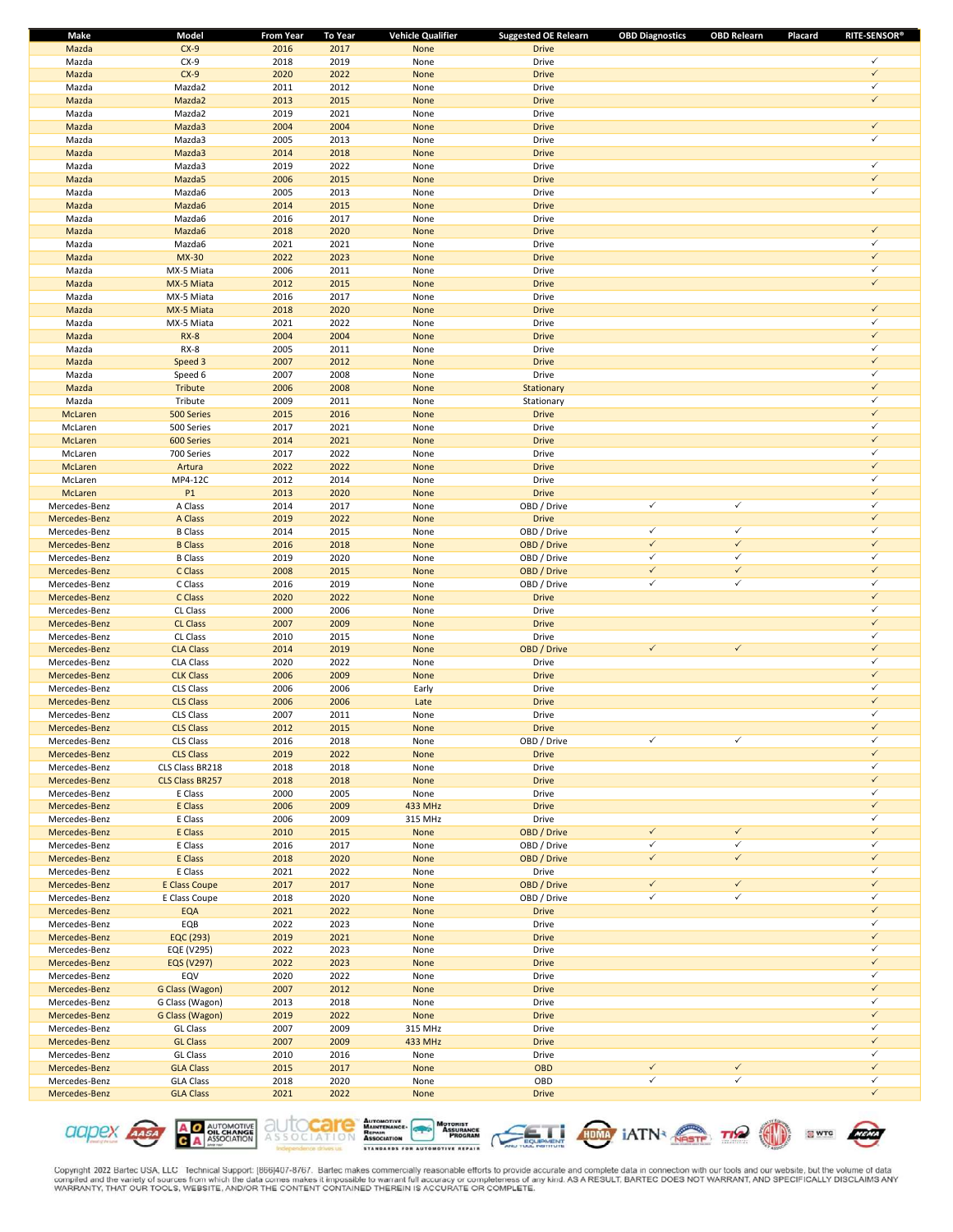| Make              | Model                 | <b>From Year</b> | To Year | <b>Vehicle Qualifier</b> | <b>Suggested OE Relearn</b> | <b>OBD Diagnostics</b> | <b>OBD Relearn</b> | <b>RITE-SENSOR®</b><br>Placard |
|-------------------|-----------------------|------------------|---------|--------------------------|-----------------------------|------------------------|--------------------|--------------------------------|
| Mercedes-Benz     | GLB (247)             | 2020             | 2022    | None                     | Drive                       |                        |                    | ✓                              |
| Mercedes-Benz     | <b>GLC Class</b>      | 2016             | 2017    | None                     | OBD / Drive                 | $\checkmark$           | $\checkmark$       | $\checkmark$                   |
| Mercedes-Benz     | <b>GLC Class</b>      | 2018             | 2022    | None                     | OBD / Drive                 | $\checkmark$           | $\checkmark$       | $\checkmark$                   |
| Mercedes-Benz     | <b>GLC Coupe C253</b> | 2017             | 2017    | None                     | OBD / Drive                 | $\checkmark$           | $\checkmark$       | $\checkmark$                   |
| Mercedes-Benz     | GLC Coupe C253        | 2018             | 2018    | None                     | OBD / Drive                 | $\checkmark$           | $\checkmark$       | $\checkmark$                   |
| Mercedes-Benz     | <b>GLE Class</b>      | 2016             | 2017    | None                     | OBD / Drive                 | $\checkmark$           | $\checkmark$       | $\checkmark$                   |
| Mercedes-Benz     | <b>GLE Class</b>      | 2018             | 2022    | None                     | Drive                       |                        |                    | $\checkmark$                   |
| Mercedes-Benz     | <b>GLE Coupe</b>      | 2017             | 2017    | None                     | <b>Drive</b>                |                        |                    | $\checkmark$                   |
| Mercedes-Benz     | <b>GLE Coupe</b>      | 2018             | 2019    | None                     | Drive                       |                        |                    | $\checkmark$                   |
| Mercedes-Benz     | <b>GLE Coupe</b>      | 2021             | 2022    | None                     | <b>Drive</b>                |                        |                    | $\checkmark$                   |
| Mercedes-Benz     | <b>GLK Class</b>      | 2010             | 2015    | None                     | Drive                       |                        |                    | $\checkmark$                   |
| Mercedes-Benz     | <b>GLK Class</b>      | 2016             | 2017    | None                     | <b>Drive</b>                |                        |                    | $\checkmark$                   |
| Mercedes-Benz     | <b>GLS Class</b>      | 2016             | 2018    | None                     | Drive                       |                        |                    | $\checkmark$                   |
| Mercedes-Benz     | <b>GLS Class</b>      | 2019             | 2020    | None                     | <b>Drive</b>                |                        |                    | $\checkmark$                   |
| Mercedes-Benz     | <b>GLS Class</b>      | 2021             | 2022    | None                     | Drive                       |                        |                    | $\checkmark$                   |
| Mercedes-Benz     | GT                    | 2017             | 2017    | None                     | <b>Drive</b>                |                        |                    | $\checkmark$                   |
|                   | GT                    | 2018             | 2018    |                          | Drive                       |                        |                    | $\checkmark$                   |
| Mercedes-Benz     |                       |                  |         | None                     |                             |                        |                    | $\checkmark$                   |
| Mercedes-Benz     | M Class               | 2006             | 2011    | None                     | <b>Drive</b>                | $\checkmark$           | $\checkmark$       | $\checkmark$                   |
| Mercedes-Benz     | M Class               | 2012             | 2015    | None                     | OBD / Drive                 |                        |                    |                                |
| Mercedes-Benz     | <b>Metris</b>         | 2016             | 2022    | None                     | OBD / Drive                 | $\checkmark$           | $\checkmark$       | $\checkmark$                   |
| Mercedes-Benz     | ML Class              | 2006             | 2009    | None                     | Drive                       |                        |                    | $\checkmark$                   |
| Mercedes-Benz     | <b>ML Class</b>       | 2010             | 2015    | None                     | <b>Drive</b>                |                        |                    | $\checkmark$                   |
| Mercedes-Benz     | ML Class              | 2016             | 2017    | None                     | Drive                       |                        |                    | $\checkmark$                   |
| Mercedes-Benz     | <b>ML Class</b>       | 2018             | 2018    | None                     | <b>Drive</b>                |                        |                    | $\checkmark$                   |
| Mercedes-Benz     | R Class               | 2006             | 2009    | 315 MHz                  | Drive                       |                        |                    | $\checkmark$                   |
| Mercedes-Benz     | R Class               | 2006             | 2009    | 433 MHz                  | <b>Drive</b>                |                        |                    | $\checkmark$                   |
| Mercedes-Benz     | R Class               | 2010             | 2012    | None                     | Drive                       |                        |                    | $\checkmark$                   |
| Mercedes-Benz     | S Class               | 2000             | 2006    | 315 MHz                  | <b>Drive</b>                |                        |                    | $\checkmark$                   |
| Mercedes-Benz     | S Class               | 2000             | 2006    | 433 MHz                  | Drive                       |                        |                    | $\checkmark$                   |
| Mercedes-Benz     | S Class               | 2007             | 2009    | 433 MHz                  | <b>Drive</b>                |                        |                    | $\checkmark$                   |
| Mercedes-Benz     | S Class               | 2007             | 2009    | 315 MHz                  | Drive                       |                        |                    | $\checkmark$                   |
| Mercedes-Benz     | S Class               | 2010             | 2010    | <b>315 MHz</b>           | <b>Drive</b>                |                        |                    | $\checkmark$                   |
| Mercedes-Benz     | S Class               | 2010             | 2010    | 433 MHz                  | Drive                       |                        |                    | $\checkmark$                   |
| Mercedes-Benz     | S Class               | 2011             | 2015    | None                     | <b>Drive</b>                |                        |                    | $\checkmark$                   |
|                   | S Class               | 2016             | 2017    |                          | OBD / Drive                 | $\checkmark$           | $\checkmark$       | $\checkmark$                   |
| Mercedes-Benz     |                       |                  |         | None                     |                             | $\checkmark$           | $\checkmark$       | $\checkmark$                   |
| Mercedes-Benz     | S Class               | 2018             | 2020    | None                     | OBD / Drive                 |                        |                    | $\checkmark$                   |
| Mercedes-Benz     | S Class               | 2021             | 2022    | None                     | Drive                       |                        |                    |                                |
| Mercedes-Benz     | <b>SL Class</b>       | 2000             | 2005    | None                     | <b>Drive</b>                |                        |                    | $\checkmark$                   |
| Mercedes-Benz     | SL Class              | 2006             | 2009    | None                     | Drive                       |                        |                    | $\checkmark$                   |
| Mercedes-Benz     | <b>SL Class</b>       | 2011             | 2014    | None                     | <b>Drive</b>                |                        |                    | $\checkmark$                   |
| Mercedes-Benz     | SL Class              | 2016             | 2017    | None                     | OBD / Drive                 | $\checkmark$           | $\checkmark$       | $\checkmark$                   |
| Mercedes-Benz     | <b>SL Class</b>       | 2018             | 2020    | None                     | OBD / Drive                 | $\checkmark$           | $\checkmark$       | $\checkmark$                   |
| Mercedes-Benz     | <b>SLC Class</b>      | 2016             | 2017    | None                     | OBD / Drive                 | $\checkmark$           | $\checkmark$       | $\checkmark$                   |
| Mercedes-Benz     | <b>SLC Class</b>      | 2018             | 2020    | None                     | OBD / Drive                 | $\checkmark$           | $\checkmark$       | $\checkmark$                   |
| Mercedes-Benz     | SLK Class             | 2008             | 2015    | None                     | Drive                       |                        |                    | $\checkmark$                   |
| Mercedes-Benz     | <b>SLK Class</b>      | 2016             | 2016    | None                     | OBD / Drive                 | $\checkmark$           | $\checkmark$       | $\checkmark$                   |
| Mercedes-Benz     | SLR McLaren           | 2004             | 2007    | None                     | Drive                       |                        |                    | $\checkmark$                   |
| Mercedes-Benz     | <b>SLR McLaren</b>    | 2008             | 2009    | None                     | <b>Drive</b>                |                        |                    | $\checkmark$                   |
| Mercedes-Benz     | Sprinter              | 2007             | 2009    | None                     | OBD / Drive                 | $\checkmark$           | $\checkmark$       | $\checkmark$                   |
| Mercedes-Benz     | Sprinter              | 2010             | 2014    | 433 MHz                  | OBD / Drive                 | $\checkmark$           | $\checkmark$       | $\checkmark$                   |
| Mercedes-Benz     | Sprinter              | 2010             | 2014    | 315 MHz                  | OBD / Drive                 | $\checkmark$           | $\checkmark$       | $\checkmark$                   |
| Mercedes-Benz     | Sprinter              | 2015             | 2017    | None                     | OBD / Drive                 | $\checkmark$           | $\checkmark$       | $\checkmark$                   |
| Mercedes-Benz     | Sprinter              | 2018             | 2022    | Single - RW              | Drive                       |                        |                    | ✓                              |
| Mercedes-Benz     | Sprinter              | 2018             | 2022    | Dual - RW                | <b>Drive</b>                |                        |                    | $\checkmark$                   |
| Mercedes-Benz     | Sprinter Super Single | 2016             | 2017    | None                     | Drive                       |                        |                    | ✓                              |
| Mercedes-Benz     | V Class               | 2016             | 2017    | None                     | OBD / Drive                 | $\checkmark$           | $\checkmark$       | $\checkmark$                   |
| Mercedes-Benz     |                       | 2018             | 2020    |                          | OBD / Drive                 | $\checkmark$           | $\checkmark$       | $\checkmark$                   |
| Mercedes-Benz     | V Class<br>X Class    | 2018             | 2020    | None<br>None             | OBD                         | $\checkmark$           | $\checkmark$       | $\checkmark$                   |
| Mercedes-Benz AMG |                       |                  |         |                          |                             | $\checkmark$           | $\checkmark$       | $\checkmark$                   |
|                   | AMG CLA-Class         | 2014             | 2022    | None                     | OBD / Drive                 |                        | $\checkmark$       | $\checkmark$                   |
| Mercedes-Benz AMG | <b>AMG CLS-Class</b>  | 2019             | 2022    | None                     | OBD / Drive                 | $\checkmark$           | $\checkmark$       | $\checkmark$                   |
| Mercedes-Benz AMG | AMG E-Class           | 2016             | 2017    | None                     | OBD / Drive                 | $\checkmark$           |                    |                                |
| Mercedes-Benz AMG | AMG E-Class           | 2018             | 2022    | None                     | OBD / Drive                 | $\checkmark$           | $\checkmark$       | $\checkmark$                   |
| Mercedes-Benz AMG | AMG GLA-Class         | 2015             | 2017    | None                     | OBD                         | $\checkmark$           | $\checkmark$       | $\checkmark$                   |
| Mercedes-Benz AMG | <b>AMG GLA-Class</b>  | 2018             | 2020    | None                     | OBD                         | $\checkmark$           | $\checkmark$       | $\checkmark$                   |
| Mercedes-Benz AMG | AMG GLA-Class         | 2021             | 2022    | None                     | Drive                       |                        |                    | $\checkmark$                   |
| Mercedes-Benz AMG | AMG GLC-Class         | 2016             | 2017    | None                     | OBD / Drive                 | $\checkmark$           | $\checkmark$       | $\checkmark$                   |
| Mercedes-Benz AMG | AMG GLC-Class         | 2018             | 2021    | None                     | OBD / Drive                 | $\checkmark$           | $\checkmark$       | $\checkmark$                   |
| Mercedes-Benz AMG | <b>AMG GLE-Class</b>  | 2016             | 2017    | None                     | OBD / Drive                 | $\checkmark$           | $\checkmark$       | $\checkmark$                   |
| Mercedes-Benz AMG | AMG GLE-Class         | 2018             | 2022    | None                     | Drive                       |                        |                    | ✓                              |
| Mercedes-Benz AMG | <b>AMG GLS-Class</b>  | 2016             | 2018    | None                     | <b>Drive</b>                |                        |                    | $\checkmark$                   |
| Mercedes-Benz AMG | AMG GT                | 2016             | 2019    | None                     | Drive                       |                        |                    | $\checkmark$                   |
| Mercedes-Benz AMG | AMG GT                | 2020             | 2022    | 2 door                   | <b>Drive</b>                |                        |                    | $\checkmark$                   |
| Mercedes-Benz AMG | AMG GT                | 2020             | 2022    | 4 door                   | Drive                       |                        |                    | ✓                              |
| Mercedes-Benz AMG | <b>AMG S-Class</b>    | 2018             | 2020    | None                     | OBD / Drive                 | $\checkmark$           | $\checkmark$       | $\checkmark$                   |
| Mercedes-Benz AMG | AMG S-Class           | 2021             | 2022    | None                     | OBD / Drive                 | $\checkmark$           | $\checkmark$       | $\checkmark$                   |
| Mercedes-Benz AMG | <b>AMG SLC-Class</b>  | 2016             | 2017    | None                     | OBD / Drive                 | $\checkmark$           | $\checkmark$       | $\checkmark$                   |
| Mercedes-Benz AMG | AMG SLC-Class         | 2018             | 2020    | None                     | OBD / Drive                 | $\checkmark$           | $\checkmark$       | $\checkmark$                   |
| Mercedes-Benz AMG | <b>AMG SL-Class</b>   | 2018             | 2020    | None                     | OBD / Drive                 | $\checkmark$           | $\checkmark$       | $\checkmark$                   |
| Mercedes-Benz AMG | C43 AMG               |                  | 2019    | None                     | Drive                       |                        |                    | ✓                              |
|                   |                       | 2015             |         |                          |                             |                        |                    | $\checkmark$                   |
| Mercedes-Benz AMG | C63 AMG               | 2008             | 2015    | None                     | <b>Drive</b>                |                        |                    | $\checkmark$                   |
| Mercedes-Benz AMG | C63 AMG               | 2016             | 2020    | None                     | Drive                       |                        |                    |                                |











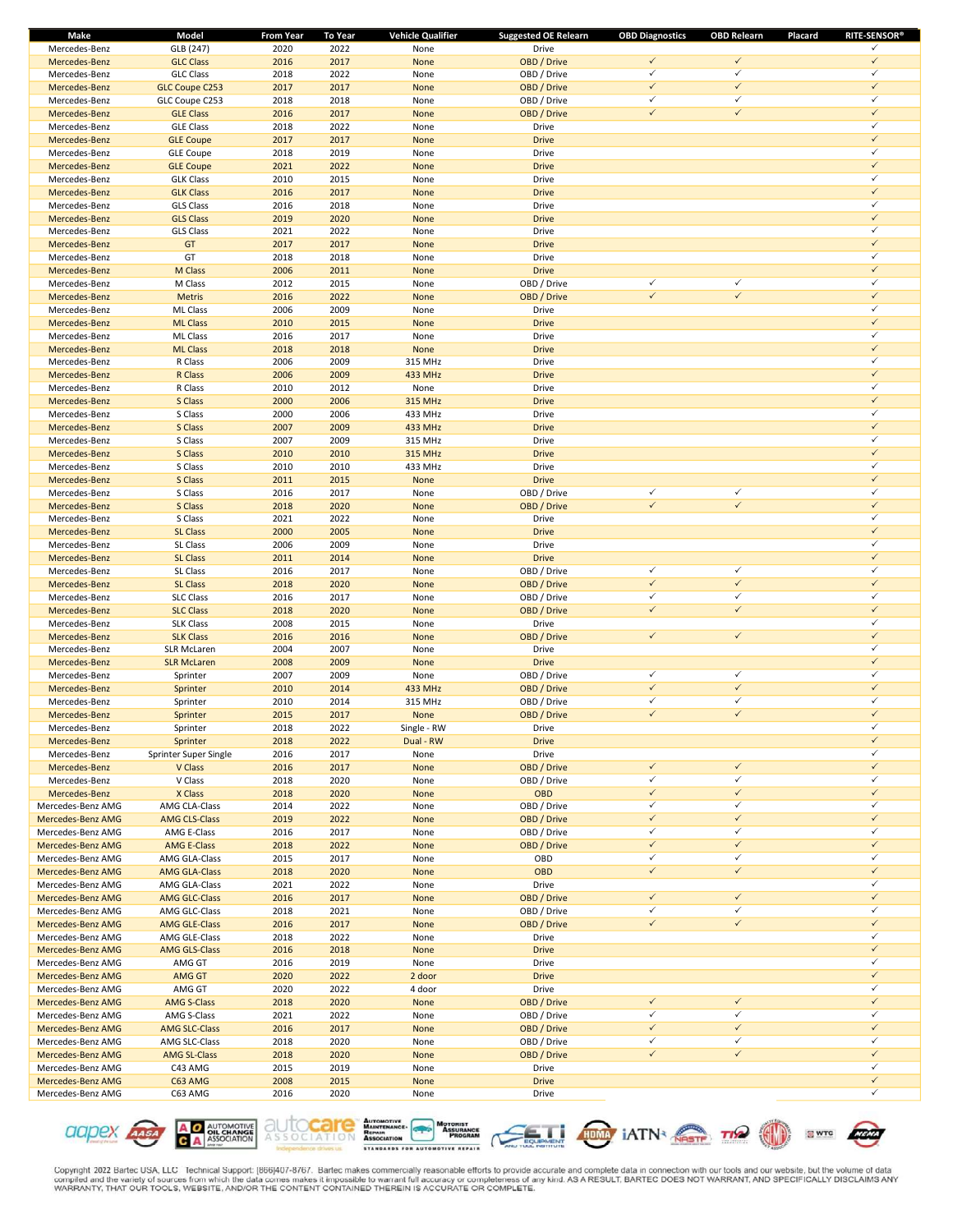| Make                     | Model                 | From Year | <b>To Year</b> | <b>Vehicle Qualifier</b> | <b>Suggested OE Relearn</b> | <b>OBD Diagnostics</b> | <b>OBD Relearn</b> | Placard | <b>RITE-SENSOR®</b> |
|--------------------------|-----------------------|-----------|----------------|--------------------------|-----------------------------|------------------------|--------------------|---------|---------------------|
| Mercedes-Benz AMG        | C-Class               | 2016      | 2019           | None                     | OBD / Drive                 | ✓                      | $\checkmark$       |         | $\checkmark$        |
| Mercedes-Benz AMG        | C-Class               | 2020      | 2022           | None                     | Drive                       |                        |                    |         | $\checkmark$        |
| Mercedes-Benz AMG        | CL500/CL55 AMG        | 2000      | 2006           | None                     | <b>Drive</b>                |                        |                    |         | $\checkmark$        |
| Mercedes-Benz AMG        | CL500/CL55AMG/CL63AMG | 2008      | 2009           | None                     | Drive                       |                        |                    |         | ✓                   |
| Mercedes-Benz AMG        | CL500/CL55AMG/CL63AMG | 2010      | 2015           | None                     | <b>Drive</b>                |                        |                    |         | $\checkmark$        |
| Mercedes-Benz AMG        | CL65 AMG              | 2008      | 2009           | None                     | Drive                       |                        |                    |         | ✓                   |
| <b>Mercedes-Benz AMG</b> | CL65 AMG              | 2010      | 2015           | None                     | <b>Drive</b>                |                        |                    |         | $\checkmark$        |
| Mercedes-Benz AMG        | CLA45 AMG             | 2014      | 2019           | None                     | Drive                       |                        |                    |         | $\checkmark$        |
| Mercedes-Benz AMG        | <b>CLK55 AMG</b>      | 2006      | 2006           | None                     | <b>Drive</b>                |                        |                    |         | $\checkmark$        |
| Mercedes-Benz AMG        | CLK63 AMG             | 2007      | 2009           | None                     | Drive                       |                        |                    |         | ✓                   |
| Mercedes-Benz AMG        | CLS55 AMG             | 2006      | 2006           | None                     | <b>Drive</b>                |                        |                    |         | $\checkmark$        |
| Mercedes-Benz AMG        | CLS63 AMG             | 2007      | 2011           | None                     | Drive                       |                        |                    |         | ✓                   |
| Mercedes-Benz AMG        | CLS63 AMG             | 2012      | 2015           | None                     | <b>Drive</b>                |                        |                    |         | $\checkmark$        |
| Mercedes-Benz AMG        | CLS63 AMG             | 2016      | 2019           | None                     | Drive                       |                        |                    |         | ✓                   |
| Mercedes-Benz AMG        | E55 AMG               | 2006      | 2006           | None                     | <b>Drive</b>                |                        |                    |         | $\checkmark$        |
| Mercedes-Benz AMG        | E63 AMG               | 2007      | 2009           | None                     | Drive                       |                        |                    |         | ✓                   |
| <b>Mercedes-Benz AMG</b> | E63 AMG               | 2010      | 2015           | None                     | <b>Drive</b>                |                        |                    |         | $\checkmark$        |
| Mercedes-Benz AMG        | G55 AMG               | 2008      | 2011           | None                     | Drive                       |                        |                    |         | ✓                   |
| Mercedes-Benz AMG        | G63 AMG               | 2012      | 2015           | None                     | <b>Drive</b>                |                        |                    |         | $\checkmark$        |
|                          |                       |           | 2018           |                          |                             |                        |                    |         | ✓                   |
| Mercedes-Benz AMG        | G-Class               | 2013      |                | None                     | Drive                       |                        |                    |         | $\checkmark$        |
| Mercedes-Benz AMG        | G-Class               | 2019      | 2022           | None                     | <b>Drive</b>                |                        |                    |         | ✓                   |
| Mercedes-Benz AMG        | GL63 AMG              | 2013      | 2015           | None                     | Drive                       |                        |                    |         |                     |
| Mercedes-Benz AMG        | ML63 AMG              | 2007      | 2009           | None                     | <b>Drive</b>                |                        |                    |         | $\checkmark$        |
| Mercedes-Benz AMG        | ML63 AMG              | 2010      | 2011           | None                     | Drive                       |                        |                    |         | ✓                   |
| <b>Mercedes-Benz AMG</b> | R63 AMG               | 2007      | 2007           | None                     | <b>Drive</b>                |                        |                    |         | $\checkmark$        |
| Mercedes-Benz AMG        | S55 AMG               | 2001      | 2005           | None                     | Drive                       |                        |                    |         | ✓                   |
| <b>Mercedes-Benz AMG</b> | S63 AMG               | 2007      | 2013           | None                     | <b>Drive</b>                |                        |                    |         | $\checkmark$        |
| Mercedes-Benz AMG        | S63 AMG               | 2014      | 2018           | None                     | Drive                       |                        |                    |         | ✓                   |
| Mercedes-Benz AMG        | S65 AMG               | 2007      | 2013           | None                     | <b>Drive</b>                |                        |                    |         | $\checkmark$        |
| Mercedes-Benz AMG        | S65 AMG               | 2014      | 2018           | None                     | Drive                       |                        |                    |         | ✓                   |
| Mercedes-Benz AMG        | SL55 AMG              | 2003      | 2005           | None                     | <b>Drive</b>                |                        |                    |         | $\checkmark$        |
| Mercedes-Benz AMG        | SL55 AMG              | 2006      | 2008           | None                     | Drive                       |                        |                    |         | ✓                   |
| Mercedes-Benz AMG        | SL63 AMG              | 2009      | 2009           | None                     | <b>Drive</b>                |                        |                    |         | $\checkmark$        |
| Mercedes-Benz AMG        | SL63 AMG              | 2011      | 2012           | None                     | Drive                       |                        |                    |         | ✓                   |
| Mercedes-Benz AMG        | SL65 AMG              | 2006      | 2008           | None                     | <b>Drive</b>                |                        |                    |         | $\checkmark$        |
| Mercedes-Benz AMG        | SL65 AMG              | 2011      | 2011           | None                     | Drive                       |                        |                    |         | ✓                   |
| Mercedes-Benz AMG        | <b>SLK55 AMG</b>      | 2008      | 2010           | None                     | <b>Drive</b>                |                        |                    |         | $\checkmark$        |
|                          |                       |           |                |                          |                             |                        |                    |         | ✓                   |
| Mercedes-Benz AMG        | SLK55 AMG             | 2012      | 2012           | None                     | Drive                       |                        |                    |         | $\checkmark$        |
| Mercedes-Benz AMG        | <b>SLS AMG</b>        | 2011      | 2015           | None                     | <b>Drive</b>                |                        |                    |         |                     |
| Mercury                  | <b>Grand Marquis</b>  | 2006      | 2011           | None                     | Stationary                  |                        |                    |         | ✓                   |
| Mercury                  | <b>Mariner</b>        | 2005      | 2008           | None                     | Stationary                  |                        |                    |         | $\checkmark$        |
| Mercury                  | Mariner               | 2009      | 2011           | None                     | Stationary                  |                        |                    |         | ✓                   |
| Mercury                  | Milan                 | 2008      | 2009           | None                     | Stationary                  |                        |                    |         | $\checkmark$        |
| Mercury                  | Milan                 | 2010      | 2011           | None                     | Stationary                  |                        |                    |         | ✓                   |
| Mercury                  | Montego               | 2006      | 2007           | None                     | Stationary                  |                        |                    |         | $\checkmark$        |
| Mercury                  | Monterey              | 2004      | 2005           | None                     | Stationary                  |                        |                    |         | ✓                   |
| Mercury                  | Monterey              | 2006      | 2007           | None                     | Stationary                  |                        |                    |         | $\checkmark$        |
| Mercury                  | Mountaineer           | 2002      | 2005           | None                     | Stationary                  |                        |                    |         | ✓                   |
| Mercury                  | Mountaineer           | 2006      | 2010           | None                     | Stationary                  |                        |                    |         | $\checkmark$        |
| Mercury                  | Sable                 | 2008      | 2009           | None                     | Stationary                  |                        |                    |         | $\checkmark$        |
| Mini                     | <b>All Models</b>     | 2002      | 2006           | None                     | <b>Drive</b>                |                        |                    |         |                     |
| Mini                     | All Models            | 2007      | 2009           | None                     | Drive                       |                        |                    |         | ✓                   |
| Mini                     | <b>All Models</b>     | 2010      | 2013           | <b>None</b>              | <b>Drive</b>                |                        |                    |         | $\checkmark$        |
| Mini                     | Cabrio                | 2014      | 2014           | Early                    | Drive                       |                        |                    |         | $\checkmark$        |
| Mini                     | Cabrio                | 2014      | 2014           | Late                     | <b>Drive</b>                |                        |                    |         | $\checkmark$        |
| Mini                     | Clubman               | 2014      | 2014           | Early                    | Drive                       |                        |                    |         | ✓                   |
| Mini                     | Clubman               | 2014      | 2014           | Late                     | <b>Drive</b>                |                        |                    |         | $\checkmark$        |
| Mini                     | Clubman               | 2015      | 2022           | None                     | Drive                       |                        |                    |         | $\checkmark$        |
| Mini                     | Convertible           | 2015      | 2015           | None                     | <b>Drive</b>                |                        |                    |         | $\checkmark$        |
|                          |                       | 2016      | 2022           |                          |                             |                        |                    |         | $\checkmark$        |
| Mini                     | Convertible           |           | 2014           | None                     | Drive<br><b>Drive</b>       |                        |                    |         | $\checkmark$        |
| Mini                     | Countryman            | 2014      |                | Early                    |                             |                        |                    |         | $\checkmark$        |
| Mini                     | Countryman            | 2014      | 2014           | Late                     | Drive                       |                        |                    |         | $\checkmark$        |
| Mini                     | Countryman            | 2015      | 2016           | None                     | <b>Drive</b>                |                        |                    |         |                     |
| Mini                     | Countryman            | 2017      | 2022           | None                     | Drive                       |                        |                    |         | $\checkmark$        |
| Mini                     | Coupe                 | 2014      | 2014           | Early                    | <b>Drive</b>                |                        |                    |         | $\checkmark$        |
| Mini                     | Coupe                 | 2014      | 2014           | Late                     | Drive                       |                        |                    |         | ✓                   |
| Mini                     | Coupe                 | 2015      | 2015           | None                     | <b>Drive</b>                |                        |                    |         | $\checkmark$        |
| Mini                     | Hardtop               | 2014      | 2022           | None                     | Drive                       |                        |                    |         | $\checkmark$        |
| Mini                     | Paceman               | 2014      | 2014           | Early                    | <b>Drive</b>                |                        |                    |         | $\checkmark$        |
| Mini                     | Paceman               | 2014      | 2014           | Late                     | Drive                       |                        |                    |         | $\checkmark$        |
| Mini                     | Paceman               | 2015      | 2016           | None                     | <b>Drive</b>                |                        |                    |         | $\checkmark$        |
| Mini                     | Roadster              | 2014      | 2014           | Early                    | Drive                       |                        |                    |         | $\checkmark$        |
| Mini                     | Roadster              | 2014      | 2014           | Late                     | <b>Drive</b>                |                        |                    |         | $\checkmark$        |
| Mini                     | Roadster              | 2015      | 2015           | None                     | Drive                       |                        |                    |         | $\checkmark$        |
| Mitsubishi               | Eclipse               | 2006      | 2007           | Steel                    | OBD                         | $\checkmark$           | $\checkmark$       |         | $\checkmark$        |
| Mitsubishi               | Eclipse               | 2006      | 2007           | Alloy                    | OBD                         | $\checkmark$           | $\checkmark$       |         | $\checkmark$        |
| Mitsubishi               | <b>Eclipse</b>        | 2008      | 2009           | Alloy                    | OBD                         | $\checkmark$           | $\checkmark$       |         | $\checkmark$        |
| Mitsubishi               | Eclipse               | 2008      | 2009           | Steel                    | OBD                         | $\checkmark$           | $\checkmark$       |         | $\checkmark$        |
| Mitsubishi               | <b>Eclipse</b>        | 2010      | 2012           | Steel                    | OBD                         | $\checkmark$           | $\checkmark$       |         | $\checkmark$        |
| Mitsubishi               | Eclipse               | 2010      | 2012           | Alloy                    | OBD                         | $\checkmark$           | $\checkmark$       |         | $\checkmark$        |
|                          |                       |           |                |                          | OBD                         | $\checkmark$           | $\checkmark$       |         | $\checkmark$        |
| Mitsubishi               | <b>Eclipse Cross</b>  | 2017      | 2017           | 315 MHz                  |                             |                        |                    |         |                     |











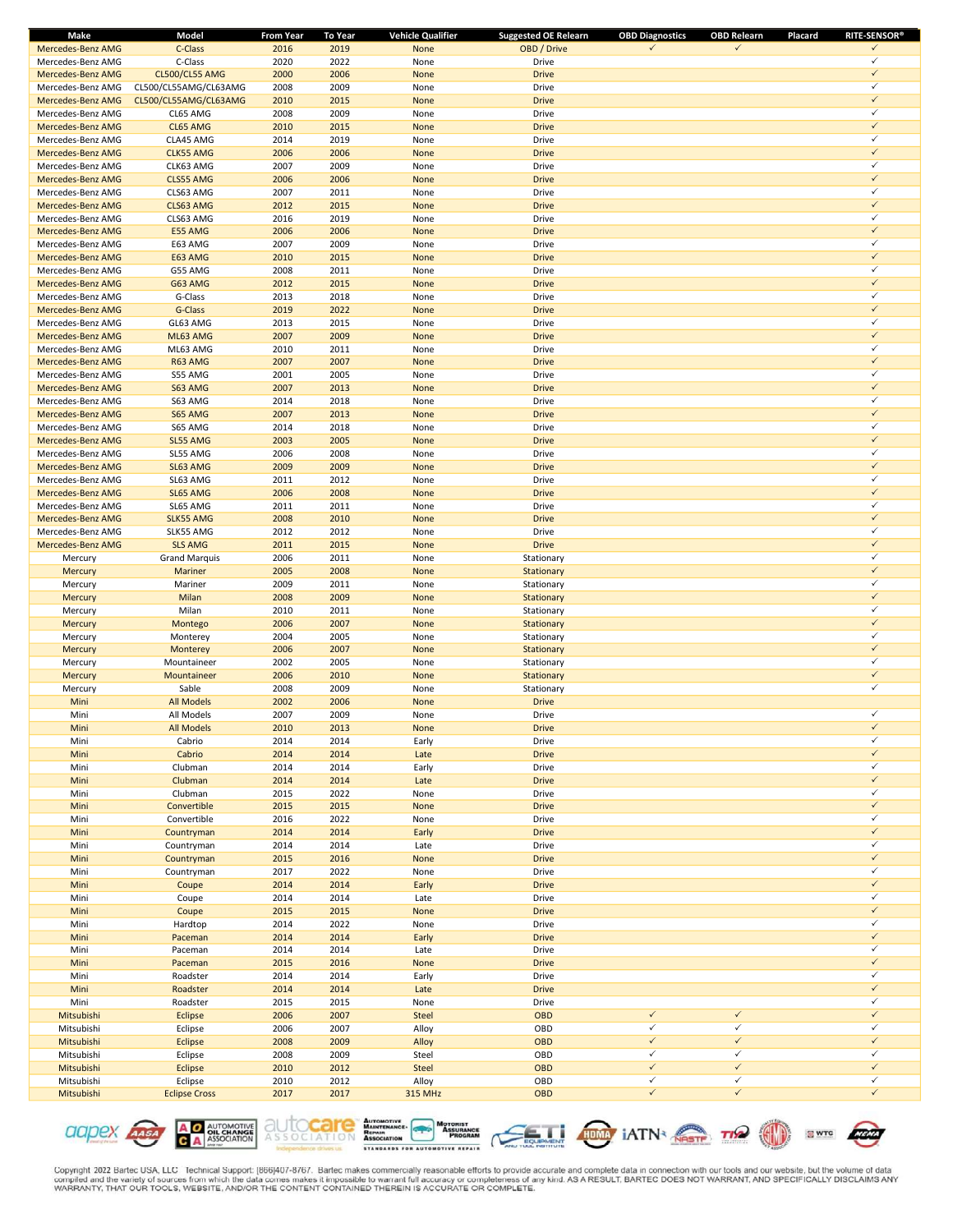| Make       | Model                  | <b>From Year</b> | To Year | <b>Vehicle Qualifier</b> | <b>Suggested OE Relearn</b> | <b>OBD Diagnostics</b> | <b>OBD Relearn</b> | <b>RITE-SENSOR®</b><br>Placard |
|------------|------------------------|------------------|---------|--------------------------|-----------------------------|------------------------|--------------------|--------------------------------|
| Mitsubishi | <b>Eclipse Cross</b>   | 2017             | 2017    | 433 MHz                  | OBD                         | ✓                      | $\checkmark$       | $\checkmark$                   |
| Mitsubishi | <b>Eclipse Cross</b>   | 2018             | 2022    | None                     | <b>OBD</b>                  | $\checkmark$           | $\checkmark$       | $\checkmark$                   |
| Mitsubishi | Endeavor               | 2004             | 2006    | None                     | OBD                         | $\checkmark$           | $\checkmark$       | $\checkmark$                   |
| Mitsubishi | Endeavor               | 2007             | 2010    | 315 MHz                  | OBD                         | $\checkmark$           | $\checkmark$       | $\checkmark$                   |
| Mitsubishi | Endeavor               | 2007             | 2010    | 433 MHz                  | OBD                         | $\checkmark$           | $\checkmark$       | $\checkmark$                   |
| Mitsubishi | Endeavor               | 2011             | 2012    | Steel                    | <b>OBD</b>                  | $\checkmark$           | $\checkmark$       | $\checkmark$                   |
| Mitsubishi | Endeavor               | 2011             | 2012    | Alloy                    | OBD                         | $\checkmark$           | $\checkmark$       | ✓                              |
| Mitsubishi | Galant                 | 2004             | 2006    | None                     | <b>OBD</b>                  | $\checkmark$           | $\checkmark$       | $\checkmark$                   |
|            |                        | 2007             | 2009    |                          | OBD                         | $\checkmark$           | $\checkmark$       | $\checkmark$                   |
| Mitsubishi | Galant                 |                  |         | Steel                    |                             |                        | $\checkmark$       | $\checkmark$                   |
| Mitsubishi | Galant                 | 2007             | 2009    | Alloy                    | <b>OBD</b>                  | $\checkmark$           |                    |                                |
| Mitsubishi | Galant                 | 2010             | 2010    | None                     | OBD                         | $\checkmark$           | $\checkmark$       | $\checkmark$                   |
| Mitsubishi | Galant                 | 2011             | 2013    | <b>Steel</b>             | <b>OBD</b>                  | $\checkmark$           | $\checkmark$       | $\checkmark$                   |
| Mitsubishi | Galant                 | 2011             | 2013    | Alloy                    | OBD                         | ✓                      | $\checkmark$       | $\checkmark$                   |
| Mitsubishi | i-MiEV                 | 2012             | 2017    | None                     | Information                 |                        |                    | $\checkmark$                   |
| Mitsubishi | Lancer                 | 2006             | 2010    | None                     | OBD                         | $\checkmark$           | $\checkmark$       | $\checkmark$                   |
| Mitsubishi | Lancer                 | 2011             | 2017    | None                     | <b>OBD</b>                  | $\checkmark$           | $\checkmark$       | $\checkmark$                   |
| Mitsubishi | Mirage                 | 2014             | 2017    | None                     | OBD                         | $\checkmark$           | $\checkmark$       | ✓                              |
| Mitsubishi | Mirage                 | 2018             | 2022    | None                     | <b>OBD</b>                  | $\checkmark$           | $\checkmark$       | $\checkmark$                   |
| Mitsubishi | Montero                | 2003             | 2008    | None                     | Information                 |                        |                    | $\checkmark$                   |
| Mitsubishi | Montero                | 2009             | 2015    | None                     | Information                 |                        |                    | $\checkmark$                   |
|            |                        |                  |         |                          |                             | $\checkmark$           | $\checkmark$       | $\checkmark$                   |
| Mitsubishi | Montero Sport          | 2016             | 2019    | 315 MHz                  | OBD                         |                        | $\checkmark$       | $\checkmark$                   |
| Mitsubishi | <b>Montero Sport</b>   | 2016             | 2019    | 433 MHz                  | <b>OBD</b>                  | $\checkmark$           |                    |                                |
| Mitsubishi | Montero Sport          | 2020             | 2020    | None                     | OBD                         | $\checkmark$           | $\checkmark$       | $\checkmark$                   |
| Mitsubishi | Outlander              | 2006             | 2009    | None                     | <b>OBD</b>                  | $\checkmark$           | $\checkmark$       | $\checkmark$                   |
| Mitsubishi | Outlander              | 2010             | 2014    | None                     | OBD                         | $\checkmark$           | $\checkmark$       | $\checkmark$                   |
| Mitsubishi | Outlander              | 2015             | 2017    | None                     | <b>OBD</b>                  | $\checkmark$           | $\checkmark$       | $\checkmark$                   |
| Mitsubishi | Outlander              | 2018             | 2021    | None                     | OBD                         | $\checkmark$           | $\checkmark$       | ✓                              |
| Mitsubishi | Outlander              | 2022             | 2023    | None                     | <b>Drive</b>                |                        |                    | $\checkmark$                   |
| Mitsubishi | Outlander Sport        | 2010             | 2015    | None                     | OBD                         | $\checkmark$           | $\checkmark$       | $\checkmark$                   |
| Mitsubishi | <b>Outlander Sport</b> | 2016             | 2017    | None                     | <b>OBD</b>                  | $\checkmark$           | $\checkmark$       | $\checkmark$                   |
|            |                        |                  |         | Snap In OE               | OBD                         | $\checkmark$           | $\checkmark$       | $\checkmark$                   |
| Mitsubishi | Outlander Sport        | 2018             | 2022    |                          |                             | $\checkmark$           | $\checkmark$       | $\checkmark$                   |
| Mitsubishi | <b>Outlander Sport</b> | 2018             | 2022    | Clamp In OE              | <b>OBD</b>                  |                        |                    |                                |
| Mitsubishi | Raider                 | 2008             | 2009    | None                     | OBD / Drive                 | ✓                      | $\checkmark$       | $\checkmark$                   |
| Mitsubishi | <b>RVR</b>             | 2011             | 2022    | None                     | OBD                         | $\checkmark$           | $\checkmark$       | $\checkmark$                   |
| Nissan     | 350Z                   | 2003             | 2003    | None                     | Stationary                  |                        |                    | $\checkmark$                   |
| Nissan     | 350Z                   | 2004             | 2006    | None                     | OBD                         | $\checkmark$           | $\checkmark$       | $\checkmark$                   |
| Nissan     | 350Z                   | 2007             | 2009    | None                     | OBD                         | $\checkmark$           | $\checkmark$       | $\checkmark$                   |
| Nissan     | 370Z                   | 2009             | 2009    | None                     | <b>OBD</b>                  | $\checkmark$           | $\checkmark$       | $\checkmark$                   |
| Nissan     | 370Z                   | 2010             | 2010    | Early                    | OBD                         | $\checkmark$           | $\checkmark$       | $\checkmark$                   |
| Nissan     | 370Z                   | 2010             | 2010    | Late                     | <b>OBD</b>                  | $\checkmark$           | $\checkmark$       | $\checkmark$                   |
| Nissan     | 370Z                   | 2011             | 2020    | None                     | OBD                         | $\checkmark$           | $\checkmark$       | $\checkmark$                   |
| Nissan     | 370Z                   | 2022             | 2023    | None                     | <b>OBD</b>                  | $\checkmark$           | $\checkmark$       | $\checkmark$                   |
|            |                        |                  |         |                          |                             | $\checkmark$           | $\checkmark$       | $\checkmark$                   |
| Nissan     | Altima Coupe           | 2010             | 2013    | None                     | OBD                         |                        | $\checkmark$       | $\checkmark$                   |
| Nissan     | Altima Sedan           | 2006             | 2012    | None                     | <b>OBD</b>                  | $\checkmark$           |                    |                                |
| Nissan     | Altima Sedan           | 2013             | 2015    | None                     | OBD                         | $\checkmark$           | $\checkmark$       | $\checkmark$                   |
| Nissan     | Altima Sedan           | 2016             | 2017    | None                     | <b>OBD</b>                  | $\checkmark$           | $\checkmark$       | $\checkmark$                   |
| Nissan     | Altima Sedan           | 2018             | 2018    | Late                     | OBD                         | $\checkmark$           | $\checkmark$       | ✓                              |
| Nissan     | Altima Sedan           | 2018             | 2018    | Early                    | <b>OBD</b>                  | $\checkmark$           | $\checkmark$       | $\checkmark$                   |
| Nissan     | Altima Sedan           | 2019             | 2020    | None                     | OBD                         | $\checkmark$           | $\checkmark$       | $\checkmark$                   |
| Nissan     | Altima Sedan           | 2021             | 2022    | None                     | <b>OBD</b>                  | $\checkmark$           | $\checkmark$       | $\checkmark$                   |
| Nissan     | Armada                 | 2004             | 2006    | Steel                    | OBD                         | $\checkmark$           | $\checkmark$       | $\checkmark$                   |
| Nissan     | Armada                 | 2004             | 2006    | Alloy                    | <b>OBD</b>                  | $\checkmark$           | $\checkmark$       | $\checkmark$                   |
| Nissan     | Armada                 | 2007             | 2008    | None                     | OBD                         | ✓                      | $\checkmark$       | ✓                              |
| Nissan     | Armada                 | 2009             | 2015    | None                     | OBD                         | $\checkmark$           | $\checkmark$       | $\checkmark$                   |
|            |                        |                  |         |                          |                             | $\checkmark$           | $\checkmark$       | $\checkmark$                   |
| Nissan     | Armada                 | 2016             | 2016    | None                     | OBD                         |                        |                    | $\checkmark$                   |
| Nissan     | Armada                 | 2017             | 2017    | Early                    | OBD                         | $\checkmark$           | $\checkmark$       |                                |
| Nissan     | Armada                 | 2017             | 2017    | Late                     | OBD                         | $\checkmark$           | $\checkmark$       | $\checkmark$                   |
| Nissan     | Armada                 | 2018             | 2021    | None                     | OBD                         | $\checkmark$           | $\checkmark$       | $\checkmark$                   |
| Nissan     | Armada                 | 2022             | 2022    | None                     | OBD                         | $\checkmark$           | $\checkmark$       | $\checkmark$                   |
| Nissan     | Armada GCC             | 2013             | 2014    | None                     | OBD                         | $\checkmark$           | $\checkmark$       | $\checkmark$                   |
| Nissan     | Cube                   | 2009             | 2009    | None                     | OBD                         | $\checkmark$           | $\checkmark$       | $\checkmark$                   |
| Nissan     | Cube                   | 2010             | 2010    | None                     | OBD                         | $\checkmark$           | $\checkmark$       | $\checkmark$                   |
| Nissan     | Cube                   | 2011             | 2015    | non-Ikey                 | OBD                         | $\checkmark$           | $\checkmark$       | $\checkmark$                   |
| Nissan     | Cube                   | 2011             | 2015    | Ikey                     | OBD                         | $\checkmark$           | $\checkmark$       | $\checkmark$                   |
| Nissan     | Frontier               | 2003             | 2004    | None                     | Stationary                  |                        |                    | $\checkmark$                   |
| Nissan     | Frontier               | 2005             | 2007    | Steel                    | <b>OBD</b>                  | $\checkmark$           | $\checkmark$       | $\checkmark$                   |
| Nissan     | Frontier               | 2005             | 2007    | Alloy                    | OBD                         | $\checkmark$           | $\checkmark$       | $\checkmark$                   |
|            |                        |                  |         |                          |                             | $\checkmark$           | $\checkmark$       | $\checkmark$                   |
| Nissan     | Frontier               | 2008             | 2008    | Steel                    | <b>OBD</b>                  |                        |                    |                                |
| Nissan     | Frontier               | 2008             | 2008    | Alloy                    | OBD                         | $\checkmark$           | $\checkmark$       | $\checkmark$                   |
| Nissan     | Frontier               | 2009             | 2015    | None                     | OBD                         | $\checkmark$           | $\checkmark$       | $\checkmark$                   |
| Nissan     | Frontier               | 2016             | 2016    | None                     | OBD                         | $\checkmark$           | $\checkmark$       | $\checkmark$                   |
| Nissan     | Frontier               | 2017             | 2017    | None                     | OBD                         | $\checkmark$           | $\checkmark$       | $\checkmark$                   |
| Nissan     | Frontier               | 2018             | 2018    | None                     | OBD                         | $\checkmark$           | $\checkmark$       | $\checkmark$                   |
| Nissan     | Frontier               | 2019             | 2019    | Clamp In OE              | OBD                         | $\checkmark$           | $\checkmark$       | $\checkmark$                   |
| Nissan     | Frontier               | 2019             | 2019    | Snap In OE               | OBD                         | $\checkmark$           | $\checkmark$       | $\checkmark$                   |
| Nissan     | Frontier               | 2020             | 2020    | None                     | OBD                         | $\checkmark$           | $\checkmark$       | $\checkmark$                   |
| Nissan     | Frontier               | 2021             | 2022    | None                     | OBD                         | $\checkmark$           | $\checkmark$       | $\checkmark$                   |
|            | GT-R                   |                  |         |                          | OBD                         | $\checkmark$           | $\checkmark$       | $\checkmark$                   |
| Nissan     |                        | 2009             | 2015    | None                     |                             |                        | $\checkmark$       | $\checkmark$                   |
| Nissan     | GT-R                   | 2016             | 2020    | None                     | OBD                         | $\checkmark$           |                    |                                |
| Nissan     | GT-R                   | 2021             | 2022    | None                     | OBD                         | $\checkmark$           | $\checkmark$       | $\checkmark$                   |
| Nissan     | Juke                   | 2011             | 2016    | non-Ikey                 | OBD                         | $\checkmark$           | $\checkmark$       | $\checkmark$                   |







**SWTC** 

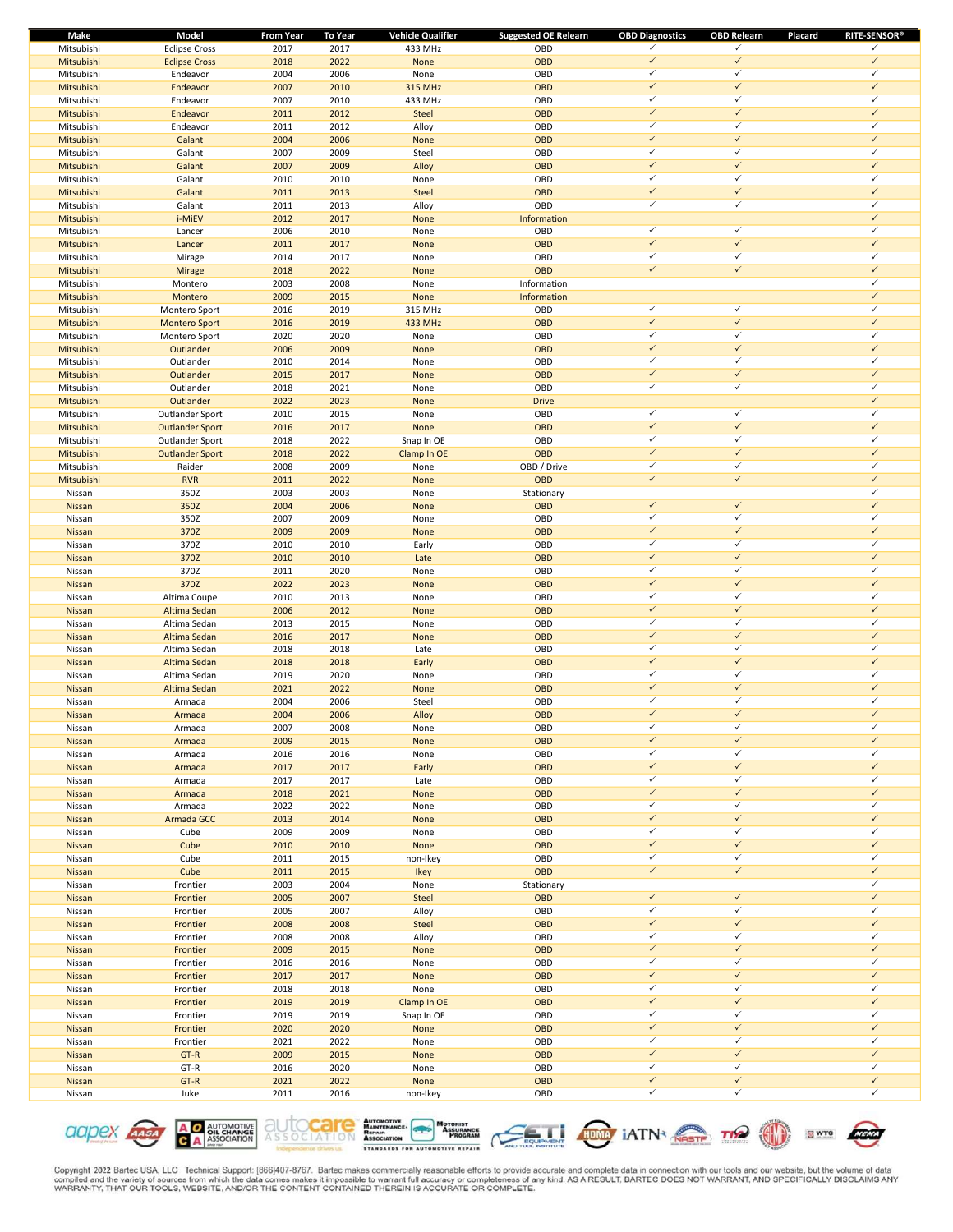| Make          | Model               | <b>From Year</b> | To Year | <b>Vehicle Qualifier</b> | <b>Suggested OE Relearn</b> | <b>OBD Diagnostics</b> | <b>OBD Relearn</b> | <b>RITE-SENSOR®</b><br>Placard |
|---------------|---------------------|------------------|---------|--------------------------|-----------------------------|------------------------|--------------------|--------------------------------|
| Nissan        | Juke                | 2011             | 2016    | Ikey                     | <b>OBD</b>                  | ✓                      | ✓                  | $\checkmark$                   |
| Nissan        | Juke                | 2017             | 2017    | Snap In OE               | OBD                         | $\checkmark$           | $\checkmark$       | $\checkmark$                   |
| Nissan        | Juke                | 2017             | 2017    | Clamp In OE              | <b>OBD</b>                  | $\checkmark$           | $\checkmark$       | $\checkmark$                   |
| Nissan        | Juke                | 2018             | 2020    | None                     | OBD                         | ✓                      | $\checkmark$       | $\checkmark$                   |
| Nissan        | <b>Kicks</b>        | 2018             | 2020    | None                     | OBD                         | $\checkmark$           | $\checkmark$       | $\checkmark$                   |
| Nissan        | Kicks               | 2021             | 2022    | None                     | OBD                         | ✓                      | $\checkmark$       | $\checkmark$                   |
| Nissan        | <b>Kicks GCC</b>    | 2018             | 2020    | None                     | <b>OBD</b>                  | $\checkmark$           | $\checkmark$       | $\checkmark$                   |
| Nissan        | Leaf                | 2011             | 2012    | None                     | OBD                         | ✓                      | $\checkmark$       | $\checkmark$                   |
| Nissan        | Leaf                | 2013             | 2016    | None                     | OBD                         | $\checkmark$           | $\checkmark$       | $\checkmark$                   |
|               |                     |                  |         |                          |                             | ✓                      | $\checkmark$       | $\checkmark$                   |
| Nissan        | Leaf                | 2017             | 2017    | Late                     | OBD                         |                        |                    |                                |
| Nissan        | Leaf                | 2017             | 2017    | Early                    | <b>OBD</b>                  | $\checkmark$           | $\checkmark$       | $\checkmark$                   |
| Nissan        | Leaf                | 2018             | 2018    | Clamp In OE              | OBD                         | $\checkmark$           | $\checkmark$       | $\checkmark$                   |
| Nissan        | Leaf                | 2018             | 2018    | Snap In OE               | <b>OBD</b>                  | $\checkmark$           | $\checkmark$       | $\checkmark$                   |
| Nissan        | Leaf                | 2019             | 2021    | None                     | OBD                         | ✓                      | $\checkmark$       | $\checkmark$                   |
| Nissan        | Leaf                | 2022             | 2022    | None                     | <b>OBD</b>                  | $\checkmark$           | $\checkmark$       | $\checkmark$                   |
| Nissan        | Leaf Korea          | 2015             | 2016    | None                     | OBD                         | ✓                      | $\checkmark$       |                                |
| Nissan        | March               | 2016             | 2020    | None                     | OBD                         | $\checkmark$           | $\checkmark$       | $\checkmark$                   |
| Nissan        | Maxima              | 2006             | 2006    | None                     | OBD                         | ✓                      | $\checkmark$       | $\checkmark$                   |
| Nissan        | Maxima              | 2007             | 2007    | Steel                    | OBD                         | $\checkmark$           | $\checkmark$       | $\checkmark$                   |
| Nissan        | Maxima              | 2007             | 2007    | Alloy                    | OBD                         | ✓                      | $\checkmark$       | $\checkmark$                   |
| Nissan        | Maxima              | 2008             | 2012    | None                     | <b>OBD</b>                  | $\checkmark$           | $\checkmark$       | $\checkmark$                   |
|               |                     |                  |         |                          |                             | $\checkmark$           | $\checkmark$       | $\checkmark$                   |
| Nissan        | Maxima              | 2013             | 2015    | None                     | OBD                         |                        |                    |                                |
| Nissan        | Maxima              | 2016             | 2018    | None                     | <b>OBD</b>                  | $\checkmark$           | $\checkmark$       | $\checkmark$                   |
| Nissan        | Maxima              | 2019             | 2022    | Snap In OE               | OBD                         | ✓                      | $\checkmark$       | $\checkmark$                   |
| Nissan        | Maxima              | 2019             | 2022    | Clamp In OE              | <b>OBD</b>                  | $\checkmark$           | $\checkmark$       | $\checkmark$                   |
| Nissan        | Maxima GCC          | 2013             | 2014    | None                     | OBD                         | ✓                      | $\checkmark$       | $\checkmark$                   |
| Nissan        | Micra               | 2014             | 2016    | None                     | OBD                         | $\checkmark$           | $\checkmark$       | $\checkmark$                   |
| Nissan        | Micra               | 2017             | 2020    | None                     | OBD                         | ✓                      | $\checkmark$       | $\checkmark$                   |
| Nissan        | Murano              | 2003             | 2006    | None                     | Stationary                  |                        |                    | $\checkmark$                   |
| Nissan        | Murano              | 2007             | 2010    | None                     | OBD                         | $\checkmark$           | $\checkmark$       | $\checkmark$                   |
| Nissan        | Murano              | 2011             | 2014    | None                     | <b>OBD</b>                  | $\checkmark$           | $\checkmark$       | $\checkmark$                   |
| Nissan        | Murano              | 2015             | 2016    | None                     | OBD                         | $\checkmark$           | $\checkmark$       | $\checkmark$                   |
|               |                     |                  |         |                          |                             | $\checkmark$           | $\checkmark$       | $\checkmark$                   |
| Nissan        | Murano              | 2017             | 2018    | None                     | <b>OBD</b>                  |                        |                    |                                |
| Nissan        | Murano              | 2019             | 2020    | Clamp In OE              | OBD                         | ✓                      | $\checkmark$       | $\checkmark$                   |
| Nissan        | Murano              | 2019             | 2020    | Snap In OE               | <b>OBD</b>                  | $\checkmark$           | $\checkmark$       | $\checkmark$                   |
| Nissan        | Murano              | 2021             | 2022    | None                     | OBD                         | ✓                      | ✓                  | $\checkmark$                   |
| Nissan        | NV (Full Size)      | 2012             | 2015    | None                     | <b>OBD</b>                  | $\checkmark$           | $\checkmark$       | $\checkmark$                   |
| Nissan        | NV (Full Size)      | 2016             | 2021    | None                     | OBD                         | ✓                      | $\checkmark$       | $\checkmark$                   |
| Nissan        | <b>NV Passenger</b> | 2018             | 2021    | None                     | OBD                         | $\checkmark$           | $\checkmark$       | $\checkmark$                   |
| Nissan        | <b>NV200</b>        | 2013             | 2016    | None                     | OBD                         | ✓                      | $\checkmark$       | $\checkmark$                   |
| Nissan        | <b>NV200</b>        | 2017             | 2022    | None                     | OBD                         | $\checkmark$           | $\checkmark$       | $\checkmark$                   |
| Nissan        | NV200 Taxi          | 2014             | 2017    | None                     | OBD                         | $\checkmark$           | $\checkmark$       | $\checkmark$                   |
| Nissan        | NV200 Taxi          | 2018             | 2021    | None                     | <b>OBD</b>                  | $\checkmark$           | $\checkmark$       | $\checkmark$                   |
| Nissan        | Pathfinder          | 2003             | 2003    | None                     | Stationary                  |                        |                    | ✓                              |
|               |                     |                  |         |                          |                             |                        |                    | $\checkmark$                   |
| Nissan        | Pathfinder          | 2004             | 2004    | <b>Steel</b>             | Stationary                  |                        |                    | ✓                              |
| Nissan        | Pathfinder          | 2004             | 2004    | Alloy                    | Stationary                  |                        |                    |                                |
| Nissan        | Pathfinder          | 2005             | 2006    | None                     | OBD                         | $\checkmark$           | $\checkmark$       | $\checkmark$                   |
| Nissan        | Pathfinder          | 2007             | 2011    | None                     | OBD                         | ✓                      | $\checkmark$       | $\checkmark$                   |
| Nissan        | Pathfinder          | 2012             | 2012    | None                     | OBD                         | $\checkmark$           | $\checkmark$       | $\checkmark$                   |
| Nissan        | Pathfinder          | 2013             | 2015    | None                     | OBD                         | ✓                      | $\checkmark$       | $\checkmark$                   |
| <b>Nissan</b> | Pathfinder          | 2016             | 2018    | None                     | OBD                         | $\checkmark$           | $\checkmark$       | $\checkmark$                   |
| Nissan        | Pathfinder          | 2019             | 2019    | Clamp In OE              | OBD                         | ✓                      | $\checkmark$       | $\checkmark$                   |
| Nissan        | Pathfinder          | 2019             | 2019    | Snap In OE               | OBD                         | $\checkmark$           | ✓                  | $\checkmark$                   |
| Nissan        | Pathfinder          | 2020             | 2020    | None                     | OBD                         | ✓                      | $\checkmark$       | $\checkmark$                   |
| Nissan        | Pathfinder          | 2021             | 2022    | None                     | OBD                         | $\checkmark$           | $\checkmark$       | $\checkmark$                   |
| Nissan        | Qashqai             | 2017             | 2021    | None                     | OBD                         | ✓                      | $\checkmark$       | $\checkmark$                   |
| Nissan        | Qashqai             | 2022             | 2022    | None                     | OBD                         | $\checkmark$           | $\checkmark$       | $\checkmark$                   |
|               |                     |                  |         |                          |                             | ✓                      | $\checkmark$       | $\checkmark$                   |
| Nissan        | Quest               | 2004             | 2004    | None                     | OBD                         |                        |                    | $\checkmark$                   |
| Nissan        | Quest               | 2005             | 2007    | Steel                    | OBD                         | $\checkmark$           | $\checkmark$       |                                |
| Nissan        | Quest               | 2005             | 2007    | Alloy                    | OBD                         | ✓                      | $\checkmark$       | $\checkmark$                   |
| Nissan        | Quest               | 2008             | 2009    | None                     | OBD                         | $\checkmark$           | $\checkmark$       | $\checkmark$                   |
| Nissan        | Quest               | 2011             | 2016    | None                     | OBD                         | $\checkmark$           | $\checkmark$       | $\checkmark$                   |
| Nissan        | Quest               | 2017             | 2020    | Clamp In OE              | OBD                         | $\checkmark$           | $\checkmark$       | $\checkmark$                   |
| Nissan        | Quest               | 2017             | 2020    | Snap In OE               | OBD                         | ✓                      | $\checkmark$       | $\checkmark$                   |
| Nissan        | Rogue               | 2008             | 2013    | None                     | OBD                         | $\checkmark$           | $\checkmark$       | $\checkmark$                   |
| Nissan        | Rogue               | 2014             | 2018    | None                     | OBD                         | ✓                      | $\checkmark$       | $\checkmark$                   |
| Nissan        | Rogue               | 2019             | 2020    | None                     | OBD                         | $\checkmark$           | $\checkmark$       | $\checkmark$                   |
| Nissan        | Rogue               | 2021             | 2022    | None                     | OBD                         | ✓                      | $\checkmark$       | $\checkmark$                   |
| Nissan        | <b>Rogue Select</b> | 2014             | 2015    | None                     | OBD                         | $\checkmark$           | $\checkmark$       | $\checkmark$                   |
|               |                     |                  |         |                          |                             | ✓                      | $\checkmark$       | $\checkmark$                   |
| Nissan        | Rogue Sport         | 2017             | 2021    | None                     | OBD                         | $\checkmark$           | $\checkmark$       | $\checkmark$                   |
| Nissan        | <b>Rogue Sport</b>  | 2022             | 2022    | None                     | OBD                         |                        |                    |                                |
| Nissan        | Sentra              | 2007             | 2008    | Steel                    | OBD                         | $\checkmark$           | $\checkmark$       | $\checkmark$                   |
| Nissan        | Sentra              | 2007             | 2008    | Alloy                    | OBD                         | $\checkmark$           | $\checkmark$       | $\checkmark$                   |
| Nissan        | Sentra              | 2009             | 2012    | None                     | OBD                         | ✓                      | $\checkmark$       | $\checkmark$                   |
| Nissan        | Sentra              | 2013             | 2019    | Ikey                     | OBD                         | $\checkmark$           | $\checkmark$       | $\checkmark$                   |
| Nissan        | Sentra              | 2013             | 2019    | non-Ikey                 | OBD                         | ✓                      | $\checkmark$       | $\checkmark$                   |
| Nissan        | Sentra              | 2020             | 2022    | None                     | OBD                         | $\checkmark$           | $\checkmark$       | $\checkmark$                   |
| Nissan        | Titan               | 2004             | 2004    | None                     | Stationary                  |                        |                    | $\checkmark$                   |
| Nissan        | Titan               | 2005             | 2007    | Steel                    | <b>OBD</b>                  | $\checkmark$           | $\checkmark$       | $\checkmark$                   |
| Nissan        | Titan               | 2005             | 2007    | Alloy                    | OBD                         | ✓                      | $\checkmark$       | $\checkmark$                   |
| Nissan        | Titan               | 2008             | 2008    | Steel                    | OBD                         | $\checkmark$           | $\checkmark$       | $\checkmark$                   |
|               |                     |                  |         |                          |                             |                        |                    |                                |

**A O AUTOMOTIVE**<br>**C A** ASSOCIATION **CICIDEX AASA** 









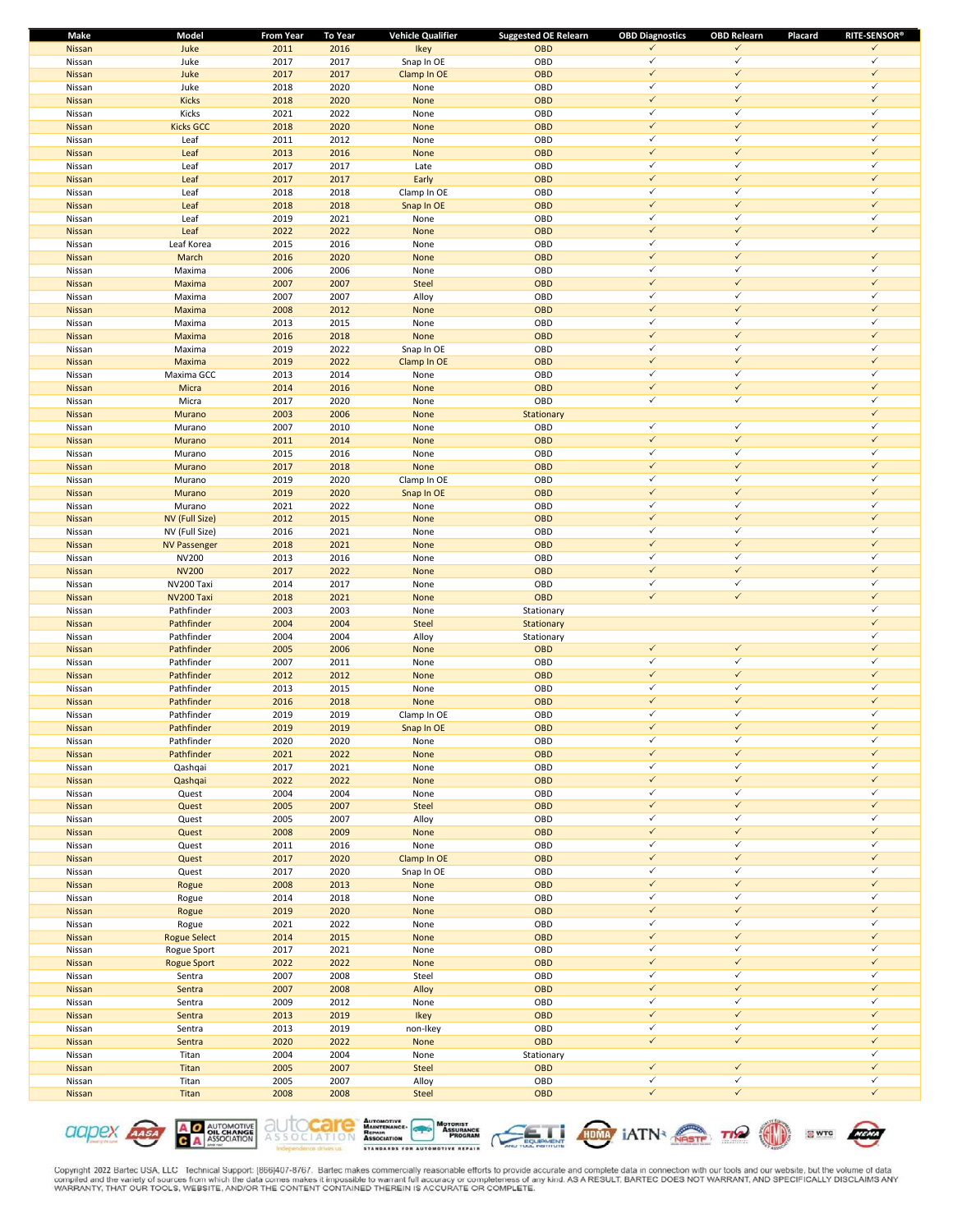| Make       | Model                 | <b>From Year</b> | To Year | <b>Vehicle Qualifier</b> | <b>Suggested OE Relearn</b> | <b>OBD Diagnostics</b> | <b>OBD Relearn</b> | <b>RITE-SENSOR®</b><br>Placard |
|------------|-----------------------|------------------|---------|--------------------------|-----------------------------|------------------------|--------------------|--------------------------------|
| Nissan     | Titan                 | 2008             | 2008    | Alloy                    | OBD                         | $\checkmark$           | $\checkmark$       | $\checkmark$                   |
| Nissan     | Titan                 | 2009             | 2015    | None                     | <b>OBD</b>                  | $\checkmark$           | $\checkmark$       | $\checkmark$                   |
| Nissan     | Titan                 | 2016             | 2017    | None                     | OBD                         | $\checkmark$           | $\checkmark$       | $\checkmark$                   |
| Nissan     | Titan                 | 2018             | 2022    | None                     | <b>OBD</b>                  | $\checkmark$           | $\checkmark$       | $\checkmark$                   |
| Nissan     | Titan Pro 4X          | 2014             | 2014    | None                     | OBD                         | $\checkmark$           | $\checkmark$       | $\checkmark$                   |
| Nissan     | <b>Titan XD</b>       | 2016             | 2017    | None                     | <b>OBD</b>                  | $\checkmark$           | $\checkmark$       | $\checkmark$                   |
| Nissan     | Titan XD              | 2018             | 2022    | None                     | OBD                         | $\checkmark$           | $\checkmark$       | $\checkmark$                   |
| Nissan     | Versa Hatchback       | 2007             | 2010    | None                     | <b>OBD</b>                  | $\checkmark$           | $\checkmark$       | $\checkmark$                   |
| Nissan     | Versa Hatchback       | 2011             | 2012    | None                     | OBD                         | $\checkmark$           | $\checkmark$       | $\checkmark$                   |
|            |                       | 2014             | 2014    | None                     | OBD                         | $\checkmark$           | $\checkmark$       | $\checkmark$                   |
| Nissan     | Versa Note            |                  |         |                          |                             | $\checkmark$           | $\checkmark$       | $\checkmark$                   |
| Nissan     | Versa Note            | 2015             | 2020    | SL Model Only            | OBD                         |                        |                    |                                |
| Nissan     | <b>Versa Note</b>     | 2015             | 2020    | S/SV and SR Model        | OBD                         | $\checkmark$           | $\checkmark$       | $\checkmark$                   |
| Nissan     | Versa Sedan           | 2007             | 2008    | None                     | OBD                         | $\checkmark$           | $\checkmark$       | $\checkmark$                   |
| Nissan     | Versa Sedan           | 2009             | 2011    | None                     | <b>OBD</b>                  | $\checkmark$           | $\checkmark$       | $\checkmark$                   |
| Nissan     | Versa Sedan           | 2012             | 2012    | None                     | OBD                         | $\checkmark$           | $\checkmark$       | $\checkmark$                   |
| Nissan     | Versa Sedan           | 2013             | 2019    | non-Ikey                 | <b>OBD</b>                  | $\checkmark$           | $\checkmark$       | $\checkmark$                   |
| Nissan     | Versa Sedan           | 2013             | 2019    | Ikey                     | OBD                         | $\checkmark$           | $\checkmark$       | $\checkmark$                   |
| Nissan     | Versa Sedan           | 2020             | 2022    | None                     | <b>OBD</b>                  | $\checkmark$           | $\checkmark$       | $\checkmark$                   |
| Nissan     | Xterra                | 2003             | 2004    | None                     | Stationary                  |                        |                    | $\checkmark$                   |
| Nissan     | <b>Xterra</b>         | 2005             | 2005    | None                     | OBD                         | $\checkmark$           | $\checkmark$       | $\checkmark$                   |
| Nissan     | Xterra                | 2006             | 2006    | Steel                    | OBD                         | $\checkmark$           | $\checkmark$       | $\checkmark$                   |
| Nissan     | <b>Xterra</b>         | 2006             | 2006    | Alloy                    | OBD                         | $\checkmark$           | $\checkmark$       | $\checkmark$                   |
| Nissan     | Xterra                | 2007             | 2015    | None                     | OBD                         | $\checkmark$           | $\checkmark$       | $\checkmark$                   |
| Oldsmobile | Alero                 | 1999             | 2000    | None                     | Stationary                  |                        |                    |                                |
| Oldsmobile | Aurora                | 2001             | 2003    | None                     |                             |                        |                    |                                |
|            |                       |                  |         |                          | Stationary                  |                        |                    |                                |
| Plymouth   | Prowler               | 1997             | 2001    | None                     | <b>Drive</b>                |                        |                    |                                |
| Polestar   | Polestar 1            | 2020             | 2022    | None                     | Drive                       |                        |                    |                                |
| Polestar   | Polestar <sub>2</sub> | 2021             | 2022    | None                     | Indirect                    |                        |                    |                                |
| Pontiac    | Aztek                 | 2003             | 2005    | None                     | Drive                       |                        |                    |                                |
| Pontiac    | <b>Bonneville</b>     | 2000             | 2005    | None                     | Stationary                  |                        |                    |                                |
| Pontiac    | G <sub>3</sub>        | 2009             | 2010    | None                     | Stationary                  |                        |                    | $\checkmark$                   |
| Pontiac    | G <sub>5</sub>        | 2008             | 2008    | None                     | <b>OBD</b> / Stationary     | $\checkmark$           | $\checkmark$       | $\checkmark$                   |
| Pontiac    | G5                    | 2009             | 2010    | None                     | Stationary                  |                        |                    | $\checkmark$                   |
| Pontiac    | G <sub>6</sub>        | 2008             | 2008    | Clamp In OE              | <b>OBD</b> / Stationary     | $\checkmark$           | $\checkmark$       | $\checkmark$                   |
| Pontiac    | G <sub>6</sub>        | 2008             | 2008    | Snap In OE               | OBD / Stationary            | $\checkmark$           | $\checkmark$       | $\checkmark$                   |
| Pontiac    | G <sub>6</sub>        | 2009             | 2010    | None                     | <b>OBD</b> / Stationary     | $\checkmark$           | $\checkmark$       | $\checkmark$                   |
| Pontiac    | G8                    | 2008             | 2009    | None                     | Stationary                  |                        |                    | $\checkmark$                   |
| Pontiac    | <b>Grand Am</b>       | 1999             | 2002    | None                     | Stationary                  |                        |                    |                                |
| Pontiac    | <b>Grand Prix</b>     | 2004             | 2006    | None                     | Stationary                  |                        |                    |                                |
|            | <b>Grand Prix</b>     | 2007             | 2007    | None                     |                             |                        |                    | $\checkmark$                   |
| Pontiac    |                       |                  |         |                          | Stationary                  |                        |                    | $\checkmark$                   |
| Pontiac    | <b>Grand Prix</b>     | 2008             | 2008    | Clamp In OE              | Stationary                  |                        |                    | $\checkmark$                   |
| Pontiac    | <b>Grand Prix</b>     | 2008             | 2008    | Snap In OE               | Stationary                  |                        |                    |                                |
| Pontiac    | Montana               | 2008             | 2008    | None                     | Stationary                  |                        |                    | $\checkmark$                   |
| Pontiac    | Solstice              | 2008             | 2010    | None                     | Stationary                  |                        |                    | $\checkmark$                   |
| Pontiac    | Torrent               | 2007             | 2009    | None                     | Stationary                  |                        |                    | ✓                              |
| Pontiac    | Vibe                  | 2005             | 2007    | None                     | Stationary                  |                        |                    |                                |
| Pontiac    | Vibe                  | 2008             | 2010    | None                     | OBD-Assisted                | $\checkmark$           | $\checkmark$       | $\checkmark$                   |
| Pontiac    | Wave                  | 2007             | 2009    | None                     | <b>OBD</b>                  | $\checkmark$           | $\checkmark$       | $\checkmark$                   |
| Porsche    | 718 Boxster           | 2017             | 2022    | None                     | Drive                       |                        |                    | $\checkmark$                   |
| Porsche    | 718 Cayman            | 2017             | 2021    | None                     | <b>Drive</b>                |                        |                    | $\checkmark$                   |
| Porsche    | 911                   | 2005             | 2007    | None                     | Drive                       |                        |                    | $\checkmark$                   |
| Porsche    | 911                   | 2008             | 2008    | 433 MHz                  | <b>Drive</b>                |                        |                    | $\checkmark$                   |
| Porsche    | 911                   | 2008             | 2008    | 315 MHz                  | Drive                       |                        |                    |                                |
| Porsche    | 911                   | 2009             | 2016    | 433 MHz                  | <b>Drive</b>                |                        |                    | $\checkmark$                   |
| Porsche    | 911                   | 2009             | 2016    | 315 MHz                  | Drive                       |                        |                    | $\checkmark$                   |
| Porsche    | 911                   | 2017             | 2022    | None                     | <b>Drive</b>                |                        |                    | $\checkmark$                   |
| Porsche    | 911 GT3               | 2007             | 2009    | 433 MHz                  | Drive                       |                        |                    | $\checkmark$                   |
| Porsche    | 911 GT3               | 2007             | 2009    | 315 MHz                  | <b>Drive</b>                |                        |                    |                                |
| Porsche    | 911 GT3               | 2010             | 2016    | None                     | Drive                       |                        |                    | $\checkmark$                   |
| Porsche    | 911 GT3               | 2017             | 2022    | None                     | <b>Drive</b>                |                        |                    | $\checkmark$                   |
| Porsche    | 918 Spyder            | 2015             | 2015    | None                     | Drive                       |                        |                    | $\checkmark$                   |
|            |                       | 2004             |         |                          | <b>Drive</b>                |                        |                    | $\checkmark$                   |
| Porsche    | <b>Boxster</b>        |                  | 2008    | 433 MHz                  |                             |                        |                    |                                |
| Porsche    | Boxster               | 2004             | 2008    | 315 MHz                  | Drive                       |                        |                    | $\checkmark$                   |
| Porsche    | <b>Boxster</b>        | 2009             | 2016    | 315 MHz                  | <b>Drive</b>                |                        |                    |                                |
| Porsche    | Boxster               | 2009             | 2016    | 433 MHz                  | Drive                       |                        |                    | $\checkmark$                   |
| Porsche    | Carrera               | 2004             | 2011    | None                     | <b>Drive</b>                |                        |                    | $\checkmark$                   |
| Porsche    | Cayenne               | 2002             | 2006    | 433 MHz                  | Drive                       |                        |                    | $\checkmark$                   |
| Porsche    | Cayenne               | 2002             | 2006    | 315 MHz                  | <b>Drive</b>                |                        |                    | $\checkmark$                   |
| Porsche    | Cayenne               | 2007             | 2014    | 433 MHz                  | Drive                       |                        |                    | $\checkmark$                   |
| Porsche    | Cayenne               | 2007             | 2014    | 315 MHz                  | <b>Drive</b>                |                        |                    |                                |
| Porsche    | Cayenne               | 2015             | 2017    | None                     | Drive                       |                        |                    | $\checkmark$                   |
| Porsche    | Cayenne               | 2017             | 2022    | None                     | <b>Drive</b>                |                        |                    | $\checkmark$                   |
| Porsche    | Cayman                | 2005             | 2008    | 433 MHz                  | Drive                       |                        |                    | $\checkmark$                   |
| Porsche    | Cayman                | 2005             | 2008    | 315 MHz                  | <b>Drive</b>                |                        |                    |                                |
| Porsche    | Cayman                | 2009             | 2012    | 433 MHz                  | Drive                       |                        |                    | $\checkmark$                   |
| Porsche    | Cayman                | 2009             | 2012    | 315 MHz                  | <b>Drive</b>                |                        |                    | $\checkmark$                   |
| Porsche    | Cayman                | 2013             | 2016    | 315 MHz                  | Drive                       |                        |                    | $\checkmark$                   |
| Porsche    | Cayman                | 2013             | 2016    | 433 MHz                  | <b>Drive</b>                |                        |                    | $\checkmark$                   |
| Porsche    | Macan                 | 2014             | 2021    | None                     | Drive                       |                        |                    | $\checkmark$                   |
|            |                       |                  |         |                          |                             |                        |                    | $\checkmark$                   |
| Porsche    | Panamera              | 2009             | 2013    | None                     | <b>Drive</b>                |                        |                    | $\checkmark$                   |
| Porsche    | Panamera              | 2014             | 2016    | 315 MHz                  | Drive                       |                        |                    |                                |













**SWTC**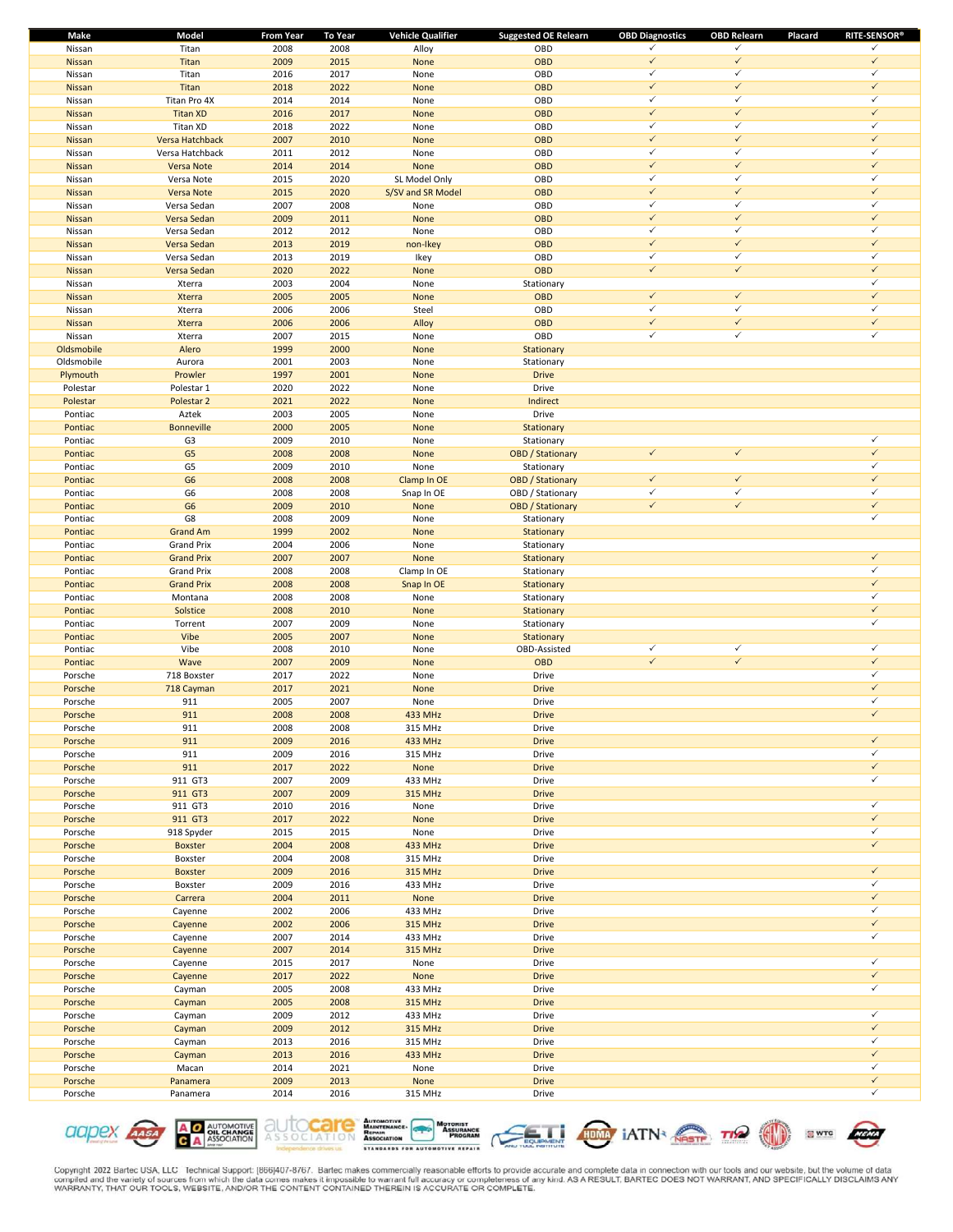| Make               | Model                              | <b>From Year</b> | <b>To Year</b> | <b>Vehicle Qualifier</b>       | <b>Suggested OE Relearn</b> | <b>OBD Diagnostics</b>       | <b>OBD Relearn</b>           | Placard      | <b>RITE-SENSOR®</b>          |
|--------------------|------------------------------------|------------------|----------------|--------------------------------|-----------------------------|------------------------------|------------------------------|--------------|------------------------------|
| Porsche            | Panamera                           | 2014             | 2016           | 433 MHz                        | <b>Drive</b>                |                              |                              |              | $\checkmark$                 |
| Porsche            | Panamera                           | 2017             | 2022           | 433 MHz                        | Drive                       |                              |                              |              | $\checkmark$                 |
| Porsche            | Panamera                           | 2017             | 2022           | <b>315 MHz</b>                 | <b>Drive</b>                |                              |                              |              | $\checkmark$                 |
| Porsche            | Taycan                             | 2020             | 2022           | None                           | Drive                       |                              |                              |              | $\checkmark$<br>$\checkmark$ |
| <b>RAM</b>         | <b>RAM 1500</b><br><b>RAM 1500</b> | 2007             | 2007           | None                           | OBD / Drive                 | $\checkmark$<br>$\checkmark$ | $\checkmark$<br>$\checkmark$ | $\checkmark$ | $\checkmark$                 |
| RAM<br><b>RAM</b>  |                                    | 2008<br>2008     | 2008<br>2008   | Mega Cab                       | OBD / Drive                 | $\checkmark$                 | $\checkmark$                 | $\checkmark$ | $\checkmark$                 |
| <b>RAM</b>         | <b>RAM 1500</b><br><b>RAM 1500</b> | 2009             | 2009           | <b>Standard Cab</b><br>315 MHz | OBD / Drive<br>OBD / Drive  | $\checkmark$                 | $\checkmark$                 | $\checkmark$ | $\checkmark$                 |
| <b>RAM</b>         | <b>RAM 1500</b>                    | 2009             | 2009           | 433 MHz                        | OBD / Drive                 | $\checkmark$                 | $\checkmark$                 | $\checkmark$ | $\checkmark$                 |
| RAM                | RAM 1500                           | 2010             | 2012           | None                           | OBD / Drive                 | $\checkmark$                 | ✓                            |              | $\checkmark$                 |
| <b>RAM</b>         | <b>RAM 1500</b>                    | 2013             | 2013           | None                           | OBD / Drive                 | $\checkmark$                 | $\checkmark$                 | $\checkmark$ | $\checkmark$                 |
| <b>RAM</b>         | <b>RAM 1500</b>                    | 2014             | 2014           | None                           | OBD / Drive                 | $\checkmark$                 | $\checkmark$                 |              | $\checkmark$                 |
| <b>RAM</b>         | <b>RAM 1500</b>                    | 2015             | 2015           | None                           | OBD / Drive                 | $\checkmark$                 | $\checkmark$                 |              | $\checkmark$                 |
| <b>RAM</b>         | <b>RAM 1500</b>                    | 2016             | 2018           | None                           | Drive                       |                              |                              |              | $\checkmark$                 |
| <b>RAM</b>         | <b>RAM 1500</b>                    | 2019             | 2022           | None                           | <b>Drive</b>                |                              |                              |              | $\checkmark$                 |
| RAM                | RAM 1500 Classic                   | 2019             | 2022           | None                           | Drive                       |                              |                              |              | $\checkmark$                 |
| <b>RAM</b>         | <b>RAM 2500</b>                    | 2008             | 2008           | None                           | OBD / Drive                 | $\checkmark$                 | $\checkmark$                 |              | $\checkmark$                 |
| <b>RAM</b>         | <b>RAM 2500</b>                    | 2009             | 2009           | None                           | OBD / Drive                 | $\checkmark$                 | $\checkmark$                 |              | $\checkmark$                 |
| <b>RAM</b>         | <b>RAM 2500</b>                    | 2010             | 2012           | None                           | OBD / Drive                 | $\checkmark$                 | $\checkmark$                 |              | $\checkmark$                 |
| RAM                | <b>RAM 2500</b>                    | 2013             | 2013           | None                           | OBD / Drive                 | $\checkmark$                 | $\checkmark$                 |              | $\checkmark$                 |
| <b>RAM</b>         | <b>RAM 2500</b>                    | 2014             | 2014           | None                           | OBD / Drive                 | $\checkmark$                 | $\checkmark$                 |              | $\checkmark$                 |
| RAM                | <b>RAM 2500</b>                    | 2015             | 2015           | None                           | OBD / Drive                 | $\checkmark$                 | $\checkmark$                 |              | $\checkmark$                 |
| <b>RAM</b>         | <b>RAM 2500</b>                    | 2016             | 2018           | None                           | <b>Drive</b>                |                              |                              |              | $\checkmark$                 |
| RAM                | <b>RAM 2500</b>                    | 2019             | 2022           | None                           | Drive                       |                              |                              |              | $\checkmark$                 |
| <b>RAM</b>         | <b>RAM 3500 DRW</b>                | 2014             | 2018           | Alloy                          | <b>Drive</b>                |                              |                              |              | $\checkmark$                 |
| RAM                | <b>RAM 3500 DRW</b>                | 2014             | 2018           | Steel                          | Drive                       |                              |                              |              | $\checkmark$                 |
| <b>RAM</b>         | <b>RAM 3500 DRW</b>                | 2019             | 2022           | Steel                          | <b>Drive</b>                |                              |                              |              | $\checkmark$                 |
| <b>RAM</b>         | <b>RAM 3500 DRW</b>                | 2019             | 2022           | Alloy                          | Drive                       |                              |                              |              | $\checkmark$                 |
| <b>RAM</b>         | <b>RAM 3500 SRW</b>                | 2013             | 2013           | None                           | OBD / Drive                 | $\checkmark$                 | $\checkmark$                 | $\checkmark$ | $\checkmark$                 |
| RAM                | <b>RAM 3500 SRW</b>                | 2014             | 2018           | None                           | Drive                       |                              |                              |              | $\checkmark$                 |
| <b>RAM</b>         | <b>RAM 3500 SRW</b>                | 2019             | 2022           | None                           | <b>Drive</b>                |                              |                              |              | $\checkmark$                 |
| RAM                | <b>RAM Promaster</b>               | 2014             | 2015           | None                           | OBD / Drive                 | $\checkmark$                 | $\checkmark$                 |              | $\checkmark$                 |
| <b>RAM</b>         | <b>RAM Promaster</b>               | 2016             | 2021           | None                           | OBD / Drive                 | $\checkmark$                 | $\checkmark$                 |              | $\checkmark$                 |
| RAM                | <b>RAM Promaster</b>               | 2022             | 2023           | None                           | Drive                       |                              |                              |              |                              |
| <b>RAM</b>         | <b>RAM Promaster City</b>          | 2015             | 2022           | None                           | OBD / Drive                 | $\checkmark$                 | $\checkmark$                 |              | $\checkmark$                 |
| <b>RAM</b>         | <b>RAM Trailer</b>                 | 2019             | 2022           | None                           | Stationary                  |                              |                              |              |                              |
| Retrofit           | <b>Dill Trailer Kit</b>            | 1997             | 2016           | None                           | Stationary                  |                              |                              |              |                              |
| Retrofit           | Schrader RFK                       | 1997             | 2022           | None                           | Stationary                  |                              |                              |              | $\checkmark$                 |
| Rivian             | Prime                              | 2022             | 2022           | None                           | <b>Drive</b>                |                              |                              |              |                              |
| Rivian             | R <sub>1</sub> S                   | 2022             | 2022           | None                           | Drive                       |                              |                              |              |                              |
| Rivian             | R <sub>1</sub> T                   | 2022             | 2022           | None                           | <b>Drive</b>                |                              |                              |              |                              |
| Rolls-Royce        | Cullinan                           | 2018             | 2021           | None                           | Drive                       |                              |                              |              | $\checkmark$                 |
| <b>Rolls-Royce</b> | Dawn                               | 2016             | 2021           | None                           | <b>Drive</b>                |                              |                              |              | $\checkmark$                 |
| Rolls-Royce        | Ghost                              | 2009             | 2010           | None                           | Drive                       |                              |                              |              | $\checkmark$                 |
| <b>Rolls-Royce</b> | Ghost                              | 2011             | 2019           | None                           | <b>Drive</b>                |                              |                              |              | $\checkmark$                 |
| Rolls-Royce        | Ghost                              | 2020             | 2022           | None                           | Drive                       |                              |                              |              | $\checkmark$                 |
| <b>Rolls-Royce</b> | Phantom                            | 2007             | 2011           | None                           | <b>Drive</b>                |                              |                              |              | $\checkmark$                 |
| Rolls-Royce        | Phantom                            | 2012             | 2016           | None                           | Drive                       |                              |                              |              | $\checkmark$                 |
| <b>Rolls-Royce</b> | Phantom                            | 2017             | 2021           | None                           | <b>Drive</b>                |                              |                              |              | $\checkmark$                 |
| Rolls-Royce        | Wraith                             | 2014             | 2021           | None                           | Drive                       |                              |                              |              | ✓                            |
| Saab               | $9 - 3.$                           | 2003             | 2007           | None                           | <b>Drive</b>                |                              |                              |              | $\checkmark$                 |
| Saab               | $9 - 3.$                           | 2008             | 2012           | None                           | Drive                       |                              |                              |              | $\checkmark$                 |
| Saab               | $9-4X$                             | 2011             | 2011           | None                           | <b>Drive</b>                |                              |                              |              | $\checkmark$                 |
| Saab               | $9 - 5.$                           | 2003             | 2007           | None                           | Drive                       |                              |                              |              | $\checkmark$                 |
| Saab               | $9 - 5.$                           | 2008             | 2009           | None                           | <b>Drive</b>                |                              |                              |              | $\checkmark$                 |
| Saab               | $9 - 5.$                           | 2010             | 2012           | None                           | Drive                       |                              |                              |              | $\checkmark$                 |
| Saab               | $9-7X$                             | 2005             | 2009           | None                           | Stationary                  |                              |                              |              | $\checkmark$                 |
| Saturn             | Astra                              | 2008             | 2009           | None                           | Drive                       |                              |                              |              | $\checkmark$                 |
| Saturn             | Astra                              | 2010             | 2010           | None                           | <b>Drive</b>                |                              |                              |              | $\checkmark$                 |
| Saturn             | Aura                               | 2007             | 2007           | None                           | Stationary                  |                              |                              |              | ✓                            |
| Saturn             | Aura                               | 2008             | 2008           | Clamp In OE                    | Stationary                  |                              |                              |              | $\checkmark$                 |
| Saturn             | Aura                               | 2008             | 2008           | Snap In OE                     | Stationary                  |                              |                              |              | $\checkmark$                 |
| Saturn             | Aura                               | 2009             | 2010           | None                           | Stationary                  |                              |                              |              | $\checkmark$                 |
| Saturn             | Outlook                            | 2007             | 2008           | None                           | Stationary                  |                              |                              |              | $\checkmark$                 |
| Saturn             | Outlook                            | 2009             | 2010           | None                           | Stationary                  |                              |                              |              | $\checkmark$                 |
| Saturn             | Sky                                | 2008             | 2010           | None                           | Stationary                  |                              |                              |              | $\checkmark$                 |
| Saturn             | <b>VUE</b>                         | 2007             | 2010           | None                           | Stationary                  |                              |                              |              | $\checkmark$                 |
| Scion              | Corolla iM                         | 2015             | 2016           | None                           | OBD-Assisted                | $\checkmark$                 | $\checkmark$                 |              | $\checkmark$                 |
| Scion              | $FR-S$                             | 2013             | 2016           | None                           | <b>OBD-Assisted</b>         | $\checkmark$                 | $\checkmark$                 |              | $\checkmark$                 |
| Scion              | iQ                                 | 2012             | 2015           | None                           | OBD-Assisted                | $\checkmark$                 | $\checkmark$                 |              | ✓                            |
| Scion              | tc                                 | 2005             | 2006           | None                           | <b>Drive</b>                |                              |                              |              |                              |
| Scion              | $\mathsf{t}\mathsf{C}$             | 2007             | 2016           | None                           | OBD-Assisted                | $\checkmark$                 | $\checkmark$                 |              | $\checkmark$                 |
| Scion              | xB                                 | 2007             | 2016           | None                           | <b>OBD-Assisted</b>         | $\checkmark$                 | $\checkmark$                 |              | $\checkmark$                 |
| Scion              | xD                                 | 2008             | 2016           | None                           | OBD-Assisted                | $\checkmark$                 | $\checkmark$                 |              | $\checkmark$                 |
| Scion              | Yaris iA                           | 2015             | 2016           | None                           | <b>Drive</b>                |                              |                              |              |                              |
| Smart              | Forfour                            | 2015             | 2016           | None                           | Drive                       |                              |                              |              | $\checkmark$                 |
| Smart              | Fortwo                             | 2008             | 2008           | <b>CONTI</b>                   | <b>Drive</b>                |                              |                              |              |                              |
| Smart              | Fortwo                             | 2008             | 2008           | SCHR                           | Drive                       |                              |                              |              | $\checkmark$                 |
| Smart              | Fortwo                             | 2009             | 2012           | None                           | <b>Drive</b>                |                              |                              |              | $\checkmark$                 |
| Smart              | Fortwo                             | 2013             | 2013           | None                           | Drive                       |                              |                              |              | $\checkmark$                 |
| Smart              | Fortwo                             | 2014             | 2014           | None                           | <b>Drive</b>                |                              |                              |              | $\checkmark$                 |

**A O AUTOMOTIVE**<br>**C A** ASSOCIATION aapex Assa





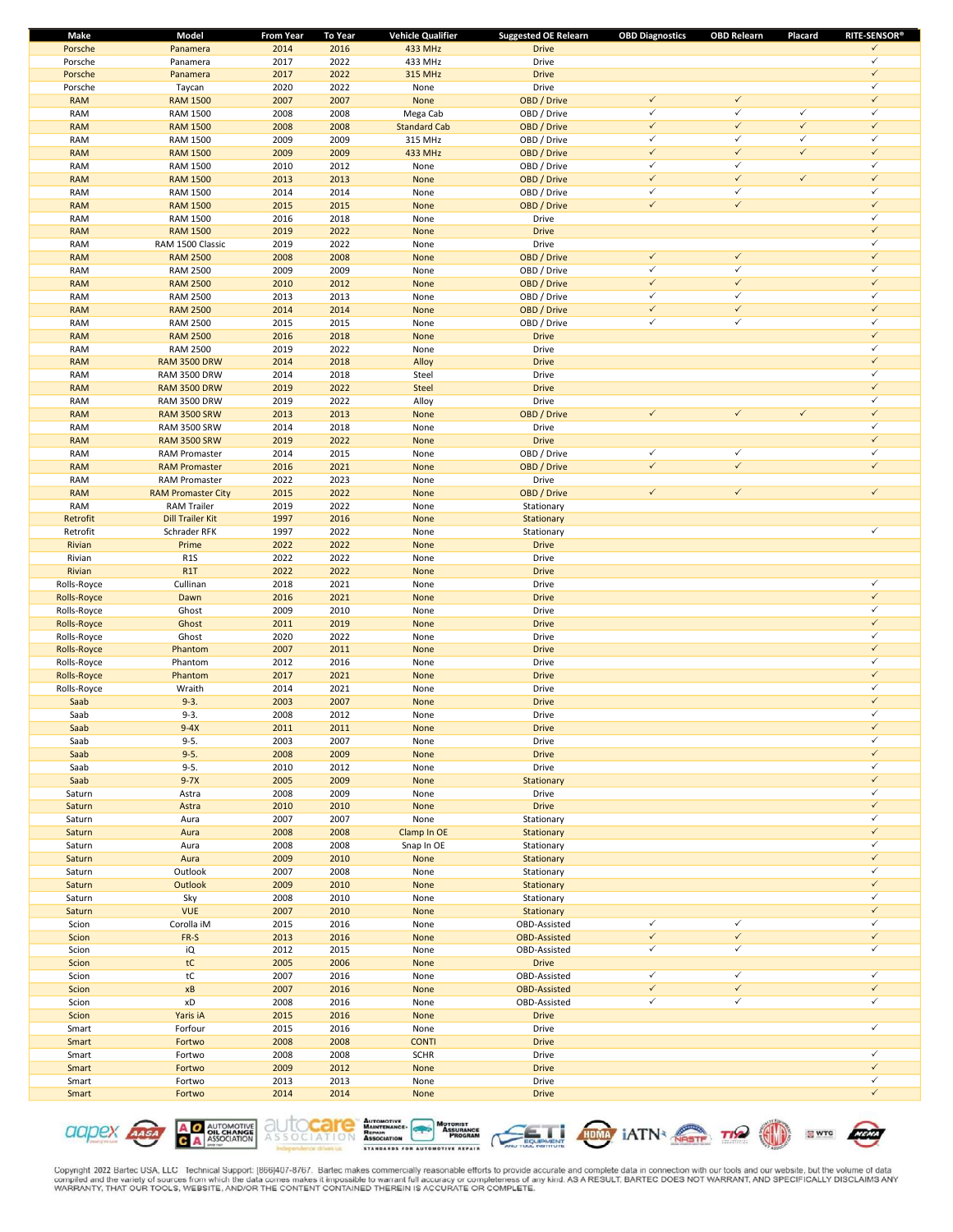| Make   | Model               | <b>From Year</b> | <b>To Year</b> | <b>Vehicle Qualifier</b> | <b>Suggested OE Relearn</b> | <b>OBD Diagnostics</b> | <b>OBD Relearn</b> | <b>RITE-SENSOR®</b><br>Placard |
|--------|---------------------|------------------|----------------|--------------------------|-----------------------------|------------------------|--------------------|--------------------------------|
| Smart  | Fortwo              | 2015             | 2018           | None                     | Drive                       |                        |                    | ✓                              |
| Smart  | <b>Fortwo EQ</b>    | 2017             | 2020           | None                     | <b>Drive</b>                |                        |                    | $\checkmark$                   |
| Smart  | Fortwo EV           | 2013             | 2016           | None                     | Drive                       |                        |                    | $\checkmark$                   |
| Subaru | Ascent              | 2018             | 2022           | None                     | OBD                         | $\checkmark$           | $\checkmark$       | $\checkmark$                   |
| Subaru | <b>B9 Tribeca</b>   | 2006             | 2011           | None                     | OBD                         | ✓                      | $\checkmark$       | ✓                              |
| Subaru | <b>BRZ</b>          | 2013             | 2022           | None                     | <b>OBD-Assisted</b>         | $\checkmark$           | $\checkmark$       | $\checkmark$                   |
| Subaru | Crosstrek           | 2016             | 2017           | None                     | OBD                         | $\checkmark$           | $\checkmark$       | $\checkmark$                   |
| Subaru | Crosstrek           | 2018             | 2022           | None                     | OBD                         | $\checkmark$           | $\checkmark$       | $\checkmark$                   |
| Subaru | Forester            | 2008             | 2014           | None                     | OBD                         | $\checkmark$           | $\checkmark$       | $\checkmark$                   |
| Subaru | Forester            | 2015             | 2018           | None                     | OBD                         | $\checkmark$           | $\checkmark$       | $\checkmark$                   |
| Subaru | Forester            | 2019             | 2022           | None                     | OBD                         | $\checkmark$           | $\checkmark$       | $\checkmark$                   |
| Subaru | Impreza             | 2007             | 2007           | None                     | OBD                         | $\checkmark$           | $\checkmark$       | $\checkmark$                   |
| Subaru | Impreza             | 2008             | 2014           | None                     | OBD                         | $\checkmark$           | $\checkmark$       | $\checkmark$                   |
| Subaru | Impreza             | 2015             | 2016           | None                     | OBD                         | $\checkmark$           | $\checkmark$       | $\checkmark$                   |
| Subaru | Impreza             | 2017             | 2022           | None                     | OBD                         | $\checkmark$           | $\checkmark$       | ✓                              |
| Subaru | Legacy              | 2004             | 2007           | None                     | OBD                         | $\checkmark$           | $\checkmark$       | $\checkmark$                   |
| Subaru | Legacy              | 2008             | 2014           | None                     | OBD                         | $\checkmark$           | $\checkmark$       | $\checkmark$                   |
| Subaru | Legacy              | 2015             | 2017           | None                     | OBD                         | $\checkmark$           | $\checkmark$       | $\checkmark$                   |
| Subaru | Legacy              | 2018             | 2019           | None                     | OBD                         | $\checkmark$           | $\checkmark$       | $\checkmark$                   |
| Subaru | Legacy              | 2020             | 2022           | None                     | OBD                         | $\checkmark$           | $\checkmark$       | $\checkmark$                   |
| Subaru | Outback             | 2004             | 2007           | None                     | OBD                         | $\checkmark$           | $\checkmark$       | $\checkmark$                   |
| Subaru | Outback             | 2008             | 2014           | None                     | OBD                         | $\checkmark$           | $\checkmark$       | $\checkmark$                   |
| Subaru | Outback             | 2015             | 2017           | None                     | OBD                         | $\checkmark$           | $\checkmark$       | $\checkmark$                   |
| Subaru | Outback             | 2018             | 2022           | None                     | OBD                         | $\checkmark$           | $\checkmark$       | $\checkmark$                   |
| Subaru | Tribeca             | 2008             | 2014           | None                     | OBD                         | $\checkmark$           | $\checkmark$       | ✓                              |
| Subaru | <b>WRX</b>          | 2014             | 2015           | None                     | OBD                         | $\checkmark$           | $\checkmark$       | $\checkmark$                   |
| Subaru | WRX                 | 2016             | 2022           | None                     | OBD                         | $\checkmark$           | $\checkmark$       | ✓                              |
| Subaru | <b>XV Crosstrek</b> | 2013             | 2016           | None                     | OBD                         | $\checkmark$           | $\checkmark$       | $\checkmark$                   |
| Suzuki | Equator             | 2009             | 2010           | None                     | Stationary                  |                        |                    | $\checkmark$                   |
| Suzuki | Equator             | 2011             | 2014           | None                     | Stationary                  |                        |                    | $\checkmark$                   |
| Suzuki | Forenza             | 2007             | 2008           | None                     | Stationary                  |                        |                    | $\checkmark$                   |
| Suzuki | <b>Grand Vitara</b> | 2005             | 2014           | None                     | <b>OBD</b>                  | $\checkmark$           | $\checkmark$       | $\checkmark$                   |
| Suzuki | Kizashi             | 2010             | 2014           | None                     | Stationary                  |                        |                    | $\checkmark$                   |
| Suzuki | Reno                | 2007             | 2008           | None                     | Stationary                  |                        |                    | $\checkmark$                   |
| Suzuki | SX4                 | 2007             | 2014           | None                     | OBD                         | $\checkmark$           | $\checkmark$       | ✓                              |
| Suzuki | Verona              | 2005             | 2006           | None                     | Stationary                  |                        |                    | $\checkmark$                   |
| Suzuki | $XL - 7$            | 2005             | 2006           | None                     | Stationary                  |                        |                    | ✓                              |
| Suzuki | XL7                 | 2007             | 2009           | None                     | Stationary                  |                        |                    | $\checkmark$                   |
| Tesla  | Model 3             | 2017             | 2020           | None                     | Drive                       |                        |                    | $\checkmark$                   |
| Tesla  | Model 3             | 2021             | 2022           | None                     | <b>Drive</b>                |                        |                    |                                |
| Tesla  | Model S             | 2012             | 2013           | None                     | Information                 |                        |                    |                                |
| Tesla  | Model S             | 2014             | 2014           | Early                    | Information                 |                        |                    |                                |
| Tesla  | Model S             | 2014             | 2014           | Late                     | Drive                       |                        |                    | $\checkmark$                   |
| Tesla  | Model S             | 2015             | 2021           | None                     | <b>Drive</b>                |                        |                    | $\checkmark$                   |
| Tesla  | Model X             | 2016             | 2021           | None                     | Drive                       |                        |                    | ✓                              |
| Tesla  | Model Y             | 2020             | 2022           | None                     | <b>Drive</b>                |                        |                    |                                |
| Tesla  | Roadster            | 2008             | 2011           | None                     | Information                 |                        |                    | $\checkmark$                   |
| Toyota | 4Runner             | 2003             | 2005           | None                     | <b>OBD-Assisted</b>         | $\checkmark$           | $\checkmark$       | $\checkmark$                   |
| Toyota | 4Runner             | 2006             | 2006           | Early                    | OBD-Assisted                | ✓                      | $\checkmark$       | $\checkmark$                   |
| Toyota | 4Runner             | 2006             | 2006           | Late                     | <b>OBD-Assisted</b>         | $\checkmark$           | $\checkmark$       | $\checkmark$                   |
| Toyota | 4Runner             | 2007             | 2009           | None                     | OBD-Assisted                | $\checkmark$           | $\checkmark$       | $\checkmark$                   |
| Toyota | 4Runner             | 2010             | 2012           | None                     | <b>OBD-Assisted</b>         | $\checkmark$           | $\checkmark$       | $\checkmark$                   |
| Toyota | 4Runner             | 2013             | 2017           | None                     | OBD-Assisted                | ✓                      | ✓                  | ✓                              |
| Toyota | 4Runner             | 2018             | 2018           | None                     | <b>OBD-Assisted</b>         | $\checkmark$           | $\checkmark$       | $\checkmark$                   |
| Toyota | 4Runner             | 2019             | 2019           | Early                    | OBD-Assisted                | ✓                      | $\checkmark$       | ✓                              |
| Toyota | 4Runner             | 2019             | 2019           | Late                     | <b>OBD-Assisted</b>         | $\checkmark$           | $\checkmark$       | $\checkmark$                   |
| Toyota | 4Runner             | 2020             | 2022           | Snap In OE               | OBD-Assisted                | $\checkmark$           | $\checkmark$       | $\checkmark$                   |
| Toyota | 4Runner             | 2020             | 2022           | Clamp In OE              | <b>OBD-Assisted</b>         | $\checkmark$           | $\checkmark$       | $\checkmark$                   |
| Toyota | Avalon              | 2007             | 2012           | None                     | OBD-Assisted                | $\checkmark$           | $\checkmark$       | $\checkmark$                   |
| Toyota | Avalon              | 2013             | 2015           | None                     | <b>OBD-Assisted</b>         | $\checkmark$           | $\checkmark$       | $\checkmark$                   |
| Toyota | Avalon              | 2016             | 2019           | None                     | OBD-Assisted                | $\checkmark$           | $\checkmark$       | $\checkmark$                   |
| Toyota | Avalon              | 2020             | 2022           | None                     | <b>OBD-Assisted</b>         | $\checkmark$           | $\checkmark$       | $\checkmark$                   |
| Toyota | Avanza              | 2016             | 2021           | None                     | Information                 |                        |                    | $\checkmark$                   |
| Toyota | Camry               | 2007             | 2011           | <b>USA Made</b>          | <b>OBD-Assisted</b>         | $\checkmark$           | $\checkmark$       | $\checkmark$                   |
| Toyota | Camry               | 2007             | 2011           | Japan Made               | OBD-Assisted                | ✓                      | $\checkmark$       | ✓                              |
| Toyota | Camry               | 2012             | 2014           | None                     | <b>OBD-Assisted</b>         | $\checkmark$           | $\checkmark$       | $\checkmark$                   |
| Toyota | Camry               | 2015             | 2017           | Hi Line                  | OBD-Assisted                | $\checkmark$           | $\checkmark$       | $\checkmark$                   |
| Toyota | Camry               | 2015             | 2017           | Lo Line                  | <b>OBD-Assisted</b>         | $\checkmark$           | $\checkmark$       | $\checkmark$                   |
| Toyota | Camry               | 2018             | 2019           | None                     | OBD-Assisted                | $\checkmark$           | $\checkmark$       | $\checkmark$                   |
| Toyota | Camry               | 2020             | 2022           | Snap In OE               | <b>OBD-Assisted</b>         | $\checkmark$           | $\checkmark$       | $\checkmark$                   |
| Toyota | Camry               | 2020             | 2022           | Clamp In OE              | OBD-Assisted                | $\checkmark$           | $\checkmark$       | $\checkmark$                   |
| Toyota | Camry Hybrid        | 2008             | 2011           | None                     | <b>OBD-Assisted</b>         | $\checkmark$           | $\checkmark$       | $\checkmark$                   |
| Toyota | Camry Hybrid        | 2012             | 2012           | None                     | OBD-Assisted                | $\checkmark$           | $\checkmark$       | $\checkmark$                   |
| Toyota | Camry Hybrid        | 2014             | 2014           | None                     | <b>OBD-Assisted</b>         | $\checkmark$           | $\checkmark$       | $\checkmark$                   |
| Toyota | $C-HR$              | 2017             | 2019           | None                     | OBD-Assisted                | ✓                      | $\checkmark$       | ✓                              |
| Toyota | $C-HR$              | 2020             | 2021           | None                     | <b>OBD-Assisted</b>         | $\checkmark$           | $\checkmark$       | $\checkmark$                   |
| Toyota | Corolla             | 2007             | 2013           | USA Made                 | OBD-Assisted                | $\checkmark$           | $\checkmark$       | $\checkmark$                   |
| Toyota | Corolla             | 2007             | 2013           | Japan Made               | <b>OBD-Assisted</b>         | $\checkmark$           | $\checkmark$       | $\checkmark$                   |
| Toyota | Corolla             | 2014             | 2019           | None                     | OBD-Assisted                | $\checkmark$           | $\checkmark$       | $\checkmark$                   |
| Toyota | Corolla             | 2020             | 2022           | Snap In OE               | <b>OBD-Assisted</b>         | $\checkmark$           | $\checkmark$       | $\checkmark$                   |
| Toyota | Corolla             | 2020             | 2022           | Clamp In OE              | OBD-Assisted                | $\checkmark$           | $\checkmark$       | $\checkmark$                   |
|        |                     |                  |                |                          |                             |                        |                    |                                |











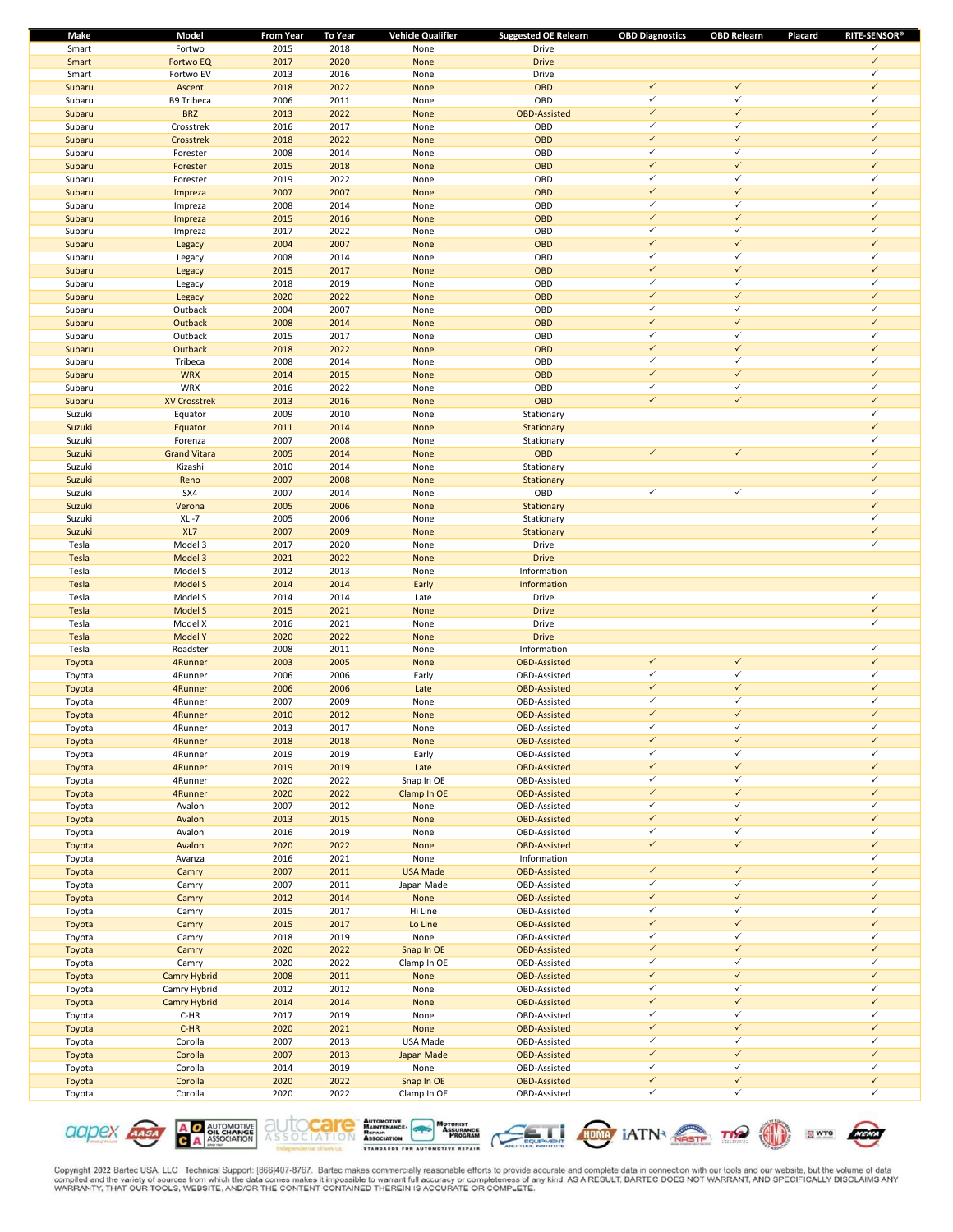| Make   | Model                    | <b>From Year</b> | <b>To Year</b> | <b>Vehicle Qualifier</b>        | <b>Suggested OE Relearn</b> | <b>OBD Diagnostics</b> | <b>OBD Relearn</b> | <b>RITE-SENSOR®</b><br>Placard |
|--------|--------------------------|------------------|----------------|---------------------------------|-----------------------------|------------------------|--------------------|--------------------------------|
| Toyota | <b>Corolla Cross</b>     | 2022             | 2023           | Clamp In OE                     | <b>OBD-Assisted</b>         | ✓                      | $\checkmark$       | ✓                              |
| Toyota | Corolla Cross            | 2022             | 2023           | Snap In OE                      | OBD-Assisted                | $\checkmark$           | $\checkmark$       | ✓                              |
| Toyota | Corolla Hatchback        | 2019             | 2022           | Snap In OE                      | <b>OBD-Assisted</b>         | $\checkmark$           | $\checkmark$       | $\checkmark$                   |
| Toyota | Corolla Hatchback        | 2019             | 2022           | Clamp In OE                     | OBD-Assisted                | ✓                      | $\checkmark$       | $\checkmark$                   |
| Toyota | Corolla iM               | 2017             | 2018           | None                            | <b>OBD-Assisted</b>         | $\checkmark$           | $\checkmark$       | $\checkmark$                   |
| Toyota | FJ Cruiser               | 2007             | 2012           | None                            | OBD-Assisted                | $\checkmark$           | ✓                  | ✓                              |
| Toyota | <b>FJ Cruiser</b>        | 2013             | 2014           | None                            | <b>OBD-Assisted</b>         | $\checkmark$           | $\checkmark$       | $\checkmark$                   |
|        | GT 86                    | 2017             | 2020           |                                 |                             | $\checkmark$           | $\checkmark$       | $\checkmark$                   |
| Toyota |                          |                  |                | None                            | OBD-Assisted                |                        |                    |                                |
| Toyota | Highlander               | 2004             | 2006           | None                            | Indirect                    |                        |                    |                                |
| Toyota | Highlander               | 2007             | 2012           | None                            | OBD-Assisted                | $\checkmark$           | $\checkmark$       | $\checkmark$                   |
| Toyota | Highlander               | 2013             | 2013           | None                            | <b>OBD-Assisted</b>         | $\checkmark$           | $\checkmark$       | $\checkmark$                   |
| Toyota | Highlander               | 2014             | 2019           | Standard Key                    | OBD-Assisted                | $\checkmark$           | $\checkmark$       | $\checkmark$                   |
| Toyota | Highlander               | 2014             | 2019           | <b>Push Button</b>              | <b>OBD-Assisted</b>         | $\checkmark$           | $\checkmark$       | $\checkmark$                   |
| Toyota | Highlander               | 2020             | 2021           | None                            | OBD-Assisted                | ✓                      | $\checkmark$       | $\checkmark$                   |
| Toyota | Highlander               | 2022             | 2022           | None                            | <b>OBD-Assisted</b>         | $\checkmark$           | $\checkmark$       | $\checkmark$                   |
| Toyota | Highlander Hybrid        | 2008             | 2013           | None                            | OBD-Assisted                | $\checkmark$           | ✓                  | ✓                              |
| Toyota | <b>Highlander Hybrid</b> | 2014             | 2014           | None                            | <b>OBD-Assisted</b>         | $\checkmark$           | $\checkmark$       | $\checkmark$                   |
| Toyota | Highlander Hybrid        | 2015             | 2019           | Standard Key                    | OBD-Assisted                | $\checkmark$           | $\checkmark$       | $\checkmark$                   |
| Toyota | <b>Highlander Hybrid</b> | 2015             | 2019           | <b>Push Button</b>              | <b>OBD-Assisted</b>         | $\checkmark$           | $\checkmark$       | $\checkmark$                   |
|        |                          |                  |                |                                 |                             | $\checkmark$           | $\checkmark$       | ✓                              |
| Toyota | Highlander Hybrid        | 2020             | 2021           | None                            | OBD-Assisted                |                        |                    |                                |
| Toyota | <b>Highlander Hybrid</b> | 2022             | 2022           | None                            | <b>OBD-Assisted</b>         | $\checkmark$           | $\checkmark$       | $\checkmark$                   |
| Toyota | Land Cruiser             | 2005             | 2005           | None                            | OBD-Assisted                | $\checkmark$           | $\checkmark$       | ✓                              |
| Toyota | <b>Land Cruiser</b>      | 2006             | 2006           | None                            | <b>OBD-Assisted</b>         | $\checkmark$           | $\checkmark$       | $\checkmark$                   |
| Toyota | Land Cruiser             | 2007             | 2007           | Early                           | OBD-Assisted                | ✓                      | $\checkmark$       | $\checkmark$                   |
| Toyota | <b>Land Cruiser</b>      | 2007             | 2007           | Late                            | <b>OBD-Assisted</b>         | $\checkmark$           | $\checkmark$       | $\checkmark$                   |
| Toyota | Land Cruiser             | 2008             | 2015           | None                            | OBD-Assisted                | $\checkmark$           | ✓                  | ✓                              |
| Toyota | <b>Land Cruiser</b>      | 2016             | 2019           | None                            | <b>OBD-Assisted</b>         | $\checkmark$           | $\checkmark$       | $\checkmark$                   |
| Toyota | Land Cruiser             | 2020             | 2021           | None                            | OBD-Assisted                | $\checkmark$           | $\checkmark$       | $\checkmark$                   |
| Toyota | <b>Matrix</b>            | 2007             | 2014           | <b>USA Made</b>                 | <b>OBD-Assisted</b>         | $\checkmark$           | $\checkmark$       | $\checkmark$                   |
|        |                          |                  |                |                                 |                             | $\checkmark$           | $\checkmark$       | ✓                              |
| Toyota | Matrix                   | 2007             | 2014           | Japan Made                      | OBD-Assisted                |                        |                    |                                |
| Toyota | Mirai                    | 2016             | 2020           | None                            | <b>OBD-Assisted</b>         | $\checkmark$           | $\checkmark$       | $\checkmark$                   |
| Toyota | Mirai                    | 2021             | 2022           | 315 MHz                         | Drive                       |                        |                    | ✓                              |
| Toyota | Mirai                    | 2021             | 2022           | 433 MHz                         | <b>Drive</b>                |                        |                    | $\checkmark$                   |
| Toyota | Prius                    | 2006             | 2015           | None                            | OBD-Assisted                | $\checkmark$           | $\checkmark$       | $\checkmark$                   |
| Toyota | Prius                    | 2016             | 2018           | None                            | <b>OBD-Assisted</b>         | $\checkmark$           | $\checkmark$       | $\checkmark$                   |
| Toyota | Prius                    | 2019             | 2021           | None                            | OBD-Assisted                | $\checkmark$           | $\checkmark$       | ✓                              |
| Toyota | Prius                    | 2022             | 2022           | Clamp In OE                     | <b>OBD-Assisted</b>         | $\checkmark$           | $\checkmark$       | $\checkmark$                   |
| Toyota | Prius                    | 2022             | 2022           | Snap In OE                      | OBD-Assisted                | $\checkmark$           | $\checkmark$       | $\checkmark$                   |
| Toyota | Prius C                  | 2012             | 2021           | None                            | <b>OBD-Assisted</b>         | $\checkmark$           | $\checkmark$       | $\checkmark$                   |
|        |                          |                  |                |                                 |                             | $\checkmark$           | $\checkmark$       | ✓                              |
| Toyota | Prius Prime              | 2016             | 2021           | None                            | OBD-Assisted                | $\checkmark$           | $\checkmark$       | $\checkmark$                   |
| Toyota | <b>Prius Prime</b>       | 2022             | 2022           | Clamp In OE                     | <b>OBD-Assisted</b>         |                        |                    |                                |
| Toyota | Prius Prime              | 2022             | 2022           | Snap In OE                      | OBD-Assisted                | $\checkmark$           | $\checkmark$       | $\checkmark$                   |
| Toyota | Prius V                  | 2012             | 2015           | None                            | <b>OBD-Assisted</b>         | $\checkmark$           | $\checkmark$       | $\checkmark$                   |
| Toyota | Prius V                  | 2016             | 2016           | Early                           | OBD-Assisted                | $\checkmark$           | $\checkmark$       | $\checkmark$                   |
| Toyota | Prius V                  | 2016             | 2016           | Late                            | <b>OBD-Assisted</b>         | $\checkmark$           | $\checkmark$       | $\checkmark$                   |
| Toyota | Prius V                  | 2017             | 2018           | None                            | OBD-Assisted                | $\checkmark$           | $\checkmark$       | ✓                              |
| Toyota | RAV4                     | 2004             | 2005           | None                            | <b>Drive</b>                |                        |                    |                                |
| Toyota | RAV4                     | 2006             | 2006           | None                            | OBD-Assisted                | $\checkmark$           | $\checkmark$       | $\checkmark$                   |
| Toyota | RAV4                     | 2007             | 2012           | 4 Wheel                         | <b>OBD-Assisted</b>         | $\checkmark$           | $\checkmark$       | $\checkmark$                   |
| Toyota | RAV4                     | 2007             | 2012           | 5 Wheel                         | OBD-Assisted                | $\checkmark$           | $\checkmark$       | ✓                              |
|        |                          |                  |                |                                 |                             | $\checkmark$           | $\checkmark$       | $\checkmark$                   |
| Toyota | RAV4                     | 2013             | 2018           | Japan Made                      | <b>OBD-Assisted</b>         |                        |                    | ✓                              |
| Toyota | RAV4                     | 2013             | 2018           | Standard Key                    | OBD-Assisted                | $\checkmark$           | $\checkmark$       |                                |
| Toyota | RAV4                     | 2013             | 2018           | <b>Push Button</b>              | <b>OBD-Assisted</b>         |                        | $\checkmark$       | ✓                              |
| Toyota | RAV4                     | 2019             | 2019           | Push Button                     | OBD-Assisted                | ✓                      | $\checkmark$       | $\checkmark$                   |
| Toyota | RAV4                     | 2019             | 2019           | <b>Standard Key</b>             | <b>OBD-Assisted</b>         | $\checkmark$           | $\checkmark$       | $\checkmark$                   |
| Toyota | RAV4                     | 2020             | 2020           | Snap In OE                      | OBD-Assisted                | $\checkmark$           | $\checkmark$       | ✓                              |
| Toyota | RAV4                     | 2020             | 2020           | Push button Clamp-in OE         | <b>OBD-Assisted</b>         | $\checkmark$           | $\checkmark$       | $\checkmark$                   |
| Toyota | RAV4                     | 2020             | 2020           | Japan Clamp-in OE               | OBD-Assisted                | $\checkmark$           | $\checkmark$       | $\checkmark$                   |
| Toyota | RAV4                     | 2020             | 2020           | <b>Standard Key Clamp-in OE</b> | <b>OBD-Assisted</b>         | $\checkmark$           | $\checkmark$       | $\checkmark$                   |
| Toyota | RAV4                     | 2021             | 2022           | Standard Key Clamp-in OE        | OBD-Assisted                | $\checkmark$           | $\checkmark$       | ✓                              |
|        |                          |                  | 2022           |                                 |                             | $\checkmark$           | $\checkmark$       | $\checkmark$                   |
| Toyota | RAV4                     | 2021             |                | Japan Clamp-in OE               | <b>OBD-Assisted</b>         | $\checkmark$           | $\checkmark$       | ✓                              |
| Toyota | RAV4                     | 2021             | 2022           | Push button Clamp-in OE         | OBD-Assisted                |                        |                    |                                |
| Toyota | RAV4                     | 2021             | 2022           | Snap In OE                      | <b>OBD-Assisted</b>         | $\checkmark$           | $\checkmark$       | $\checkmark$                   |
| Toyota | RAV4                     | 2021             | 2022           | Plug-in hybrid EV               | OBD-Assisted                | ✓                      | $\checkmark$       | $\checkmark$                   |
| Toyota | RAV4 (5 Wheel)           | 2007             | 2012           | None                            | <b>OBD-Assisted</b>         | $\checkmark$           | $\checkmark$       | $\checkmark$                   |
| Toyota | RAV4 (5 Wheel)           | 2012             | 2016           | None                            | OBD-Assisted                | $\checkmark$           | $\checkmark$       | ✓                              |
| Toyota | RAV4 EV                  | 2012             | 2014           | None                            | <b>OBD-Assisted</b>         | $\checkmark$           | $\checkmark$       | $\checkmark$                   |
| Toyota | Sequoia                  | 2004             | 2007           | Alloy                           | OBD-Assisted                | $\checkmark$           | $\checkmark$       | $\checkmark$                   |
| Toyota | Sequoia                  | 2004             | 2007           | <b>Steel</b>                    | <b>OBD-Assisted</b>         | $\checkmark$           | $\checkmark$       | $\checkmark$                   |
| Toyota | Sequoia                  | 2008             | 2008           | Alloy                           | OBD-Assisted                | $\checkmark$           | $\checkmark$       | ✓                              |
| Toyota | Sequoia                  | 2008             | 2008           | <b>Steel</b>                    | <b>OBD-Assisted</b>         | $\checkmark$           | $\checkmark$       | $\checkmark$                   |
|        |                          | 2009             |                |                                 |                             | $\checkmark$           | $\checkmark$       | ✓                              |
| Toyota | Sequoia                  |                  | 2016           | None                            | OBD-Assisted                |                        | $\checkmark$       | $\checkmark$                   |
| Toyota | Sequoia                  | 2017             | 2017           | Early                           | <b>OBD-Assisted</b>         | $\checkmark$           |                    |                                |
| Toyota | Sequoia                  | 2017             | 2017           | Late                            | OBD-Assisted                | ✓                      | $\checkmark$       | $\checkmark$                   |
| Toyota | Sequoia                  | 2018             | 2019           | None                            | <b>OBD-Assisted</b>         | $\checkmark$           | $\checkmark$       | $\checkmark$                   |
| Toyota | Sequoia                  | 2020             | 2021           | None                            | OBD-Assisted                | $\checkmark$           | $\checkmark$       | ✓                              |
| Toyota | Sequoia                  | 2022             | 2023           | None                            | <b>OBD-Assisted</b>         | $\checkmark$           | $\checkmark$       | $\checkmark$                   |
| Toyota | Sienna                   | 2006             | 2016           | None                            | OBD-Assisted                | $\checkmark$           | $\checkmark$       | $\checkmark$                   |
| Toyota | Sienna                   | 2017             | 2020           | None                            | <b>OBD-Assisted</b>         | $\checkmark$           | $\checkmark$       | $\checkmark$                   |
| Toyota | Sienna                   | 2021             | 2022           | None                            | OBD-Assisted                | $\checkmark$           | $\checkmark$       | $\checkmark$                   |
| Toyota | Solara                   | 2006             | 2011           | None                            | <b>OBD-Assisted</b>         | $\checkmark$           | $\checkmark$       | $\checkmark$                   |
|        |                          |                  |                |                                 |                             |                        |                    |                                |











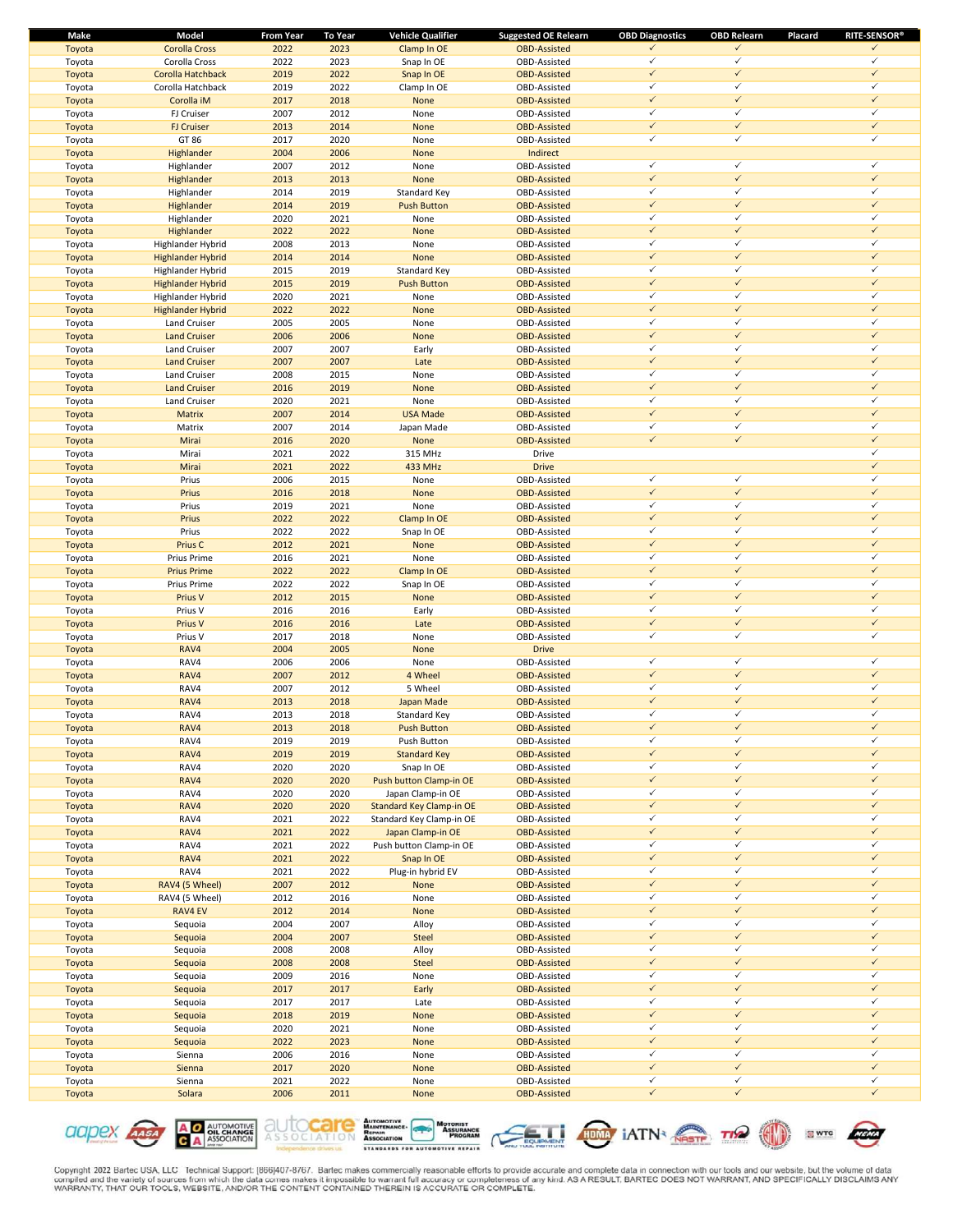| Make                     | Model                | <b>From Year</b> | <b>To Year</b> | <b>Vehicle Qualifier</b> | <b>Suggested OE Relearn</b>         | <b>OBD Diagnostics</b>       | <b>OBD Relearn</b>           | <b>RITE-SENSOR®</b><br>Placard |
|--------------------------|----------------------|------------------|----------------|--------------------------|-------------------------------------|------------------------------|------------------------------|--------------------------------|
| Toyota                   | Supra                | 2020             | 2022           | 315 MHz                  | Stationary                          |                              |                              |                                |
| Toyota                   | Supra                | 2020             | 2022           | 433 MHz                  | <b>Drive</b>                        |                              |                              | $\checkmark$                   |
| Toyota                   | Tacoma               | 2005             | 2005           | Alloy                    | OBD-Assisted                        | ✓                            | $\checkmark$                 | ✓                              |
| Toyota                   | Tacoma               | 2005             | 2005           | Steel                    | <b>OBD-Assisted</b>                 | $\checkmark$                 | $\checkmark$                 | $\checkmark$                   |
| Toyota                   | Tacoma               | 2006             | 2006           | Early - Alloy            | OBD-Assisted                        | ✓                            | $\checkmark$                 | ✓<br>$\checkmark$              |
| Toyota                   | Tacoma               | 2006             | 2006           | Late - Alloy             | <b>OBD-Assisted</b>                 | $\checkmark$<br>$\checkmark$ | $\checkmark$<br>$\checkmark$ | ✓                              |
| Toyota                   | Tacoma               | 2006             | 2006           | Steel                    | OBD-Assisted                        | $\checkmark$                 | $\checkmark$                 | $\checkmark$                   |
| Toyota                   | Tacoma               | 2007<br>2007     | 2015<br>2015   | Alloy<br>Steel           | <b>OBD-Assisted</b><br>OBD-Assisted | ✓                            | $\checkmark$                 | ✓                              |
| Toyota<br>Toyota         | Tacoma<br>Tacoma     | 2016             | 2021           | Alloy                    | <b>OBD-Assisted</b>                 | $\checkmark$                 | $\checkmark$                 | $\checkmark$                   |
| Toyota                   | Tacoma               | 2016             | 2021           | Steel                    | OBD-Assisted                        | ✓                            | $\checkmark$                 | ✓                              |
| Toyota                   | Tacoma               | 2022             | 2022           | None                     | <b>OBD-Assisted</b>                 | $\checkmark$                 | $\checkmark$                 | $\checkmark$                   |
| Toyota                   | Tundra               | 2005             | 2006           | PAC - Alloy              | OBD-Assisted                        | $\checkmark$                 | $\checkmark$                 | ✓                              |
| Toyota                   | Tundra               | 2005             | 2006           | <b>PAC - Steel</b>       | <b>OBD-Assisted</b>                 | $\checkmark$                 | $\checkmark$                 | $\checkmark$                   |
| Toyota                   | Tundra               | 2005             | 2006           | TRW - Alloy              | OBD-Assisted                        | ✓                            | $\checkmark$                 | ✓                              |
| Toyota                   | Tundra               | 2005             | 2006           | <b>TRW - Steel</b>       | <b>OBD-Assisted</b>                 | $\checkmark$                 | $\checkmark$                 | $\checkmark$                   |
| Toyota                   | Tundra               | 2007             | 2010           | Alloy                    | OBD-Assisted                        | $\checkmark$                 | $\checkmark$                 | ✓                              |
| Toyota                   | Tundra               | 2007             | 2010           | Steel                    | <b>OBD-Assisted</b>                 | $\checkmark$                 | $\checkmark$                 | $\checkmark$                   |
| Toyota                   | Tundra               | 2011             | 2011           | Early - Alloy            | OBD-Assisted                        | ✓                            | $\checkmark$                 | ✓                              |
| Toyota                   | Tundra               | 2011             | 2011           | Early - Steel            | <b>OBD-Assisted</b>                 | $\checkmark$                 | $\checkmark$                 | $\checkmark$                   |
| Toyota                   | Tundra               | 2011             | 2011           | Late - Alloy             | OBD-Assisted                        | ✓                            | $\checkmark$                 | ✓                              |
| Toyota                   | Tundra               | 2011             | 2011           | Late - Steel             | <b>OBD-Assisted</b>                 | $\checkmark$                 | $\checkmark$                 | $\checkmark$                   |
| Toyota                   | Tundra               | 2012             | 2016           | Alloy                    | OBD-Assisted                        | $\checkmark$                 | $\checkmark$                 | ✓                              |
| Toyota                   | Tundra               | 2012             | 2016           | Steel                    | <b>OBD-Assisted</b>                 | $\checkmark$                 | $\checkmark$                 | $\checkmark$                   |
| Toyota                   | Tundra               | 2017             | 2017           | Early - Alloy            | OBD-Assisted                        | ✓                            | $\checkmark$                 | ✓                              |
| Toyota                   | Tundra               | 2017             | 2017           | Early - Steel            | <b>OBD-Assisted</b>                 | $\checkmark$                 | $\checkmark$                 | $\checkmark$                   |
| Toyota                   | Tundra               | 2017             | 2017           | Late                     | OBD-Assisted                        | $\checkmark$                 | $\checkmark$                 | ✓                              |
| Toyota                   | Tundra               | 2018             | 2018           | Alloy                    | <b>OBD-Assisted</b>                 | $\checkmark$                 | $\checkmark$                 | $\checkmark$                   |
| Toyota                   | Tundra               | 2018             | 2018           | Steel                    | OBD-Assisted                        | ✓                            | $\checkmark$                 | ✓                              |
| Toyota                   | Tundra               | 2019             | 2019           | <b>Standard Key</b>      | <b>OBD-Assisted</b>                 | $\checkmark$                 | $\checkmark$                 | $\checkmark$                   |
| Toyota                   | Tundra               | 2019             | 2019           | Push Button              | OBD-Assisted                        | ✓                            | $\checkmark$                 | ✓                              |
| Toyota                   | Tundra               | 2020             | 2022           | Alloy                    | <b>OBD-Assisted</b>                 | $\checkmark$                 | $\checkmark$                 | $\checkmark$                   |
| Toyota                   | Tundra               | 2020             | 2022           | Steel                    | OBD-Assisted                        | $\checkmark$                 | $\checkmark$                 | ✓                              |
| Toyota                   | Tundra               | 2020             | 2022           | <b>Push Button</b>       | <b>OBD-Assisted</b>                 | $\checkmark$                 | $\checkmark$                 | $\checkmark$                   |
| Toyota                   | Venza                | 2009             | 2017           | None                     | OBD-Assisted                        | ✓                            | $\checkmark$                 | ✓                              |
| Toyota                   | Venza                | 2021             | 2022           | None                     | <b>OBD-Assisted</b>                 | $\checkmark$                 | $\checkmark$                 | $\checkmark$                   |
| Toyota                   | Yaris                | 2007             | 2011           | None                     | OBD-Assisted                        | $\checkmark$                 | $\checkmark$                 | ✓                              |
| Toyota                   | Yaris                | 2012             | 2012           | None                     | <b>OBD-Assisted</b>                 | $\checkmark$                 | $\checkmark$                 | $\checkmark$                   |
| Toyota                   | Yaris                | 2013             | 2017           | None                     | OBD-Assisted                        | ✓                            | $\checkmark$                 | ✓                              |
| Toyota                   | Yaris                | 2018             | 2019           | None                     | <b>OBD-Assisted</b>                 | $\checkmark$                 | $\checkmark$                 | $\checkmark$                   |
| Toyota                   | Yaris                | 2020             | 2020           | Direct                   | OBD-Assisted                        | ✓                            | $\checkmark$                 | ✓                              |
| Toyota                   | Yaris                | 2020             | 2020           | Indirect                 | Indirect                            |                              |                              |                                |
| Toyota                   | Yaris iA             | 2017             | 2018           | None                     | Drive                               |                              |                              |                                |
| Toyota                   | Yaris Sedan          | 2019             | 2020           | None                     | <b>OBD-Assisted</b>                 | $\checkmark$                 | $\checkmark$                 |                                |
| Volkswagen               | Amarok               | 2018             | 2021           | None                     | Drive                               |                              |                              |                                |
| Volkswagen               | Arteon               | 2018             | 2022           | None                     | <b>Drive</b>                        |                              |                              | $\checkmark$                   |
| Volkswagen               | Atlas                | 2017             | 2022           | None                     | Indirect                            |                              |                              |                                |
| Volkswagen               | cc                   | 2009             | 2011           | None                     | <b>Drive</b>                        |                              |                              | $\checkmark$                   |
| Volkswagen               | CC                   | 2012             | 2017           | None                     | Drive                               |                              |                              | ✓                              |
| Volkswagen               | EOS                  | 2007             | 2017           | None                     | <b>Drive</b>                        |                              |                              | $\checkmark$                   |
| Volkswagen               | GLI                  | 2008             | 2011           | None                     | Drive                               |                              |                              | $\checkmark$                   |
| Volkswagen               | Golf                 | 2006             | 2007           | None                     | <b>Drive</b>                        |                              |                              | $\checkmark$                   |
| Volkswagen               | Golf                 | 2010             | 2011           | None                     | Drive                               |                              |                              | ✓                              |
| Volkswagen               | Golf                 | 2012             | 2012           | None                     | <b>Drive</b>                        |                              |                              |                                |
| Volkswagen               | Golf                 | 2013             | 2019           | None                     | Drive                               |                              |                              |                                |
| Volkswagen               | Golf                 | 2020             | 2022           | <b>Direct</b>            | <b>Drive</b>                        |                              |                              | $\checkmark$                   |
| Volkswagen               | Golf                 | 2020             | 2022           | Indirect                 | Drive                               |                              |                              |                                |
| Volkswagen               | <b>GTI</b>           | 2006             | 2008           | Alloy                    | <b>Drive</b>                        |                              |                              | $\checkmark$                   |
| Volkswagen               | GTI                  | 2006             | 2008           | 18" Alloy                | Drive                               |                              |                              | $\checkmark$                   |
| Volkswagen               | <b>GTI</b>           | 2009             | 2011           | None                     | <b>Drive</b>                        |                              |                              | $\checkmark$                   |
| Volkswagen               | GTI                  | 2012             | 2018           | None                     | Drive                               |                              |                              |                                |
| Volkswagen               | ID.4                 | 2021             | 2022           | None                     | <b>Drive</b>                        |                              |                              |                                |
| Volkswagen               | Jetta                | 2006             | 2010           | None                     | Drive                               |                              |                              | ✓                              |
| Volkswagen               | Jetta                | 2011             | 2012           | None                     | <b>Drive</b>                        |                              |                              |                                |
| Volkswagen               | Jetta                | 2013             | 2017           | None                     | Drive                               |                              |                              |                                |
| Volkswagen<br>Volkswagen | Jetta                | 2018             | 2021           | None                     | <b>Drive</b>                        |                              |                              | ✓                              |
|                          | New Beetle           | 2007             | 2011           | None                     | Drive                               |                              |                              |                                |
| Volkswagen               | <b>New Beetle</b>    | 2012             | 2017<br>2020   | None                     | <b>Drive</b><br>Drive               |                              |                              |                                |
| Volkswagen<br>Volkswagen | New Beetle<br>Passat | 2018<br>2006     | 2011           | None<br>None             | <b>Drive</b>                        |                              |                              | $\checkmark$                   |
| Volkswagen               | Passat               | 2012             | 2018           | None                     | Drive                               |                              |                              |                                |
| Volkswagen               | Passat               | 2019             | 2022           | <b>Direct</b>            | <b>Drive</b>                        |                              |                              | $\checkmark$                   |
| Volkswagen               | Passat               | 2019             | 2022           | Indirect                 | Indirect                            |                              |                              |                                |
| Volkswagen               | Phaeton              | 2002             | 2006           | None                     | <b>Drive</b>                        |                              |                              | $\checkmark$                   |
| Volkswagen               | Phaeton              | 2007             | 2010           | 433 MHz                  | Drive                               |                              |                              | ✓                              |
| Volkswagen               | Phaeton              | 2007             | 2010           | 315 MHz                  | <b>Drive</b>                        |                              |                              | $\checkmark$                   |
| Volkswagen               | <b>R32</b>           | 2008             | 2011           | None                     | Drive                               |                              |                              | ✓                              |
| Volkswagen               | Rabbit               | 2006             | 2007           | None                     | <b>Drive</b>                        |                              |                              | $\checkmark$                   |
| Volkswagen               | Rabbit               | 2008             | 2009           | None                     | Drive                               |                              |                              | ✓                              |
| Volkswagen               | Routan               | 2009             | 2010           | None                     | OBD / Drive                         | $\checkmark$                 | $\checkmark$                 | $\checkmark$                   |
| Volkswagen               | Routan               | 2011             | 2014           | None                     | OBD / Drive                         | ✓                            | $\checkmark$                 | ✓                              |
|                          |                      |                  |                |                          |                                     |                              |                              |                                |